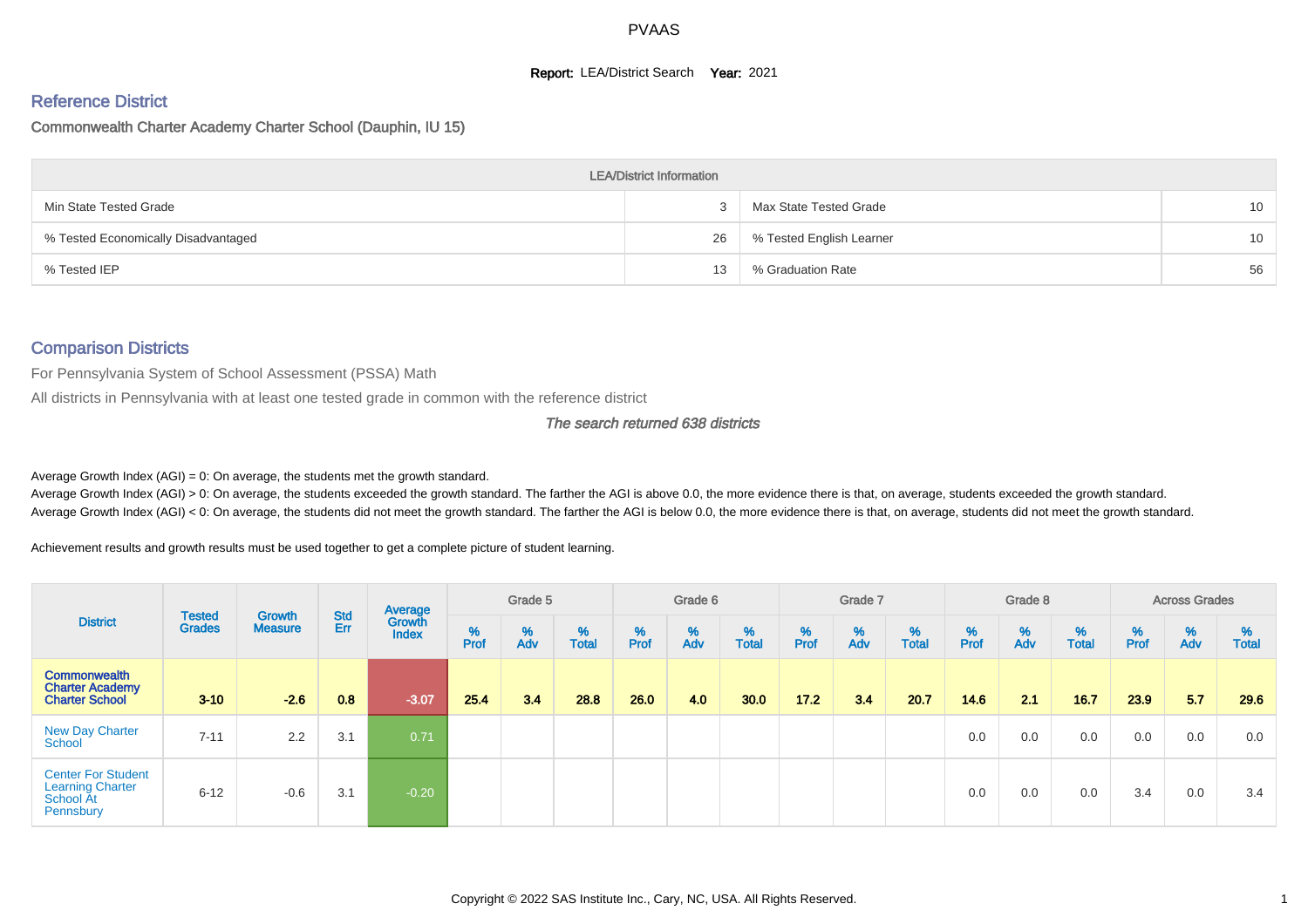| <b>District</b>                                                                       | <b>Tested</b> |                                 | <b>Std</b> | Average                |                  | Grade 5  |                   |           | Grade 6  |                   |           | Grade 7  |                   |              | Grade 8  |                   |                  | <b>Across Grades</b> |                   |
|---------------------------------------------------------------------------------------|---------------|---------------------------------|------------|------------------------|------------------|----------|-------------------|-----------|----------|-------------------|-----------|----------|-------------------|--------------|----------|-------------------|------------------|----------------------|-------------------|
|                                                                                       | <b>Grades</b> | <b>Growth</b><br><b>Measure</b> | <b>Err</b> | Growth<br><b>Index</b> | %<br><b>Prof</b> | %<br>Adv | %<br><b>Total</b> | %<br>Prof | %<br>Adv | %<br><b>Total</b> | %<br>Prof | %<br>Adv | %<br><b>Total</b> | $\%$<br>Prof | %<br>Adv | %<br><b>Total</b> | %<br><b>Prof</b> | %<br>Adv             | %<br><b>Total</b> |
| Commonwealth<br><b>Charter Academy</b><br><b>Charter School</b>                       | $3 - 10$      | $-2.6$                          | 0.8        | $-3.07$                | 25.4             | 3.4      | 28.8              | 26.0      | 4.0      | 30.0              | 17.2      | 3.4      | 20.7              | 14.6         | 2.1      | 16.7              | 23.9             | 5.7                  | 29.6              |
| <b>Easton Arts</b><br>Academy<br>Elementary<br><b>Charter School</b>                  | $3-5$         | 4.8                             | 2.4        | 1.94                   | 4.2              | 16.7     | 20.8              |           |          |                   |           |          |                   |              |          |                   | 12.6             | 3.9                  | 16.5              |
| <b>Urban Academy Of</b><br><b>Greater Pittsburgh</b><br><b>Charter School</b>         | $3-5$         | $-7.6$                          | 1.9        | $-4.05$                | 2.7              | 0.0      | 2.7               |           |          |                   |           |          |                   |              |          |                   | 7.3              | 0.0                  | 7.3               |
| <b>Lincoln Park</b><br><b>Performing Arts</b><br><b>Charter School</b>                | $7 - 11$      | $-4.4$                          | 1.0        | $-4.17$                |                  |          |                   |           |          |                   | 33.9      | 5.4      | 39.3              | 11.5         | 3.4      | 14.9              | 20.3             | 4.2                  | 24.5              |
| <b>West Philadelphia</b><br>Achievement<br><b>Charter</b><br><b>Elementary School</b> | $3-5$         | 4.2                             | 1.6        | 2.63                   | 6.7              | 0.0      | 6.7               |           |          |                   |           |          |                   |              |          |                   | 2.8              | 0.5                  | 3.2               |
| Keystone<br><b>Education Center</b><br><b>Charter School</b>                          | $3 - 12$      | $-4.8$                          | 3.2        | $-1.50$                |                  |          |                   |           |          |                   |           |          |                   | 0.0          | 0.0      | 0.0               | 0.0              | 0.0                  | 0.0               |
| Achievement<br><b>House Charter</b><br><b>School</b>                                  | $7 - 11$      | $-0.3$                          | 1.5        | $-1.19$                |                  |          |                   |           |          |                   | 20.0      | 0.0      | 20.0              | 7.1          | 2.4      | 9.5               | 11.9             | 1.5                  | 13.4              |
| <b>Premier Arts And</b><br><b>Science Charter</b><br>School                           | $3-5$         | $-0.1$                          | $2.0\,$    | $-0.05$                | 0.0              | 0.0      | $0.0\,$           |           |          |                   |           |          |                   |              |          |                   | 3.8              | $1.0$                | 4.8               |
| <b>Lincoln Charter</b><br><b>School</b>                                               | $3-5$         | $-2.5$                          | 1.4        | $-1.78$                | 1.3              | 1.3      | 2.6               |           |          |                   |           |          |                   |              |          |                   | 3.6              | 0.8                  | 4.4               |
| <b>Inquiry Charter</b><br>School                                                      | $3-5$         | $-6.8$                          | 2.1        | $-3.27$                | 8.8              | 2.9      | 11.8              |           |          |                   |           |          |                   |              |          |                   | 11.1             | 2.8                  | 13.9              |
| <b>Centre Learning</b><br>Community<br><b>Charter School</b>                          | $5-8$         | 4.9                             | 2.0        | 2.45                   |                  |          |                   |           |          |                   | 25.0      | 12.5     | 37.5              | 0.0          | 17.6     | 17.6              | 24.1             | 18.5                 | 42.6              |
| <b>Executive</b><br>Education<br><b>Academy Charter</b><br><b>School</b>              | $3 - 10$      | $-2.5$                          | 1.7        | 1.63                   | 0.0              | 0.0      | 0.0               |           |          |                   | 18.2      | 0.0      | 18.2              | 4.8          | 0.0      | 4.8               | 9.1              | 1.7                  | 10.9              |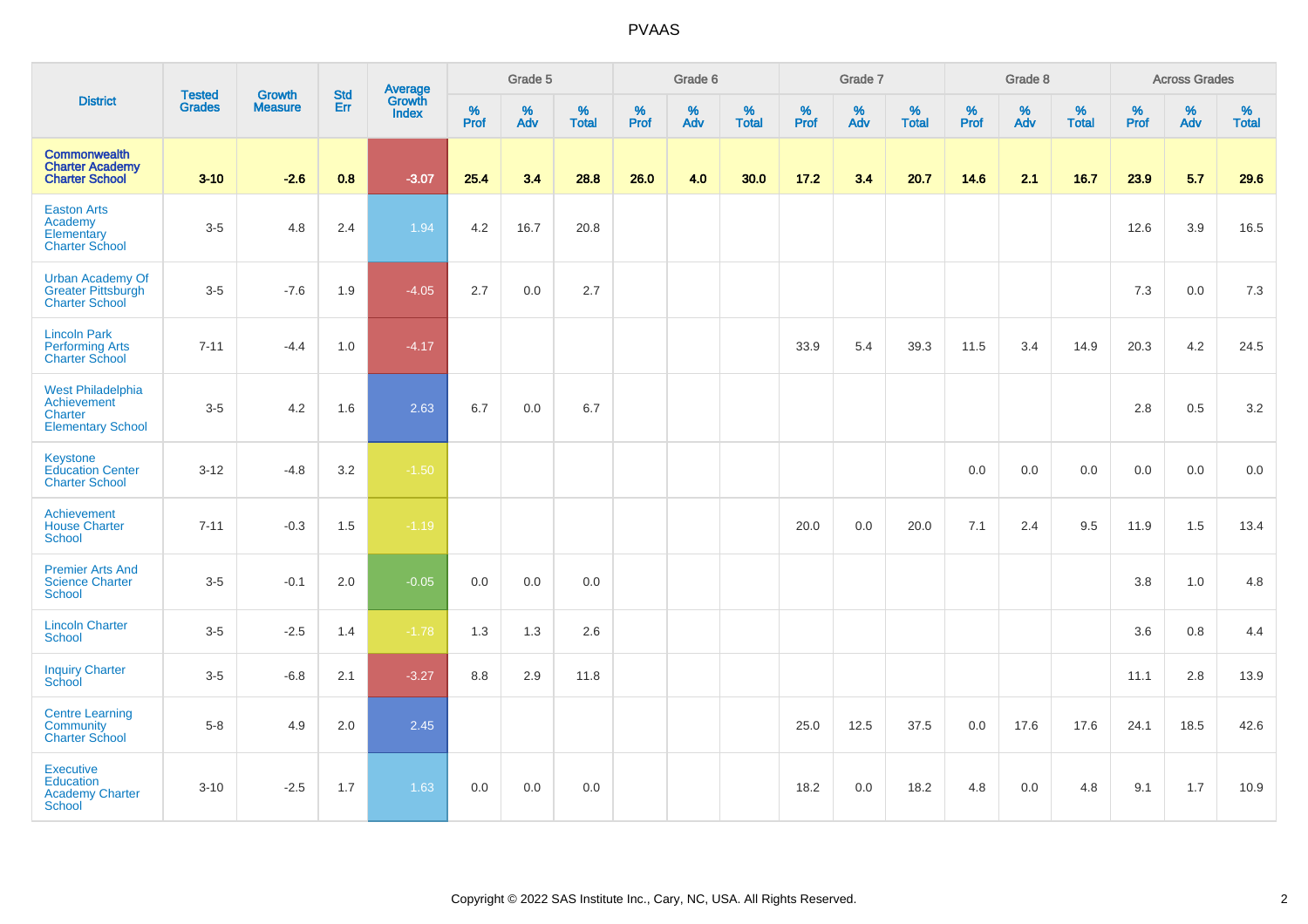|                                                                        |                                |                                 | <b>Std</b> | Average                |           | Grade 5  |                      |           | Grade 6  |                   |           | Grade 7  |                   |           | Grade 8  |                   |                  | <b>Across Grades</b> |                   |
|------------------------------------------------------------------------|--------------------------------|---------------------------------|------------|------------------------|-----------|----------|----------------------|-----------|----------|-------------------|-----------|----------|-------------------|-----------|----------|-------------------|------------------|----------------------|-------------------|
| <b>District</b>                                                        | <b>Tested</b><br><b>Grades</b> | <b>Growth</b><br><b>Measure</b> | Err        | Growth<br><b>Index</b> | %<br>Prof | %<br>Adv | $\%$<br><b>Total</b> | %<br>Prof | %<br>Adv | %<br><b>Total</b> | %<br>Prof | %<br>Adv | %<br><b>Total</b> | %<br>Prof | %<br>Adv | %<br><b>Total</b> | %<br><b>Prof</b> | $\%$<br>Adv          | %<br><b>Total</b> |
| <b>Commonwealth</b><br><b>Charter Academy</b><br><b>Charter School</b> | $3 - 10$                       | $-2.6$                          | 0.8        | $-3.07$                | 25.4      | 3.4      | 28.8                 | 26.0      | 4.0      | 30.0              | 17.2      | 3.4      | 20.7              | 14.6      | 2.1      | 16.7              | 23.9             | 5.7                  | 29.6              |
| <b>Arts Academy</b><br>Elementary<br><b>Charter School</b>             | $3-5$                          | 1.7                             | 1.9        | 0.91                   | 5.3       | 0.0      | 5.3                  |           |          |                   |           |          |                   |           |          |                   | 5.1              | 0.0                  | 5.1               |
| <b>Mastery Charter</b><br>School John Wister<br>Elementary             | $3-5$                          | 3.9                             | 2.6        | 1.52                   | 5.0       | 0.0      | 5.0                  |           |          |                   |           |          |                   |           |          |                   | 2.9              | 0.0                  | 2.9               |
| <b>Seven Generations</b><br><b>Charter School</b>                      | $3-5$                          | 2.5                             | 2.0        | 1.26                   | 24.3      | 5.4      | 29.7                 |           |          |                   |           |          |                   |           |          |                   | 25.6             | 5.6                  | 31.2              |
| <b>Global Leadership</b><br><b>Academy Charter</b><br>School           | $3-8$                          | $-3.1$                          | 1.9        | $-0.82$                | 0.0       | 0.0      | 0.0                  |           |          |                   | 0.0       | 0.0      | 0.0               | 9.1       | 0.0      | 9.1               | 2.5              | 0.0                  | 2.5               |
| <b>Mastery Charter</b><br>School -<br>Shoemaker<br>Campus              | $7 - 10$                       | 1.9                             | 1.6        | 1.23                   |           |          |                      |           |          |                   | 9.4       | 0.0      | 9.4               | 4.2       | 0.0      | 4.2               | 7.1              | 0.0                  | 7.1               |
| <b>Mastery Charter</b><br>School - Gratz<br>Campus                     | $7 - 10$                       | 1.0                             | 1.4        | 0.73                   |           |          |                      |           |          |                   | 6.2       | 0.0      | 6.2               | 2.4       | 0.0      | 2.4               | 4.1              | 0.0                  | 4.1               |
| <b>Pittston Area</b><br><b>School District</b>                         | $3 - 11$                       | $-8.4$                          | 0.8        | $-11.15$               | 5.7       | 0.0      | 5.7                  | 4.2       | 0.0      | 4.2               | 4.8       | 3.2      | 7.9               | 7.1       | 1.8      | 8.9               | 10.7             | 3.8                  | 14.4              |
| <b>Pottstown School</b><br><b>District</b>                             | $3 - 12$                       | $-5.0$                          | 0.5        | $-9.86$                | 6.0       | 3.6      | 9.5                  | 2.1       | 0.0      | 2.1               | 5.3       | 0.7      | 5.9               | 5.6       | 0.0      | 5.6               | 6.5              | 1.2                  | 7.7               |
| <b>Carmichaels Area</b><br><b>School District</b>                      | $3 - 10$                       | $-5.5$                          | 0.7        | $-7.62$                | 13.8      | 1.2      | 15.0                 | 1.5       | 0.0      | 1.5               | 3.0       | 3.0      | 6.0               | 6.8       | 0.0      | 6.8               | 11.3             | 2.2                  | 13.4              |
| <b>Tacony Academy</b><br><b>Charter School</b>                         | $3 - 11$                       | $-3.3$                          | 0.8        | 3.79                   | 4.1       | 1.4      | 5.5                  | 2.9       | 0.0      | 2.9               | 6.8       | 0.0      | 6.8               | 5.7       | 2.9      | 8.6               | 5.0              | 1.0                  | 6.0               |
| <b>Bethlehem-Center</b><br><b>School District</b>                      | $3 - 10$                       | $-6.4$                          | 0.7        | $-8.62$                | 5.6       | 1.4      | 6.9                  | 0.0       | 0.0      | 0.0               | 4.0       | 0.0      | 4.0               | 3.2       | 1.6      | 4.8               | 9.6              | 3.9                  | 13.6              |
| <b>Tri-Valley School</b><br><b>District</b>                            | $3 - 10$                       | $-6.5$                          | 0.8        | $-4.50$                | 13.2      | 2.4      | 15.7                 | 13.2      | 0.0      | 13.2              | 7.3       | 0.0      | 7.3               | 2.4       | 7.3      | 9.8               | 15.8             | 3.7                  | 19.4              |
| Columbia Borough<br><b>School District</b>                             | $3 - 12$                       | $-4.8$                          | 0.7        | $-6.40$                | 15.1      | 1.4      | 16.4                 | 1.4       | 0.0      | 1.4               | 6.2       | 1.5      | 7.7               | 0.0       | 0.0      | 0.0               | 8.7              | 1.4                  | 10.0              |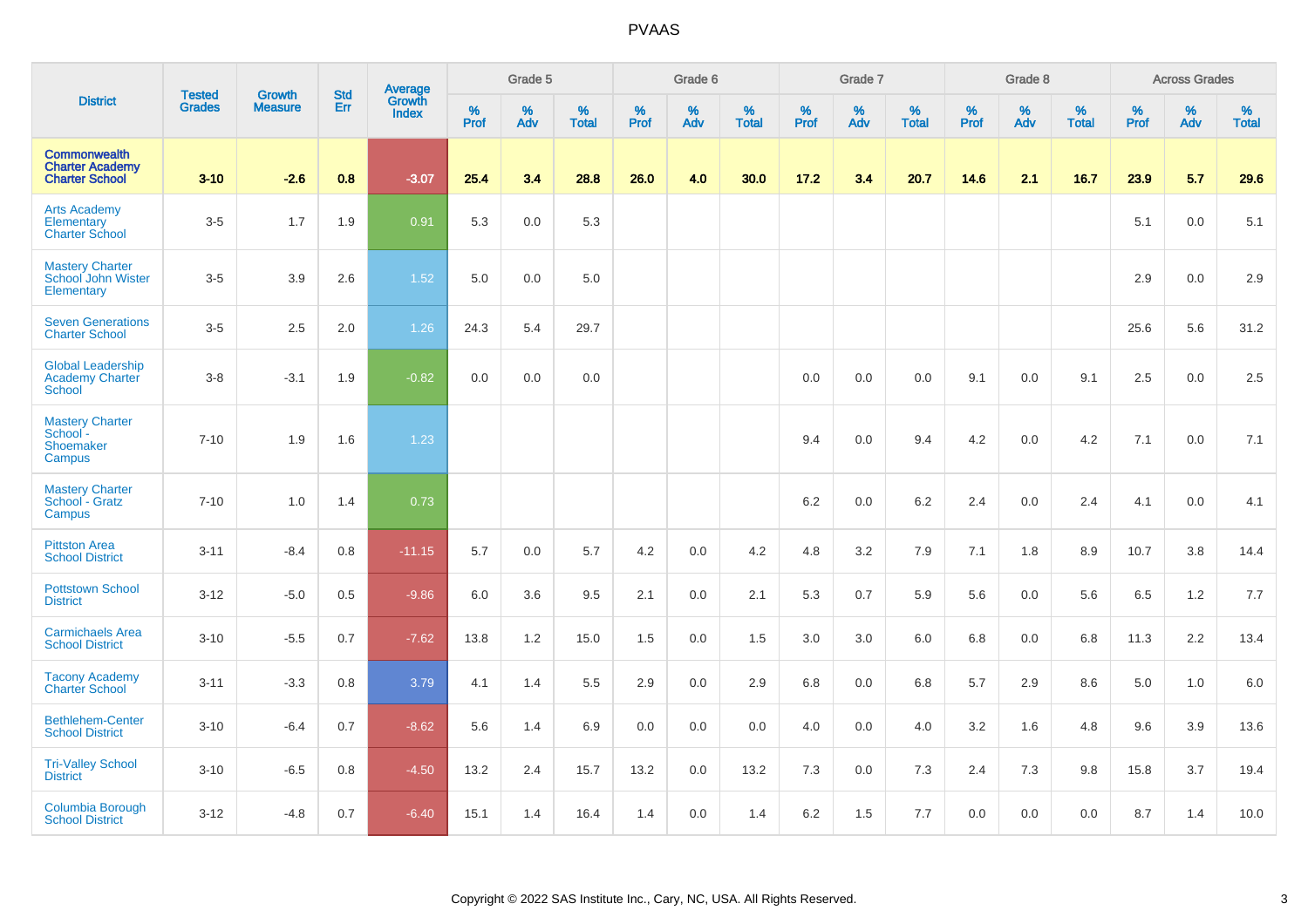|                                                                         |                                |                                 | <b>Std</b> | Average                       |           | Grade 5  |                   |           | Grade 6  |                   |           | Grade 7  |                   |           | Grade 8  |                   |           | <b>Across Grades</b> |                   |
|-------------------------------------------------------------------------|--------------------------------|---------------------------------|------------|-------------------------------|-----------|----------|-------------------|-----------|----------|-------------------|-----------|----------|-------------------|-----------|----------|-------------------|-----------|----------------------|-------------------|
| <b>District</b>                                                         | <b>Tested</b><br><b>Grades</b> | <b>Growth</b><br><b>Measure</b> | <b>Err</b> | <b>Growth</b><br><b>Index</b> | %<br>Prof | %<br>Adv | %<br><b>Total</b> | %<br>Prof | %<br>Adv | %<br><b>Total</b> | %<br>Prof | %<br>Adv | %<br><b>Total</b> | %<br>Prof | %<br>Adv | %<br><b>Total</b> | %<br>Prof | %<br>Adv             | %<br><b>Total</b> |
| <b>Commonwealth</b><br><b>Charter Academy</b><br><b>Charter School</b>  | $3 - 10$                       | $-2.6$                          | 0.8        | $-3.07$                       | 25.4      | 3.4      | 28.8              | 26.0      | 4.0      | 30.0              | 17.2      | 3.4      | 20.7              | 14.6      | 2.1      | 16.7              | 23.9      | 5.7                  | 29.6              |
| <b>Weatherly Area</b><br><b>School District</b>                         | $3 - 11$                       | $-6.9$                          | 1.1        | $-1.89$                       | 26.9      | $7.7\,$  | 34.6              | 12.1      | 0.0      | 12.1              | 6.9       | 0.0      | 6.9               | 5.6       | 0.0      | 5.6               | 15.1      | 4.0                  | 19.1              |
| <b>Roberto Clemente</b><br><b>Charter School</b>                        | $3 - 12$                       | $-4.0$                          | 0.9        | $-4.42$                       | 5.6       | 0.0      | 5.6               | 0.0       | 0.0      | 0.0               | 0.0       | 0.0      | 0.0               | 0.0       | 0.0      | 0.0               | 3.0       | 0.0                  | 3.0               |
| <b>Central Greene</b><br><b>School District</b>                         | $3 - 11$                       | $-1.8$                          | 0.6        | $-3.06$                       | 16.5      | 2.9      | 19.4              | 17.1      | 0.0      | 17.1              | 11.7      | 5.8      | 17.5              | 9.3       | 0.9      | 10.2              | 14.7      | 3.7                  | 18.4              |
| <b>Commodore Perry</b><br><b>School District</b>                        | $3 - 11$                       | $-5.2$                          | 1.1        | $-4.77$                       | 38.7      | 9.7      | 48.4              | 9.7       | $0.0\,$  | 9.7               | 8.1       | 2.7      | 10.8              | 20.0      | 8.0      | 28.0              | 20.6      | $7.2\,$              | 27.8              |
| <b>Charleroi School</b><br><b>District</b>                              | $3 - 11$                       | $-4.8$                          | 0.6        | $-7.70$                       | 10.8      | 1.0      | 11.8              | 13.1      | 0.0      | 13.1              | 8.5       | 3.8      | 12.3              | 11.6      | 1.0      | 12.6              | 12.5      | 2.4                  | 14.9              |
| <b>First Philadelphia</b><br>Preparatory<br><b>Charter School</b>       | $3-8$                          | $-2.3$                          | 0.6        | $-3.62$                       | 1.2       | 0.0      | 1.2               | 1.1       | 0.0      | 1.1               | 1.3       | 0.0      | 1.3               | 4.0       | 0.0      | 4.0               | 2.4       | 0.0                  | 2.4               |
| <b>Coatesville Area</b><br><b>School District</b>                       | $3 - 11$                       | $-0.5$                          | 0.4        | $-1.37$                       | 14.8      | 4.8      | 19.6              | 8.5       | 0.0      | 8.5               | 8.9       | 1.3      | 10.1              | 6.9       | 0.5      | 7.4               | 10.9      | 3.9                  | 14.8              |
| <b>Ringgold School</b><br><b>District</b>                               | $3 - 11$                       | $-4.9$                          | 0.5        | $-10.49$                      | 13.5      | 1.8      | 15.3              | 5.7       | 0.0      | 5.7               | 8.3       | 1.2      | 9.5               | 6.4       | 0.5      | 6.9               | 12.7      | 1.7                  | 14.4              |
| <b>Alliance For</b><br><b>Progress Charter</b><br>School                | $3-8$                          | $-5.0$                          | 1.1        | $-4.56$                       | 0.0       | 0.0      | 0.0               | 0.0       | 0.0      | 0.0               | 0.0       | 0.0      | 0.0               | 0.0       | 0.0      | 0.0               | 0.6       | 0.0                  | 0.6               |
| <b>Community</b><br>Academy Of<br>Philadelphia<br><b>Charter School</b> | $3 - 11$                       | $-5.7$                          | 0.9        | $-4.40$                       | 4.9       | 2.4      | 7.3               | 0.0       | 0.0      | 0.0               | 0.0       | 0.0      | 0.0               | 0.0       | 0.0      | 0.0               | 2.4       | 1.0                  | 3.5               |
| <b>Propel Charter</b><br>School - East                                  | $3-8$                          | $-4.2$                          | 1.0        | $-4.26$                       | 2.5       | 0.0      | 2.5               | 11.4      | 0.0      | 11.4              | 9.4       | 3.1      | 12.5              | 0.0       | 0.0      | 0.0               | 9.4       | 0.5                  | 9.9               |
| <b>Burgettstown Area</b><br><b>School District</b>                      | $3 - 11$                       | $-6.3$                          | 0.7        | $-8.88$                       | 16.9      | 2.6      | 19.5              | 15.4      | 0.0      | 15.4              | 3.6       | 2.4      | 6.0               | 9.3       | 4.0      | 13.3              | 15.1      | 3.7                  | 18.9              |
| Northwood<br><b>Academy Charter</b><br>School                           | $3-8$                          | $-3.7$                          | 0.7        | $-5.33$                       | 6.6       | 1.3      | 7.9               | 5.2       | 0.0      | 5.2               | 8.7       | 1.4      | 10.1              | 10.7      | 1.8      | 12.5              | 6.3       | 0.9                  | 7.2               |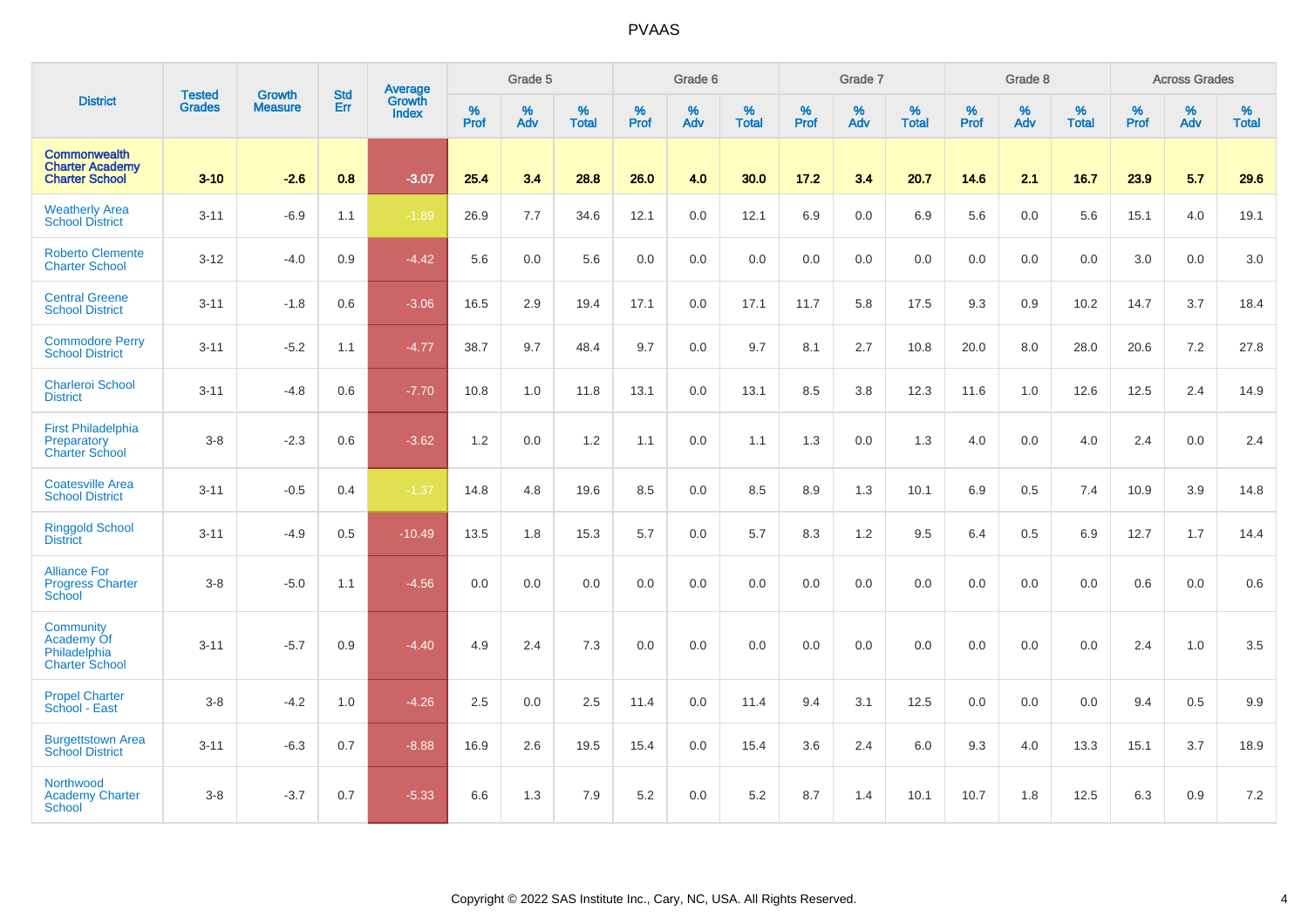| <b>District</b>                                                        |                                |                                 | <b>Std</b> | Average                |                     | Grade 5  |                   |                  | Grade 6  |                   |                  | Grade 7  |                   |           | Grade 8  |                   |           | <b>Across Grades</b> |                   |
|------------------------------------------------------------------------|--------------------------------|---------------------------------|------------|------------------------|---------------------|----------|-------------------|------------------|----------|-------------------|------------------|----------|-------------------|-----------|----------|-------------------|-----------|----------------------|-------------------|
|                                                                        | <b>Tested</b><br><b>Grades</b> | <b>Growth</b><br><b>Measure</b> | Err        | Growth<br><b>Index</b> | $\%$<br><b>Prof</b> | %<br>Adv | %<br><b>Total</b> | %<br><b>Prof</b> | %<br>Adv | %<br><b>Total</b> | %<br><b>Prof</b> | %<br>Adv | %<br><b>Total</b> | %<br>Prof | %<br>Adv | %<br><b>Total</b> | %<br>Prof | %<br>Adv             | %<br><b>Total</b> |
| <b>Commonwealth</b><br><b>Charter Academy</b><br><b>Charter School</b> | $3 - 10$                       | $-2.6$                          | 0.8        | $-3.07$                | 25.4                | 3.4      | 28.8              | 26.0             | 4.0      | 30.0              | 17.2             | 3.4      | 20.7              | 14.6      | 2.1      | 16.7              | 23.9      | 5.7                  | 29.6              |
| <b>Perseus House</b><br><b>Charter School Of</b><br><b>Excellence</b>  | $6 - 11$                       | $-4.8$                          | 1.1        | $-4.24$                |                     |          |                   | 0.0              | 0.0      | 0.0               | 1.8              | 0.0      | 1.8               | 1.5       | 0.0      | 1.5               | 1.4       | 0.0                  | 1.4               |
| <b>Greater Johnstown</b><br><b>School District</b>                     | $3 - 11$                       | $-1.7$                          | 0.5        | $-3.51$                | 5.9                 | 0.7      | 6.6               | 4.8              | 0.0      | 4.8               | 7.4              | 0.0      | 7.4               | 0.6       | 0.6      | 1.3               | 6.8       | 1.2                  | 8.0               |
| <b>Penns Manor Area</b><br><b>School District</b>                      | $3 - 12$                       | 1.5                             | 0.8        | 1.88                   | 12.7                | 4.8      | 17.5              | 14.6             | 0.0      | 14.6              | 18.5             | 1.8      | 20.4              | 16.7      | 8.3      | 25.0              | 19.0      | 3.6                  | 22.6              |
| <b>Mckeesport Area</b><br><b>School District</b>                       | $3 - 12$                       | $-0.2$                          | 0.5        | $-0.34$                | 8.9                 | $3.0\,$  | 11.9              | 3.9              | 0.0      | 3.9               | 1.0              | 0.0      | 1.0               | 1.0       | 0.0      | 1.0               | 7.7       | 2.1                  | 9.7               |
| <b>Arts Academy</b><br><b>Charter School</b>                           | $5 - 8$                        | $-7.7$                          | 1.1        | $-6.85$                | 7.7                 | 0.0      | 7.7               | 2.4              | 0.0      | 2.4               | 8.3              | 0.0      | 8.3               | 0.0       | 0.0      | 0.0               | 4.4       | 0.0                  | 4.4               |
| <b>Redbank Valley</b><br><b>School District</b>                        | $3 - 11$                       | $-2.5$                          | 0.7        | $-3.53$                | 34.3                | 20.0     | 54.3              | 12.7             | 0.0      | 12.7              | 19.5             | 9.2      | 28.7              | 9.5       | 0.0      | 9.5               | 21.8      | 10.1                 | 31.9              |
| <b>Blue Ridge School</b><br><b>District</b>                            | $3 - 11$                       | $-1.1$                          | 0.7        | $-3.34$                | 23.3                | 5.5      | 28.8              | 14.9             | 0.0      | 14.9              | 25.8             | 3.2      | 29.0              | 12.9      | 4.3      | 17.1              | 23.5      | 4.1                  | 27.7              |
| <b>Fannett-Metal</b><br><b>School District</b>                         | $3 - 11$                       | $-2.4$                          | 1.0        | 2.68                   | 17.2                | 6.9      | 24.1              | 10.3             | 0.0      | 10.3              | 9.4              | 0.0      | 9.4               | 8.9       | 2.2      | 11.1              | 15.5      | 5.8                  | 21.3              |
| <b>Propel Charter</b><br>School - Braddock<br><b>Hills</b>             | $3 - 11$                       | $-2.4$                          | 0.8        | $-3.09$                | 1.8                 | 1.8      | 3.5               | 1.7              | 0.0      | 1.7               | 0.0              | 0.0      | 0.0               | 2.9       | 0.0      | 2.9               | 1.9       | 0.6                  | 2.5               |
| <b>Greater Nanticoke</b><br><b>Area School</b><br><b>District</b>      | $3 - 12$                       | $-0.5$                          | 0.6        | $-3.08$                | 13.6                | 2.7      | 16.4              | 2.6              | 0.0      | 2.6               | 3.6              | 0.0      | 3.6               | 4.2       | 1.7      | 5.9               | 7.6       | 2.0                  | 9.6               |
| <b>Lindley Academy</b><br>Charter School At<br><b>Birney</b>           | $3 - 8$                        | $-3.0$                          | 0.7        | $-2.99$                | 1.3                 | 0.0      | 1.3               | 2.6              | 0.0      | 2.6               | 0.0              | 0.0      | 0.0               | 0.0       | 1.6      | 1.6               | 1.0       | 0.3                  | 1.3               |
| Antonia Pantoja<br><b>Community</b><br><b>Charter School</b>           | $3 - 8$                        | $-3.9$                          | 0.8        | $-4.62$                | 1.5                 | 0.0      | 1.5               | 0.0              | 0.0      | 0.0               | 4.6              | 2.3      | 7.0               | 5.6       | 0.0      | 5.6               | 1.8       | 0.9                  | 2.8               |
| <b>Mastery Charter</b><br>School - Pickett<br>Campus                   | $6 - 10$                       | 1.2                             | 1.1        | 2.33                   |                     |          |                   | 0.0              | 0.0      | 0.0               | 0.0              | 0.0      | 0.0               | 2.8       | 0.0      | 2.8               | 0.9       | $0.0\,$              | 0.9               |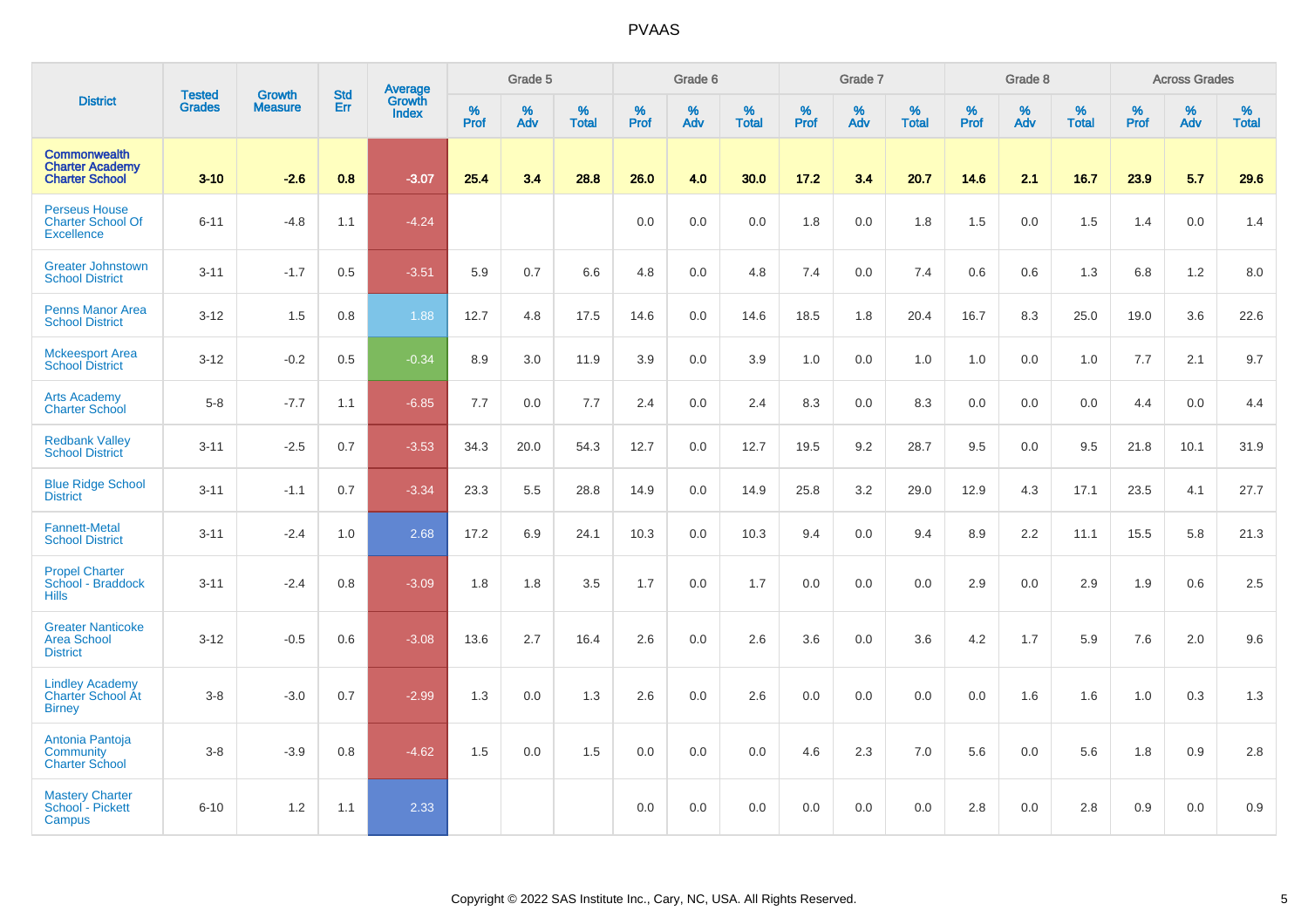|                                                                        | <b>Tested</b> | Growth         | <b>Std</b> | Average                |                  | Grade 5  |                   |           | Grade 6  |                   |           | Grade 7  |                   |           | Grade 8  |                   |           | <b>Across Grades</b> |                   |
|------------------------------------------------------------------------|---------------|----------------|------------|------------------------|------------------|----------|-------------------|-----------|----------|-------------------|-----------|----------|-------------------|-----------|----------|-------------------|-----------|----------------------|-------------------|
| <b>District</b>                                                        | <b>Grades</b> | <b>Measure</b> | Err        | Growth<br><b>Index</b> | %<br><b>Prof</b> | %<br>Adv | %<br><b>Total</b> | %<br>Prof | %<br>Adv | %<br><b>Total</b> | %<br>Prof | %<br>Adv | %<br><b>Total</b> | %<br>Prof | %<br>Adv | %<br><b>Total</b> | %<br>Prof | %<br>Adv             | %<br><b>Total</b> |
| <b>Commonwealth</b><br><b>Charter Academy</b><br><b>Charter School</b> | $3 - 10$      | $-2.6$         | 0.8        | $-3.07$                | 25.4             | 3.4      | 28.8              | 26.0      | 4.0      | 30.0              | 17.2      | 3.4      | 20.7              | 14.6      | 2.1      | 16.7              | 23.9      | 5.7                  | 29.6              |
| Salisbury-Elk Lick<br><b>School District</b>                           | $3 - 11$      | $-4.2$         | 1.3        | $-3.23$                | 29.2             | 12.5     | 41.7              | 37.5      | 0.0      | 37.5              | 15.8      | 0.0      | 15.8              | 14.3      | 4.8      | 19.0              | 28.9      | 5.8                  | 34.7              |
| <b>Innovative Arts</b><br><b>Academy Charter</b><br><b>School</b>      | $6 - 11$      | $-1.5$         | 0.8        | 5.73                   |                  |          |                   | 0.0       | 0.0      | 0.0               | 0.0       | 0.0      | 0.0               | 3.4       | 0.0      | 3.4               | 1.4       | 0.0                  | 1.4               |
| <b>Southeast Delco</b><br><b>School District</b>                       | $3 - 10$      | $-0.4$         | 0.6        | $-0.73$                | 3.3              | 1.7      | 5.0               | 1.8       | 0.0      | 1.8               | 3.0       | 0.8      | 3.8               | 6.9       | 0.8      | 7.7               | 5.7       | 0.7                  | $6.3\,$           |
| <b>Vision Academy</b><br><b>Charter School</b>                         | $3-8$         | 1.7            | 1.1        | $-2.66$                | 11.1             | 0.0      | 11.1              | 0.0       | 0.0      | 0.0               | 2.9       | 2.9      | 5.9               | 9.5       | 4.8      | 14.3              | 6.4       | 1.6                  | 8.0               |
| <b>Russell Byers</b><br><b>Charter School</b>                          | $3 - 8$       | 1.5            | 0.8        | 1.85                   | 3.6              | 0.0      | 3.6               | $0.0\,$   | 0.0      | 0.0               | 0.0       | 0.0      | 0.0               | 0.0       | 0.0      | 0.0               | 3.2       | 1.9                  | 5.2               |
| <b>Bentworth School</b><br><b>District</b>                             | $3 - 11$      | $-1.7$         | 0.7        | $-2.39$                | 29.9             | 7.8      | 37.7              | 9.6       | 0.0      | 9.6               | 16.9      | 7.8      | 24.7              | 21.2      | 1.5      | 22.7              | 22.6      | 9.6                  | 32.3              |
| <b>Universal Institute</b><br><b>Charter School</b>                    | $3 - 8$       | $-2.3$         | 0.7        | $-3.43$                | 1.5              | 0.0      | 1.5               | 1.3       | 0.0      | 1.3               | 0.0       | 0.0      | 0.0               | 2.3       | 0.0      | 2.3               | 1.7       | 0.2                  | 2.0               |
| Insight PA Cyber<br><b>Charter School</b>                              | $3 - 11$      | $-6.7$         | 1.5        | $-2.45$                | 5.6              | 11.1     | 16.7              | 0.0       | 0.0      | 0.0               | 3.7       | 3.7      | 7.4               | 11.1      | 3.7      | 14.8              | 9.0       | 3.7                  | 12.7              |
| <b>New Brighton Area</b><br><b>School District</b>                     | $3 - 11$      | $-2.4$         | 0.6        | $-3.88$                | 18.0             | 1.1      | 19.1              | 7.9       | 0.0      | 7.9               | 8.9       | 3.0      | 11.9              | 4.8       | 1.0      | 5.8               | 11.1      | 1.9                  | 13.0              |
| <b>Reach Cyber</b><br><b>Charter School</b>                            | $3 - 11$      | $-2.4$         | 0.9        | $-2.71$                | 19.4             | 9.7      | 29.0              | 9.1       | 0.0      | 9.1               | 17.0      | 3.8      | 20.8              | 17.5      | 5.3      | 22.8              | 21.3      | 4.7                  | 26.0              |
| <b>South Side Area</b><br><b>School District</b>                       | $3 - 11$      | 1.2            | 0.8        | 1.62                   | 23.3             | 18.3     | 41.7              | 17.7      | 0.0      | 17.7              | 26.6      | 7.8      | 34.4              | 12.7      | 2.8      | 15.5              | 21.2      | 6.3                  | 27.6              |
| <b>Sugar Valley Rural</b><br><b>Charter School</b>                     | $3 - 11$      | $-0.5$         | 1.0        | $-2.23$                | 26.3             | 5.3      | 31.6              | 8.3       | 0.0      | 8.3               | 5.1       | 2.6      | 7.7               | 2.8       | 0.0      | 2.8               | 16.0      | 2.8                  | 18.9              |
| <b>Carbondale Area</b><br><b>School District</b>                       | $3 - 10$      | 1.1            | 0.6        | 3.33                   | 10.3             | 1.2      | 11.5              | 4.2       | 0.0      | 4.2               | 4.8       | 3.6      | 8.4               | 13.9      | 0.0      | 13.9              | 9.4       | 0.8                  | 10.1              |
| <b>Old Forge School</b><br><b>District</b>                             | $3 - 12$      | $-2.1$         | 0.8        | $-2.75$                | 11.8             | 2.9      | 14.7              | 11.3      | 0.0      | 11.3              | 19.0      | 4.8      | 23.8              | 5.9       | 0.0      | 5.9               | 14.0      | 2.9                  | 16.9              |
| <b>KIPP Philadelphia</b><br><b>Charter School</b>                      | $3 - 8$       | 0.0            | 0.9        | $-1.89$                | 2.0              | 0.0      | 2.0               | 0.0       | 0.0      | 0.0               | 2.6       | 0.0      | 2.6               | 6.8       | 0.0      | 6.8               | 3.6       | 0.0                  | 3.6               |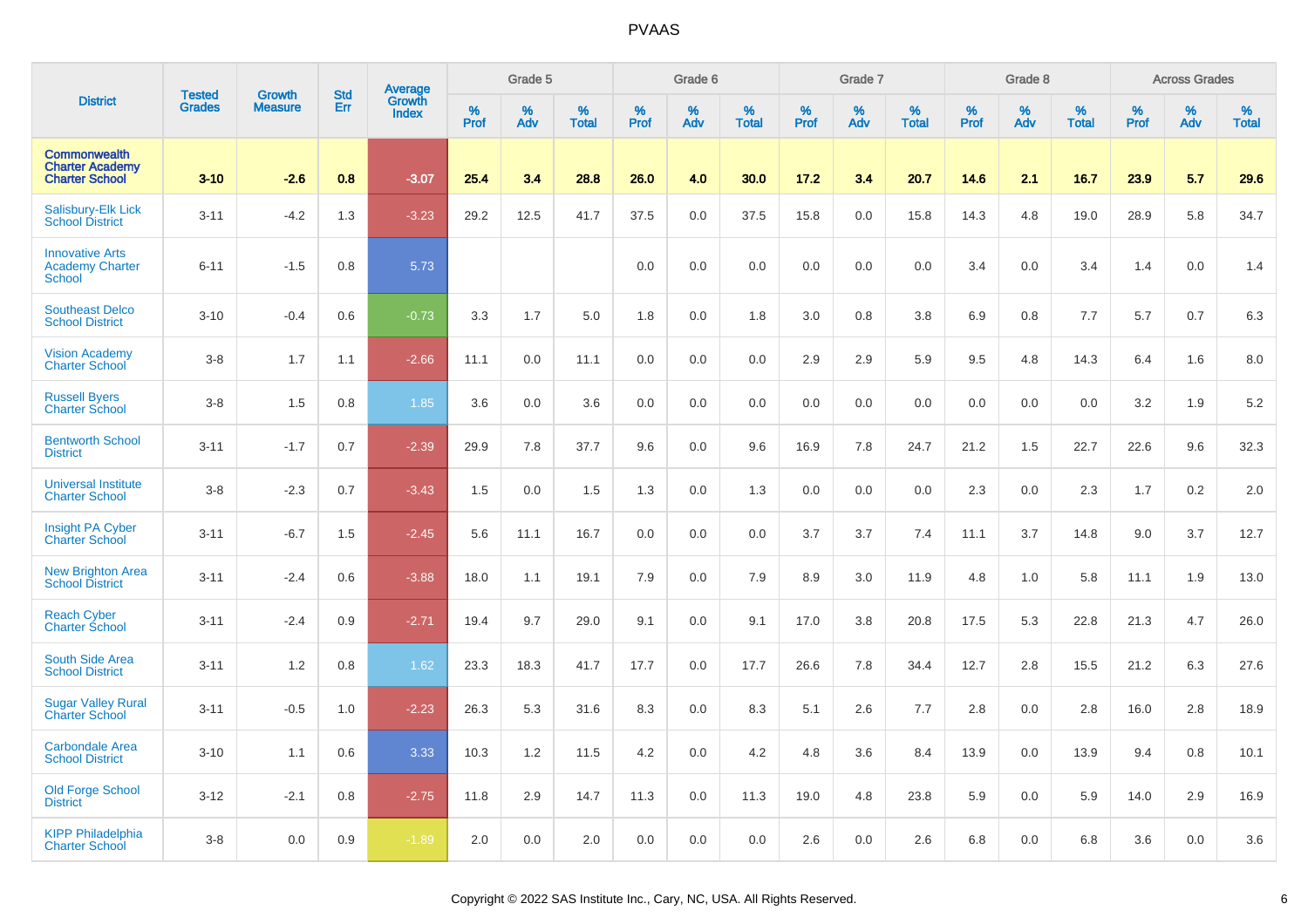|                                                                                   |                                |                                 | <b>Std</b> | <b>Average</b>         |           | Grade 5  |                   |           | Grade 6  |                   |           | Grade 7  |                   |           | Grade 8  |                   |           | <b>Across Grades</b> |                   |
|-----------------------------------------------------------------------------------|--------------------------------|---------------------------------|------------|------------------------|-----------|----------|-------------------|-----------|----------|-------------------|-----------|----------|-------------------|-----------|----------|-------------------|-----------|----------------------|-------------------|
| <b>District</b>                                                                   | <b>Tested</b><br><b>Grades</b> | <b>Growth</b><br><b>Measure</b> | Err        | Growth<br><b>Index</b> | %<br>Prof | %<br>Adv | %<br><b>Total</b> | %<br>Prof | %<br>Adv | %<br><b>Total</b> | %<br>Prof | %<br>Adv | %<br><b>Total</b> | %<br>Prof | %<br>Adv | %<br><b>Total</b> | %<br>Prof | %<br>Adv             | %<br><b>Total</b> |
| <b>Commonwealth</b><br><b>Charter Academy</b><br><b>Charter School</b>            | $3 - 10$                       | $-2.6$                          | 0.8        | $-3.07$                | 25.4      | 3.4      | 28.8              | 26.0      | 4.0      | 30.0              | 17.2      | 3.4      | 20.7              | 14.6      | 2.1      | 16.7              | 23.9      | 5.7                  | 29.6              |
| <b>Propel Charter</b><br>School-Pitcairn                                          | $3-8$                          | $-5.7$                          | 1.1        | $-2.07$                | 0.0       | 0.0      | 0.0               | 7.4       | 0.0      | 7.4               | 0.0       | 0.0      | 0.0               | 0.0       | 0.0      | 0.0               | 5.5       | 0.0                  | 5.5               |
| <b>New Foundations</b><br><b>Charter School</b>                                   | $3 - 11$                       | $-1.5$                          | 0.7        | $-2.10$                | 18.5      | 5.6      | 24.1              | 6.4       | 0.0      | 6.4               | 21.3      | 3.3      | 24.6              | 13.1      | 2.4      | 15.5              | 17.1      | 2.9                  | 20.0              |
| <b>California Area</b><br><b>School District</b>                                  | $3 - 10$                       | $-1.0$                          | 0.8        | $-1.19$                | 27.3      | 5.4      | 32.7              | 13.8      | 0.0      | 13.8              | 24.6      | 1.8      | 26.3              | 20.4      | 5.6      | 25.9              | 22.4      | 4.3                  | 26.6              |
| <b>Chester Charter</b><br><b>Scholars Academy</b><br><b>Charter School</b>        | $3 - 12$                       | $-3.3$                          | 0.8        | $-1.62$                | 0.0       | 0.0      | 0.0               | 2.1       | 0.0      | 2.1               | 6.2       | 0.0      | 6.2               | 0.0       | 0.0      | 0.0               | 1.8       | 0.4                  | 2.2               |
| <b>Northern Cambria</b><br><b>School District</b>                                 | $3 - 11$                       | $-0.4$                          | 0.8        | $-0.51$                | 16.4      | 3.6      | 20.0              | 3.8       | 0.0      | 3.8               | 19.6      | 1.8      | 21.4              | 18.2      | 1.5      | 19.7              | 17.9      | 3.6                  | 21.4              |
| <b>Cambria Heights</b><br><b>School District</b>                                  | $3 - 10$                       | $-2.3$                          | 0.6        | $-1.53$                | 23.3      | 4.4      | 27.8              | 16.8      | 0.0      | 16.8              | 13.5      | 1.0      | 14.6              | 4.4       | 0.9      | 5.3               | 18.3      | 2.8                  | 21.2              |
| <b>Propel Charter</b><br>School-Montour                                           | $3 - 10$                       | $-2.8$                          | 0.7        | $-1.45$                | 4.9       | 1.6      | 6.6               | 4.6       | 0.0      | 4.6               | 3.1       | 0.0      | 3.1               | 3.2       | 0.0      | 3.2               | 4.8       | 1.6                  | 6.4               |
| <b>Monessen City</b><br><b>School District</b>                                    | $3 - 10$                       | $-1.5$                          | 1.1        | $-1.40$                | 5.3       | 0.0      | 5.3               | 2.6       | 0.0      | 2.6               | 0.0       | 0.0      | 0.0               | 0.0       | 0.0      | 0.0               | 3.9       | 0.6                  | 4.4               |
| <b>Morrisville Borough</b><br><b>School District</b>                              | $3 - 11$                       | $-6.7$                          | 0.9        | $-7.61$                | 9.8       | 0.0      | 9.8               | 1.9       | 0.0      | 1.9               | 3.9       | 0.0      | 3.9               | 0.0       | 0.0      | 0.0               | 5.1       | 0.6                  | 5.7               |
| <b>Turkeyfoot Valley</b><br>Area School<br><b>District</b>                        | $3 - 12$                       | $-0.8$                          | 1.3        | $-0.61$                | 18.2      | 0.0      | 18.2              | 14.3      | 0.0      | 14.3              | 30.0      | 0.0      | 30.0              | 12.5      | 4.2      | 16.7              | 20.0      | 2.6                  | 22.6              |
| <b>Mastery Charter</b><br>School - Harrity<br>Campus                              | $3 - 8$                        | $-0.7$                          | 1.1        | $-1.30$                | 4.6       | 4.6      | 9.1               | 2.3       | 0.0      | 2.3               | 0.0       | 0.0      | 0.0               | 3.1       | 0.0      | 3.1               | 5.5       | 1.0                  | 6.5               |
| <b>Howard Gardner</b><br><b>Multiple</b><br>Intelligence<br><b>Charter School</b> | $3-8$                          | $-3.7$                          | 1.1        | $-1.27$                | 16.7      | 6.7      | 23.3              | 9.4       | 0.0      | 9.4               | 9.1       | 0.0      | 9.1               | 7.4       | 11.1     | 18.5              | 14.7      | 3.5                  | 18.2              |
| <b>Belmont Charter</b><br><b>School</b>                                           | $3 - 10$                       | $-0.8$                          | 0.8        | $-0.98$                | 1.6       | 0.0      | 1.6               | 4.0       | 0.0      | 4.0               | 0.0       | 0.0      | 0.0               | 5.6       | 0.0      | 5.6               | 2.8       | 0.6                  | 3.4               |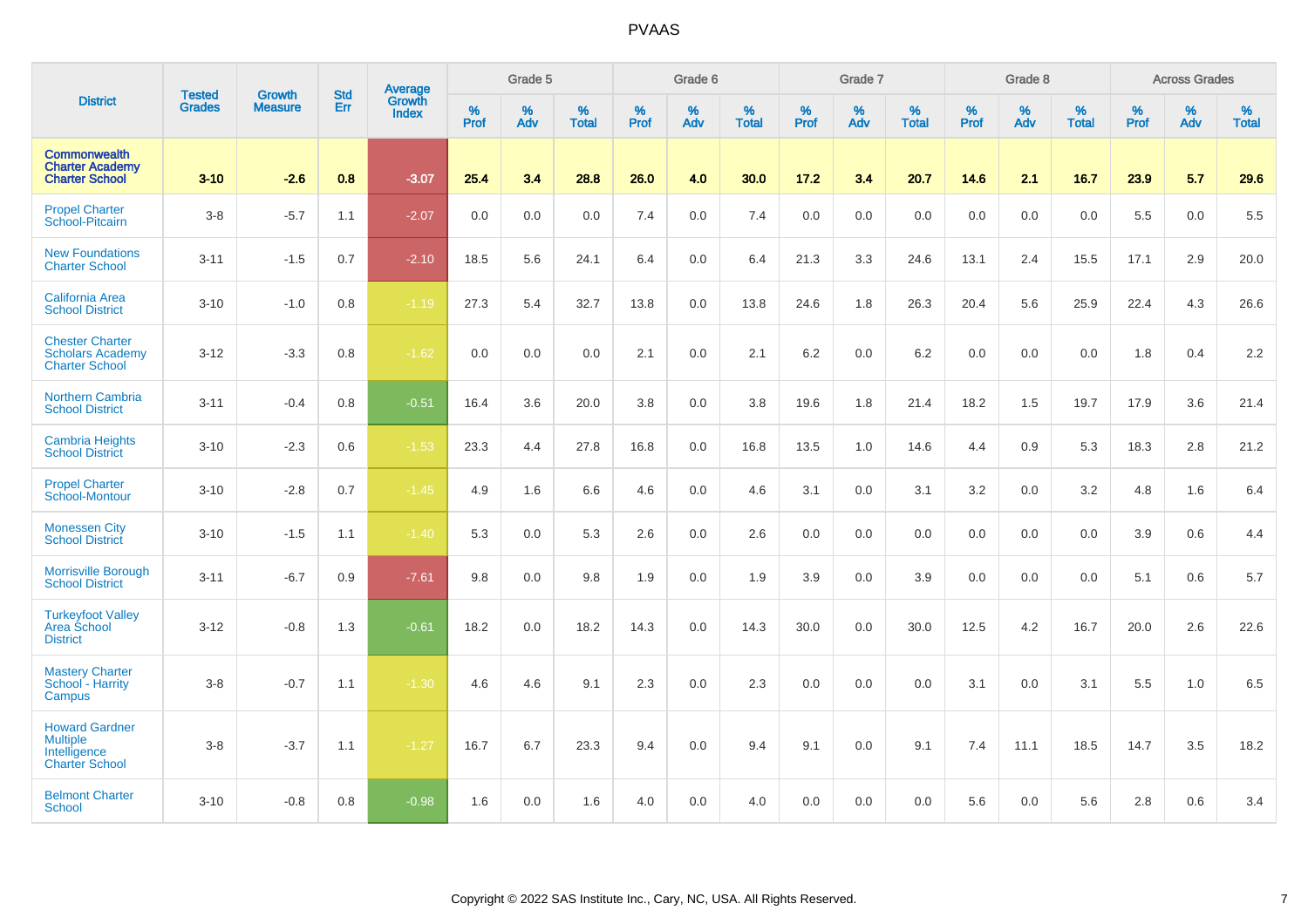| <b>District</b>                                                         |                                |                                 | <b>Std</b> | Average                |           | Grade 5  |                   |           | Grade 6  |                   |           | Grade 7  |                   |           | Grade 8  |                   |           | <b>Across Grades</b> |                   |
|-------------------------------------------------------------------------|--------------------------------|---------------------------------|------------|------------------------|-----------|----------|-------------------|-----------|----------|-------------------|-----------|----------|-------------------|-----------|----------|-------------------|-----------|----------------------|-------------------|
|                                                                         | <b>Tested</b><br><b>Grades</b> | <b>Growth</b><br><b>Measure</b> | Err        | Growth<br><b>Index</b> | %<br>Prof | %<br>Adv | %<br><b>Total</b> | %<br>Prof | %<br>Adv | %<br><b>Total</b> | %<br>Prof | %<br>Adv | %<br><b>Total</b> | %<br>Prof | %<br>Adv | %<br><b>Total</b> | %<br>Prof | %<br>Adv             | %<br><b>Total</b> |
| <b>Commonwealth</b><br><b>Charter Academy</b><br><b>Charter School</b>  | $3 - 10$                       | $-2.6$                          | 0.8        | $-3.07$                | 25.4      | 3.4      | 28.8              | 26.0      | 4.0      | 30.0              | 17.2      | 3.4      | 20.7              | 14.6      | 2.1      | 16.7              | 23.9      | 5.7                  | 29.6              |
| La Academia<br>Partnership<br><b>Charter School</b>                     | $6 - 11$                       | $-5.6$                          | 1.8        | $-3.97$                |           |          |                   | 0.0       | 0.0      | 0.0               | 0.0       | 0.0      | 0.0               | 0.0       | 0.0      | 0.0               | 0.0       | 0.0                  | 0.0               |
| <b>Gillingham Charter</b><br>School                                     | $3 - 11$                       | $-5.9$                          | 2.0        | $-3.00$                | 9.1       | 0.0      | 9.1               | 0.0       | 0.0      | 0.0               |           |          |                   | 0.0       | 0.0      | 0.0               | 4.4       | 1.4                  | 5.8               |
| <b>Frederick Douglass</b><br><b>Mastery Charter</b><br>School           | $3-8$                          | $-1.0$                          | 1.2        | $-1.57$                | 4.8       | 0.0      | 4.8               | 0.0       | 0.0      | 0.0               | 0.0       | 0.0      | 0.0               | 3.4       | 3.4      | 6.9               | 1.5       | 0.8                  | 2.3               |
| <b>KIPP West</b><br>Philadelphia<br><b>Charter School</b>               | $3-8$                          | $-2.0$                          | 1.2        | $-1.14$                | 3.2       | 0.0      | 3.2               | 0.0       | 0.0      | 0.0               | 0.0       | 0.0      | 0.0               | 0.0       | 0.0      | 0.0               | 2.6       | 0.0                  | 2.6               |
| <b>Forbes Road</b><br><b>School District</b>                            | $3 - 11$                       | $-5.7$                          | 1.4        | $-4.13$                | 38.7      | 3.2      | 41.9              | 26.7      | 0.0      | 26.7              | 44.4      | 0.0      | 44.4              | 15.0      | 0.0      | 15.0              | 31.9      | 2.9                  | 34.8              |
| <b>Mastery Charter</b><br>School-Cleveland<br>Elementary                | $3-8$                          | $-1.3$                          | 1.2        | 0.18                   | 3.8       | 7.7      | 11.5              | 5.9       | 0.0      | 5.9               | 3.6       | 0.0      | 3.6               | 3.8       | 3.8      | 7.7               | 2.4       | 1.8                  | 4.3               |
| Wissahickon<br><b>Charter School</b>                                    | $3-8$                          | $-0.8$                          | 0.7        | 3.84                   | 0.0       | 0.0      | 0.0               | 2.4       | 0.0      | 2.4               | 3.7       | 0.0      | 3.7               | 1.5       | 0.0      | 1.5               | 4.0       | 0.2                  | 4.2               |
| <b>Clairton City</b><br><b>School District</b>                          | $3 - 11$                       | 0.5                             | 0.8        | 0.57                   | 6.1       | 2.0      | 8.2               | 1.5       | 0.0      | 1.5               | 1.6       | 0.0      | 1.6               | 0.0       | 0.0      | 0.0               | 3.5       | 0.3                  | 3.8               |
| <b>Memphis Street</b><br><b>Academy Charter</b><br>School @ JP<br>Jones | $5-8$                          | 0.7                             | 0.7        | 0.92                   | 0.0       | 3.2      | 3.2               | 0.0       | 0.0      | 0.0               | 0.0       | 0.0      | 0.0               | 0.0       | 0.0      | 0.0               | 0.0       | 0.6                  | 0.6               |
| <b>Ligonier Valley</b><br><b>School District</b>                        | $3 - 11$                       | $-3.6$                          | 0.7        | $-5.49$                | 14.6      | 3.7      | 18.3              | 16.5      | 0.0      | 16.5              | 12.3      | 0.0      | 12.3              | 6.9       | 0.0      | 6.9               | 17.2      | 2.9                  | 20.0              |
| <b>Fell Charter School</b>                                              | $3-8$                          | 1.1                             | 2.2        | 0.51                   | 25.0      | 0.0      | 25.0              | 6.7       | 0.0      | 6.7               |           |          |                   |           |          |                   | 17.1      | 4.0                  | 21.0              |
| <b>Duquesne City</b><br><b>School District</b>                          | $3-8$                          | 1.2                             | 1.3        | 0.92                   | 6.0       | 2.0      | 8.0               | 5.6       | 0.0      | 5.6               |           |          |                   |           |          |                   | 3.4       | 1.7                  | 5.0               |
| <b>Universal Alcorn</b><br><b>Charter School</b>                        | $3-8$                          | $-0.7$                          | 0.8        | $-2.71$                | 7.7       | 1.9      | 9.6               | 3.9       | 0.0      | 3.9               | 8.8       | 0.0      | 8.8               | 5.1       | 0.0      | 5.1               | 6.4       | 1.7                  | 8.1               |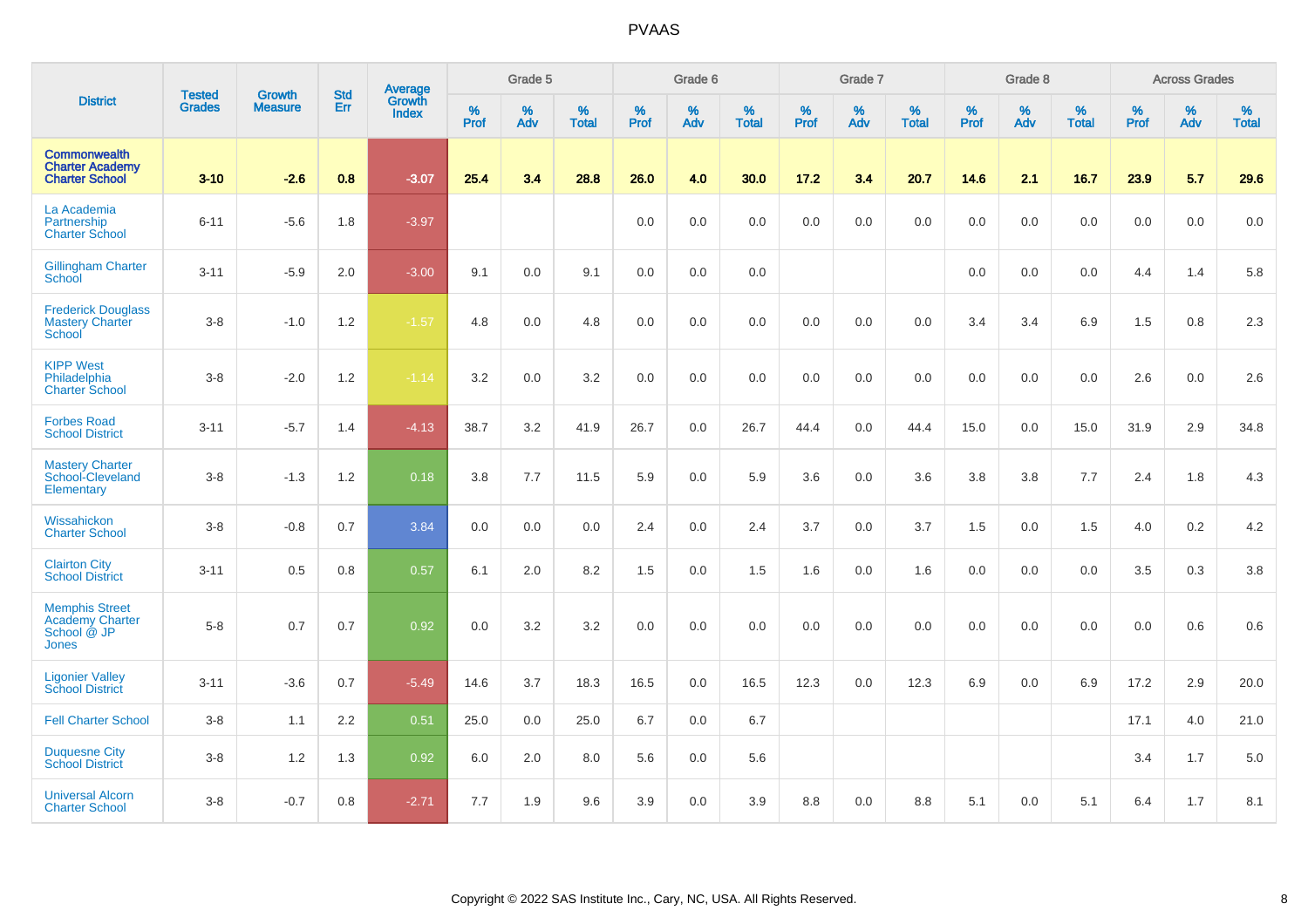|                                                                               | <b>Tested</b> | <b>Growth</b>  | <b>Std</b> | Average                |                     | Grade 5  |                   |           | Grade 6  |                   |           | Grade 7  |                   |           | Grade 8  |                   |           | <b>Across Grades</b> |                   |
|-------------------------------------------------------------------------------|---------------|----------------|------------|------------------------|---------------------|----------|-------------------|-----------|----------|-------------------|-----------|----------|-------------------|-----------|----------|-------------------|-----------|----------------------|-------------------|
| <b>District</b>                                                               | <b>Grades</b> | <b>Measure</b> | Err        | Growth<br><b>Index</b> | $\%$<br><b>Prof</b> | %<br>Adv | %<br><b>Total</b> | %<br>Prof | %<br>Adv | %<br><b>Total</b> | %<br>Prof | %<br>Adv | %<br><b>Total</b> | %<br>Prof | %<br>Adv | %<br><b>Total</b> | %<br>Prof | %<br>Adv             | %<br><b>Total</b> |
| <b>Commonwealth</b><br><b>Charter Academy</b><br><b>Charter School</b>        | $3 - 10$      | $-2.6$         | 0.8        | $-3.07$                | 25.4                | 3.4      | 28.8              | 26.0      | 4.0      | 30.0              | 17.2      | 3.4      | 20.7              | 14.6      | 2.1      | 16.7              | 23.9      | 5.7                  | 29.6              |
| <b>Mahanoy Area</b><br><b>School District</b>                                 | $3 - 10$      | $-0.3$         | 0.8        | 3.34                   | 7.3                 | 0.0      | 7.3               | 4.0       | 0.0      | 4.0               | 7.7       | 0.0      | 7.7               | 4.6       | $0.0\,$  | 4.6               | 10.4      | 0.8                  | 11.1              |
| <b>Mastery Charter</b><br><b>School - Smedley</b><br>Campus                   | $3-6$         | $-0.6$         | 1.2        | $-0.37$                | 1.9                 | 0.0      | 1.9               | 3.5       | 0.0      | 3.5               |           |          |                   |           |          |                   | 3.5       | 0.0                  | 3.5               |
| <b>Boys Latin Of</b><br>Philadelphia<br><b>Charter School</b>                 | $6 - 12$      | 0.1            | 0.8        | $-1.69$                |                     |          |                   | 0.0       | 0.0      | 0.0               | 3.3       | 0.0      | 3.3               | 1.0       | 0.0      | 1.0               | 1.5       | 0.0                  | 1.5               |
| <b>Mastery Charter</b><br>School-Francis D.<br><b>Pastorius</b><br>Elementary | $3 - 8$       | 0.3            | 1.3        | 0.24                   | 3.8                 | 0.0      | 3.8               | 3.7       | 0.0      | 3.7               | 0.0       | 0.0      | 0.0               | 0.0       | 0.0      | 0.0               | 3.1       | 0.0                  | 3.1               |
| <b>Hope For</b><br><b>Hyndman Charter</b><br>School                           | $3 - 11$      | 4.1            | 1.8        | 2.31                   |                     |          |                   | 6.2       | 0.0      | 6.2               | 8.3       | 8.3      | 16.7              | 0.0       | 0.0      | 0.0               | 9.9       | 1.2                  | 11.1              |
| Independence<br><b>Charter School</b><br>West                                 | $3 - 7$       | $-1.0$         | 1.7        | $-0.13$                | 0.0                 | 0.0      | 0.0               | 16.7      | 0.0      | 16.7              | 5.6       | 0.0      | 5.6               |           |          |                   | 6.2       | 1.8                  | 8.0               |
| <b>Forest Area School</b><br><b>District</b>                                  | $3 - 11$      | $-0.4$         | 1.2        | $-0.32$                | 43.5                | 4.4      | 47.8              | 19.0      | 0.0      | 19.0              | 13.8      | 0.0      | 13.8              | 3.1       | 0.0      | 3.1               | 23.4      | 5.5                  | 29.0              |
| <b>Urban Pathways 6-</b><br>12 Charter School                                 | $6 - 11$      | $-1.8$         | 1.6        | $-1.10$                |                     |          |                   | 0.0       | 0.0      | 0.0               | 0.0       | 0.0      | 0.0               | 0.0       | 0.0      | 0.0               | 0.0       | 0.0                  | 0.0               |
| <b>Tidioute</b><br><b>Community</b><br><b>Charter School</b>                  | $3 - 11$      | $-0.3$         | 1.4        | 0.03                   | 15.4                | 0.0      | 15.4              | 27.8      | 0.0      | 27.8              | 10.5      | 0.0      | 10.5              | 7.4       | 0.0      | 7.4               | 16.0      | 1.6                  | 17.6              |
| <b>Erie Rise</b><br>Leadership<br><b>Academy Charter</b><br><b>School</b>     | $3 - 8$       | $-0.6$         | 1.1        | 0.06                   | 6.9                 | 0.0      | 6.9               | 0.0       | 0.0      | 0.0               | 0.0       | 0.0      | 0.0               | 0.0       | 0.0      | 0.0               | 1.6       | 1.0                  | 2.6               |
| Pen Argyl Area<br>School District                                             | $3 - 12$      | 0.7            | 0.6        | 1.06                   | 27.3                | 12.5     | 39.8              | 26.8      | 0.0      | 26.8              | 17.1      | 5.4      | 22.5              | 14.8      | 5.9      | 20.8              | 23.5      | 8.4                  | 32.0              |
| <b>People For People</b><br><b>Charter School</b>                             | $3 - 12$      | $-1.1$         | 1.0        | $-1.12$                | 0.0                 | 0.0      | 0.0               | 0.0       | 0.0      | 0.0               | 2.4       | 0.0      | 2.4               | 0.0       | 0.0      | 0.0               | 1.3       | 0.0                  | 1.3               |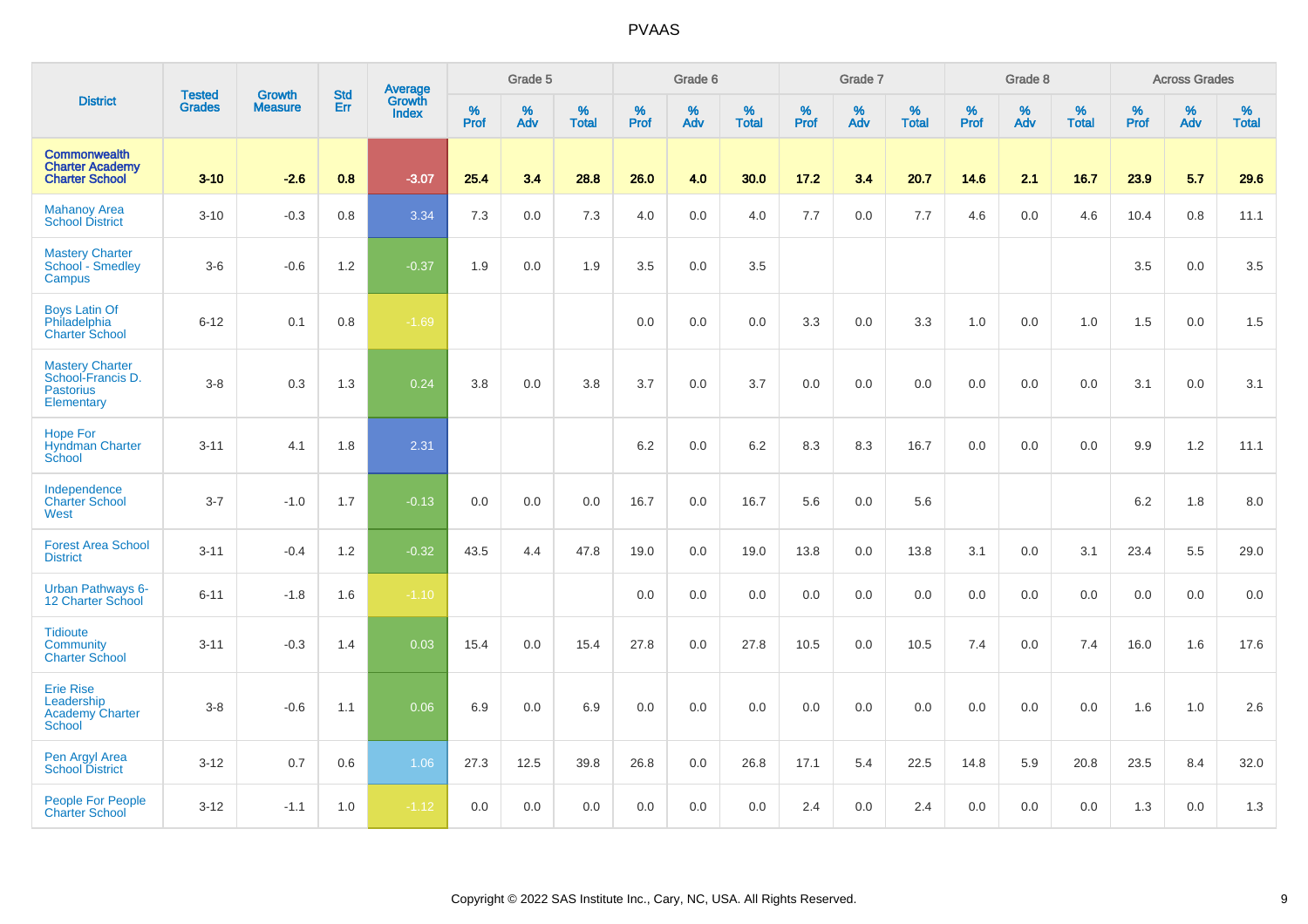|                                                                                            | <b>Tested</b> | <b>Growth</b>  | <b>Std</b> | Average                |           | Grade 5  |                   |           | Grade 6  |                   |           | Grade 7  |                   |           | Grade 8  |                   |           | <b>Across Grades</b> |                   |
|--------------------------------------------------------------------------------------------|---------------|----------------|------------|------------------------|-----------|----------|-------------------|-----------|----------|-------------------|-----------|----------|-------------------|-----------|----------|-------------------|-----------|----------------------|-------------------|
| <b>District</b>                                                                            | <b>Grades</b> | <b>Measure</b> | Err        | Growth<br><b>Index</b> | %<br>Prof | %<br>Adv | %<br><b>Total</b> | %<br>Prof | %<br>Adv | %<br><b>Total</b> | %<br>Prof | %<br>Adv | %<br><b>Total</b> | %<br>Prof | %<br>Adv | %<br><b>Total</b> | %<br>Prof | %<br>Adv             | %<br><b>Total</b> |
| <b>Commonwealth</b><br><b>Charter Academy</b><br><b>Charter School</b>                     | $3 - 10$      | $-2.6$         | 0.8        | $-3.07$                | 25.4      | 3.4      | 28.8              | 26.0      | 4.0      | 30.0              | 17.2      | 3.4      | 20.7              | 14.6      | 2.1      | 16.7              | 23.9      | 5.7                  | 29.6              |
| <b>Northern Lehigh</b><br><b>School District</b>                                           | $3 - 12$      | $-2.6$         | 0.7        | 0.19                   | 22.7      | 6.2      | 28.9              | 13.8      | 0.0      | 13.8              | 15.0      | 1.7      | 16.7              | 12.5      | 0.0      | 12.5              | 18.6      | 3.9                  | 22.5              |
| Pennsylvania<br><b>Distance Learning</b><br><b>Charter School</b>                          | $3 - 12$      | $-1.7$         | 0.7        | $-2.55$                | 6.5       | 0.0      | 6.5               | 1.3       | 0.0      | 1.3               | 4.6       | 1.2      | 5.8               | 2.3       | 0.0      | 2.3               | 5.4       | 0.4                  | 5.8               |
| <b>Williams Valley</b><br><b>School District</b>                                           | $3 - 11$      | 0.1            | 0.8        | 0.08                   | 31.8      | 6.8      | 38.6              | 5.2       | 0.0      | 5.2               | 8.0       | 1.3      | 9.3               | 9.4       | 1.6      | 10.9              | 12.8      | 1.6                  | 14.4              |
| <b>Propel Charter</b><br>School-Hazelwood                                                  | $3-8$         | $-1.6$         | 1.2        | $-1.32$                | 3.4       | 0.0      | 3.4               | 0.0       | 0.0      | 0.0               | 0.0       | 4.8      | 4.8               | 0.0       | 0.0      | 0.0               | 0.6       | 0.6                  | 1.3               |
| The Philadelphia<br><b>Charter School for</b><br><b>Arts and Sciences</b><br>at HR Edmunds | $3-8$         | 1.7            | 0.6        | $-3.09$                | 6.4       | 0.0      | 6.4               | 0.0       | 0.0      | 0.0               | 2.1       | 0.0      | 2.1               | 2.2       | 0.0      | 2.2               | 2.1       | 0.2                  | 2.3               |
| Jefferson-Morgan<br><b>School District</b>                                                 | $3 - 10$      | $-0.4$         | 0.8        | $-0.51$                | 7.1       | 1.4      | 8.6               | 23.6      | 0.0      | 23.6              | 10.9      | 3.6      | 14.6              | 24.4      | 2.2      | 26.7              | 17.1      | 4.8                  | 21.9              |
| Aspira Bilingual<br><b>Cyber Charter</b><br>School                                         | $3 - 11$      | 4.2            | 1.5        | 0.16                   |           |          |                   | 0.0       | 0.0      | 0.0               | 0.0       | 0.0      | 0.0               | 0.0       | 0.0      | 0.0               | 1.6       | 0.0                  | 1.6               |
| <b>Esperanza Cyber</b><br><b>Charter School</b>                                            | $3 - 11$      | 0.4            | 1.3        | 0.78                   | 0.0       | 0.0      | 0.0               | 0.0       | 0.0      | 0.0               | 2.6       | 0.0      | 2.6               | 0.0       | 0.0      | 0.0               | 1.6       | 0.0                  | 1.6               |
| <b>Young Scholars of</b><br><b>Greater Allegheny</b><br><b>Charter School</b>              | $3-8$         | $-1.4$         | 1.6        | 1.32                   | 10.0      | 0.0      | 10.0              | 6.2       | 0.0      | 6.2               | 10.0      | 0.0      | 10.0              |           |          |                   | 6.6       | 0.0                  | 6.6               |
| <b>Mastery Charter</b><br>School - Clymer<br>Elementary                                    | $3-6$         | 1.9            | 1.5        | 1.23                   | 0.0       | 0.0      | 0.0               | 3.8       | 0.0      | 3.8               |           |          |                   |           |          |                   | 2.6       | 0.8                  | 3.4               |
| <b>Propel Charter</b><br><b>School-Northside</b>                                           | $3-8$         | $-1.6$         | 0.9        | 0.88                   | 0.0       | 0.0      | 0.0               | 2.4       | 0.0      | 2.4               | 0.0       | 0.0      | 0.0               | 0.0       | 0.0      | 0.0               | 0.4       | 0.0                  | 0.4               |
| <b>Robert Benjamin</b><br><b>Wiley Community</b><br><b>Charter School</b>                  | $3-8$         | 2.8            | 0.8        | 3.35                   | 7.0       | 2.3      | 9.3               | 0.0       | 0.0      | 0.0               | 7.3       | 0.0      | 7.3               | 4.4       | 0.0      | 4.4               | 5.7       | 1.7                  | 7.4               |
| <b>Jamestown Area</b><br><b>School District</b>                                            | $3 - 11$      | 0.7            | 1.2        | 0.63                   | 18.4      | 10.5     | 29.0              | 16.7      | 0.0      | 16.7              | 24.1      | 3.4      | 27.6              | 19.0      | 0.0      | 19.0              | 18.3      | 6.1                  | 24.4              |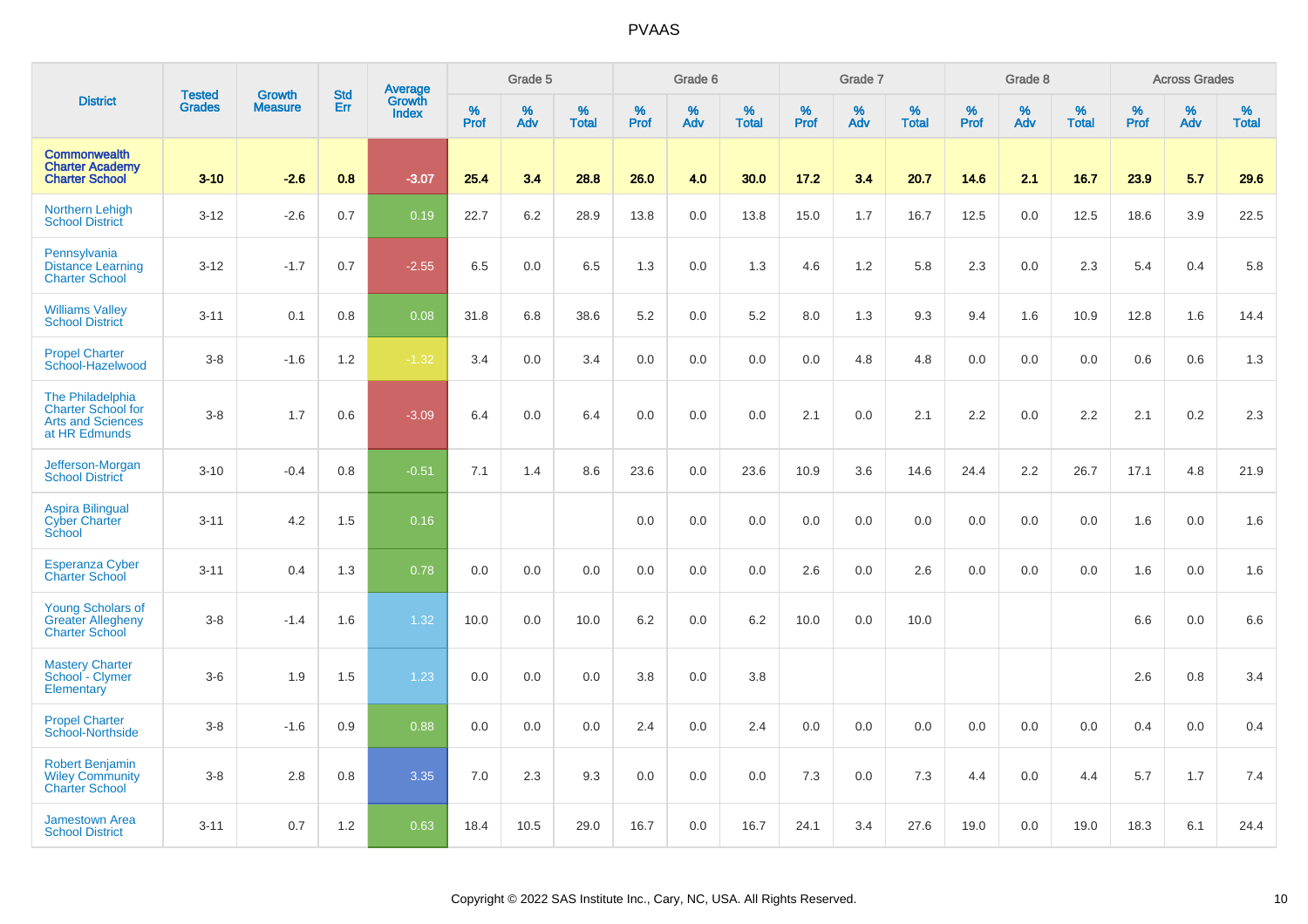|                                                                                          |                                |                                 | <b>Std</b> | Average                |           | Grade 5     |                   |           | Grade 6  |                   |           | Grade 7  |                   |           | Grade 8  |                   |           | <b>Across Grades</b> |                   |
|------------------------------------------------------------------------------------------|--------------------------------|---------------------------------|------------|------------------------|-----------|-------------|-------------------|-----------|----------|-------------------|-----------|----------|-------------------|-----------|----------|-------------------|-----------|----------------------|-------------------|
| <b>District</b>                                                                          | <b>Tested</b><br><b>Grades</b> | <b>Growth</b><br><b>Measure</b> | Err        | Growth<br><b>Index</b> | %<br>Prof | $\%$<br>Adv | %<br><b>Total</b> | %<br>Prof | %<br>Adv | %<br><b>Total</b> | %<br>Prof | %<br>Adv | %<br><b>Total</b> | %<br>Prof | %<br>Adv | %<br><b>Total</b> | %<br>Prof | %<br>Adv             | %<br><b>Total</b> |
| <b>Commonwealth</b><br><b>Charter Academy</b><br><b>Charter School</b>                   | $3 - 10$                       | $-2.6$                          | 0.8        | $-3.07$                | 25.4      | 3.4         | 28.8              | 26.0      | 4.0      | 30.0              | 17.2      | 3.4      | 20.7              | 14.6      | 2.1      | 16.7              | 23.9      | 5.7                  | 29.6              |
| <b>Propel Charter</b><br>School-Mckeesport                                               | $3-8$                          | $-3.2$                          | 1.0        | $-3.30$                | 5.6       | 0.0         | 5.6               | 2.7       | 0.0      | 2.7               | 5.3       | 7.9      | 13.2              | 2.7       | 2.7      | 5.4               | 5.4       | 2.3                  | 7.7               |
| <b>Provident Charter</b><br>School                                                       | $3-8$                          | 3.6                             | 1.0        | 1.08                   | 4.4       | 2.2         | 6.5               | 10.5      | 0.0      | 10.5              | 9.1       | 0.0      | 9.1               | 0.0       | 3.3      | 3.3               | 9.2       | 2.5                  | 11.7              |
| <b>Tussey Mountain</b><br><b>School District</b>                                         | $3 - 12$                       | 0.2                             | 0.7        | 0.24                   | 20.7      | 1.7         | 22.4              | 12.4      | 0.0      | 12.4              | 11.3      | 3.2      | 14.5              | 12.5      | 1.4      | 13.9              | 16.3      | 5.5                  | 21.8              |
| <b>Young Scholars</b><br><b>Charter School</b>                                           | $6-8$                          | 2.6                             | 0.8        | 3.60                   |           |             |                   | 1.8       | $0.0\,$  | 1.8               | 4.6       | 0.0      | 4.6               | $0.0\,$   | 0.0      | 0.0               | 2.0       | $0.0\,$              | 2.0               |
| <b>Lehigh Valley Dual</b><br>Language Charter<br>School                                  | $3-8$                          | 3.1                             | 2.3        | 1.31                   | 0.0       | 0.0         | 0.0               | 7.7       | 0.0      | 7.7               |           |          |                   |           |          |                   | 4.2       | 0.0                  | 4.2               |
| <b>Global Leadership</b><br><b>Academy Charter</b><br><b>School Southwest</b><br>at Huey | $3 - 8$                        | 1.0                             | 1.7        | 1.39                   | 0.0       | 0.0         | 0.0               | 0.0       | 0.0      | 0.0               |           |          |                   | 0.0       | 0.0      | 0.0               | 0.0       | 0.0                  | 0.0               |
| <b>Manchester</b><br><b>Academic Charter</b><br><b>School</b>                            | $3-8$                          | 0.6                             | 1.1        | 0.58                   | 3.6       | 0.0         | 3.6               | 3.4       | 0.0      | 3.4               | 3.6       | 0.0      | 3.6               | 0.0       | 0.0      | 0.0               | 4.9       | 0.5                  | 5.4               |
| <b>West Oak Lane</b><br><b>Charter School</b>                                            | $3-8$                          | 0.7                             | 0.7        | 0.93                   | 2.6       | 1.3         | 3.8               | 6.1       | 0.0      | 6.1               | 6.9       | 1.4      | 8.3               | 0.0       | 1.9      | 1.9               | 6.1       | 0.7                  | 6.8               |
| Gettysburg<br>Montessori Charter<br>School                                               | $3-6$                          | 5.4                             | 1.9        | 2.75                   | 19.0      | 19.0        | 38.1              | 11.1      | 0.0      | 11.1              |           |          |                   |           |          |                   | 19.2      | 9.6                  | 28.7              |
| <b>Freire Charter</b><br>School                                                          | $5 - 11$                       | 1.2                             | 0.6        | 1.99                   | 0.0       | 0.0         | 0.0               | 1.5       | 0.0      | 1.5               | 3.0       | 0.0      | 3.0               | 7.6       | 0.0      | 7.6               | 3.3       | 0.0                  | 3.3               |
| <b>Lincoln Leadership</b><br><b>Academy Charter</b><br><b>School</b>                     | $3 - 12$                       | $-1.2$                          | 0.9        | $-1.72$                | 0.0       | 0.0         | 0.0               | 2.0       | 0.0      | 2.0               | 4.0       | 2.0      | 6.0               | 0.0       | 0.0      | 0.0               | 3.8       | 0.7                  | 4.4               |
| <b>Sto-Rox School</b><br><b>District</b>                                                 | $3 - 10$                       | $-0.5$                          | 0.9        | $-0.51$                | 4.4       | 1.1         | 5.4               | 1.2       | 0.0      | 1.2               | 0.0       | 0.0      | 0.0               | 0.0       | 0.0      | 0.0               | 2.8       | 0.5                  | 3.3               |
| Steelton-Highspire<br><b>School District</b>                                             | $3 - 11$                       | 2.5                             | 0.7        | 2.16                   | 2.9       | 0.0         | 2.9               | 0.0       | 0.0      | 0.0               | 0.0       | 0.0      | 0.0               | 0.0       | 0.0      | 0.0               | 0.8       | 0.4                  | 1.3               |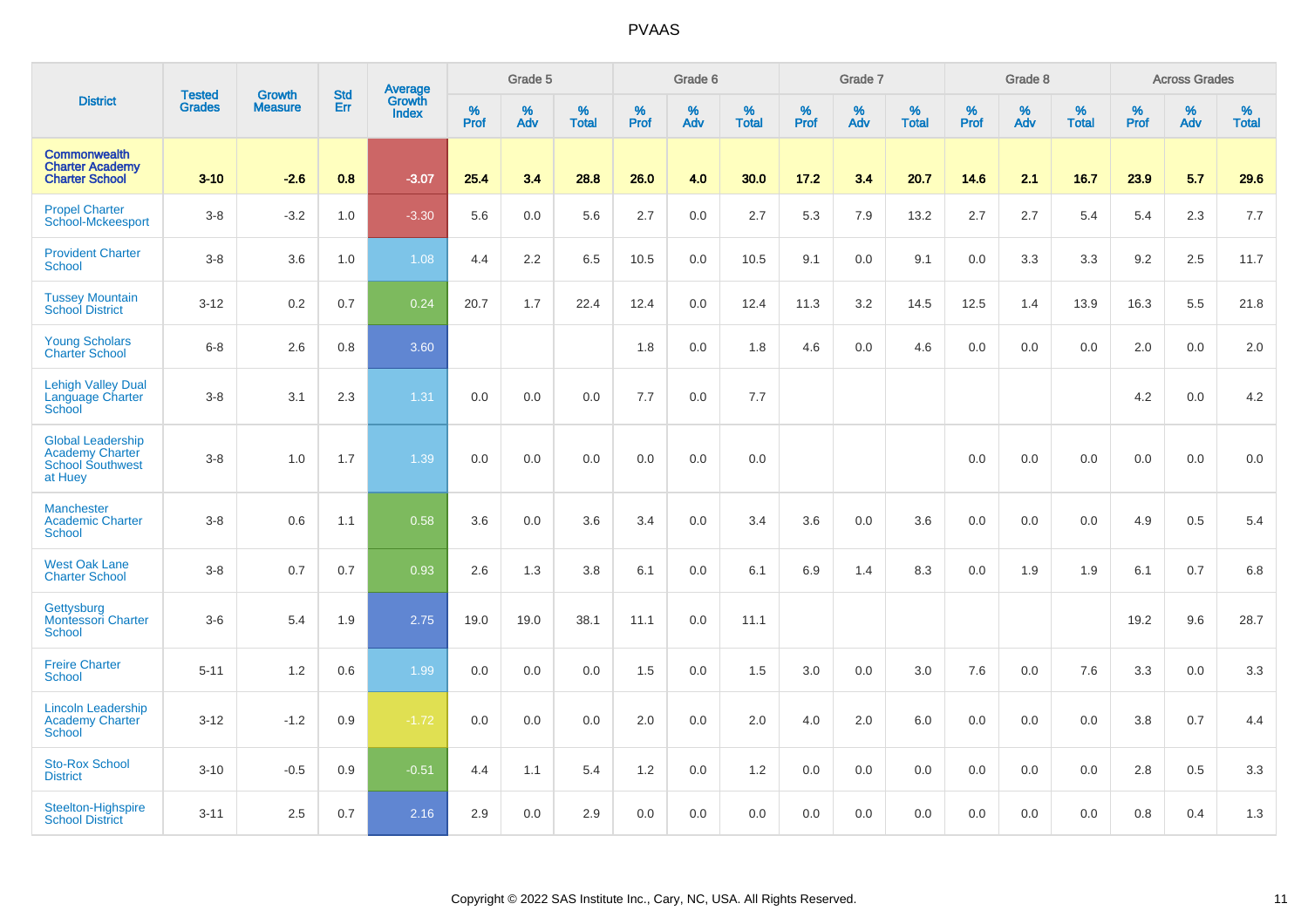|                                                                           | <b>Tested</b> | <b>Growth</b>  | <b>Std</b> | Average                |                     | Grade 5     |                      |                  | Grade 6  |                      |                     | Grade 7  |                      |                     | Grade 8  |                      |                     | <b>Across Grades</b> |                      |
|---------------------------------------------------------------------------|---------------|----------------|------------|------------------------|---------------------|-------------|----------------------|------------------|----------|----------------------|---------------------|----------|----------------------|---------------------|----------|----------------------|---------------------|----------------------|----------------------|
| <b>District</b>                                                           | <b>Grades</b> | <b>Measure</b> | Err        | Growth<br><b>Index</b> | $\%$<br><b>Prof</b> | $\%$<br>Adv | $\%$<br><b>Total</b> | %<br><b>Prof</b> | %<br>Adv | $\%$<br><b>Total</b> | $\%$<br><b>Prof</b> | %<br>Adv | $\%$<br><b>Total</b> | $\%$<br><b>Prof</b> | %<br>Adv | $\%$<br><b>Total</b> | $\%$<br><b>Prof</b> | $\%$<br>Adv          | $\%$<br><b>Total</b> |
| <b>Commonwealth</b><br><b>Charter Academy</b><br><b>Charter School</b>    | $3 - 10$      | $-2.6$         | 0.8        | $-3.07$                | 25.4                | 3.4         | 28.8                 | 26.0             | 4.0      | 30.0                 | 17.2                | 3.4      | 20.7                 | 14.6                | 2.1      | 16.7                 | 23.9                | 5.7                  | 29.6                 |
| <b>Mariana Bracetti</b><br><b>Academy Charter</b><br><b>School</b>        | $3 - 10$      | $-3.1$         | 0.9        | $-3.58$                | 8.6                 | 0.0         | 8.6                  | 2.2              | 0.0      | 2.2                  | 7.3                 | 0.0      | 7.3                  | 0.0                 | 0.0      | 0.0                  | 4.4                 | 0.0                  | 4.4                  |
| <b>Richard Allen</b><br>Preparatory<br><b>Charter School</b>              | $5-8$         | 0.8            | 0.7        | 3.33                   | 0.0                 | 0.0         | 0.0                  | 1.0              | 0.0      | 1.0                  | 1.8                 | 0.9      | 2.7                  | 0.9                 | 0.0      | 0.9                  | 1.1                 | 0.3                  | 1.4                  |
| <b>Pan American</b><br><b>Academy Charter</b><br><b>School</b>            | $3-8$         | 0.3            | 0.8        | 0.43                   | 1.7                 | 0.0         | 1.7                  | 2.3              | 0.0      | 2.3                  | 3.4                 | 0.0      | 3.4                  | 0.0                 | 0.0      | 0.0                  | 2.4                 | 0.3                  | 2.7                  |
| <b>Ad Prima Charter</b><br><b>School</b>                                  | $3 - 8$       | 1.5            | 0.8        | 2.24                   | 8.3                 | 0.0         | 8.3                  | 15.7             | 0.0      | 15.7                 | 8.2                 | 1.6      | 9.8                  | 9.8                 | 1.6      | 11.5                 | 10.9                | 0.7                  | 11.6                 |
| <b>Deep Roots</b><br><b>Charter School</b>                                | $3-6$         | $-0.9$         | 1.3        | $-0.67$                | 0.0                 | 0.0         | 0.0                  | 0.0              | 0.0      | 0.0                  |                     |          |                      |                     |          |                      | 1.3                 | 0.0                  | 1.3                  |
| <b>Mount Union Area</b><br><b>School District</b>                         | $3 - 10$      | 3.0            | 0.7        | 4.49                   | 11.7                | 4.3         | 16.0                 | 12.4             | 0.0      | 12.4                 | 13.4                | 2.4      | 15.8                 | 0.0                 | 1.2      | 1.2                  | 12.2                | 3.3                  | 15.5                 |
| <b>Southwest</b><br>Leadership<br><b>Academy Charter</b><br><b>School</b> | $3 - 8$       | 0.7            | 1.0        | 0.69                   | 2.2                 | 0.0         | 2.2                  | 2.9              | 0.0      | 2.9                  | 5.1                 | 0.0      | 5.1                  | 0.0                 | 0.0      | 0.0                  | 5.7                 | 1.5                  | $7.2\,$              |
| <b>Discovery Charter</b><br><b>School</b>                                 | $3 - 8$       | 2.6            | 0.9        | 2.54                   | 8.5                 | 2.1         | 10.6                 | 0.0              | 0.0      | 0.0                  | 6.6                 | 1.6      | 8.2                  | 5.4                 | 0.0      | 5.4                  | 5.2                 | 1.1                  | 6.2                  |
| <b>Midland Borough</b><br><b>School District</b>                          | $3-8$         | 2.3            | 1.3        | 1.81                   | 10.3                | 6.9         | 17.2                 | 13.6             | 0.0      | 13.6                 | 14.3                | 0.0      | 14.3                 | 9.5                 | 4.8      | 14.3                 | 15.7                | 2.9                  | 18.6                 |
| Widener<br>Partnership<br><b>Charter School</b>                           | $3 - 7$       | 2.8            | 1.0        | 2.65                   | 0.0                 | 0.0         | 0.0                  | 2.5              | 0.0      | 2.5                  | 0.0                 | 2.3      | 2.3                  |                     |          |                      | 1.4                 | 0.5                  | 1.9                  |
| <b>Laboratory Charter</b><br><b>School</b>                                | $3-8$         | $-0.7$         | 1.1        | $-0.61$                | 3.2                 | 0.0         | 3.2                  | 2.3              | 0.0      | 2.3                  | 6.4                 | 0.0      | 6.4                  | 5.0                 | 0.0      | 5.0                  | 5.3                 | 0.0                  | 5.3                  |
| <b>Chester</b><br>Community<br><b>Charter School</b>                      | $3 - 8$       | 3.5            | 0.6        | 2.79                   | 0.7                 | 0.7         | 1.5                  | 3.6              | 0.0      | 3.6                  | 3.2                 | 1.1      | 4.3                  | 2.6                 | 0.0      | 2.6                  | 2.1                 | 0.4                  | 2.5                  |
| <b>Shade-Central City</b><br><b>School District</b>                       | $3 - 11$      | 1.4            | 1.4        | 0.99                   | 18.8                | 0.0         | 18.8                 | 26.9             | 0.0      | 26.9                 | 20.0                | 10.0     | 30.0                 | 34.8                | 0.0      | 34.8                 | 29.0                | 3.0                  | 32.1                 |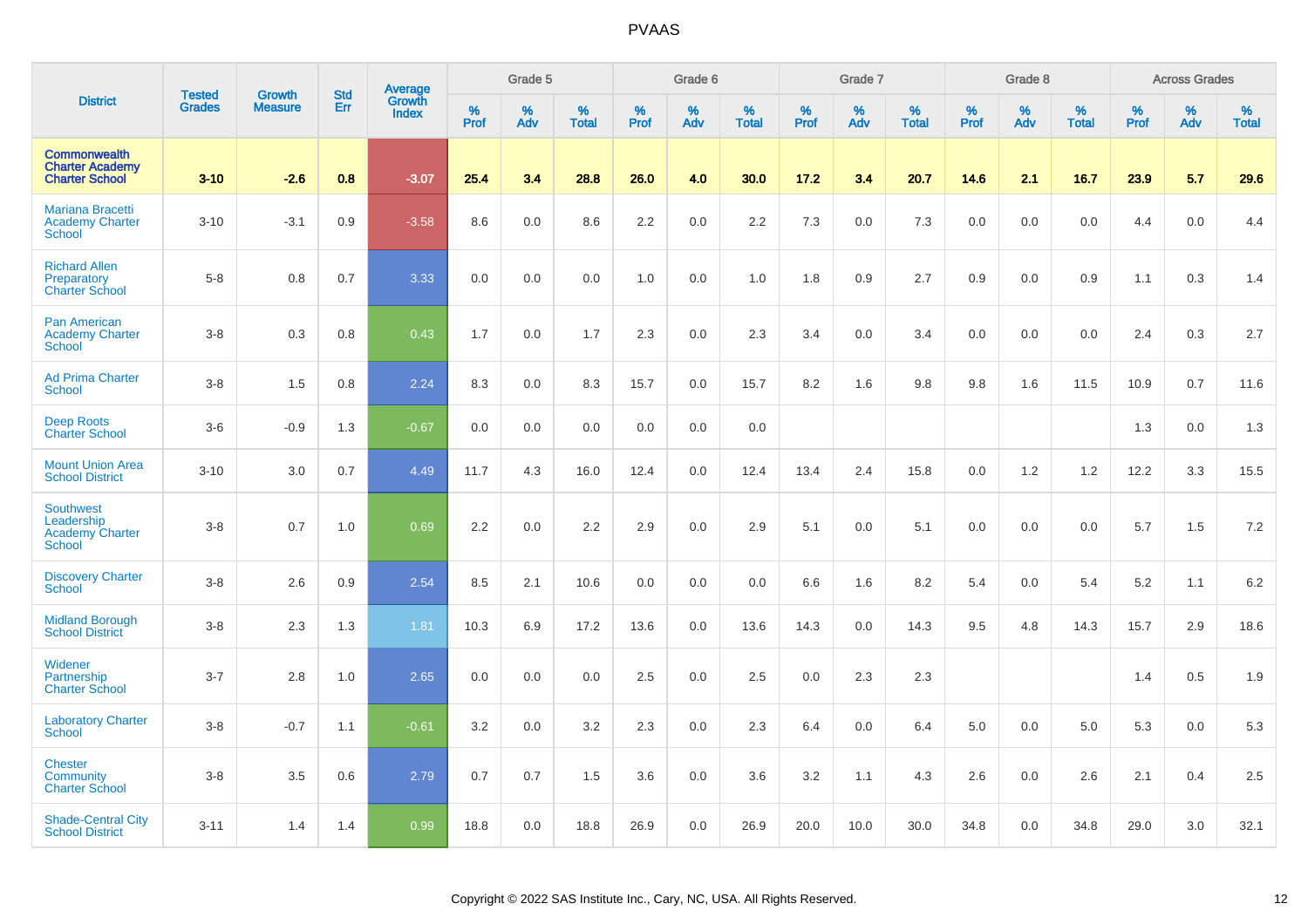|                                                                        | <b>Tested</b> | <b>Growth</b>  | <b>Std</b> | <b>Average</b><br>Growth |                     | Grade 5  |                   |              | Grade 6  |                   |              | Grade 7  |                   |              | Grade 8  |                   |              | <b>Across Grades</b> |                   |
|------------------------------------------------------------------------|---------------|----------------|------------|--------------------------|---------------------|----------|-------------------|--------------|----------|-------------------|--------------|----------|-------------------|--------------|----------|-------------------|--------------|----------------------|-------------------|
| <b>District</b>                                                        | <b>Grades</b> | <b>Measure</b> | Err        | Index                    | $\%$<br><b>Prof</b> | %<br>Adv | %<br><b>Total</b> | $\%$<br>Prof | %<br>Adv | %<br><b>Total</b> | $\%$<br>Prof | %<br>Adv | %<br><b>Total</b> | $\%$<br>Prof | %<br>Adv | %<br><b>Total</b> | $\%$<br>Prof | $\%$<br>Adv          | %<br><b>Total</b> |
| <b>Commonwealth</b><br><b>Charter Academy</b><br><b>Charter School</b> | $3 - 10$      | $-2.6$         | 0.8        | $-3.07$                  | 25.4                | 3.4      | 28.8              | 26.0         | 4.0      | 30.0              | 17.2         | 3.4      | 20.7              | 14.6         | 2.1      | 16.7              | 23.9         | 5.7                  | 29.6              |
| <b>Universal Daroff</b><br><b>Charter School</b>                       | $3-8$         | 6.1            | 0.8        | 7.55                     | 1.6                 | 1.6      | 3.2               | 0.0          | 0.0      | 0.0               | 2.2          | 0.0      | 2.2               | 3.6          | 0.0      | 3.6               | 2.2          | 0.3                  | 2.5               |
| Esperanza<br><b>Academy Charter</b><br><b>School</b>                   | $4 - 11$      | 2.8            | 0.5        | 4.02                     |                     |          |                   | 1.5          | 0.0      | 1.5               | 4.2          | 0.0      | 4.2               | 0.5          | 0.0      | 0.5               | 1.8          | 0.0                  | 1.8               |
| <b>William Penn</b><br><b>School District</b>                          | $3 - 12$      | 1.5            | 0.5        | 3.33                     | 7.8                 | 1.9      | 9.7               | 2.2          | 0.0      | 2.2               | 3.0          | 0.6      | 3.6               | 5.6          | 1.2      | 6.9               | 6.3          | 1.6                  | 7.9               |
| <b>Universal Bluford</b><br><b>Charter School</b>                      | $3-6$         | 4.8            | 1.4        | 3.52                     | 4.4                 | 0.0      | 4.4               | 2.7          | 0.0      | 2.7               |              |          |                   |              |          |                   | 4.3          | 0.0                  | 4.3               |
| <b>Cornell School</b><br><b>District</b>                               | $3 - 11$      | $-3.1$         | 1.1        | $-2.94$                  | 10.0                | 6.7      | 16.7              | 14.0         | 0.0      | 14.0              | 7.7          | 0.0      | 7.7               | 0.0          | 0.0      | 0.0               | 12.2         | 2.8                  | 15.0              |
| John B. Stetson<br><b>Charter School</b>                               | $5-8$         | 0.5            | 0.6        | 4.84                     | 1.6                 | 0.0      | 1.6               | 0.8          | 0.0      | 0.8               | 0.0          | 0.0      | 0.0               | 0.0          | 0.0      | 0.0               | 0.4          | 0.0                  | 0.4               |
| <b>Farrell Area School</b><br><b>District</b>                          | $3 - 11$      | 5.3            | 1.0        | 5.51                     | 15.6                | 0.0      | 15.6              | 17.1         | 0.0      | 17.1              | 2.3          | 0.0      | 2.3               | 5.1          | 0.0      | 5.1               | 12.3         | 1.5                  | 13.8              |
| <b>York City School</b><br><b>District</b>                             | $3 - 12$      | 1.6            | 0.3        | 5.37                     | 2.5                 | 1.0      | 3.5               | 2.0          | 0.2      | 2.2               | 2.6          | 0.5      | 3.1               | 1.4          | 0.2      | 1.6               | 2.8          | 0.6                  | 3.4               |
| <b>Reading School</b><br><b>District</b>                               | $3 - 11$      | 0.0            | 0.4        | 0.03                     | 3.8                 | 1.2      | 5.0               | 1.5          | $0.2\,$  | 1.8               | 1.9          | 0.0      | 1.9               | 1.5          | 0.4      | 1.9               | 3.6          | 1.1                  | 4.7               |
| Susquehanna<br><b>Township School</b><br><b>District</b>               | $3 - 12$      | $-3.4$         | 0.5        | $-7.32$                  | 13.7                | 3.7      | 17.4              | 3.0          | 0.5      | 3.5               | 6.2          | 2.3      | 8.5               | 9.8          | 0.5      | 10.3              | 11.5         | 3.0                  | 14.4              |
| <b>Erie City School</b><br><b>District</b>                             | $3 - 12$      | $-1.7$         | 0.3        | $-6.47$                  | 7.6                 | 2.4      | 10.0              | 2.9          | 0.5      | 3.4               | 5.9          | 1.6      | 7.4               | 5.2          | 0.3      | 5.5               | 6.4          | 1.4                  | 7.8               |
| <b>Eastern Lebanon</b><br><b>County School</b><br><b>District</b>      | $3 - 11$      | $-3.3$         | $0.5\,$    | $-6.92$                  | 19.8                | 7.9      | 27.7              | 9.1          | 0.6      | 9.7               | 13.1         | 3.1      | 16.2              | 8.9          | 1.8      | 10.6              | 17.0         | 5.0                  | 22.0              |
| <b>Blue Mountain</b><br><b>School District</b>                         | $3 - 10$      | 0.1            | 0.5        | $-0.00$                  | 33.3                | 19.2     | 52.6              | 24.3         | 0.6      | 24.8              | 16.3         | 10.1     | 26.4              | 20.3         | 6.1      | 26.4              | 27.5         | 11.1                 | 38.6              |
| Penn Hills School<br><b>District</b>                                   | $3 - 11$      | $-4.0$         | 0.5        | $-8.42$                  | 4.7                 | 1.8      | 6.4               | 2.7          | 0.7      | 3.4               | 2.1          | 1.6      | 3.7               | 3.4          | 0.0      | 3.4               | 6.8          | 2.1                  | 8.9               |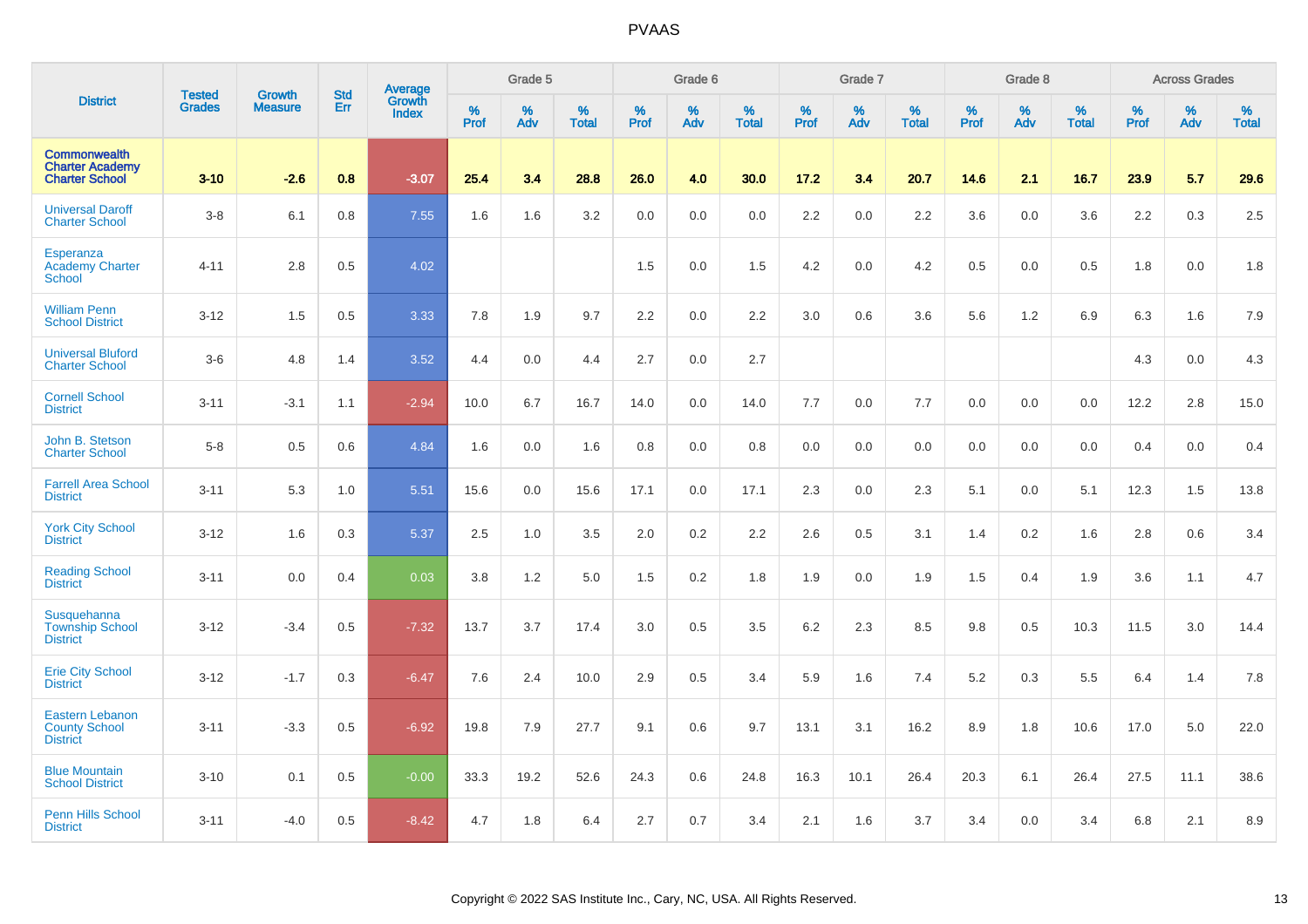|                                                                        | <b>Tested</b> |                                 | <b>Std</b> |                                   |              | Grade 5  |                   |              | Grade 6  |                   |              | Grade 7  |                   |              | Grade 8  |                   |           | <b>Across Grades</b> |                   |
|------------------------------------------------------------------------|---------------|---------------------------------|------------|-----------------------------------|--------------|----------|-------------------|--------------|----------|-------------------|--------------|----------|-------------------|--------------|----------|-------------------|-----------|----------------------|-------------------|
| <b>District</b>                                                        | <b>Grades</b> | <b>Growth</b><br><b>Measure</b> | Err        | Average<br>Growth<br><b>Index</b> | $\%$<br>Prof | %<br>Adv | %<br><b>Total</b> | $\%$<br>Prof | %<br>Adv | %<br><b>Total</b> | $\%$<br>Prof | %<br>Adv | %<br><b>Total</b> | $\%$<br>Prof | %<br>Adv | %<br><b>Total</b> | %<br>Prof | $\%$<br>Adv          | %<br><b>Total</b> |
| <b>Commonwealth</b><br><b>Charter Academy</b><br><b>Charter School</b> | $3 - 10$      | $-2.6$                          | 0.8        | $-3.07$                           | 25.4         | 3.4      | 28.8              | 26.0         | 4.0      | 30.0              | 17.2         | 3.4      | 20.7              | 14.6         | 2.1      | 16.7              | 23.9      | 5.7                  | 29.6              |
| <b>Bristol Township</b><br><b>School District</b>                      | $3 - 11$      | $-4.1$                          | 0.4        | $-11.39$                          | 12.4         | 2.9      | 15.3              | 2.7          | 0.7      | 3.4               | 7.5          | 1.1      | 8.6               | 3.8          | 0.4      | 4.2               | 10.6      | 2.1                  | 12.7              |
| <b>West Mifflin Area</b><br><b>School District</b>                     | $3 - 12$      | $-8.5$                          | 0.5        | $-17.73$                          | 18.4         | 5.7      | 24.1              | 6.8          | 0.7      | 7.4               | 6.7          | 0.0      | 6.7               | 5.5          | 0.0      | 5.5               | 11.1      | 2.8                  | 13.9              |
| <b>Upper Darby</b><br><b>School District</b>                           | $3 - 12$      | $-0.4$                          | 0.3        | $-1.42$                           | 12.6         | 3.0      | 15.6              | 6.9          | 0.7      | 7.6               | 5.4          | 2.9      | 8.3               | 7.5          | 1.4      | 8.8               | 10.5      | 2.2                  | 12.8              |
| <b>Agora Cyber</b><br>Charter School                                   | $3 - 11$      | $-0.3$                          | 0.6        | 2.57                              | 9.8          | 2.0      | 11.8              | 7.8          | 0.7      | 8.5               | 6.2          | 2.1      | 8.3               | 3.3          | 1.3      | 4.6               | 9.7       | 2.4                  | 12.1              |
| <b>Allentown City</b><br><b>School District</b>                        | $3-12$        | $-4.5$                          | 0.3        | $-13.48$                          |              |          |                   | 2.0          | 0.7      | 2.8               | 2.2          | 0.3      | 2.5               |              |          |                   | 4.3       | 1.1                  | 5.4               |
| <b>Middletown Area</b><br><b>School District</b>                       | $3 - 11$      | $-1.6$                          | 0.5        | $-3.19$                           | 19.5         | 5.0      | 24.5              | 6.1          | 0.8      | 6.9               | 16.1         | 9.8      | 25.9              | 11.8         | 2.0      | 13.7              | 18.4      | 7.5                  | 25.9              |
| <b>Lancaster School</b><br><b>District</b>                             | $3 - 12$      | $-3.2$                          | 0.3        | $-11.85$                          | 8.8          | 3.0      | 11.8              | 3.9          | 0.8      | 4.7               | 4.4          | 0.9      | 5.3               | 2.3          | 0.6      | 3.0               | 7.4       | 1.9                  | 9.3               |
| <b>Oil City Area</b><br><b>School District</b>                         | $3 - 11$      | $-3.7$                          | 0.5        | $-6.90$                           | 15.5         | 2.8      | 18.3              | 7.9          | 0.8      | 8.7               | 10.2         | 2.4      | 12.6              | 3.8          | 0.0      | 3.8               | 13.2      | 2.5                  | 15.8              |
| <b>Northern Lebanon</b><br><b>School District</b>                      | $3 - 11$      | $-3.8$                          | 0.5        | $-7.72$                           | 30.5         | 8.6      | 39.1              | 12.8         | 0.8      | 13.6              | 8.1          | 2.7      | 10.8              | 7.2          | 0.6      | 7.8               | 19.9      | 7.9                  | 27.9              |
| <b>North Schuylkill</b><br><b>School District</b>                      | $3 - 11$      | 0.5                             | 0.5        | $-2.13$                           | 8.2          | 3.0      | 11.2              | 4.8          | 0.8      | 5.6               | 5.8          | 3.9      | 9.7               | 11.8         | 6.7      | 18.5              | 12.1      | 4.1                  | 16.1              |
| Muhlenberg<br><b>School District</b>                                   | $3 - 10$      | $-7.3$                          | 0.4        | $-19.08$                          | 8.1          | 0.5      | 8.5               | 2.5          | 0.8      | 3.4               | 6.9          | 1.2      | 8.0               | 7.5          | 0.7      | 8.2               | 7.0       | 1.0                  | 8.0               |
| <b>Jim Thorpe Area</b><br><b>School District</b>                       | $3 - 11$      | $-2.3$                          | 0.6        | 0.76                              | 14.1         | 1.0      | 15.2              | 12.3         | 0.9      | 13.2              | 9.2          | 8.5      | 17.7              | 10.0         | 1.5      | 11.5              | 14.9      | 4.3                  | 19.2              |
| <b>Big Beaver Falls</b><br>Area School<br><b>District</b>              | $3 - 11$      | $-1.7$                          | 0.6        | $-2.82$                           | 19.6         | 2.0      | 21.6              | 5.4          | 0.9      | 6.4               | 8.3          | 1.0      | 9.4               | 1.0          | 1.0      | 2.1               | 12.5      | 1.1                  | 13.6              |
| <b>Western Wayne</b><br><b>School District</b>                         | $3 - 11$      | $-2.5$                          | 0.6        | $-4.89$                           | 28.3         | 9.4      | 37.7              | 18.7         | 0.9      | 19.6              | 21.6         | 2.9      | 24.5              | 14.1         | 5.4      | 19.6              | 23.6      | 9.6                  | 33.2              |
| <b>Ambridge Area</b><br><b>School District</b>                         | $3 - 12$      | $-3.4$                          | 0.6        | $-6.08$                           | 17.8         | 5.1      | 22.9              | 13.2         | 0.9      | 14.2              | 11.9         | 0.8      | 12.7              | 10.7         | 0.8      | 11.6              | 15.7      | 5.2                  | 20.8              |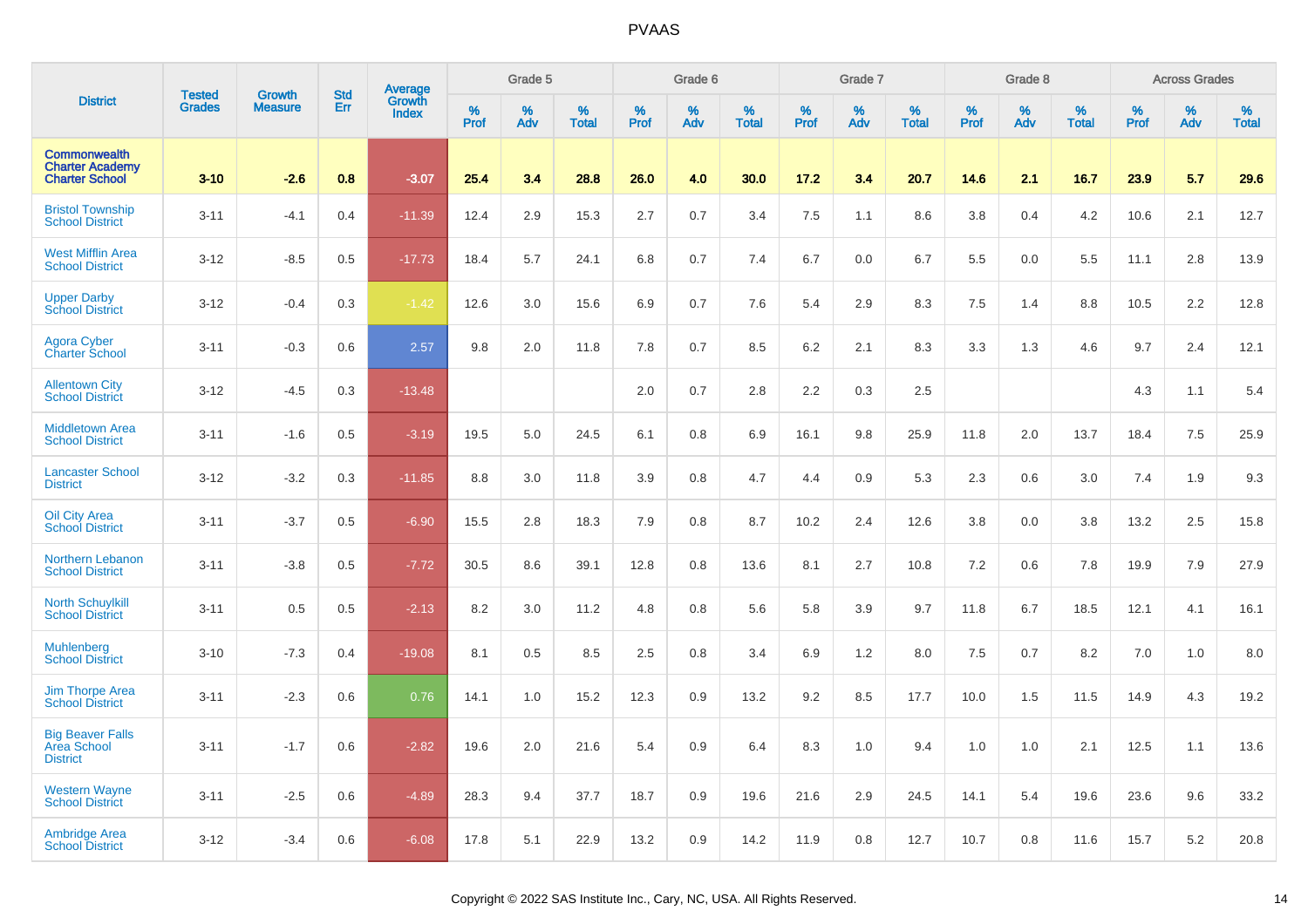|                                                                        | <b>Tested</b> | <b>Growth</b>  | <b>Std</b> | Average                |                  | Grade 5  |                   |           | Grade 6  |                   |           | Grade 7  |                   |           | Grade 8  |                   |           | <b>Across Grades</b> |                   |
|------------------------------------------------------------------------|---------------|----------------|------------|------------------------|------------------|----------|-------------------|-----------|----------|-------------------|-----------|----------|-------------------|-----------|----------|-------------------|-----------|----------------------|-------------------|
| <b>District</b>                                                        | <b>Grades</b> | <b>Measure</b> | <b>Err</b> | Growth<br><b>Index</b> | %<br><b>Prof</b> | %<br>Adv | %<br><b>Total</b> | %<br>Prof | %<br>Adv | %<br><b>Total</b> | %<br>Prof | %<br>Adv | %<br><b>Total</b> | %<br>Prof | %<br>Adv | %<br><b>Total</b> | %<br>Prof | %<br>Adv             | %<br><b>Total</b> |
| <b>Commonwealth</b><br><b>Charter Academy</b><br><b>Charter School</b> | $3 - 10$      | $-2.6$         | 0.8        | $-3.07$                | 25.4             | 3.4      | 28.8              | 26.0      | 4.0      | 30.0              | 17.2      | 3.4      | 20.7              | 14.6      | 2.1      | 16.7              | 23.9      | 5.7                  | 29.6              |
| <b>Wyoming Area</b><br><b>School District</b>                          | $3 - 10$      | $-7.7$         | 0.6        | $-5.77$                | 22.1             | 8.8      | 31.0              | 4.8       | 1.0      | 5.8               | 9.3       | 3.1      | 12.4              | 7.4       | 1.8      | 9.3               | 14.1      | 4.3                  | 18.4              |
| <b>Harrisburg City</b><br><b>School District</b>                       | $3 - 11$      | 1.3            | 0.3        | 0.25                   | 2.0              | 0.8      | 2.8               | 2.0       | 1.0      | 3.0               | 2.9       | 0.8      | 3.7               | 2.7       | 0.3      | 3.0               | 2.7       | 0.7                  | 3.4               |
| <b>MaST Community</b><br>Charter School II                             | $3 - 10$      | $-8.4$         | 0.7        | $-4.62$                | 5.0              | 2.0      | 6.9               | 7.2       | 1.0      | 8.2               | 8.9       | 2.0      | 10.9              |           |          |                   | 12.6      | 3.2                  | 15.8              |
| <b>Collegium Charter</b><br>School                                     | $3 - 10$      | $-1.0$         | 0.4        | $-2.20$                | 15.6             | 3.0      | 18.6              | 10.6      | 1.1      | 11.6              | 8.0       | 2.3      | 10.3              | 7.6       | 2.8      | 10.3              | 14.4      | 3.4                  | 17.8              |
| <b>Norristown Area</b><br><b>School District</b>                       | $3 - 12$      | $-2.3$         | 0.4        | $-6.00$                | 10.2             | 0.6      | 10.8              | 9.0       | 1.1      | 10.0              | 9.3       | 1.3      | 10.7              | 7.4       | 3.0      | 10.4              | 11.0      | 1.9                  | 13.0              |
| <b>Hazleton Area</b><br><b>School District</b>                         | $3 - 11$      | $-0.5$         | 0.4        | $-1.13$                | 5.8              | 1.7      | 7.5               | 5.2       | 1.1      | 6.3               | 2.8       | 0.5      | 3.3               | 6.6       | 0.6      | 7.1               | 6.4       | 1.2                  | 7.7               |
| <b>Karns City Area</b><br><b>School District</b>                       | $3 - 11$      | 3.6            | 0.6        | 5.98                   | 23.6             | 9.0      | 32.6              | 29.6      | 1.1      | 30.7              | 22.4      | 3.4      | 25.9              | 16.8      | 3.7      | 20.6              | 24.0      | 3.2                  | 27.2              |
| <b>Northwestern</b><br><b>School District</b>                          | $3 - 11$      | $-6.8$         | 0.6        | $-11.09$               | 34.7             | 6.3      | 41.0              | 21.8      | 1.2      | 23.0              | 16.8      | 7.5      | 24.3              | 9.1       | 1.8      | 10.9              | 25.1      | 6.0                  | 31.1              |
| <b>Valley View School</b><br><b>District</b>                           | $3 - 11$      | $-2.3$         | 0.8        | $-2.13$                | 26.2             | 0.9      | 27.1              | 5.8       | 1.2      | 6.9               | 9.8       | 2.4      | 12.2              | 7.9       | 0.0      | 7.9               | 18.2      | 2.7                  | 20.9              |
| <b>Baldwin-Whitehall</b><br><b>School District</b>                     | $3 - 11$      | $-5.8$         | 0.4        | $-14.93$               | 24.7             | 6.6      | 31.4              | 18.6      | 1.2      | 19.8              | 16.0      | 1.6      | 17.7              | 11.5      | 2.1      | 13.6              | 22.2      | 6.8                  | 29.0              |
| <b>Universal</b><br><b>Creighton Charter</b><br><b>School</b>          | $3-8$         | 1.1            | 0.7        | 1.65                   | 11.9             | 1.2      | 13.1              | 3.5       | 1.2      | 4.7               | 7.7       | 6.2      | 13.8              | 4.7       | 4.7      | 9.4               | 8.6       | 4.4                  | 13.1              |
| <b>Greensburg Salem</b><br><b>School District</b>                      | $3 - 11$      | $-3.8$         | 0.5        | $-8.11$                | 31.1             | 7.9      | 39.0              | 12.0      | 1.2      | 13.2              | 16.5      | 3.8      | 20.3              | 17.6      | 4.6      | 22.2              | 20.7      | 7.4                  | 28.2              |
| <b>Brownsville Area</b><br><b>School District</b>                      | $3 - 12$      | $-0.6$         | 0.7        | $-0.90$                | 17.3             | 4.0      | 21.3              | 7.2       | 1.2      | 8.4               | 6.4       | 1.3      | 7.7               | 4.2       | 1.4      | 5.6               | 10.2      | 1.5                  | 11.7              |
| Apollo-Ridge<br><b>School District</b>                                 | $3 - 12$      | $-2.9$         | 0.7        | $-4.18$                | 18.8             | 0.0      | 18.8              | 12.0      | 1.2      | 13.2              | 8.5       | 1.2      | 9.8               | 10.4      | 2.6      | 13.0              | 14.8      | 3.0                  | 17.7              |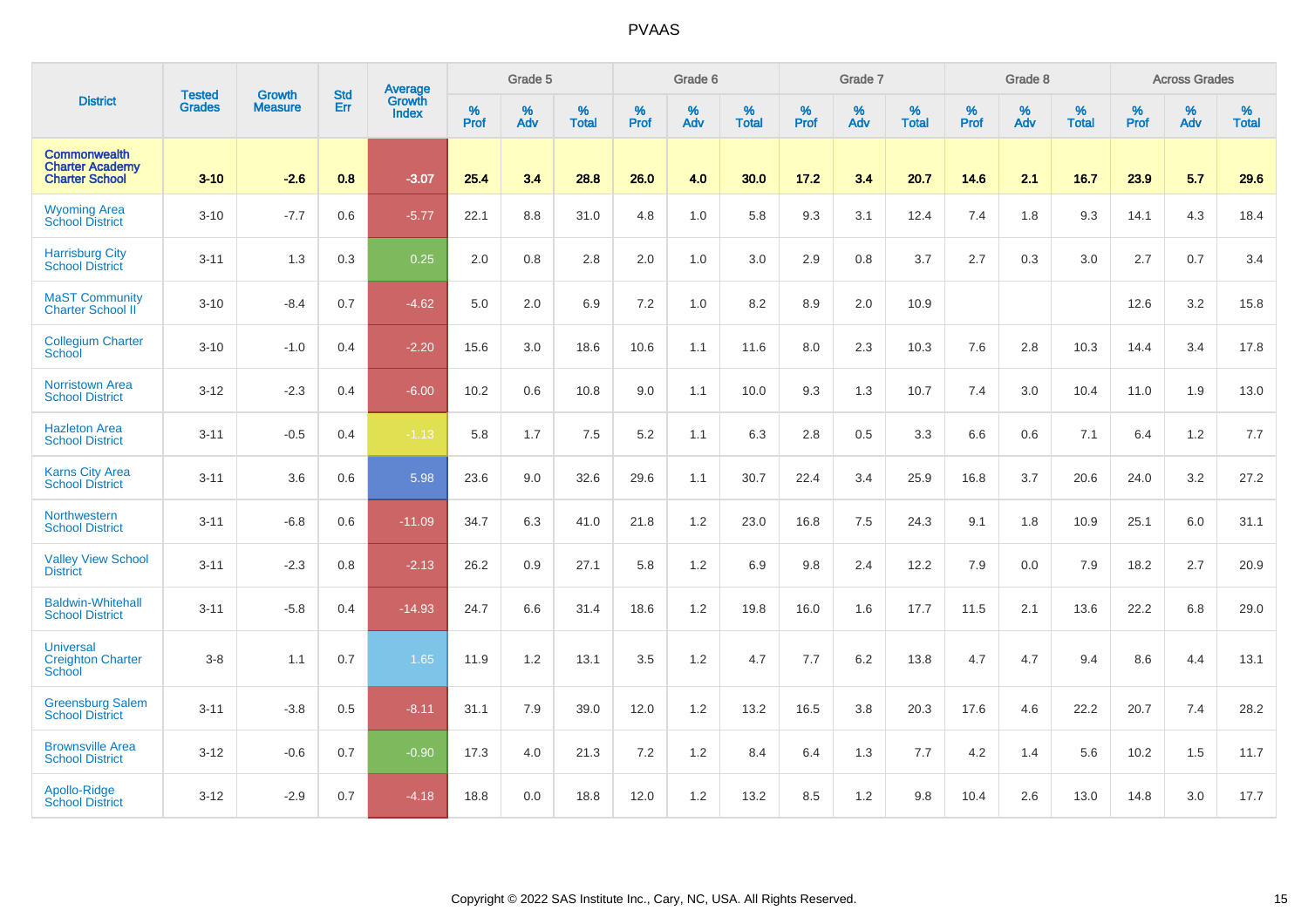|                                                                        | <b>Tested</b> | <b>Growth</b>  | <b>Std</b> | Average                |              | Grade 5  |                   |              | Grade 6  |                   |              | Grade 7  |                   |              | Grade 8  |                   |           | <b>Across Grades</b> |                   |
|------------------------------------------------------------------------|---------------|----------------|------------|------------------------|--------------|----------|-------------------|--------------|----------|-------------------|--------------|----------|-------------------|--------------|----------|-------------------|-----------|----------------------|-------------------|
| <b>District</b>                                                        | <b>Grades</b> | <b>Measure</b> | Err        | Growth<br><b>Index</b> | $\%$<br>Prof | %<br>Adv | %<br><b>Total</b> | $\%$<br>Prof | %<br>Adv | %<br><b>Total</b> | $\%$<br>Prof | %<br>Adv | %<br><b>Total</b> | $\%$<br>Prof | %<br>Adv | %<br><b>Total</b> | %<br>Prof | %<br>Adv             | %<br><b>Total</b> |
| <b>Commonwealth</b><br><b>Charter Academy</b><br><b>Charter School</b> | $3 - 10$      | $-2.6$         | 0.8        | $-3.07$                | 25.4         | 3.4      | 28.8              | 26.0         | 4.0      | 30.0              | 17.2         | 3.4      | 20.7              | 14.6         | 2.1      | 16.7              | 23.9      | 5.7                  | 29.6              |
| <b>Schuylkill Haven</b><br>Area School<br><b>District</b>              | $3 - 11$      | $-3.0$         | 0.7        | $-1.45$                | 11.9         | 1.2      | 13.1              | 4.9          | $1.2$    | 6.2               | 20.0         | 4.2      | 24.2              | 5.8          | 0.0      | 5.8               | 17.6      | 5.5                  | 23.1              |
| <b>Scranton School</b><br><b>District</b>                              | $3 - 12$      | $-3.3$         | 0.5        | $-7.11$                | 10.4         | 0.8      | 11.2              | 2.1          | 1.3      | 3.4               | 3.7          | 1.1      | 4.8               | 3.4          | 2.3      | 5.7               | 7.0       | 1.7                  | 8.6               |
| Southern<br><b>Huntingdon County</b><br><b>School District</b>         | $3 - 11$      | $-2.5$         | 0.7        | $-3.63$                | 18.8         | 10.1     | 29.0              | 9.0          | 1.3      | 10.3              | 10.1         | 1.1      | 11.2              | 6.1          | 0.0      | 6.1               | 15.5      | 3.9                  | 19.4              |
| <b>Chester-Upland</b><br><b>School District</b>                        | $3 - 11$      | 0.1            | 0.7        | 0.23                   | 3.7          | 0.0      | 3.7               | 2.6          | 1.3      | 3.9               | 0.0          | 0.0      | 0.0               | 0.0          | 0.0      | 0.0               | 3.1       | 0.4                  | 3.4               |
| <b>Reynolds School</b><br><b>District</b>                              | $3 - 10$      | $-3.3$         | 0.8        | $-4.36$                | 13.0         | 1.4      | 14.5              | 18.2         | 1.3      | 19.5              | 14.0         | 10.0     | 24.0              | 11.8         | 1.5      | 13.2              | 15.2      | 2.8                  | 18.0              |
| <b>Woodland Hills</b><br><b>School District</b>                        | $3 - 12$      | $-6.1$         | 0.5        | $-11.93$               | 5.7          | 5.1      | 10.8              | 4.8          | 1.4      | 6.2               | 8.7          | 2.9      | 11.6              | 2.3          | 3.0      | 5.3               | 7.9       | 2.7                  | 10.6              |
| <b>Highlands School</b><br><b>District</b>                             | $3 - 11$      | 0.4            | 0.5        | 0.78                   | 20.4         | $4.6\,$  | 25.0              | 16.6         | 1.4      | 17.9              | 28.5         | 4.9      | 33.3              | 13.2         | 8.6      | 21.8              | 20.4      | 5.9                  | 26.3              |
| <b>Central Fulton</b><br><b>School District</b>                        | $3 - 11$      | $-0.7$         | 0.8        | $-0.86$                | 30.3         | 6.6      | 36.8              | 15.9         | 1.4      | 17.4              | 13.0         | 14.5     | 27.5              | 12.7         | 14.6     | 27.3              | 24.6      | 8.3                  | 32.8              |
| <b>Port Allegany</b><br><b>School District</b>                         | $3 - 11$      | 1.7            | 0.7        | 0.92                   | 20.0         | 5.7      | 25.7              | 7.4          | 1.5      | 8.8               | 17.4         | 2.9      | 20.3              | 13.1         | 9.8      | 23.0              | 16.8      | 5.7                  | 22.5              |
| <b>Sharpsville Area</b><br><b>School District</b>                      | $3 - 11$      | $-2.3$         | 0.8        | $-3.04$                | 29.0         | 9.7      | 38.7              | 16.4         | 1.5      | 17.9              | 21.9         | 3.1      | 25.0              | 20.0         | 7.1      | 27.1              | 27.3      | 8.8                  | 36.1              |
| <b>MaST Community</b><br><b>Charter School III</b>                     | $3-6$         | $-3.6$         | 0.8        | $-4.68$                | 3.8          | 0.0      | 3.8               | 6.8          | 1.5      | 8.3               |              |          |                   |              |          |                   | 8.3       | 2.2                  | 10.5              |
| <b>East Stroudsburg</b><br><b>Area School</b><br><b>District</b>       | $3 - 11$      | $-4.6$         | 0.5        | $-9.94$                | 19.0         | 5.3      | 24.3              | 8.8          | 1.6      | 10.4              | 9.7          | 3.0      | 12.7              | 7.7          | 1.9      | 9.7               | 16.0      | 4.5                  | 20.5              |
| <b>Tamaqua Area</b><br><b>School District</b>                          | $3 - 12$      | 2.4            | 0.5        | 4.51                   | 28.7         | 9.3      | 38.0              | 18.6         | 1.6      | 20.2              | 19.7         | 7.2      | 27.0              | 11.4         | 2.1      | 13.5              | 22.6      | 5.9                  | 28.4              |
| <b>Clearfield Area</b><br><b>School District</b>                       | $3 - 10$      | $-3.9$         | 0.5        | $-7.29$                | 16.5         | 3.3      | 19.8              | 4.7          | 1.6      | 6.3               | 9.3          | 0.8      | 10.1              | 6.3          | 3.5      | 9.8               | 12.1      | 2.5                  | 14.6              |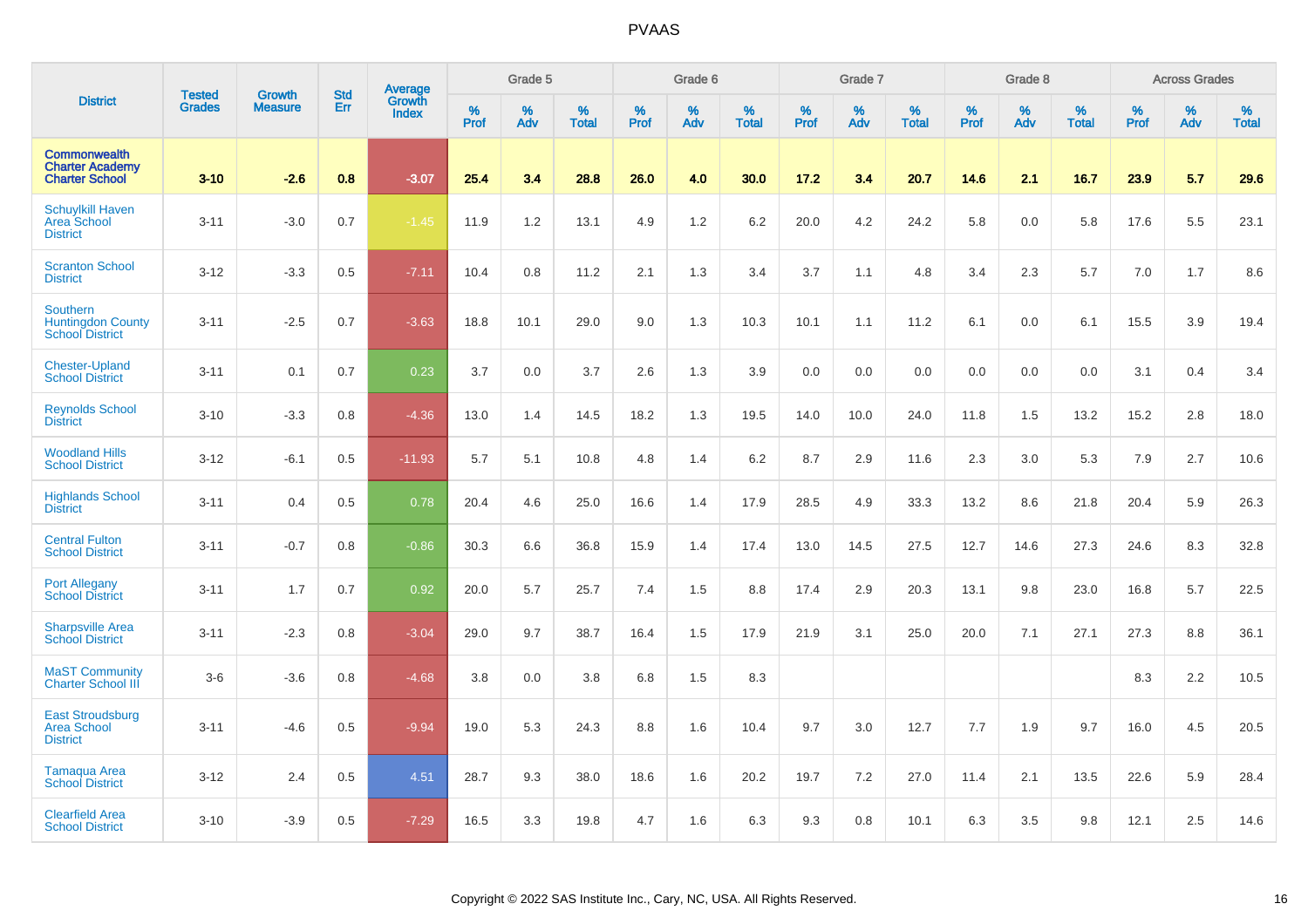|                                                                        |                                | <b>Growth</b>  | <b>Std</b> | <b>Average</b><br>Growth |                     | Grade 5  |                   |           | Grade 6  |                   |           | Grade 7  |                   |           | Grade 8  |                   |              | <b>Across Grades</b> |                   |
|------------------------------------------------------------------------|--------------------------------|----------------|------------|--------------------------|---------------------|----------|-------------------|-----------|----------|-------------------|-----------|----------|-------------------|-----------|----------|-------------------|--------------|----------------------|-------------------|
| <b>District</b>                                                        | <b>Tested</b><br><b>Grades</b> | <b>Measure</b> | Err        | <b>Index</b>             | $\%$<br><b>Prof</b> | %<br>Adv | %<br><b>Total</b> | %<br>Prof | %<br>Adv | %<br><b>Total</b> | %<br>Prof | %<br>Adv | %<br><b>Total</b> | %<br>Prof | %<br>Adv | %<br><b>Total</b> | $\%$<br>Prof | %<br>Adv             | %<br><b>Total</b> |
| <b>Commonwealth</b><br><b>Charter Academy</b><br><b>Charter School</b> | $3 - 10$                       | $-2.6$         | 0.8        | $-3.07$                  | 25.4                | 3.4      | 28.8              | 26.0      | 4.0      | 30.0              | 17.2      | 3.4      | 20.7              | 14.6      | 2.1      | 16.7              | 23.9         | 5.7                  | 29.6              |
| <b>Wilmington Area</b><br><b>School District</b>                       | $3 - 11$                       | $-0.8$         | 0.8        | $-0.96$                  | 36.8                | 10.5     | 47.4              | 12.7      | 1.6      | 14.3              | 29.4      | 3.9      | 33.3              | 13.6      | 3.4      | 17.0              | 26.8         | 7.9                  | 34.7              |
| Aliquippa School<br><b>District</b>                                    | $3 - 11$                       | 0.1            | 0.8        | 0.06                     | 1.5                 | 0.0      | 1.5               | 0.0       | 1.6      | 1.6               | 6.9       | 0.0      | 6.9               | 0.0       | 0.0      | 0.0               | 2.0          | 0.5                  | 2.6               |
| <b>Albert Gallatin</b><br><b>Area School</b><br><b>District</b>        | $3 - 11$                       | $-1.4$         | 0.5        | $-3.01$                  | 19.0                | 10.2     | 29.3              | 18.6      | 1.6      | 20.2              | 12.8      | 2.8      | 15.6              | 14.8      | 2.0      | 16.8              | 17.4         | 4.9                  | 22.3              |
| <b>Lebanon School</b><br><b>District</b>                               | $3 - 11$                       | 0.1            | 0.3        | 0.17                     | 10.8                | 2.5      | 13.2              | 5.4       | 1.6      | 7.0               | 3.4       | 0.6      | 4.1               | 4.5       | 0.8      | 5.4               | 7.2          | 1.6                  | 8.8               |
| <b>Saint Marys Area</b><br><b>School District</b>                      | $3 - 11$                       | $-2.5$         | 0.5        | $-3.62$                  | 35.6                | 8.7      | 44.4              | 21.8      | 1.6      | 23.4              | 10.0      | 5.4      | 15.4              | 13.3      | 1.3      | 14.7              | 24.9         | 7.3                  | 32.3              |
| <b>Littlestown Area</b><br><b>School District</b>                      | $3 - 11$                       | 1.5            | 0.6        | 2.76                     | 18.6                | 2.6      | 21.2              | 16.3      | 1.6      | 17.9              | 14.0      | 4.7      | 18.7              | 21.0      | 4.0      | 25.0              | 23.5         | 4.6                  | 28.1              |
| <b>Fairfield Area</b><br><b>School District</b>                        | $3 - 11$                       | $-1.2$         | 0.8        | $-1.44$                  | 32.3                | 1.6      | 33.9              | 19.7      | 1.6      | 21.3              | 18.5      | 0.0      | 18.5              | 16.7      | 3.7      | 20.4              | 25.3         | 6.7                  | 32.0              |
| <b>School Lane</b><br><b>Charter School</b>                            | $3 - 11$                       | $-4.8$         | 0.7        | $-1.03$                  | 26.9                | 7.5      | 34.3              | 11.9      | 1.7      | 13.6              | 7.0       | 2.8      | 9.9               | 18.8      | 3.1      | 21.9              | 21.0         | 6.5                  | 27.5              |
| <b>Montessori</b><br><b>Regional Charter</b><br>School                 | $3-6$                          | $-2.6$         | 1.1        | $-2.40$                  | 15.0                | 5.0      | 20.0              | 5.1       | 1.7      | 6.8               |           |          |                   |           |          |                   | 11.1         | 6.3                  | 17.3              |
| <b>Northern Bedford</b><br><b>County School</b><br><b>District</b>     | $3 - 11$                       | $-1.5$         | 0.8        | $-1.83$                  | 24.5                | 8.2      | 32.6              | 30.5      | 1.7      | 32.2              | 19.0      | 1.7      | 20.7              | 9.4       | 3.1      | 12.5              | 24.6         | 5.2                  | 29.8              |
| <b>Northgate School</b><br><b>District</b>                             | $3 - 11$                       | $-1.8$         | 0.8        | $-2.25$                  | 19.6                | 7.8      | 27.4              | 15.2      | 1.7      | 17.0              | 10.2      | 0.0      | 10.2              | 12.5      | 4.2      | 16.7              | 15.8         | 4.3                  | 20.1              |
| <b>Panther Valley</b><br><b>School District</b>                        | $3 - 12$                       | 0.8            | 0.6        | 1.32                     | 11.5                | 1.9      | 13.5              | 10.2      | 1.7      | 11.9              | 11.1      | 1.8      | 13.0              | 4.7       | 0.0      | 4.7               | 12.1         | 1.6                  | 13.6              |
| Susquehanna<br><b>Community School</b><br><b>District</b>              | $3 - 11$                       | $-2.8$         | 0.9        | $-1.20$                  | 19.6                | 9.8      | 29.4              | 15.5      | 1.7      | 17.2              | 13.3      | 11.1     | 24.4              | 2.0       | 2.0      | 4.1               | 19.6         | 6.3                  | 25.9              |
| <b>Valley Grove</b><br><b>School District</b>                          | $3 - 10$                       | $-2.4$         | 0.8        | $-2.89$                  | 35.4                | 8.3      | 43.8              | 27.6      | 1.7      | 29.3              | 18.5      | 5.6      | 24.1              | 14.3      | 1.8      | 16.1              | 25.5         | 6.8                  | 32.2              |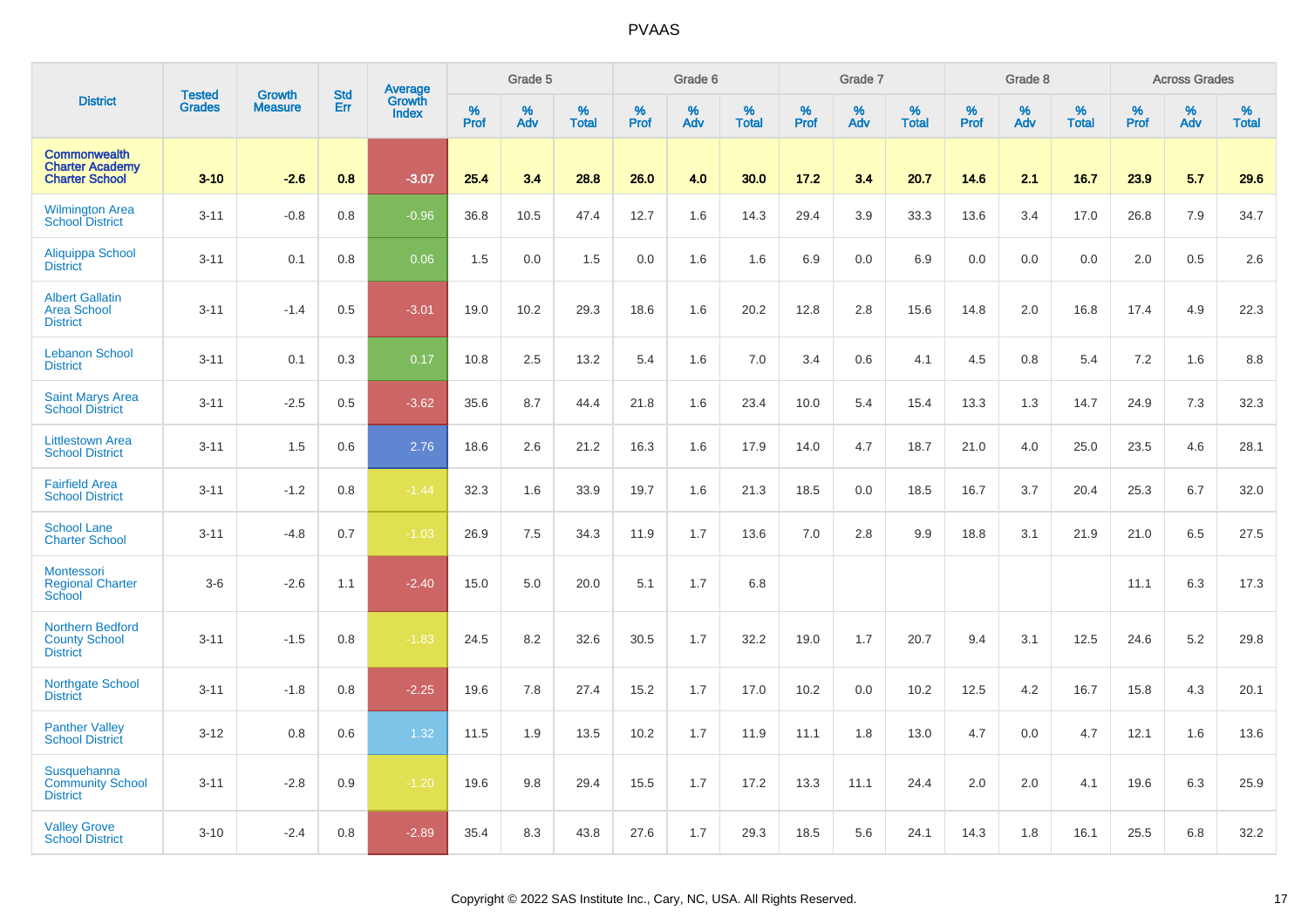|                                                                        | <b>Tested</b> | <b>Growth</b>  | <b>Std</b> | Average                       |           | Grade 5  |                   |           | Grade 6  |                   |           | Grade 7  |                   |           | Grade 8  |                   |           | <b>Across Grades</b> |                   |
|------------------------------------------------------------------------|---------------|----------------|------------|-------------------------------|-----------|----------|-------------------|-----------|----------|-------------------|-----------|----------|-------------------|-----------|----------|-------------------|-----------|----------------------|-------------------|
| <b>District</b>                                                        | <b>Grades</b> | <b>Measure</b> | Err        | <b>Growth</b><br><b>Index</b> | %<br>Prof | %<br>Adv | %<br><b>Total</b> | %<br>Prof | %<br>Adv | %<br><b>Total</b> | %<br>Prof | %<br>Adv | %<br><b>Total</b> | %<br>Prof | %<br>Adv | %<br><b>Total</b> | %<br>Prof | %<br>Adv             | %<br><b>Total</b> |
| <b>Commonwealth</b><br><b>Charter Academy</b><br><b>Charter School</b> | $3 - 10$      | $-2.6$         | 0.8        | $-3.07$                       | 25.4      | 3.4      | 28.8              | 26.0      | 4.0      | 30.0              | 17.2      | 3.4      | 20.7              | 14.6      | 2.1      | 16.7              | 23.9      | 5.7                  | 29.6              |
| <b>Penncrest School</b><br><b>District</b>                             | $3 - 11$      | 1.8            | 0.4        | 0.48                          | 19.7      | 6.2      | 25.8              | 21.6      | 1.8      | 23.4              | 17.5      | 5.0      | 22.5              | 17.1      | 3.5      | 20.6              | 22.0      | 5.3                  | 27.3              |
| <b>Allegheny-Clarion</b><br><b>Valley School</b><br><b>District</b>    | $3 - 10$      | 0.1            | 0.9        | 0.15                          | 19.5      | 7.3      | 26.8              | 14.6      | 1.8      | 16.4              | 4.8       | 0.0      | 4.8               | 8.6       | 0.0      | 8.6               | 14.2      | 8.1                  | 22.3              |
| <b>North Pocono</b><br><b>School District</b>                          | $3 - 11$      | $-3.6$         | 0.6        | $-6.40$                       | 34.1      | 6.2      | 40.3              | 12.8      | 1.8      | 14.7              | 24.2      | 8.3      | 32.5              | 19.3      | 7.9      | 27.2              | 27.9      | 10.4                 | 38.3              |
| <b>Warrior Run</b><br><b>School District</b>                           | $3 - 11$      | $-0.7$         | 0.6        | $-1.13$                       | 29.0      | 17.1     | 46.0              | 25.7      | 1.8      | 27.5              | 16.8      | 11.2     | 28.0              | 15.6      | 12.2     | 27.8              | 23.2      | 10.7                 | 34.0              |
| <b>Kiski Area School</b><br><b>District</b>                            | $3 - 11$      | $-4.9$         | 0.4        | $-11.28$                      | 15.4      | 5.6      | 21.0              | 11.1      | 1.8      | 13.0              | 22.9      | 5.0      | 27.9              | 9.6       | 2.8      | 12.4              | 20.2      | 7.5                  | 27.7              |
| <b>New Castle Area</b><br><b>School District</b>                       | $3 - 12$      | $-0.5$         | 0.4        | $-1.11$                       | 4.3       | 0.5      | 4.8               | 3.3       | 1.9      | 5.2               | 7.7       | 1.4      | 9.1               | 3.3       | 0.9      | 4.2               | 4.4       | 1.1                  | 5.5               |
| <b>Southern Tioga</b><br><b>School District</b>                        | $3 - 11$      | 0.3            | 0.6        | 0.47                          | 23.7      | 1.0      | 24.7              | 17.9      | 1.9      | 19.8              | 8.0       | 2.2      | 10.2              | 10.8      | 2.5      | 13.3              | 18.0      | 4.1                  | 22.1              |
| <b>Millville Area</b><br><b>School District</b>                        | $3 - 12$      | 3.8            | 0.9        | 4.13                          | 34.0      | 0.0      | 34.0              | 18.9      | 1.9      | 20.8              | 15.9      | 9.1      | 25.0              | 18.4      | 2.6      | 21.0              | 24.6      | 4.7                  | 29.3              |
| <b>Keystone School</b><br><b>District</b>                              | $3 - 11$      | $-1.0$         | 0.8        | $-1.25$                       | 28.4      | 19.4     | 47.8              | 32.1      | 1.9      | 34.0              | 12.3      | 1.4      | 13.7              | 6.4       | 0.0      | 6.4               | 24.1      | 7.6                  | 31.6              |
| <b>Jeannette City</b><br><b>School District</b>                        | $3 - 11$      | 3.0            | 0.8        | 3.70                          | 12.5      | 0.0      | 12.5              | 22.6      | 1.9      | 24.5              | 12.9      | 4.8      | 17.7              | 15.4      | 3.8      | 19.2              | 16.1      | 3.6                  | 19.7              |
| <b>Shaler Area</b><br><b>School District</b>                           | $3 - 11$      | $-6.1$         | 0.4        | $-13.04$                      | 26.2      | 5.8      | 32.0              | 12.6      | 1.9      | 14.5              | 22.1      | 5.5      | 27.7              | 19.6      | 5.2      | 24.8              | 23.3      | 7.8                  | 31.2              |
| <b>Whitehall-Coplay</b><br><b>School District</b>                      | $3 - 11$      | $-3.3$         | 0.4        | $-8.97$                       | 23.4      | 6.6      | 30.0              | 12.7      | 1.9      | 14.7              | 11.1      | 2.5      | 13.6              | 10.5      | 3.2      | 13.7              | 18.5      | 4.9                  | 23.5              |
| Penn Cambria<br><b>School District</b>                                 | $3 - 11$      | $-1.7$         | 0.6        | $-2.92$                       | 23.8      | 1.8      | 25.7              | 20.6      | 2.0      | 22.6              | 12.3      | 0.0      | 12.3              | 11.8      | 1.6      | 13.4              | 18.9      | 3.5                  | 22.5              |
| <b>Mcguffey School</b><br><b>District</b>                              | $3 - 11$      | $-2.0$         | 0.6        | $-3.48$                       | 25.9      | 2.8      | 28.7              | 13.7      | 2.0      | 15.7              | 4.7       | 0.0      | 4.7               | 5.6       | 3.2      | 8.9               | 17.6      | 5.0                  | 22.6              |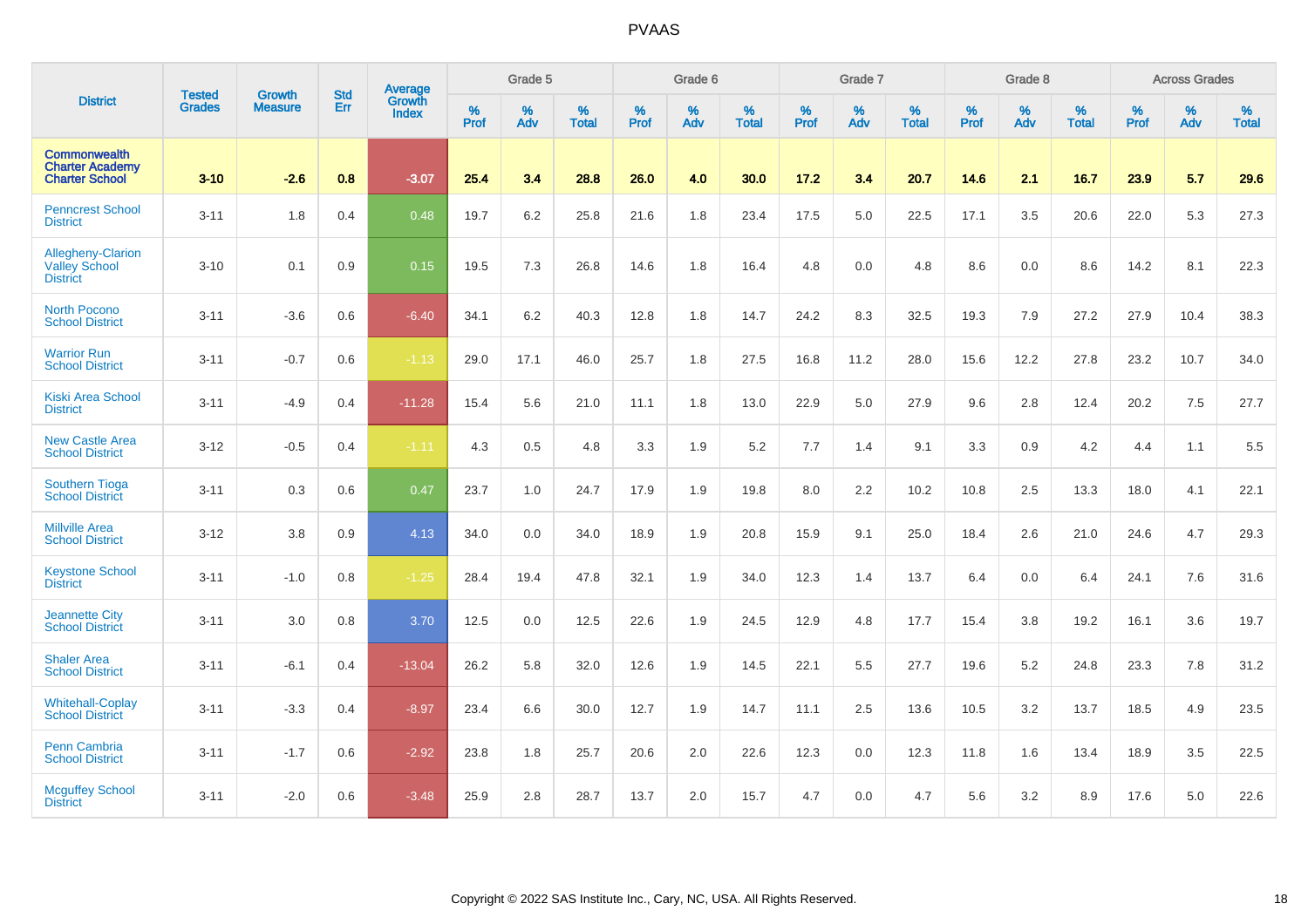|                                                                        |                                |                                 | <b>Std</b> | Average                |              | Grade 5  |                   |           | Grade 6  |                   |           | Grade 7  |                   |           | Grade 8  |                   |           | <b>Across Grades</b> |                   |
|------------------------------------------------------------------------|--------------------------------|---------------------------------|------------|------------------------|--------------|----------|-------------------|-----------|----------|-------------------|-----------|----------|-------------------|-----------|----------|-------------------|-----------|----------------------|-------------------|
| <b>District</b>                                                        | <b>Tested</b><br><b>Grades</b> | <b>Growth</b><br><b>Measure</b> | Err        | Growth<br><b>Index</b> | $\%$<br>Prof | %<br>Adv | %<br><b>Total</b> | %<br>Prof | %<br>Adv | %<br><b>Total</b> | %<br>Prof | %<br>Adv | %<br><b>Total</b> | %<br>Prof | %<br>Adv | %<br><b>Total</b> | %<br>Prof | %<br>Adv             | %<br><b>Total</b> |
| <b>Commonwealth</b><br><b>Charter Academy</b><br><b>Charter School</b> | $3 - 10$                       | $-2.6$                          | 0.8        | $-3.07$                | 25.4         | 3.4      | 28.8              | 26.0      | 4.0      | 30.0              | 17.2      | 3.4      | 20.7              | 14.6      | 2.1      | 16.7              | 23.9      | 5.7                  | 29.6              |
| Shenandoah<br><b>Valley School</b><br><b>District</b>                  | $3 - 11$                       | $-5.1$                          | 0.8        | $-3.49$                | 11.9         | 3.0      | 14.9              | 19.6      | 2.0      | 21.6              | 1.7       | 3.4      | 5.1               | 3.6       | 0.0      | 3.6               | 12.0      | 3.5                  | 15.5              |
| Claysburg-Kimmel<br><b>School District</b>                             | $3 - 11$                       | 3.0                             | 0.8        | 3.68                   | 29.7         | 6.2      | 35.9              | 30.0      | 2.0      | 32.0              | 21.8      | 1.8      | 23.6              | 10.5      | 1.8      | 12.3              | 24.4      | 5.7                  | 30.1              |
| <b>Forest City</b><br><b>Regional School</b><br><b>District</b>        | $3 - 12$                       | 1.5                             | 0.9        | 1.68                   | 22.2         | 11.1     | 33.3              | 14.3      | 2.0      | 16.3              | 18.9      | 10.8     | 29.7              | 31.9      | 10.6     | 42.6              | 22.1      | 10.7                 | 32.8              |
| South Allegheny<br><b>School District</b>                              | $3 - 11$                       | $-5.4$                          | 0.9        | $-5.93$                | 25.9         | 1.7      | 27.6              | 2.0       | 2.0      | 4.1               | 7.9       | 2.6      | 10.5              | 12.5      | 2.5      | 15.0              | 16.9      | 2.7                  | 19.6              |
| <b>Mountain View</b><br><b>School District</b>                         | $3 - 11$                       | 5.6                             | 0.8        | 6.82                   | 28.3         | 1.7      | 30.0              | 16.3      | 2.0      | 18.4              | 25.9      | 7.4      | 33.3              | 27.1      | 8.5      | 35.6              | 21.4      | 4.2                  | 25.6              |
| Washington<br><b>School District</b>                                   | $3 - 11$                       | $-2.6$                          | 0.7        | $-3.78$                | 13.5         | 2.9      | 16.4              | 5.2       | 2.1      | 7.2               | 15.0      | 1.2      | 16.2              | 0.0       | 1.5      | 1.5               | 11.8      | 3.4                  | 15.2              |
| Annville-Cleona<br><b>School District</b>                              | $3 - 12$                       | 0.4                             | 0.6        | 0.68                   | 33.8         | 12.5     | 46.2              | 16.7      | 2.1      | 18.8              | 29.1      | 11.8     | 40.9              | 27.8      | 9.3      | 37.0              | 27.5      | 9.4                  | 36.9              |
| <b>Cranberry Area</b><br><b>School District</b>                        | $3 - 12$                       | 0.9                             | 0.7        | 1.27                   | 27.3         | 10.4     | 37.7              | 26.0      | 2.1      | 28.1              | 14.7      | 3.2      | 17.9              | 18.7      | 2.7      | 21.3              | 22.6      | 3.9                  | 26.5              |
| <b>Wyoming Valley</b><br>West School<br><b>District</b>                | $3 - 11$                       | $-0.6$                          | 0.5        | $-1.38$                | 9.2          | 2.7      | 11.9              | 13.8      | 2.1      | 15.9              | 10.8      | 0.0      | 10.8              | 10.5      | 2.9      | 13.4              | 11.8      | 2.4                  | 14.3              |
| <b>Pequea Valley</b><br><b>School District</b>                         | $3 - 11$                       | 2.4                             | 0.6        | 4.09                   | 15.6         | 6.4      | 22.0              | 14.0      | 2.2      | 16.1              | 11.7      | 2.3      | 14.1              | 13.1      | 2.0      | 15.2              | 16.9      | 3.8                  | 20.7              |
| <b>Pittsburgh School</b><br><b>District</b>                            | $3 - 11$                       | $-4.7$                          | 0.2        | $-25.88$               | 9.1          | 3.8      | 13.0              | 9.4       | 2.2      | 11.5              | 9.3       | 3.4      | 12.7              | 6.4       | 2.4      | 8.8               | 10.0      | 3.5                  | 13.5              |
| <b>Ridley School</b><br><b>District</b>                                | $3 - 12$                       | $-1.6$                          | 0.3        | $-8.13$                | 24.4         | 10.9     | 35.3              | 16.6      | 2.2      | 18.8              | 11.2      | 6.6      | 17.8              | 12.6      | 6.5      | 19.1              | 19.6      | 9.1                  | 28.7              |
| <b>Northeast Bradford</b><br><b>School District</b>                    | $3 - 10$                       | 1.9                             | 0.9        | 2.12                   | 40.0         | 12.5     | 52.5              | 34.8      | 2.2      | 37.0              | 24.0      | 2.0      | 26.0              | 13.8      | 5.2      | 19.0              | 29.7      | 6.0                  | 35.7              |
| <b>Hanover Public</b><br><b>School District</b>                        | $3 - 11$                       | $-2.3$                          | 0.5        | $-4.31$                | 24.4         | 4.6      | 29.0              | 19.7      | 2.2      | 21.9              | 17.8      | 5.4      | 23.3              | 11.4      | 4.9      | 16.3              | 20.4      | 9.6                  | 30.0              |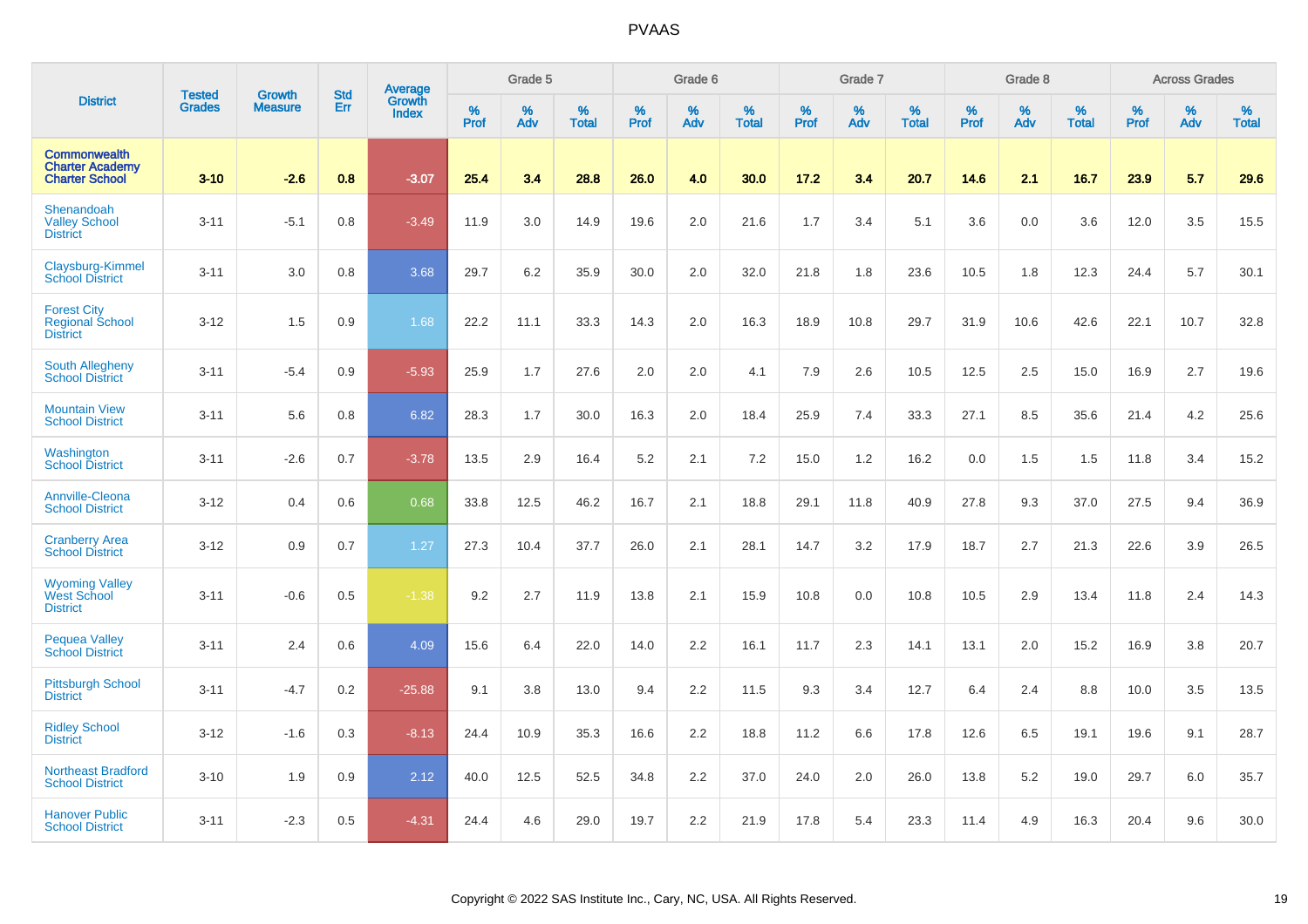|                                                                        |                                |                          | <b>Std</b> | Average                |                     | Grade 5  |                   |           | Grade 6  |                   |           | Grade 7  |                   |                  | Grade 8  |                   |                  | <b>Across Grades</b> |                   |
|------------------------------------------------------------------------|--------------------------------|--------------------------|------------|------------------------|---------------------|----------|-------------------|-----------|----------|-------------------|-----------|----------|-------------------|------------------|----------|-------------------|------------------|----------------------|-------------------|
| <b>District</b>                                                        | <b>Tested</b><br><b>Grades</b> | Growth<br><b>Measure</b> | Err        | Growth<br><b>Index</b> | $\%$<br><b>Prof</b> | %<br>Adv | %<br><b>Total</b> | %<br>Prof | %<br>Adv | %<br><b>Total</b> | %<br>Prof | %<br>Adv | %<br><b>Total</b> | %<br><b>Prof</b> | %<br>Adv | %<br><b>Total</b> | %<br><b>Prof</b> | %<br>Adv             | %<br><b>Total</b> |
| <b>Commonwealth</b><br><b>Charter Academy</b><br><b>Charter School</b> | $3 - 10$                       | $-2.6$                   | 0.8        | $-3.07$                | 25.4                | 3.4      | 28.8              | 26.0      | 4.0      | 30.0              | 17.2      | 3.4      | 20.7              | 14.6             | 2.1      | 16.7              | 23.9             | 5.7                  | 29.6              |
| <b>Dunmore School</b><br><b>District</b>                               | $3 - 11$                       | $-0.4$                   | 0.7        | $-0.67$                | 26.4                | 9.7      | 36.1              | 20.9      | 2.2      | 23.1              | 10.4      | 0.9      | 11.3              | 9.5              | 3.6      | 13.1              | 18.9             | 6.1                  | 25.0              |
| Salisbury<br><b>Township School</b><br><b>District</b>                 | $3 - 11$                       | $-2.3$                   | 0.6        | $-3.53$                | 14.9                | 8.5      | 23.4              | 14.3      | 2.2      | 16.5              | 13.0      | 1.1      | 14.1              | 17.2             | 3.4      | 20.7              | 18.4             | 6.3                  | 24.7              |
| <b>Central Valley</b><br><b>School District</b>                        | $3 - 10$                       | $-3.2$                   | 0.5        | $-6.14$                | 24.6                | 4.9      | 29.6              | 22.1      | 2.2      | 24.3              | 20.3      | 7.2      | 27.4              | 20.4             | 8.0      | 28.5              | 26.6             | 9.0                  | 35.6              |
| <b>Pleasant Valley</b><br><b>School District</b>                       | $3 - 11$                       | $-2.3$                   | 0.4        | $-1.50$                | 20.4                | 6.2      | 26.6              | 17.4      | 2.3      | 19.7              | 23.2      | 3.5      | 26.8              | 8.3              | 3.2      | 11.5              | 20.4             | 5.0                  | 25.4              |
| <b>Bensalem</b><br><b>Township School</b><br><b>District</b>           | $3 - 11$                       | $-2.0$                   | 0.3        | $-1.45$                | 9.4                 | 4.3      | 13.7              | 13.0      | 2.3      | 15.3              | 9.8       | 4.6      | 14.3              | 8.2              | 1.9      | 10.1              | 12.0             | 3.5                  | 15.5              |
| <b>Northern Potter</b><br><b>School District</b>                       | $3 - 12$                       | 2.0                      | 1.1        | 1.81                   | 26.7                | 3.3      | 30.0              | 9.3       | 2.3      | 11.6              | 29.0      | 12.9     | 41.9              | 11.1             | 0.0      | 11.1              | 18.7             | 7.4                  | 26.1              |
| <b>Everett Area</b><br><b>School District</b>                          | $3 - 11$                       | $-1.4$                   | 0.7        | $-2.14$                | 27.6                | 6.9      | 34.5              | 19.8      | 2.3      | 22.1              | 13.9      | 1.0      | 14.8              | 10.7             | 6.7      | 17.3              | 19.7             | 5.5                  | 25.2              |
| <b>Tunkhannock Area</b><br><b>School District</b>                      | $3 - 11$                       | 1.2                      | 0.5        | 3.18                   | 19.8                | 8.8      | 28.7              | 22.7      | 2.3      | 25.0              | 12.6      | 5.5      | 18.1              | 14.7             | 1.4      | 16.1              | 18.1             | 5.2                  | 23.3              |
| <b>Hamburg Area</b><br><b>School District</b>                          | $3 - 11$                       | $-0.0$                   | 0.5        | $-0.00$                | 29.1                | 6.4      | 35.5              | 28.4      | 2.4      | 30.7              | 10.1      | 3.8      | 13.8              | 9.9              | 2.1      | 12.1              | 20.9             | 6.6                  | 27.5              |
| <b>Mid Valley School</b><br><b>District</b>                            | $3 - 10$                       | 1.5                      | 0.6        | 2.76                   | 22.9                | 10.4     | 33.3              | 15.0      | 2.4      | 17.3              | 15.3      | 0.0      | 15.3              | 6.7              | 0.7      | 7.4               | 17.5             | 4.6                  | 22.0              |
| <b>Freedom Area</b><br><b>School District</b>                          | $3 - 11$                       | $-0.8$                   | 0.7        | $-3.22$                | 13.6                | 3.7      | 17.3              | 21.4      | 2.4      | 23.8              | 18.6      | 2.9      | 21.6              | 10.7             | 1.3      | 12.0              | 17.8             | 3.7                  | 21.6              |
| <b>Mastery Charter</b><br>School - Thomas<br>Campus                    | $3 - 10$                       | 1.5                      | 0.9        | 1.70                   | 10.8                | 0.0      | 10.8              | 7.1       | 2.4      | 9.5               | 7.0       | 0.0      | 7.0               | 2.2              | 0.0      | 2.2               | 8.6              | 0.8                  | 9.4               |
| <b>Mount Pleasant</b><br><b>Area School</b><br><b>District</b>         | $3 - 11$                       | $-5.7$                   | 0.5        | $-10.59$               | 18.0                | 1.6      | 19.7              | 12.8      | 2.4      | 15.2              | 12.7      | 2.8      | 15.5              | 7.4              | 0.8      | 8.3               | 18.3             | 4.3                  | 22.6              |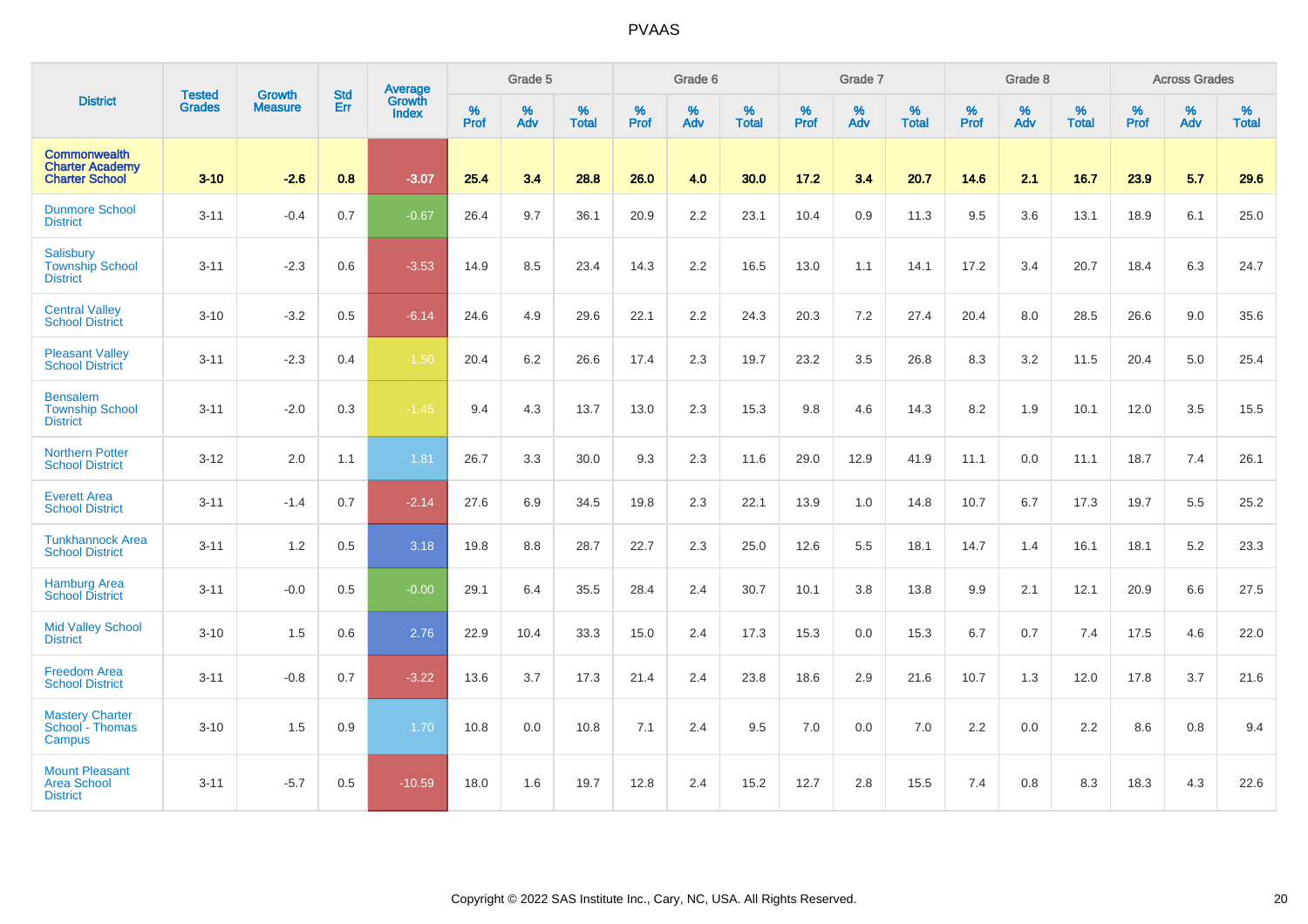|                                                                        | <b>Tested</b> | Growth         | <b>Std</b> | Average                |              | Grade 5  |                   |                  | Grade 6  |                   |                  | Grade 7  |                   |           | Grade 8  |                   |           | <b>Across Grades</b> |                   |
|------------------------------------------------------------------------|---------------|----------------|------------|------------------------|--------------|----------|-------------------|------------------|----------|-------------------|------------------|----------|-------------------|-----------|----------|-------------------|-----------|----------------------|-------------------|
| <b>District</b>                                                        | <b>Grades</b> | <b>Measure</b> | Err        | Growth<br><b>Index</b> | $\%$<br>Prof | %<br>Adv | %<br><b>Total</b> | %<br><b>Prof</b> | %<br>Adv | %<br><b>Total</b> | %<br><b>Prof</b> | %<br>Adv | %<br><b>Total</b> | %<br>Prof | %<br>Adv | %<br><b>Total</b> | %<br>Prof | %<br>Adv             | %<br><b>Total</b> |
| <b>Commonwealth</b><br><b>Charter Academy</b><br><b>Charter School</b> | $3 - 10$      | $-2.6$         | 0.8        | $-3.07$                | 25.4         | 3.4      | 28.8              | 26.0             | 4.0      | 30.0              | 17.2             | 3.4      | 20.7              | 14.6      | 2.1      | 16.7              | 23.9      | 5.7                  | 29.6              |
| <b>Brentwood</b><br><b>Borough School</b><br><b>District</b>           | $3 - 11$      | $-2.3$         | 0.7        | $-3.25$                | 25.6         | 4.6      | 30.2              | 8.5              | 2.4      | 11.0              | 9.2              | 0.0      | 9.2               | 19.4      | 1.4      | 20.8              | 19.6      | 5.3                  | 24.9              |
| Wilkinsburg<br><b>Borough School</b><br><b>District</b>                | $3-6$         | 3.5            | 1.4        | 2.53                   | 22.5         | 0.0      | 22.5              | 0.0              | 2.4      | 2.4               |                  |          |                   |           |          |                   | 12.1      | 2.0                  | 14.1              |
| <b>East Allegheny</b><br><b>School District</b>                        | $3 - 11$      | $-3.9$         | 0.7        | $-5.90$                | 9.1          | 3.4      | 12.5              | 8.5              | 2.4      | 11.0              | 13.8             | 0.0      | 13.8              | 5.8       | 0.0      | 5.8               | 9.0       | 2.1                  | 11.1              |
| <b>Interboro School</b><br><b>District</b>                             | $3 - 12$      | $-3.0$         | 0.4        | $-1.90$                | 13.5         | 2.2      | 15.8              | 11.8             | 2.4      | 14.2              | 14.4             | 3.4      | 17.8              | 10.7      | 2.1      | 12.8              | 16.4      | 3.1                  | 19.6              |
| <b>Frazier School</b><br><b>District</b>                               | $3 - 11$      | $-2.4$         | 0.8        | $-3.08$                | 7.8          | 0.0      | 7.8               | 17.5             | 2.5      | 20.0              | 15.1             | 10.5     | 25.6              | 3.9       | 0.0      | 3.9               | 16.1      | 4.2                  | 20.3              |
| <b>Central Dauphin</b><br><b>School District</b>                       | $3 - 11$      | $-0.5$         | 0.2        | $-2.35$                | 22.0         | 11.6     | 33.6              | 14.9             | 2.6      | 17.4              | 14.8             | 7.0      | 21.8              | 12.5      | 4.2      | 16.7              | 19.3      | 7.8                  | 27.1              |
| <b>Ellwood City Area</b><br><b>School District</b>                     | $3 - 11$      | $-1.7$         | 0.6        | $-3.02$                | 20.6         | 7.8      | 28.4              | 19.0             | 2.6      | 21.6              | 21.7             | 2.5      | 24.2              | 5.5       | 2.8      | 8.3               | 17.5      | 4.7                  | 22.2              |
| <b>Chartiers-Houston</b><br><b>School District</b>                     | $3 - 10$      | $-2.5$         | 0.7        | $-3.68$                | 25.6         | 12.2     | 37.8              | 35.1             | 2.6      | 37.7              | 20.5             | 1.3      | 21.8              | 18.3      | 5.6      | 23.9              | 28.7      | 8.2                  | 36.9              |
| <b>Minersville Area</b><br><b>School District</b>                      | $3 - 11$      | $-0.9$         | 0.7        | $-2.13$                | 9.6          | 4.1      | 13.7              | 20.8             | 2.6      | 23.4              | 10.4             | 0.0      | 10.4              | 2.7       | 1.3      | 4.0               | 15.1      | 3.2                  | 18.3              |
| <b>Cameron County</b><br><b>School District</b>                        | $3 - 12$      | 1.0            | 1.0        | 1.04                   | 48.4         | 0.0      | 48.4              | 29.0             | 2.6      | 31.6              | 7.3              | 2.4      | 9.8               | 13.5      | 0.0      | 13.5              | 30.3      | 6.8                  | 37.2              |
| <b>Conrad Weiser</b><br><b>Area School</b><br><b>District</b>          | $3 - 11$      | $-1.9$         | 0.5        | $-4.09$                | 15.3         | 1.8      | 17.2              | 18.5             | 2.6      | 21.2              | 15.6             | 1.6      | 17.2              | 9.4       | 3.0      | 12.3              | 17.9      | 5.0                  | 23.0              |
| <b>Tuscarora School</b><br><b>District</b>                             | $3 - 11$      | $-2.4$         | 0.5        | $-5.11$                | 16.5         | 7.4      | 23.9              | 11.3             | 2.7      | 14.0              | 13.4             | 4.5      | 17.9              | 11.0      | 2.1      | 13.1              | 17.7      | 6.0                  | 23.6              |
| <b>Chichester School</b><br><b>District</b>                            | $3 - 11$      | $-3.7$         | 0.7        | $-5.34$                | 6.7          | 1.1      | 7.9               | 6.8              | 2.7      | 9.5               | 5.0              | 6.2      | 11.2              | 4.2       | 0.0      | 4.2               | 9.0       | 3.2                  | 12.2              |
| <b>Mastery Charter</b><br>School-Mann<br>Campus                        | $3-6$         | 1.8            | 1.6        | 1.13                   | 4.0          | 4.0      | 8.0               | 5.4              | 2.7      | 8.1               |                  |          |                   |           |          |                   | 2.2       | 1.4                  | 3.6               |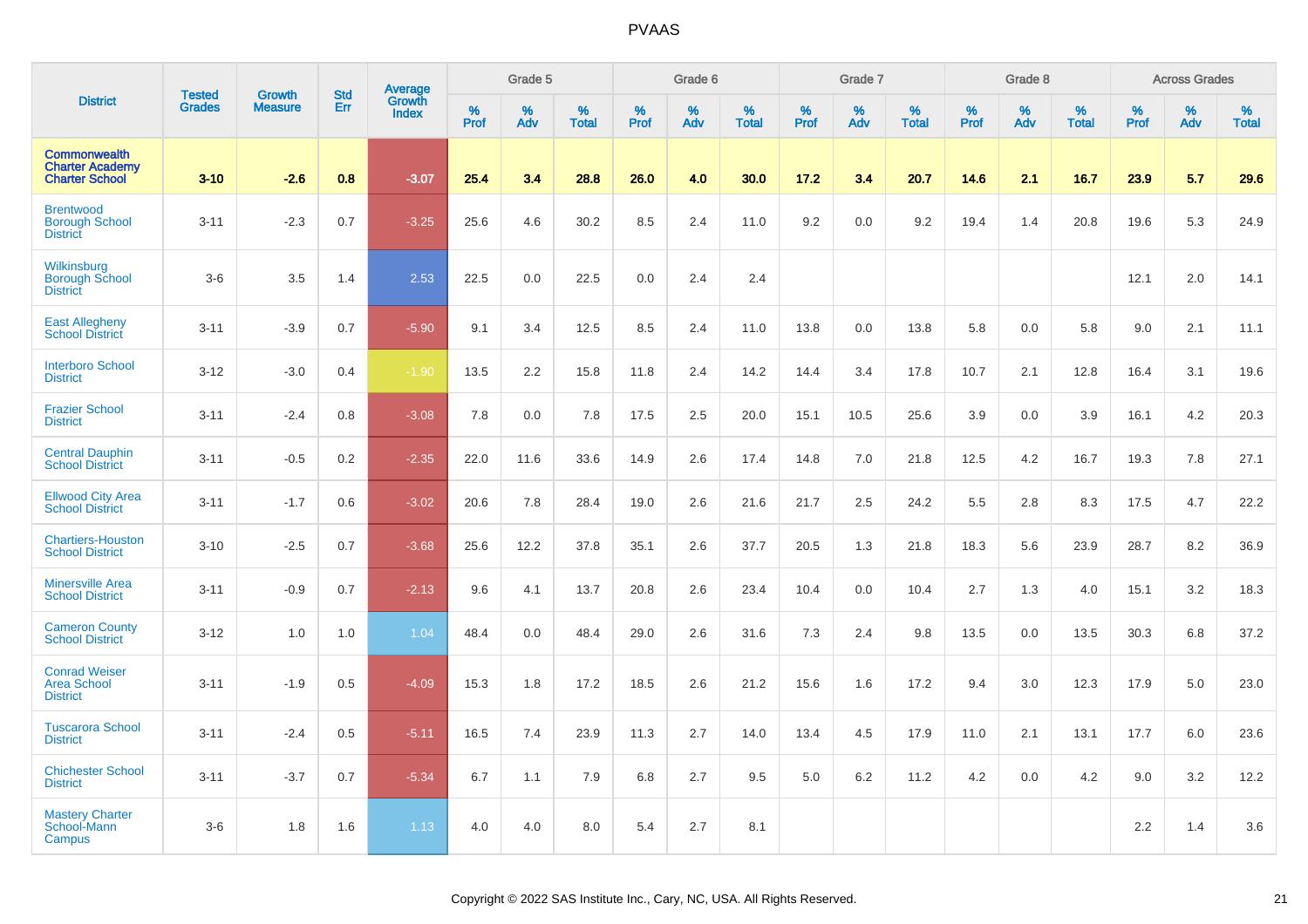|                                                                        | <b>Tested</b> | <b>Growth</b>  | <b>Std</b> | Average                |                     | Grade 5  |                   |                     | Grade 6  |                   |                     | Grade 7  |                   |                     | Grade 8  |                   |                     | <b>Across Grades</b> |                   |
|------------------------------------------------------------------------|---------------|----------------|------------|------------------------|---------------------|----------|-------------------|---------------------|----------|-------------------|---------------------|----------|-------------------|---------------------|----------|-------------------|---------------------|----------------------|-------------------|
| <b>District</b>                                                        | <b>Grades</b> | <b>Measure</b> | Err        | Growth<br><b>Index</b> | $\%$<br><b>Prof</b> | %<br>Adv | %<br><b>Total</b> | $\%$<br><b>Prof</b> | %<br>Adv | %<br><b>Total</b> | $\%$<br><b>Prof</b> | %<br>Adv | %<br><b>Total</b> | $\%$<br><b>Prof</b> | %<br>Adv | %<br><b>Total</b> | $\%$<br><b>Prof</b> | %<br>Adv             | %<br><b>Total</b> |
| <b>Commonwealth</b><br><b>Charter Academy</b><br><b>Charter School</b> | $3 - 10$      | $-2.6$         | 0.8        | $-3.07$                | 25.4                | 3.4      | 28.8              | 26.0                | 4.0      | 30.0              | 17.2                | 3.4      | 20.7              | 14.6                | 2.1      | 16.7              | 23.9                | 5.7                  | 29.6              |
| <b>Dallas School</b><br><b>District</b>                                | $3 - 11$      | $-5.7$         | 0.5        | $-6.82$                | 43.8                | 15.6     | 59.4              | 24.3                | 2.8      | 27.1              | 18.1                | 6.3      | 24.4              | 17.9                | 0.0      | 17.9              | 30.9                | 12.9                 | 43.8              |
| <b>Line Mountain</b><br><b>School District</b>                         | $3 - 11$      | $-0.5$         | 0.7        | $-0.63$                | 19.7                | 12.1     | 31.8              | 15.3                | 2.8      | 18.1              | 13.3                | 6.1      | 19.4              | 9.9                 | 2.8      | 12.7              | 17.8                | 7.7                  | 25.5              |
| Mechanicsburg<br><b>Area School</b><br><b>District</b>                 | $3 - 11$      | $-1.3$         | 0.4        | $-6.37$                | 27.0                | 14.7     | 41.8              | 16.3                | 2.8      | 19.1              | 20.3                | 5.4      | 25.8              | 14.5                | 4.6      | 19.1              | 24.3                | 10.0                 | 34.2              |
| <b>Mastery Charter</b><br>School - Hardy<br><b>Williams</b>            | $3 - 11$      | $-0.1$         | 1.2        | 1.21                   | 4.9                 | 0.0      | 4.9               | 11.4                | 2.9      | 14.3              | 5.6                 | 0.0      | 5.6               |                     |          |                   | 6.9                 | 0.6                  | 7.5               |
| <b>Bethlehem Area</b><br><b>School District</b>                        | $3 - 11$      | 0.4            | 0.4        | 1.18                   | 16.6                | 11.7     | 28.3              | 13.0                | 2.9      | 15.9              | 14.3                | 5.3      | 19.6              | 9.9                 | 3.9      | 13.8              | 18.1                | 8.8                  | 26.8              |
| <b>Pennridge School</b><br><b>District</b>                             | $3 - 10$      | $-1.2$         | 0.3        | $-13.90$               | 35.5                | 15.4     | 50.9              | 19.1                | 2.9      | 22.0              | 21.4                | 13.9     | 35.3              | 21.6                | 3.4      | 25.1              | 28.5                | 12.0                 | 40.5              |
| Southeastern<br><b>Greene School</b><br><b>District</b>                | $3 - 10$      | $-11.8$        | 1.0        | $-11.73$               | 34.5                | 13.8     | 48.3              | 32.4                | 2.9      | 35.3              | 8.2                 | 4.1      | 12.2              | 25.6                | 2.3      | 27.9              | 26.6                | 12.9                 | 39.5              |
| <b>Shamokin Area</b><br><b>School District</b>                         | $3 - 11$      | $-2.1$         | 0.5        | $-3.88$                | 17.1                | 4.3      | 21.4              | 8.8                 | 2.9      | 11.8              | 10.3                | 0.7      | 11.0              | 8.4                 | 3.9      | 12.3              | 12.1                | 4.8                  | 16.9              |
| <b>Berwick Area</b><br><b>School District</b>                          | $3 - 11$      | $-3.7$         | 0.5        | $-5.58$                | 17.8                | 6.3      | 24.1              | 18.3                | 3.0      | 21.3              | 16.8                | 3.2      | 20.0              | 12.0                | 2.0      | 14.0              | 20.4                | 9.0                  | 29.4              |
| <b>Centennial School</b><br><b>District</b>                            | $3 - 10$      | 1.6            | 0.3        | $-0.65$                | 23.7                | 5.4      | 29.1              | 18.3                | 3.0      | 21.3              | 22.2                | 5.1      | 27.4              | 13.0                | 8.2      | 21.2              | 21.7                | 6.7                  | 28.4              |
| <b>Purchase Line</b><br><b>School District</b>                         | $3 - 12$      | 1.0            | 0.8        | $-3.26$                | 28.8                | 7.7      | 36.5              | 6.1                 | 3.0      | 9.1               | 7.5                 | 3.0      | 10.4              | 5.3                 | 0.0      | 5.3               | 16.1                | 3.3                  | 19.4              |
| <b>Berlin</b><br><b>Brothersvalley</b><br><b>School District</b>       | $3 - 11$      | 2.2            | 0.8        | 2.66                   | 34.0                | 15.1     | 49.1              | 21.2                | 3.0      | 24.2              | 30.8                | 3.8      | 34.6              | 18.8                | 8.3      | 27.1              | 25.8                | 10.8                 | 36.6              |
| <b>Philadelphia City</b><br><b>School District</b>                     | $3 - 12$      | $-0.5$         | 0.2        | $-2.89$                | 8.4                 | 4.9      | 13.3              | 9.6                 | 3.1      | 12.7              | 10.6                | 4.5      | 15.1              | 5.0                 | 4.4      | 9.4               | 9.8                 | 5.2                  | 15.0              |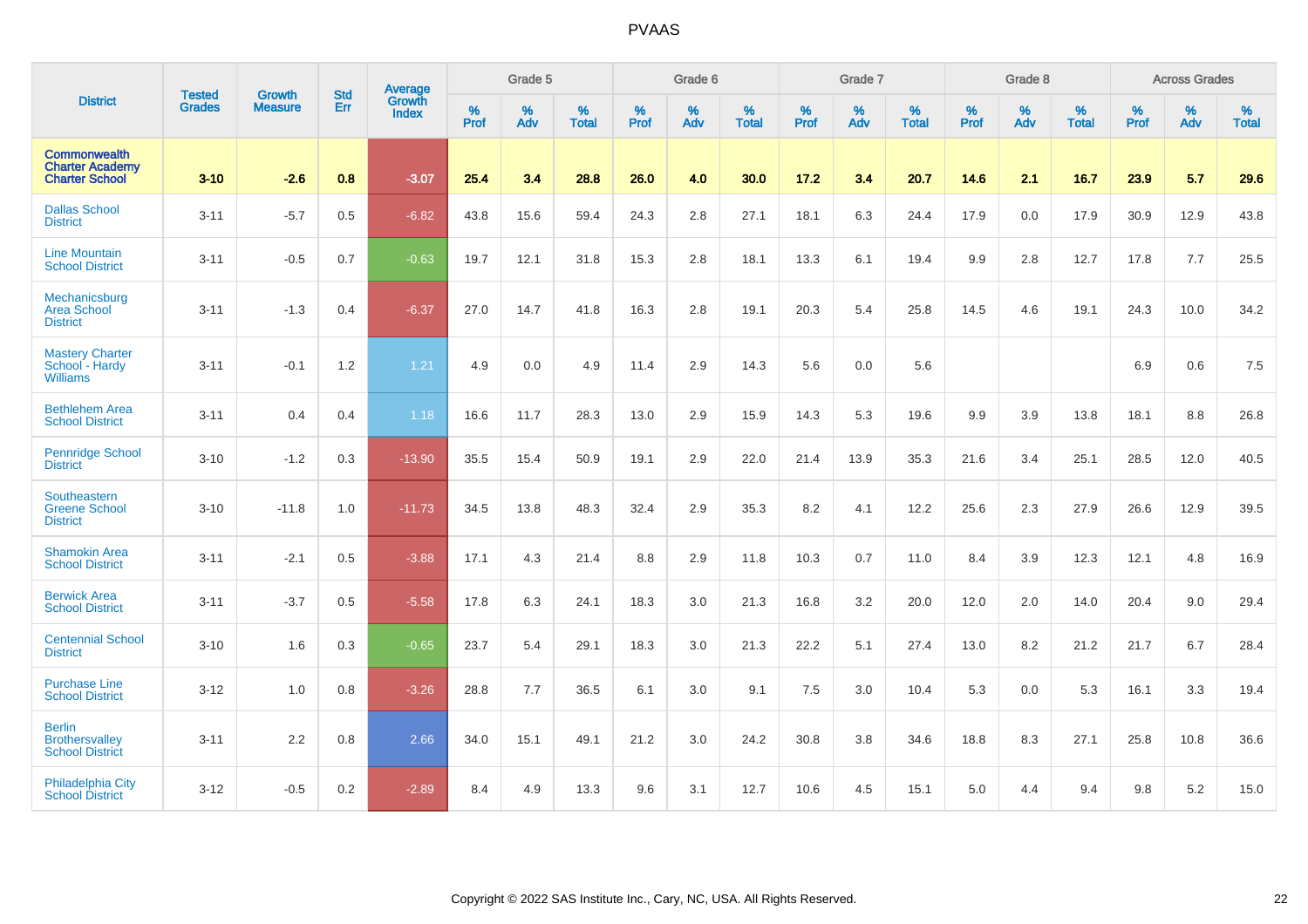|                                                                          |                                |                                 | <b>Std</b> | Average                |              | Grade 5  |                   |           | Grade 6  |                   |           | Grade 7  |                   |           | Grade 8  |                   |           | <b>Across Grades</b> |                   |
|--------------------------------------------------------------------------|--------------------------------|---------------------------------|------------|------------------------|--------------|----------|-------------------|-----------|----------|-------------------|-----------|----------|-------------------|-----------|----------|-------------------|-----------|----------------------|-------------------|
| <b>District</b>                                                          | <b>Tested</b><br><b>Grades</b> | <b>Growth</b><br><b>Measure</b> | Err        | Growth<br><b>Index</b> | $\%$<br>Prof | %<br>Adv | %<br><b>Total</b> | %<br>Prof | %<br>Adv | %<br><b>Total</b> | %<br>Prof | %<br>Adv | %<br><b>Total</b> | %<br>Prof | %<br>Adv | %<br><b>Total</b> | %<br>Prof | %<br>Adv             | %<br><b>Total</b> |
| <b>Commonwealth</b><br><b>Charter Academy</b><br><b>Charter School</b>   | $3 - 10$                       | $-2.6$                          | 0.8        | $-3.07$                | 25.4         | 3.4      | 28.8              | 26.0      | 4.0      | 30.0              | 17.2      | 3.4      | 20.7              | 14.6      | 2.1      | 16.7              | 23.9      | 5.7                  | 29.6              |
| <b>Lehigh Valley</b><br><b>Academy Regional</b><br><b>Charter School</b> | $3 - 11$                       | $-3.0$                          | 0.5        | $-5.67$                | 22.5         | 7.5      | 30.0              | 16.4      | 3.1      | 19.5              | 7.4       | 1.8      | 9.3               | 5.5       | 0.9      | 6.4               | 17.4      | 4.4                  | 21.8              |
| <b>Kane Area School</b><br><b>District</b>                               | $3 - 10$                       | 3.7                             | 0.7        | 5.17                   | 21.1         | 19.7     | 40.8              | 14.1      | 3.1      | 17.2              | 29.8      | 17.9     | 47.8              | 6.1       | 1.2      | 7.3               | 21.5      | 9.0                  | 30.4              |
| <b>Franklin Area</b><br><b>School District</b>                           | $3 - 11$                       | 0.9                             | 0.5        | 1.73                   | 22.0         | 7.1      | 29.1              | 25.8      | 3.1      | 28.9              | 10.1      | 4.2      | 14.3              | 8.2       | 0.7      | 8.9               | 19.0      | 4.3                  | 23.2              |
| <b>Eastern Lancaster</b><br><b>County School</b><br><b>District</b>      | $3 - 12$                       | 1.1                             | 0.4        | 2.40                   | 23.8         | 8.3      | 32.0              | 14.7      | 3.1      | 17.8              | 15.7      | 3.6      | 19.3              | 16.7      | 5.9      | 22.6              | 21.1      | 6.7                  | 27.8              |
| <b>Milton Area School</b><br><b>District</b>                             | $3 - 11$                       | 0.2                             | 0.5        | 0.34                   | 24.4         | 11.8     | 36.1              | 17.3      | 3.2      | 20.5              | 20.2      | 7.5      | 27.6              | 19.8      | 12.7     | 32.5              | 22.0      | 8.8                  | 30.9              |
| <b>Trinity Area School</b><br><b>District</b>                            | $3 - 11$                       | $-4.0$                          | 0.4        | $-10.13$               | 35.4         | 13.4     | 48.9              | 20.9      | 3.2      | 24.1              | 21.5      | 8.0      | 29.5              | 15.3      | 3.2      | 18.6              | 25.6      | 9.6                  | 35.2              |
| <b>Donegal School</b><br><b>District</b>                                 | $3 - 12$                       | 3.0                             | 0.5        | 6.51                   | 18.1         | 9.9      | 28.0              | 22.5      | 3.2      | 25.7              | 12.4      | 14.8     | 27.2              | 16.6      | 9.5      | 26.0              | 19.7      | 10.6                 | 30.3              |
| <b>Kutztown Area</b><br><b>School District</b>                           | $3 - 12$                       | $-1.4$                          | 0.8        | $-1.80$                | 40.3         | 11.9     | 52.2              | 24.2      | 3.2      | 27.4              | 25.6      | 10.3     | 35.9              | 10.8      | 10.8     | 21.5              | 30.0      | 13.3                 | 43.3              |
| <b>Canton Area</b><br><b>School District</b>                             | $3 - 11$                       | $-0.5$                          | 0.8        | $-0.61$                | 34.6         | 11.5     | 46.2              | 32.3      | 3.2      | 35.5              | 9.1       | 1.8      | 10.9              | 4.8       | 0.0      | 4.8               | 23.4      | 6.2                  | 29.6              |
| <b>West Jefferson</b><br><b>Hills School District</b>                    | $3 - 11$                       | $-1.1$                          | 0.4        | $-2.85$                | 35.0         | 17.5     | 52.5              | 24.8      | 3.3      | 28.0              | 22.8      | 6.3      | 29.1              | 21.7      | 4.4      | 26.1              | 30.8      | 13.4                 | 44.3              |
| <b>Carlisle Area</b><br><b>School District</b>                           | $3 - 11$                       | 0.5                             | 0.4        | 1.21                   | 22.0         | 8.3      | 30.3              | 20.5      | 3.3      | 23.8              | 18.9      | 7.6      | 26.5              | 11.6      | 5.6      | 17.1              | 21.3      | 7.2                  | 28.5              |
| Pennsylvania<br><b>Virtual Charter</b><br><b>School</b>                  | $3 - 11$                       | 3.5                             | 0.6        | 3.30                   | 20.8         | 3.8      | 24.5              | 17.6      | 3.3      | 20.9              | 10.1      | 6.1      | 16.2              | 14.8      | 5.7      | 20.4              | 18.4      | 5.2                  | 23.5              |
| <b>Forest Hills School</b><br><b>District</b>                            | $3 - 11$                       | 0.8                             | 0.5        | 1.46                   | 34.1         | 21.2     | 55.3              | 20.8      | 3.3      | 24.2              | 18.6      | 5.6      | 24.2              | 10.6      | 3.2      | 13.8              | 24.0      | 11.0                 | 35.1              |
| <b>Easton Area</b><br><b>School District</b>                             | $3 - 12$                       | $-1.1$                          | 0.3        | $-3.25$                | 22.4         | 5.9      | 28.3              | 14.6      | 3.3      | 17.9              | 11.0      | 6.9      | 18.0              | 10.3      | 2.2      | 12.4              | 18.5      | 8.4                  | 26.9              |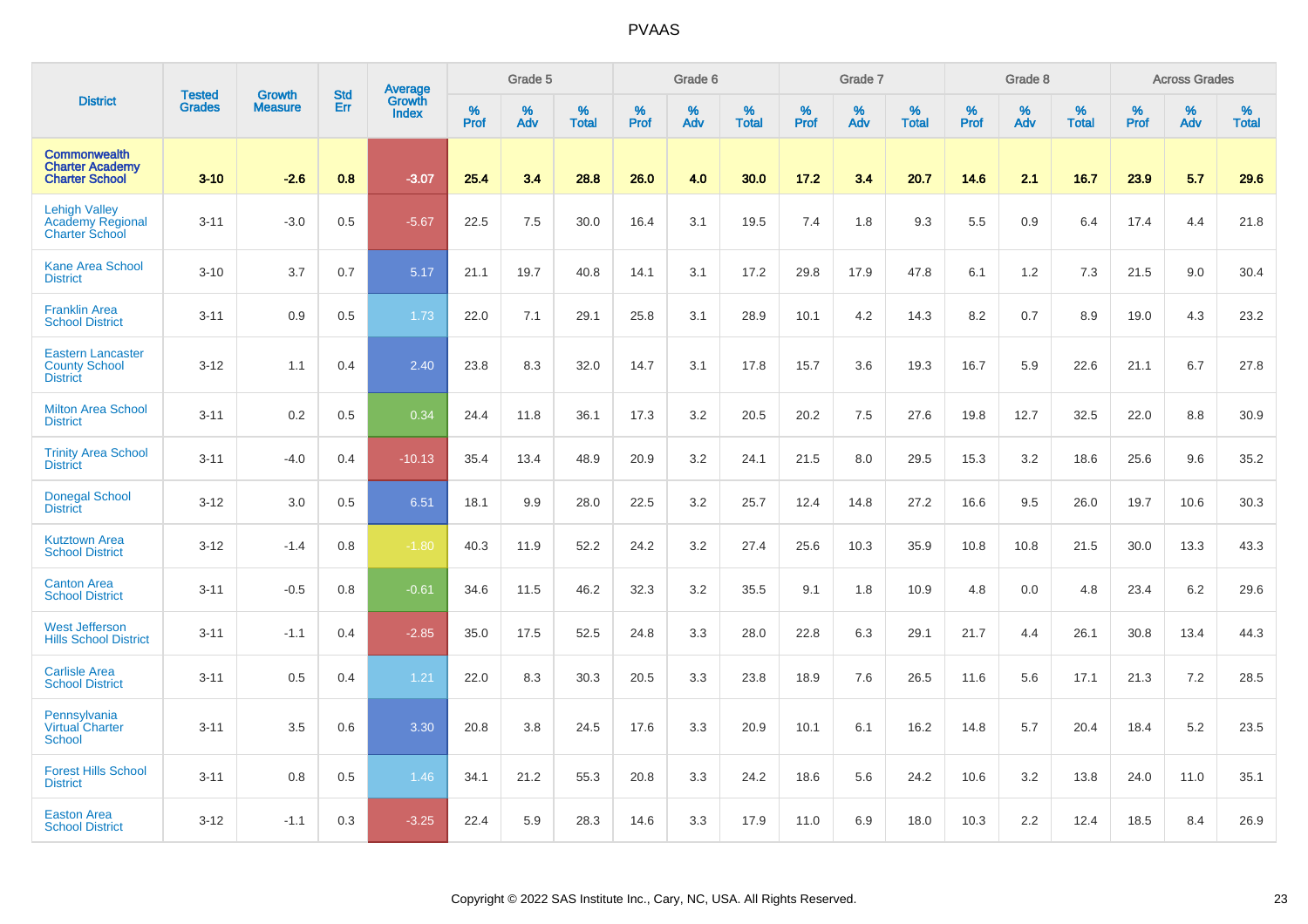|                                                                        | <b>Tested</b> | <b>Growth</b>  | <b>Std</b> | <b>Average</b>                |              | Grade 5  |                   |           | Grade 6  |                   |           | Grade 7  |                   |           | Grade 8  |                   |           | <b>Across Grades</b> |                   |
|------------------------------------------------------------------------|---------------|----------------|------------|-------------------------------|--------------|----------|-------------------|-----------|----------|-------------------|-----------|----------|-------------------|-----------|----------|-------------------|-----------|----------------------|-------------------|
| <b>District</b>                                                        | <b>Grades</b> | <b>Measure</b> | <b>Err</b> | <b>Growth</b><br><b>Index</b> | $\%$<br>Prof | %<br>Adv | %<br><b>Total</b> | %<br>Prof | %<br>Adv | %<br><b>Total</b> | %<br>Prof | %<br>Adv | %<br><b>Total</b> | %<br>Prof | %<br>Adv | %<br><b>Total</b> | %<br>Prof | %<br>Adv             | %<br><b>Total</b> |
| <b>Commonwealth</b><br><b>Charter Academy</b><br><b>Charter School</b> | $3 - 10$      | $-2.6$         | 0.8        | $-3.07$                       | 25.4         | 3.4      | 28.8              | 26.0      | 4.0      | 30.0              | 17.2      | 3.4      | 20.7              | 14.6      | 2.1      | 16.7              | 23.9      | 5.7                  | 29.6              |
| <b>Antietam School</b><br><b>District</b>                              | $3 - 10$      | $-2.5$         | 0.8        | $-3.00$                       | 9.4          | 1.6      | 10.9              | 10.0      | 3.3      | 13.3              | 5.6       | 0.0      | 5.6               | 5.8       | 0.0      | 5.8               | 8.3       | $1.2$                | 9.5               |
| <b>Bloomsburg Area</b><br><b>School District</b>                       | $3 - 10$      | 1.2            | 0.6        | $-0.92$                       | 25.0         | 13.0     | 38.0              | 16.7      | 3.3      | 20.0              | 14.7      | 3.9      | 18.6              | 16.8      | 9.9      | 26.7              | 21.5      | 8.7                  | 30.2              |
| <b>Pine Grove Area</b><br><b>School District</b>                       | $3 - 11$      | $-2.2$         | 0.6        | $-3.90$                       | 23.2         | 4.2      | 27.4              | 19.7      | 3.4      | 23.1              | 17.1      | 0.8      | 17.9              | 20.9      | 0.8      | 21.7              | 24.6      | 7.8                  | 32.4              |
| Pennsylvania<br><b>Cyber Charter</b><br>School                         | $3 - 11$      | 1.9            | 0.5        | 3.93                          | 14.1         | 4.9      | 19.0              | 10.8      | 3.4      | 14.2              | 11.7      | 3.5      | 15.2              | 6.5       | 1.6      | 8.1               | 12.6      | 4.4                  | 17.1              |
| <b>Neshaminy School</b><br><b>District</b>                             | $3 - 11$      | $-0.6$         | 0.3        | $-2.16$                       | 26.6         | 8.4      | 35.0              | 18.4      | 3.5      | 21.9              | 21.1      | 6.5      | 27.6              | 17.0      | 5.4      | 22.4              | 24.8      | 10.8                 | 35.6              |
| <b>Northwest Area</b><br><b>School District</b>                        | $3 - 10$      | 0.9            | 0.8        | 1.12                          | 17.3         | 1.9      | 19.2              | 19.3      | 3.5      | 22.8              | 7.3       | 1.8      | 9.1               | 5.4       | 0.0      | 5.4               | 13.2      | 1.5                  | 14.8              |
| Philadelphia<br><b>Performing Arts</b><br><b>Charter School</b>        | $3-9$         | $-0.4$         | 0.7        | $-4.79$                       | 19.2         | 9.0      | 28.2              | 19.6      | 3.6      | 23.2              | 23.0      | 14.9     | 37.9              | 18.0      | 8.0      | 26.0              | 25.2      | 9.7                  | 34.9              |
| <b>Juniata Valley</b><br><b>School District</b>                        | $3 - 11$      | 2.4            | 0.9        | 2.82                          | 23.3         | 4.6      | 27.9              | 5.4       | 3.6      | 8.9               | 21.0      | 5.3      | 26.3              | 12.5      | 2.1      | 14.6              | 18.7      | 5.0                  | 23.8              |
| <b>Connellsville Area</b><br><b>School District</b>                    | $3 - 11$      | $-3.8$         | 0.4        | $-10.18$                      | 19.0         | 7.5      | 26.5              | 10.8      | 3.6      | 14.3              | 9.5       | 2.4      | 11.9              | 9.4       | 2.2      | 11.6              | 15.5      | 4.5                  | 20.0              |
| <b>Corry Area School</b><br><b>District</b>                            | $3 - 11$      | $-1.0$         | 0.5        | $-1.92$                       | 25.4         | 7.9      | 33.3              | 25.2      | 3.6      | 28.8              | 17.4      | 5.1      | 22.5              | 15.8      | 1.4      | 17.1              | 23.2      | 7.5                  | 30.7              |
| <b>Dover Area School</b><br><b>District</b>                            | $3 - 12$      | $-1.9$         | 0.4        | $-4.86$                       | 24.5         | 8.2      | 32.7              | 24.5      | 3.6      | 28.1              | 22.4      | 9.0      | 31.4              | 14.1      | 6.2      | 20.3              | 24.8      | 10.2                 | 35.0              |
| <b>Maritime Academy</b><br><b>Charter School</b>                       | $3 - 10$      | $-3.7$         | 0.6        | $-1.84$                       | 3.5          | 1.2      | 4.7               | 1.2       | 3.6      | 4.8               | 7.9       | 5.6      | 13.5              | 3.3       | 0.0      | 3.3               | 4.6       | 2.1                  | 6.7               |
| Southmoreland<br><b>School District</b>                                | $3 - 11$      | $-3.6$         | 0.6        | $-6.11$                       | 12.6         | 4.2      | 16.8              | 15.6      | 3.7      | 19.3              | 11.1      | 2.8      | 13.9              | 10.5      | 1.0      | 11.4              | 17.8      | 4.1                  | 21.9              |
| <b>Warren County</b><br><b>School District</b>                         | $3 - 11$      | 2.7            | 0.4        | 3.73                          | 21.0         | 7.4      | 28.4              | 15.7      | 3.7      | 19.3              | 12.0      | 0.7      | 12.6              | 13.8      | 2.9      | 16.7              | 17.7      | 4.3                  | 22.0              |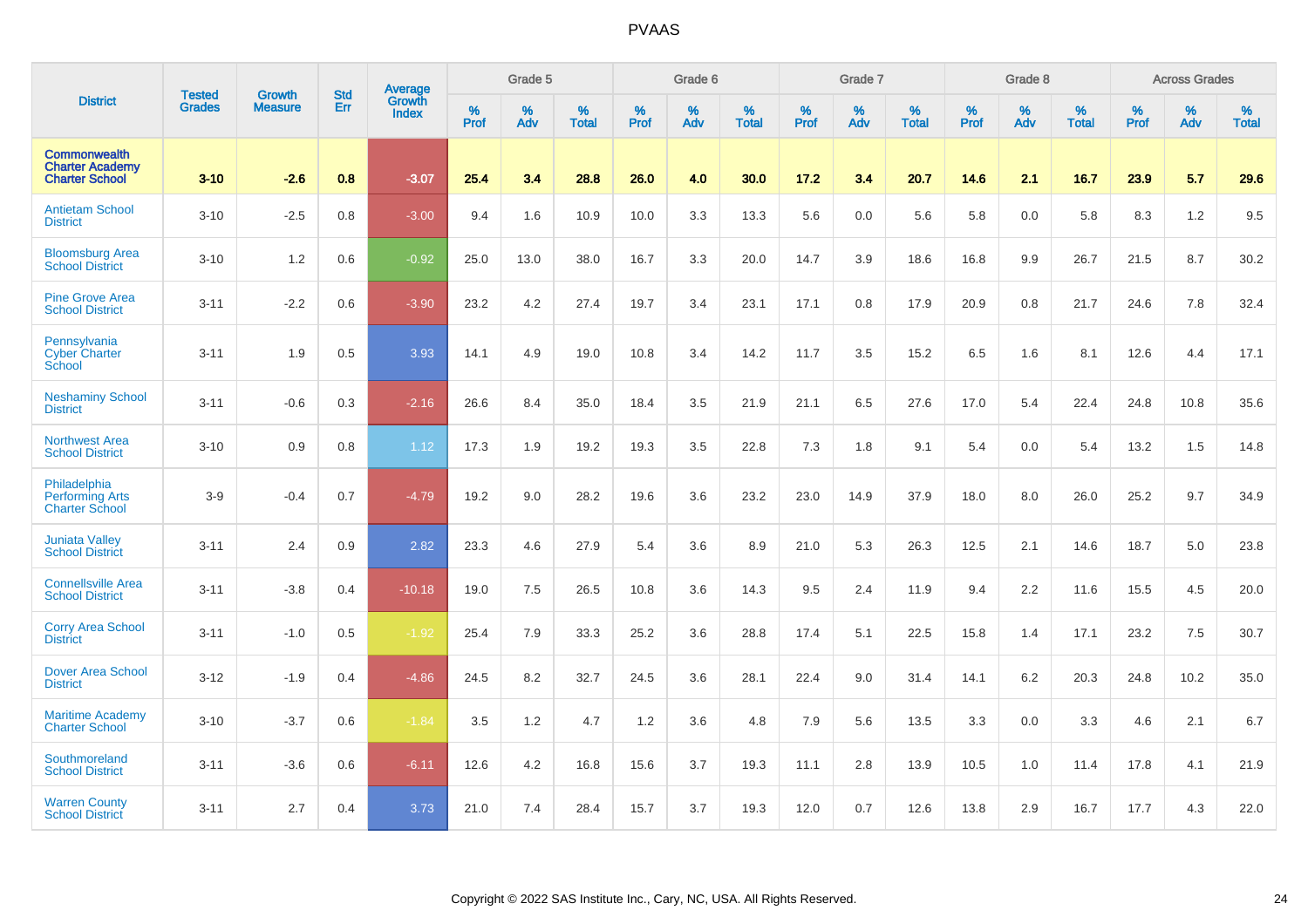|                                                                        |                                |                                 | <b>Std</b> | Average                |              | Grade 5  |                   |           | Grade 6  |                   |           | Grade 7  |                   |           | Grade 8  |                   |           | <b>Across Grades</b> |                   |
|------------------------------------------------------------------------|--------------------------------|---------------------------------|------------|------------------------|--------------|----------|-------------------|-----------|----------|-------------------|-----------|----------|-------------------|-----------|----------|-------------------|-----------|----------------------|-------------------|
| <b>District</b>                                                        | <b>Tested</b><br><b>Grades</b> | <b>Growth</b><br><b>Measure</b> | Err        | Growth<br><b>Index</b> | $\%$<br>Prof | %<br>Adv | %<br><b>Total</b> | %<br>Prof | %<br>Adv | %<br><b>Total</b> | %<br>Prof | %<br>Adv | %<br><b>Total</b> | %<br>Prof | %<br>Adv | %<br><b>Total</b> | %<br>Prof | %<br>Adv             | %<br><b>Total</b> |
| <b>Commonwealth</b><br><b>Charter Academy</b><br><b>Charter School</b> | $3 - 10$                       | $-2.6$                          | 0.8        | $-3.07$                | 25.4         | 3.4      | 28.8              | 26.0      | 4.0      | 30.0              | 17.2      | 3.4      | 20.7              | 14.6      | 2.1      | 16.7              | 23.9      | 5.7                  | 29.6              |
| Wallenpaupack<br>Area School<br><b>District</b>                        | $3 - 11$                       | 0.7                             | 0.5        | 7.55                   | 27.0         | 6.1      | 33.1              | 11.1      | 3.7      | 14.8              | 30.6      | 8.2      | 38.8              | 13.2      | 3.5      | 16.7              | 24.0      | 7.0                  | 31.1              |
| <b>Halifax Area</b><br><b>School District</b>                          | $3 - 11$                       | 0.1                             | 0.7        | $-1.68$                | 26.8         | 14.1     | 40.8              | 18.5      | 3.7      | 22.2              | 9.1       | 3.9      | 13.0              | 5.3       | 1.3      | 6.6               | 17.3      | 7.4                  | 24.8              |
| <b>Chestnut Ridge</b><br><b>School District</b>                        | $3 - 12$                       | 4.2                             | 0.6        | 6.77                   | 30.4         | 6.5      | 37.0              | 22.2      | 3.7      | 25.9              | 36.8      | 4.2      | 41.0              | 18.4      | 10.2     | 28.6              | 26.7      | 9.7                  | 36.4              |
| <b>Juniata County</b><br><b>School District</b>                        | $3 - 12$                       | $-0.1$                          | 0.5        | 1.50                   | 19.4         | 5.3      | 24.7              | 11.1      | 3.7      | 14.8              | 13.1      | 2.2      | 15.3              | 11.9      | 1.8      | 13.7              | 16.9      | 4.3                  | 21.2              |
| <b>East Pennsboro</b><br><b>Area School</b><br><b>District</b>         | $3 - 11$                       | $-2.6$                          | 0.5        | $-6.44$                | 24.8         | 3.0      | 27.8              | 9.9       | 3.7      | 13.7              | 11.8      | 2.4      | 14.1              | 10.3      | 4.2      | 14.6              | 18.3      | 6.2                  | 24.5              |
| <b>Uniontown Area</b><br><b>School District</b>                        | $3 - 11$                       | $-4.0$                          | 0.6        | $-6.62$                | 17.1         | 3.8      | 21.0              | 18.7      | 3.7      | 22.4              | 6.5       | 0.9      | 7.5               | 0.0       | 0.0      | 0.0               | 15.0      | 4.4                  | 19.3              |
| Chambersburg<br><b>Area School</b><br><b>District</b>                  | $3 - 11$                       | $-1.4$                          | 0.3        | $-5.59$                | 20.2         | 6.3      | 26.5              | 14.1      | 3.8      | 17.9              | 15.1      | 4.9      | 20.0              | 11.2      | 4.5      | 15.7              | 16.9      | 5.3                  | 22.3              |
| <b>Big Spring School</b><br><b>District</b>                            | $3 - 11$                       | $-1.2$                          | 0.5        | $-2.55$                | 26.7         | 13.0     | 39.7              | 22.0      | 3.8      | 25.8              | 20.9      | 6.7      | 27.6              | 10.9      | 3.3      | 14.1              | 24.6      | 10.4                 | 35.0              |
| <b>Rochester Area</b><br><b>School District</b>                        | $3 - 11$                       | $-1.6$                          | 0.9        | $-1.84$                | 27.1         | 6.2      | 33.3              | 24.5      | 3.8      | 28.3              | 2.0       | 0.0      | 2.0               | 15.4      | 0.0      | 15.4              | 20.6      | 7.5                  | 28.1              |
| <b>Millersburg Area</b><br><b>School District</b>                      | $3 - 11$                       | $-2.3$                          | 0.8        | $-6.01$                | 37.2         | 19.6     | 56.9              | 15.1      | 3.8      | 18.9              | 18.8      | 1.6      | 20.3              | 8.1       | 1.6      | 9.7               | 23.6      | 9.2                  | 32.8              |
| <b>MaST Community</b><br><b>Charter School</b>                         | $3 - 10$                       | $-8.7$                          | 0.6        | $-15.16$               | 30.0         | 3.0      | 33.0              | 20.0      | 3.8      | 23.8              | 24.3      | 3.9      | 28.2              | 17.5      | 1.9      | 19.4              | 23.1      | 3.6                  | 26.7              |
| <b>Crawford Central</b><br><b>School District</b>                      | $3 - 11$                       | 1.9                             | 0.4        | 4.77                   | 24.2         | 7.9      | 32.1              | 15.7      | 3.8      | 19.6              | 16.7      | 3.7      | 20.4              | 9.0       | 2.6      | 11.6              | 18.4      | 5.5                  | 23.8              |
| <b>Burrell School</b><br><b>District</b>                               | $3 - 11$                       | $-3.1$                          | 0.7        | $-4.49$                | 22.5         | 1.8      | 24.3              | 15.4      | 3.8      | 19.2              | 21.5      | 7.6      | 29.1              | 17.2      | 0.0      | 17.2              | 25.3      | 6.1                  | 31.4              |
| <b>Bermudian Springs</b><br><b>School District</b>                     | $3 - 11$                       | 0.4                             | 0.6        | 0.78                   | 22.1         | 12.4     | 34.5              | 17.5      | 3.9      | 21.4              | 20.5      | 5.1      | 25.6              | 11.1      | 4.3      | 15.4              | 19.0      | 9.1                  | 28.1              |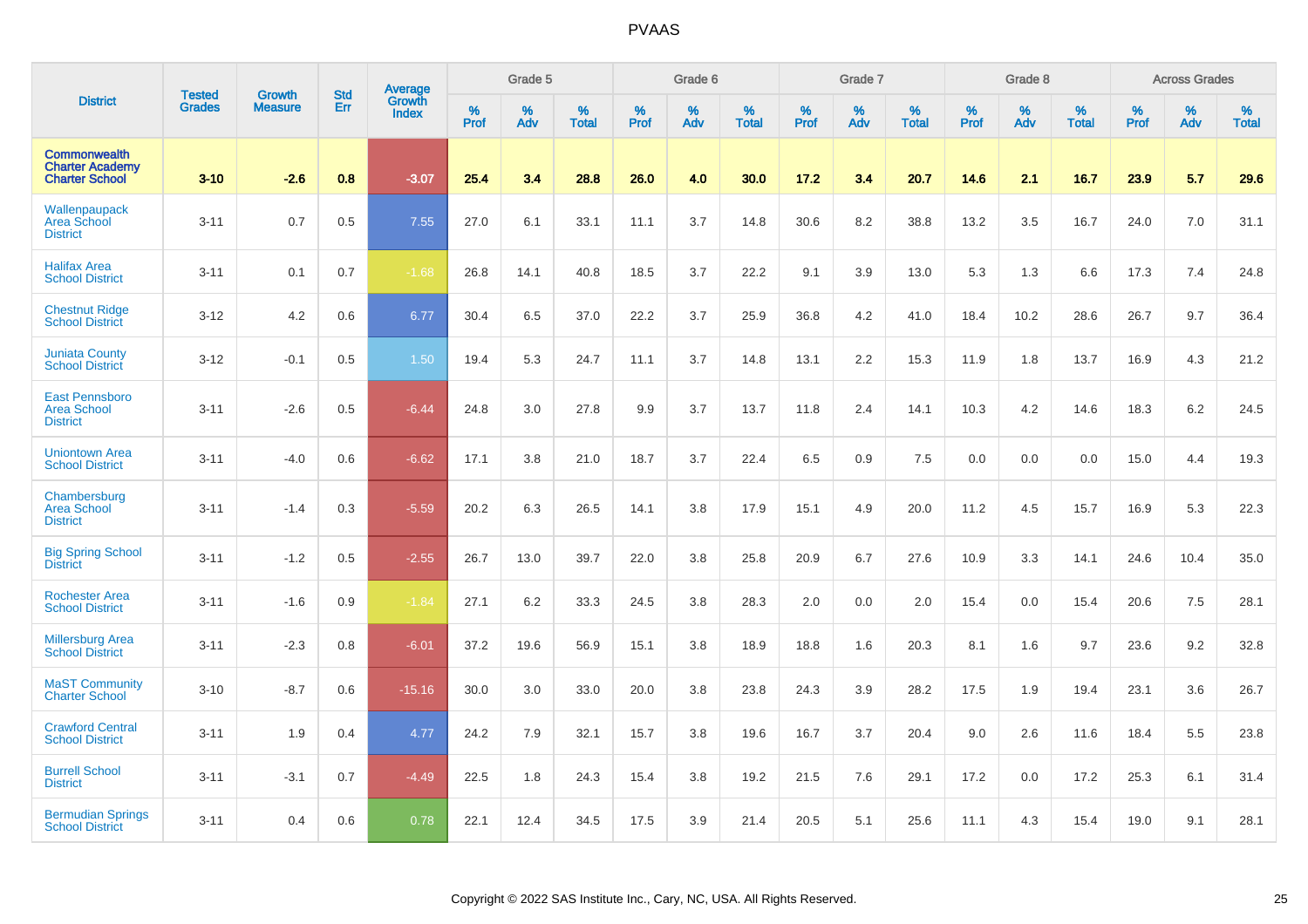|                                                                        |                                |                                 | <b>Std</b> | Average                |              | Grade 5  |                   |           | Grade 6  |                   |           | Grade 7  |                   |           | Grade 8  |                   |           | <b>Across Grades</b> |                   |
|------------------------------------------------------------------------|--------------------------------|---------------------------------|------------|------------------------|--------------|----------|-------------------|-----------|----------|-------------------|-----------|----------|-------------------|-----------|----------|-------------------|-----------|----------------------|-------------------|
| <b>District</b>                                                        | <b>Tested</b><br><b>Grades</b> | <b>Growth</b><br><b>Measure</b> | Err        | Growth<br><b>Index</b> | $\%$<br>Prof | %<br>Adv | %<br><b>Total</b> | %<br>Prof | %<br>Adv | %<br><b>Total</b> | %<br>Prof | %<br>Adv | %<br><b>Total</b> | %<br>Prof | %<br>Adv | %<br><b>Total</b> | %<br>Prof | %<br>Adv             | %<br><b>Total</b> |
| <b>Commonwealth</b><br><b>Charter Academy</b><br><b>Charter School</b> | $3 - 10$                       | $-2.6$                          | 0.8        | $-3.07$                | 25.4         | 3.4      | 28.8              | 26.0      | 4.0      | 30.0              | 17.2      | 3.4      | 20.7              | 14.6      | 2.1      | 16.7              | 23.9      | 5.7                  | 29.6              |
| <b>Riverside Beaver</b><br><b>County School</b><br><b>District</b>     | $3 - 11$                       | 1.0                             | 0.6        | 1.54                   | 21.9         | 12.5     | 34.4              | 23.8      | 4.0      | 27.7              | 22.8      | 10.1     | 32.9              | 25.5      | 3.2      | 28.7              | 28.3      | 10.4                 | 38.7              |
| <b>Wyalusing Area</b><br><b>School District</b>                        | $3 - 12$                       | 1.6                             | 0.6        | 2.51                   | 12.0         | 4.8      | 16.9              | 17.8      | 4.0      | 21.8              | 14.6      | 7.9      | 22.5              | 9.6       | 1.0      | 10.6              | 16.5      | 5.1                  | 21.5              |
| <b>South Middleton</b><br><b>School District</b>                       | $3 - 11$                       | $-1.1$                          | 0.5        | $-2.15$                | 28.8         | 22.7     | 51.5              | 23.8      | 4.0      | 27.8              | 20.7      | 7.1      | 27.8              | 16.8      | 9.2      | 26.0              | 25.9      | 15.1                 | 41.0              |
| <b>Fleetwood Area</b><br><b>School District</b>                        | $3 - 10$                       | $-1.9$                          | 0.5        | $-3.73$                | 21.5         | 3.7      | 25.2              | 19.9      | 4.0      | 23.8              | 20.7      | 4.8      | 25.5              | 21.4      | 2.5      | 23.9              | 21.9      | 5.2                  | 27.1              |
| <b>Commonwealth</b><br><b>Charter Academy</b><br><b>Charter School</b> | $3 - 10$                       | $-2.6$                          | 0.8        | $-3.07$                | 25.4         | 3.4      | 28.8              | 26.0      | 4.0      | 30.0              | 17.2      | 3.4      | 20.7              | 14.6      | 2.1      | 16.7              | 23.9      | 5.7                  | 29.6              |
| <b>Camp Hill School</b><br><b>District</b>                             | $3 - 12$                       | $-2.0$                          | 0.7        | $-2.69$                | 40.7         | 27.2     | 67.9              | 24.0      | 4.0      | 28.0              | 17.6      | 9.9      | 27.5              | 22.0      | 3.7      | 25.7              | 30.7      | 15.4                 | 46.1              |
| <b>Conemaugh Valley</b><br><b>School District</b>                      | $3 - 12$                       | $-2.6$                          | 0.8        | $-3.10$                | 13.7         | 3.9      | 17.6              | 22.0      | 4.0      | 26.0              | 18.9      | 7.6      | 26.4              | 9.4       | 1.9      | 11.3              | 20.1      | 6.4                  | 26.5              |
| <b>Saint Clair Area</b><br><b>School District</b>                      | $3 - 8$                        | 1.1                             | 0.9        | 1.25                   | 28.3         | 13.2     | 41.5              | 24.0      | 4.0      | 28.0              | 19.2      | 7.7      | 26.9              | 12.5      | 2.5      | 15.0              | 24.2      | 7.2                  | 31.4              |
| <b>Troy Area School</b><br><b>District</b>                             | $3 - 10$                       | $-1.8$                          | 0.6        | $-3.02$                | 11.1         | 4.0      | 15.2              | 4.0       | 4.0      | 8.0               | 14.1      | 0.0      | 14.1              | 6.8       | 0.8      | 7.7               | 11.9      | 2.1                  | 14.0              |
| <b>Hanover Area</b><br><b>School District</b>                          | $3 - 11$                       | $-2.5$                          | 0.9        | $-0.79$                | 3.4          | 3.4      | 6.8               | 10.0      | 4.0      | 14.0              | 5.3       | 1.8      | 7.0               | 0.0       | 0.0      | 0.0               | 7.4       | 1.9                  | 9.3               |
| Catasauqua Area<br><b>School District</b>                              | $3 - 12$                       | 1.1                             | 0.6        | $-0.20$                | 12.0         | 5.4      | 17.4              | 22.7      | 4.0      | 26.7              | 9.8       | 4.9      | 14.7              | 8.9       | 3.3      | 12.2              | 15.4      | 4.4                  | 19.8              |
| <b>Sullivan County</b><br><b>School District</b>                       | $3 - 10$                       | $-2.9$                          | 1.0        | $-2.91$                | 21.4         | 0.0      | 21.4              | 30.0      | 4.0      | 34.0              | 18.8      | 0.0      | 18.8              | 9.1       | 0.0      | 9.1               | 22.0      | 4.1                  | 26.0              |
| <b>Young Scholars Of</b><br><b>Central PA Charter</b><br>School        | $3-8$                          | 1.7                             | 1.2        | 2.40                   | 31.8         | 9.1      | 40.9              | 8.0       | 4.0      | 12.0              | 28.6      | 14.3     | 42.9              | 0.0       | 0.0      | 0.0               | 21.7      | 11.1                 | 32.8              |
| <b>Lehighton Area</b><br><b>School District</b>                        | $3 - 11$                       | 3.8                             | 0.5        | 7.54                   | 23.0         | 5.9      | 29.0              | 26.0      | 4.1      | 30.1              | 12.0      | 5.7      | 17.7              | 14.7      | 1.8      | 16.6              | 23.4      | 5.4                  | 28.8              |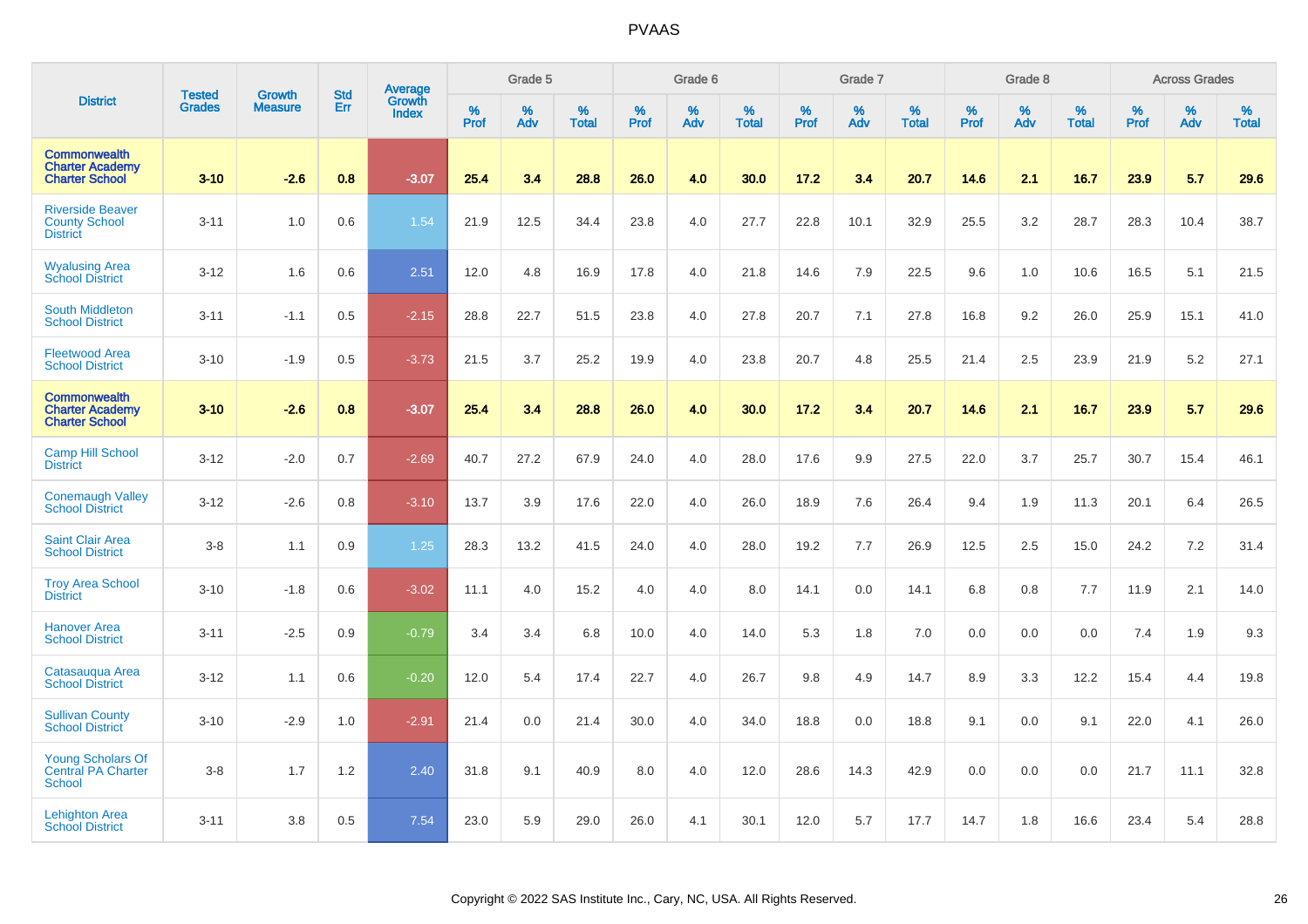|                                                                        |                                | <b>Growth</b>  | <b>Std</b> | Average                |              | Grade 5  |                   |           | Grade 6  |                   |           | Grade 7  |                   |           | Grade 8  |                   |           | <b>Across Grades</b> |                   |
|------------------------------------------------------------------------|--------------------------------|----------------|------------|------------------------|--------------|----------|-------------------|-----------|----------|-------------------|-----------|----------|-------------------|-----------|----------|-------------------|-----------|----------------------|-------------------|
| <b>District</b>                                                        | <b>Tested</b><br><b>Grades</b> | <b>Measure</b> | Err        | Growth<br><b>Index</b> | $\%$<br>Prof | %<br>Adv | %<br><b>Total</b> | %<br>Prof | %<br>Adv | %<br><b>Total</b> | %<br>Prof | %<br>Adv | %<br><b>Total</b> | %<br>Prof | %<br>Adv | %<br><b>Total</b> | %<br>Prof | %<br>Adv             | %<br><b>Total</b> |
| <b>Commonwealth</b><br><b>Charter Academy</b><br><b>Charter School</b> | $3 - 10$                       | $-2.6$         | 0.8        | $-3.07$                | 25.4         | 3.4      | 28.8              | 26.0      | 4.0      | 30.0              | 17.2      | 3.4      | 20.7              | 14.6      | 2.1      | 16.7              | 23.9      | 5.7                  | 29.6              |
| <b>Palisades School</b><br><b>District</b>                             | $3 - 11$                       | 1.0            | 0.6        | 1.58                   | 33.3         | 16.7     | 50.0              | 27.6      | 4.1      | 31.6              | 32.4      | 6.9      | 39.2              | 19.3      | 1.1      | 20.4              | 31.4      | 13.6                 | 45.0              |
| <b>Sharon City School</b><br><b>District</b>                           | $3 - 11$                       | $-0.3$         | 0.5        | $-0.53$                | 14.1         | 2.1      | 16.2              | 13.9      | 4.1      | 18.0              | 6.0       | 1.7      | 7.8               | 5.9       | 1.5      | 7.4               | 12.0      | 2.8                  | 14.8              |
| Renaissance<br><b>Academy Charter</b><br><b>School</b>                 | $3 - 11$                       | $-5.7$         | 0.7        | $-8.29$                | 16.7         | 11.1     | 27.8              | 19.2      | 4.1      | 23.3              | 20.0      | 1.3      | 21.3              | 10.1      | 7.2      | 17.4              | 18.7      | 5.7                  | 24.4              |
| <b>Shippensburg Area</b><br><b>School District</b>                     | $3 - 11$                       | $-3.6$         | 0.4        | $-8.90$                | 18.3         | 13.7     | 32.0              | 12.9      | 4.2      | 17.0              | 13.4      | 2.4      | 15.8              | 13.6      | 4.0      | 17.7              | 17.3      | 7.6                  | 24.9              |
| <b>Octorara Area</b><br><b>School District</b>                         | $3 - 11$                       | $-2.8$         | 0.6        | $-4.89$                | 25.9         | 6.5      | 32.4              | 17.5      | 4.2      | 21.7              | 13.9      | 0.0      | 13.9              | 10.2      | 0.0      | 10.2              | 21.2      | 4.1                  | 25.4              |
| <b>Harmony Area</b><br><b>School District</b>                          | $3 - 10$                       | 0.9            | 1.7        | 0.55                   | 31.2         | 6.2      | 37.5              | 41.7      | 4.2      | 45.8              | 0.0       | 0.0      | 0.0               |           |          |                   | 27.4      | 7.4                  | 34.7              |
| Shanksville-<br><b>Stonycreek School</b><br><b>District</b>            | $3 - 10$                       | 6.4            | 1.4        | 4.61                   | 28.6         | 0.0      | 28.6              | 25.0      | 4.2      | 29.2              | 20.0      | 5.0      | 25.0              | 22.2      | 0.0      | 22.2              | 26.3      | 1.7                  | 28.0              |
| <b>Wilson School</b><br><b>District</b>                                | $3 - 12$                       | $-3.7$         | 0.5        | $-7.79$                | 27.9         | 12.6     | 40.5              | 24.6      | 4.2      | 28.8              | 19.9      | 7.0      | 26.9              | 13.0      | 9.8      | 22.8              | 28.3      | 14.3                 | 42.6              |
| <b>Titusville Area</b><br><b>School District</b>                       | $3 - 11$                       | $-1.7$         | 0.5        | $-3.31$                | 28.5         | 13.8     | 42.3              | 18.9      | 4.2      | 23.1              | 18.0      | 3.9      | 21.9              | 8.0       | 3.6      | 11.6              | 21.8      | 10.0                 | 31.8              |
| <b>Northern Tioga</b><br><b>School District</b>                        | $3 - 12$                       | 3.4            | 0.5        | 0.85                   | 22.7         | 5.2      | 27.9              | 32.2      | 4.2      | 36.4              | 16.8      | 2.6      | 19.4              | 23.8      | 6.2      | 30.0              | 25.9      | 7.0                  | 32.8              |
| Environmental<br><b>Charter School At</b><br><b>Frick Park</b>         | $3-9$                          | $-0.2$         | 0.7        | $-0.25$                | 18.2         | 10.4     | 28.6              | 17.0      | 4.3      | 21.3              | 16.3      | 10.9     | 27.2              | 10.0      | 4.3      | 14.3              | 22.6      | 13.4                 | 36.0              |
| Pocono Mountain<br><b>School District</b>                              | $3 - 12$                       | $-3.0$         | 0.6        | $-2.94$                | 23.9         | 8.1      | 32.0              | 12.4      | 4.3      | 16.7              | 10.6      | 3.5      | 14.2              | 7.8       | 2.9      | 10.8              | 18.3      | 6.6                  | 24.9              |
| <b>West Shore School</b><br><b>District</b>                            | $3 - 12$                       | $-1.6$         | 0.3        | $-5.93$                | 26.7         | 11.3     | 38.1              | 24.5      | 4.3      | 28.8              | 13.5      | 7.4      | 20.9              | 16.1      | 7.2      | 23.3              | 22.8      | 10.8                 | 33.5              |
| <b>Benton Area</b><br><b>School District</b>                           | $3 - 10$                       | $-0.9$         | 0.9        | $-0.98$                | 24.6         | 11.5     | 36.1              | 17.4      | 4.4      | 21.7              | 13.6      | 3.4      | 17.0              | 10.3      | 2.6      | 12.8              | 21.6      | 7.1                  | 28.7              |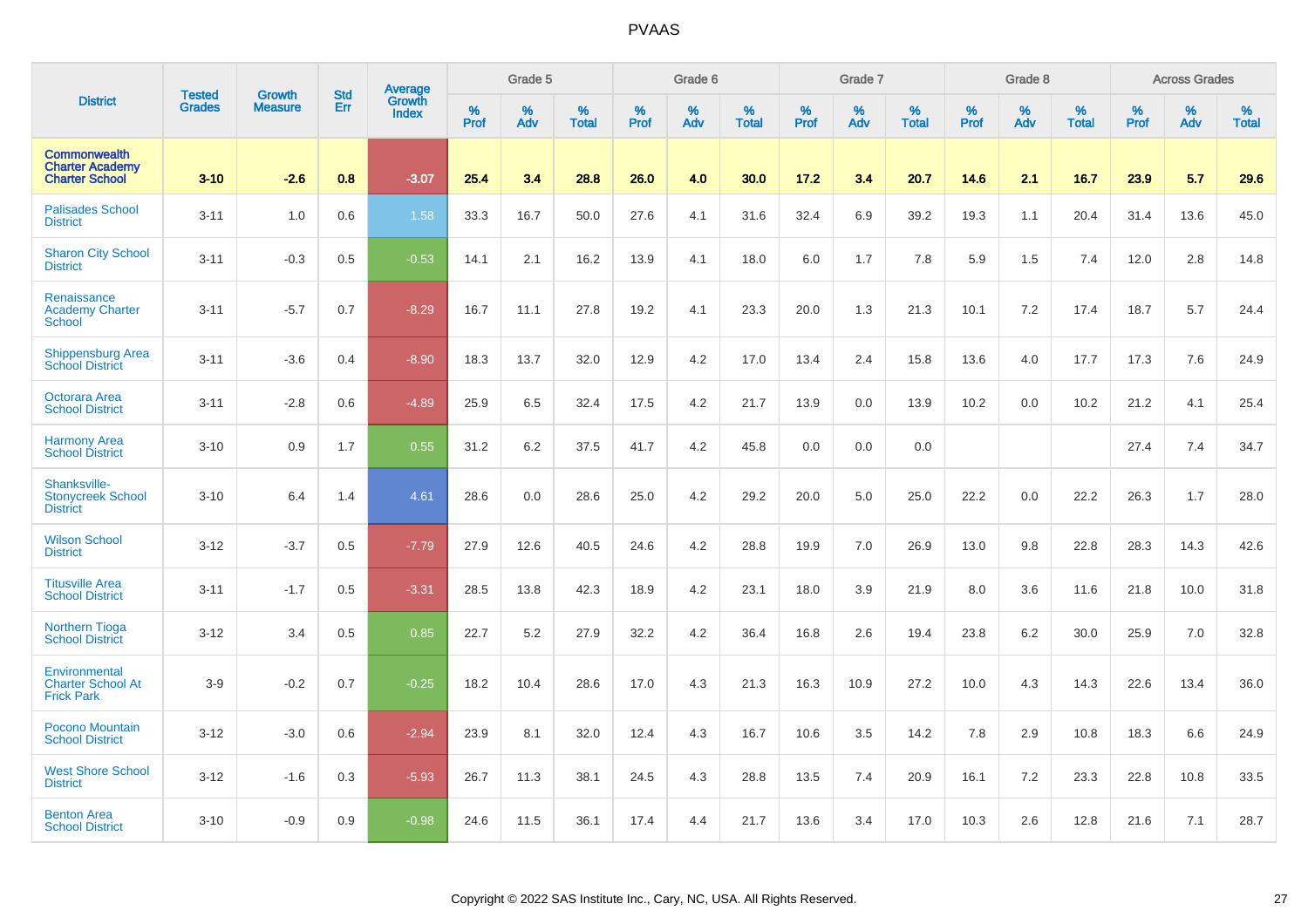|                                                                        | <b>Tested</b> | <b>Growth</b>  | <b>Std</b> | Average                       |           | Grade 5  |                   |           | Grade 6  |                   |           | Grade 7  |                   |           | Grade 8  |                   |           | <b>Across Grades</b> |                   |
|------------------------------------------------------------------------|---------------|----------------|------------|-------------------------------|-----------|----------|-------------------|-----------|----------|-------------------|-----------|----------|-------------------|-----------|----------|-------------------|-----------|----------------------|-------------------|
| <b>District</b>                                                        | <b>Grades</b> | <b>Measure</b> | Err        | <b>Growth</b><br><b>Index</b> | %<br>Prof | %<br>Adv | %<br><b>Total</b> | %<br>Prof | %<br>Adv | %<br><b>Total</b> | %<br>Prof | %<br>Adv | %<br><b>Total</b> | %<br>Prof | %<br>Adv | %<br><b>Total</b> | %<br>Prof | %<br>Adv             | %<br><b>Total</b> |
| <b>Commonwealth</b><br><b>Charter Academy</b><br><b>Charter School</b> | $3 - 10$      | $-2.6$         | 0.8        | $-3.07$                       | 25.4      | 3.4      | 28.8              | 26.0      | 4.0      | 30.0              | 17.2      | 3.4      | 20.7              | 14.6      | 2.1      | 16.7              | 23.9      | 5.7                  | 29.6              |
| <b>Montrose Area</b><br><b>School District</b>                         | $3 - 10$      | 1.4            | 0.7        | 2.04                          | 19.4      | 19.4     | 38.8              | 27.2      | 4.4      | 31.5              | 25.0      | 4.4      | 29.4              | 14.5      | 2.4      | 16.9              | 24.4      | 7.4                  | 31.8              |
| <b>Wilkes-Barre Area</b><br><b>School District</b>                     | $3 - 11$      | $-0.9$         | 0.5        | 0.31                          | 8.1       | 1.7      | 9.8               | 10.1      | 4.4      | 14.5              | 6.0       | 1.8      | 7.8               | 3.1       | 1.3      | 4.4               | 9.8       | 3.0                  | 12.7              |
| <b>Folk Arts-Cultural</b><br><b>Treasures Charter</b><br><b>School</b> | $3 - 7$       | $-1.8$         | 1.0        | $-1.76$                       | 22.7      | 6.8      | 29.6              | 28.9      | 4.4      | 33.3              | 20.4      | 2.3      | 22.7              |           |          |                   | 28.1      | $6.2\,$              | 34.4              |
| South Williamsport<br><b>Area School</b><br><b>District</b>            | $3 - 10$      | $-0.6$         | 0.6        | $-0.85$                       | 20.4      | 1.1      | 21.5              | 25.8      | 4.5      | 30.3              | 15.5      | 2.4      | 17.9              | 15.1      | 0.0      | 15.1              | 20.2      | 2.8                  | 23.0              |
| <b>Mifflinburg Area</b><br><b>School District</b>                      | $3 - 11$      | 2.1            | 0.6        | 3.70                          | 32.0      | 12.0     | 44.0              | 29.7      | 4.5      | 34.2              | 17.4      | 8.3      | 25.6              | 25.2      | 7.8      | 33.0              | 29.9      | 8.8                  | 38.6              |
| <b>Homer-Center</b><br><b>School District</b>                          | $3 - 11$      | 10.3           | 0.8        | 13.11                         | 31.8      | 17.5     | 49.2              | 36.4      | 4.6      | 40.9              | 20.3      | 0.0      | 20.3              | 26.9      | 13.4     | 40.3              | 27.6      | 7.4                  | 35.0              |
| <b>Mifflin County</b><br><b>School District</b>                        | $3 - 11$      | 1.8            | 0.3        | 0.89                          | 26.6      | 10.4     | 37.0              | 13.8      | 4.6      | 18.4              | 10.3      | 3.8      | 14.1              | 10.7      | 1.5      | 12.2              | 17.7      | 5.5                  | 23.2              |
| <b>Boyertown Area</b><br><b>School District</b>                        | $3 - 11$      | $-2.5$         | 0.3        | $-7.13$                       | 29.0      | 8.5      | 37.4              | 24.6      | 4.6      | 29.2              | 28.2      | 14.4     | 42.6              | 24.8      | 6.0      | 30.8              | 29.1      | 9.0                  | 38.2              |
| <b>Tyrone Area</b><br><b>School District</b>                           | $3 - 12$      | $-0.7$         | 0.5        | $-1.07$                       | 18.0      | 3.8      | 21.8              | 12.4      | 4.6      | 17.0              | 18.0      | 2.5      | 20.5              | 12.4      | 5.3      | 17.7              | 20.5      | 8.1                  | 28.6              |
| <b>North Star School</b><br><b>District</b>                            | $3 - 11$      | $-2.8$         | 0.7        | $-0.59$                       | 12.5      | 12.5     | 25.0              | 23.4      | 4.7      | 28.1              | 11.1      | 1.4      | 12.5              | 14.1      | 2.2      | 16.3              | 22.6      | 10.0                 | 32.6              |
| <b>West Branch Area</b><br><b>School District</b>                      | $3 - 11$      | 0.5            | 0.8        | 0.61                          | 16.1      | 3.2      | 19.4              | 7.8       | 4.7      | 12.5              | 19.7      | 14.5     | 34.2              | 18.8      | 6.2      | 25.0              | 18.7      | 7.8                  | 26.5              |
| Cheltenham<br><b>School District</b>                                   | $3 - 11$      | $-1.7$         | 0.6        | $-2.92$                       | 19.8      | 16.7     | 36.5              | 21.7      | 4.7      | 26.4              | 26.7      | 11.0     | 37.7              | 12.1      | 3.3      | 15.4              | 23.0      | 11.2                 | 34.2              |
| <b>Pottsville Area</b><br><b>School District</b>                       | $3 - 12$      | $-0.7$         | 0.5        | $-3.75$                       | 21.4      | 12.2     | 33.6              | 17.6      | 4.7      | 22.3              | 14.2      | 4.3      | 18.5              | 16.1      | 2.4      | 18.4              | 18.0      | 6.0                  | 23.9              |
| <b>Spring Cove</b><br><b>School District</b>                           | $3 - 11$      | 0.9            | 0.5        | 1.67                          | 18.5      | 8.4      | 26.9              | 15.1      | 4.8      | 19.8              | 11.0      | 3.9      | 15.0              | 12.7      | 4.0      | 16.7              | 20.0      | 7.4                  | 27.4              |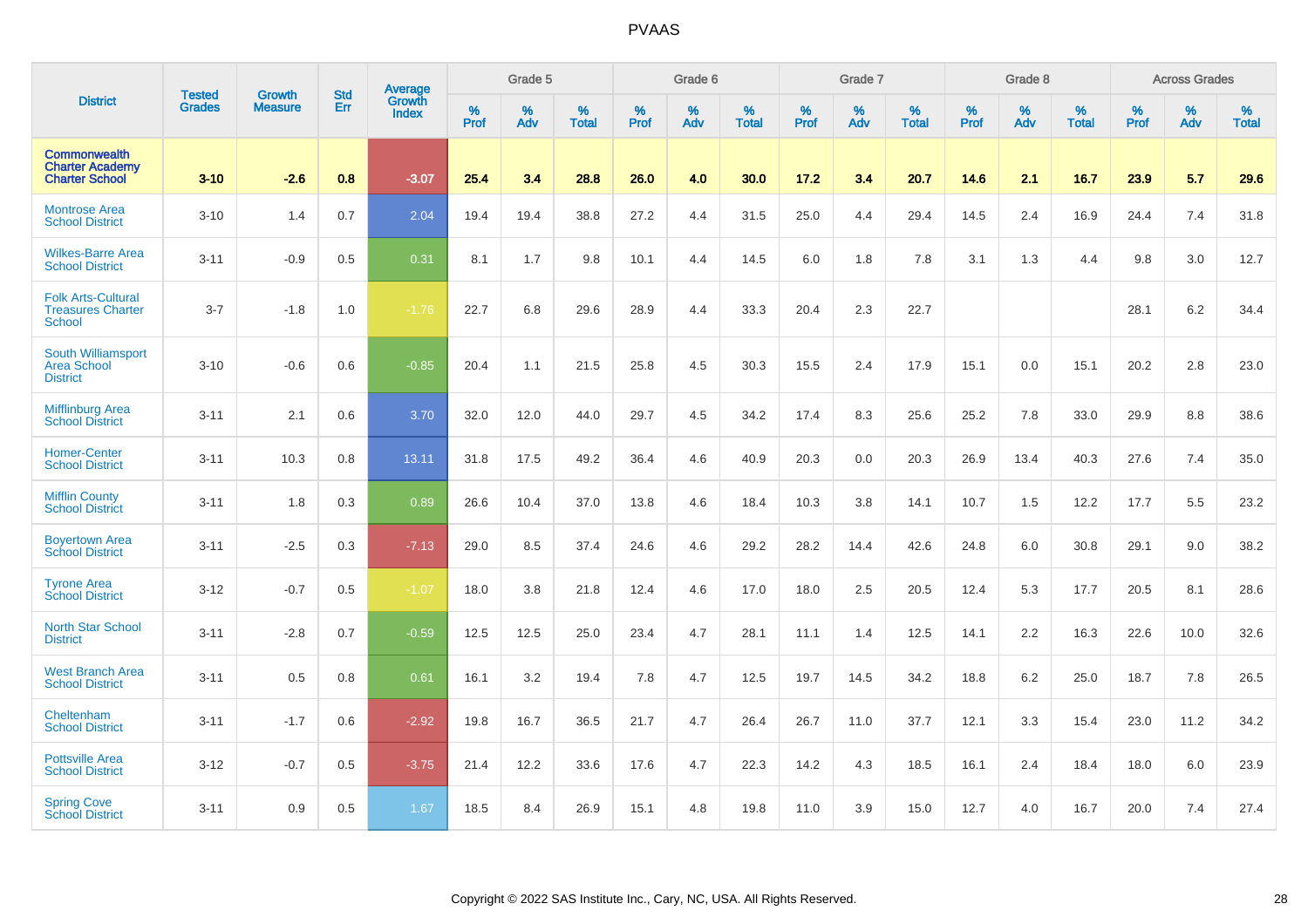|                                                                        | <b>Tested</b> | <b>Growth</b>  | <b>Std</b> |                                          |              | Grade 5  |                   |           | Grade 6  |                   |           | Grade 7  |                   |           | Grade 8  |                   |           | <b>Across Grades</b> |                   |
|------------------------------------------------------------------------|---------------|----------------|------------|------------------------------------------|--------------|----------|-------------------|-----------|----------|-------------------|-----------|----------|-------------------|-----------|----------|-------------------|-----------|----------------------|-------------------|
| <b>District</b>                                                        | <b>Grades</b> | <b>Measure</b> | Err        | <b>Average</b><br>Growth<br><b>Index</b> | $\%$<br>Prof | %<br>Adv | %<br><b>Total</b> | %<br>Prof | %<br>Adv | %<br><b>Total</b> | %<br>Prof | %<br>Adv | %<br><b>Total</b> | %<br>Prof | %<br>Adv | %<br><b>Total</b> | %<br>Prof | %<br>Adv             | %<br><b>Total</b> |
| <b>Commonwealth</b><br><b>Charter Academy</b><br><b>Charter School</b> | $3 - 10$      | $-2.6$         | 0.8        | $-3.07$                                  | 25.4         | 3.4      | 28.8              | 26.0      | 4.0      | 30.0              | 17.2      | 3.4      | 20.7              | 14.6      | 2.1      | 16.7              | 23.9      | 5.7                  | 29.6              |
| <b>Coudersport Area</b><br><b>School District</b>                      | $3 - 11$      | 1.4            | 0.9        | 1.69                                     | 35.7         | 3.6      | 39.3              | 16.7      | 4.8      | 21.4              | 18.9      | 5.7      | 24.5              | 15.1      | 3.8      | 18.9              | 22.0      | 5.7                  | 27.7              |
| <b>Galeton Area</b><br><b>School District</b>                          | $3 - 11$      | 2.7            | 1.3        | 2.05                                     | 29.2         | 20.8     | 50.0              | 23.8      | 4.8      | 28.6              | 16.0      | 0.0      | 16.0              | 0.0       | 0.0      | 0.0               | 19.4      | 7.0                  | 26.4              |
| <b>West York Area</b><br><b>School District</b>                        | $3 - 12$      | 2.3            | 0.4        | 5.18                                     | 19.9         | 5.6      | 25.5              | 14.8      | 4.8      | 19.6              | 15.0      | 5.8      | 20.9              | 16.3      | 4.2      | 20.5              | 19.8      | 5.9                  | 25.6              |
| <b>Governor Mifflin</b><br><b>School District</b>                      | $3 - 11$      | $-1.6$         | 0.4        | $-3.91$                                  | 20.4         | 9.3      | 29.6              | 18.8      | 4.8      | 23.6              | 20.6      | 3.2      | 23.7              | 11.2      | 2.2      | 13.4              | 20.0      | 7.5                  | 27.4              |
| <b>Lower Dauphin</b><br><b>School District</b>                         | $3 - 11$      | $-1.8$         | 0.4        | $-6.99$                                  | 29.8         | 22.8     | 52.6              | 23.7      | 4.8      | 28.5              | 22.0      | 6.4      | 28.4              | 18.6      | 9.5      | 28.0              | 25.6      | 14.4                 | 39.9              |
| Keystone<br><b>Academy Charter</b><br><b>School</b>                    | $3-8$         | 0.8            | 0.8        | $-0.44$                                  | 12.3         | 5.3      | 17.5              | 9.7       | 4.8      | 14.5              | 12.3      | 1.8      | 14.0              | 6.8       | 1.7      | 8.5               | 12.4      | 2.8                  | 15.1              |
| Independence<br><b>Charter School</b>                                  | $3-8$         | 1.4            | 0.7        | 2.29                                     | 13.7         | 4.1      | 17.8              | 26.8      | 4.9      | 31.7              | 21.0      | 4.9      | 25.9              | 24.1      | 8.6      | 32.8              | 19.7      | 7.2                  | 26.9              |
| Lampeter-<br><b>Strasburg School</b><br><b>District</b>                | $3 - 12$      | $-0.2$         | 0.4        | $-0.49$                                  | 38.6         | 13.5     | 52.2              | 32.4      | 4.9      | 37.2              | 36.0      | 7.1      | 43.2              | 22.6      | 10.6     | 33.2              | 34.5      | 12.8                 | 47.4              |
| <b>West Middlesex</b><br><b>Area School</b><br><b>District</b>         | $3 - 10$      | 0.9            | 0.9        | 1.06                                     | 21.7         | 21.7     | 43.5              | 39.3      | 4.9      | 44.3              | 30.0      | 2.0      | 32.0              | 7.1       | 0.0      | 7.1               | 30.3      | 7.4                  | 37.7              |
| <b>Stroudsburg Area</b><br><b>School District</b>                      | $3 - 11$      | $-0.2$         | 0.4        | $-2.45$                                  | 17.5         | 9.2      | 26.8              | 18.8      | 4.9      | 23.8              | 21.6      | 2.7      | 24.3              | 15.4      | 1.8      | 17.1              | 20.2      | 6.4                  | 26.6              |
| <b>South Butler</b><br><b>County School</b><br><b>District</b>         | $3 - 10$      | 0.6            | 0.5        | 1.13                                     | 35.1         | 12.8     | 48.0              | 22.9      | 5.0      | 27.9              | 21.2      | 11.4     | 32.6              | 13.3      | 1.6      | 14.8              | 27.0      | 11.2                 | 38.3              |
| Sayre Area School<br><b>District</b>                                   | $3 - 11$      | 1.9            | 0.7        | $-0.13$                                  | 21.3         | 6.6      | 27.9              | 36.2      | 5.0      | 41.2              | 21.4      | 3.6      | 25.0              | 13.4      | 0.0      | 13.4              | 25.9      | 6.1                  | 32.0              |
| <b>Wellsboro Area</b><br><b>School District</b>                        | $3 - 11$      | 3.0            | 0.6        | 0.15                                     | 30.4         | 7.0      | 37.4              | 16.2      | 5.0      | 21.2              | 20.5      | 13.7     | 34.2              | 24.5      | 13.3     | 37.8              | 24.3      | 8.8                  | 33.1              |
| <b>Greenville Area</b><br><b>School District</b>                       | $3 - 11$      | 0.3            | 0.7        | 0.48                                     | 34.4         | 4.4      | 38.9              | 19.2      | 5.1      | 24.4              | 16.7      | 5.9      | 22.6              | 10.0      | 2.5      | 12.5              | 23.6      | 5.4                  | 29.1              |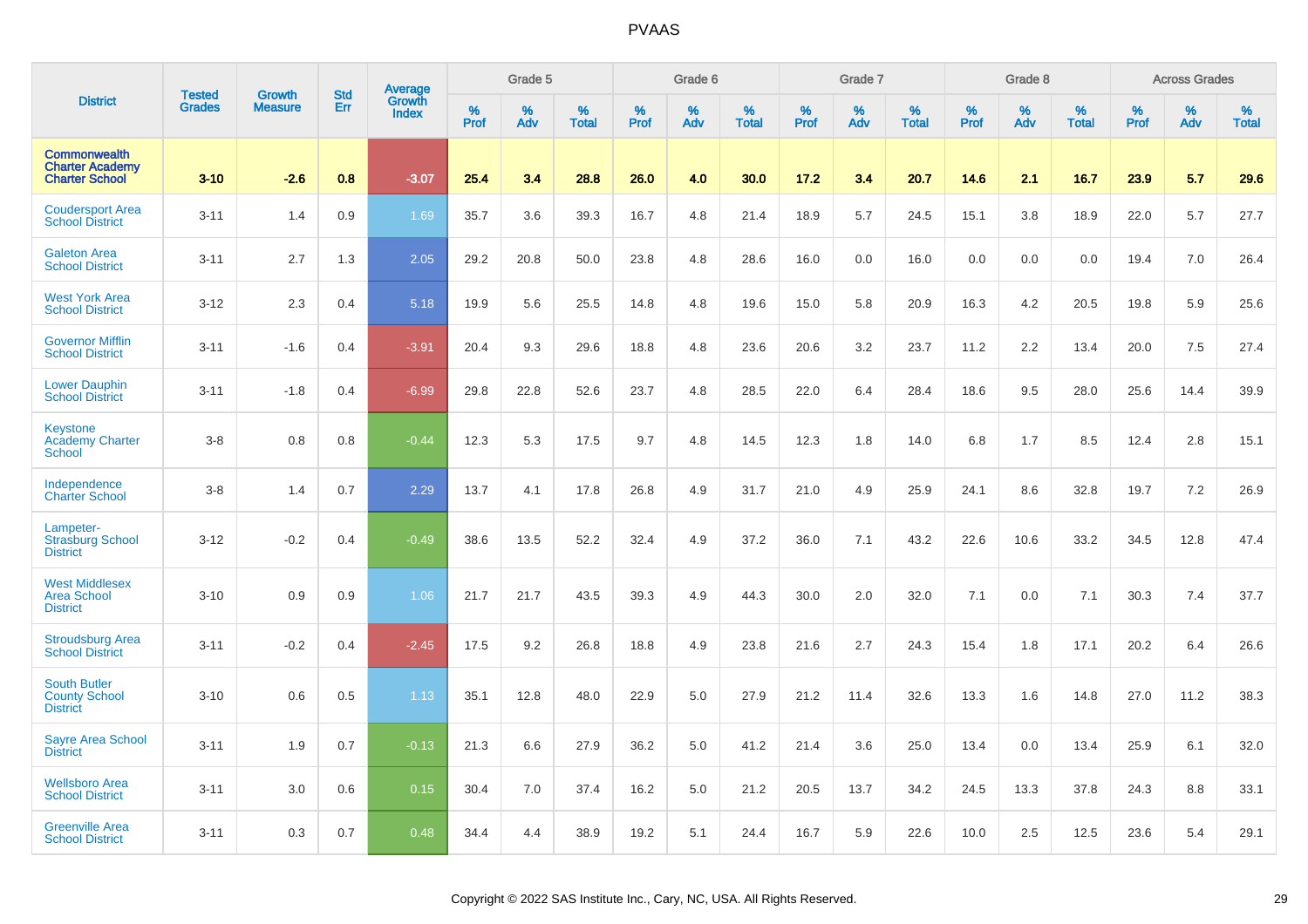|                                                                        |                                |                                 | <b>Std</b> | Average                       |           | Grade 5  |                   |           | Grade 6  |                   |           | Grade 7  |                   |           | Grade 8  |                   |           | <b>Across Grades</b> |                   |
|------------------------------------------------------------------------|--------------------------------|---------------------------------|------------|-------------------------------|-----------|----------|-------------------|-----------|----------|-------------------|-----------|----------|-------------------|-----------|----------|-------------------|-----------|----------------------|-------------------|
| <b>District</b>                                                        | <b>Tested</b><br><b>Grades</b> | <b>Growth</b><br><b>Measure</b> | Err        | <b>Growth</b><br><b>Index</b> | %<br>Prof | %<br>Adv | %<br><b>Total</b> | %<br>Prof | %<br>Adv | %<br><b>Total</b> | %<br>Prof | %<br>Adv | %<br><b>Total</b> | %<br>Prof | %<br>Adv | %<br><b>Total</b> | %<br>Prof | %<br>Adv             | %<br><b>Total</b> |
| <b>Commonwealth</b><br><b>Charter Academy</b><br><b>Charter School</b> | $3 - 10$                       | $-2.6$                          | 0.8        | $-3.07$                       | 25.4      | 3.4      | 28.8              | 26.0      | 4.0      | 30.0              | 17.2      | 3.4      | 20.7              | 14.6      | 2.1      | 16.7              | 23.9      | 5.7                  | 29.6              |
| <b>Union Area School</b><br><b>District</b>                            | $3 - 11$                       | $-0.6$                          | 0.9        | $-0.72$                       | 40.0      | 12.5     | 52.5              | 32.8      | 5.2      | 37.9              | 26.3      | 3.5      | 29.8              | 17.8      | 0.0      | 17.8              | 30.2      | 7.4                  | 37.6              |
| <b>Yough School</b><br><b>District</b>                                 | $3 - 10$                       | $-4.9$                          | 0.6        | $-8.83$                       | 19.1      | 5.3      | 24.4              | 17.8      | 5.2      | 23.0              | 16.5      | 1.0      | 17.5              | 6.6       | 0.8      | 7.4               | 19.1      | 4.3                  | 23.4              |
| <b>Altoona Area</b><br><b>School District</b>                          | $3 - 12$                       | $-0.5$                          | 0.3        | $-1.84$                       | 24.7      | 8.0      | 32.7              | 17.8      | 5.2      | 23.0              | 14.6      | 4.9      | 19.5              | 15.8      | 4.3      | 20.1              | 19.6      | 6.6                  | 26.2              |
| Southern Columbia<br><b>Area School</b><br><b>District</b>             | $3 - 11$                       | 1.8                             | 0.7        | $-0.60$                       | 34.7      | 9.7      | 44.4              | 18.8      | $5.2\,$  | 24.0              | 29.0      | 14.0     | 43.0              | 15.4      | 2.2      | 17.6              | 28.0      | 10.6                 | 38.6              |
| Northampton Area<br><b>School District</b>                             | $3 - 11$                       | $-3.1$                          | 0.7        | $-4.07$                       | 28.5      | 9.3      | 37.8              | 23.7      | 5.3      | 29.0              | 18.7      | 5.3      | 24.0              | 13.3      | 1.7      | 15.0              | 29.6      | 9.8                  | 39.4              |
| <b>Greater Latrobe</b><br><b>School District</b>                       | $3 - 11$                       | 1.6                             | 0.4        | 3.89                          | 36.4      | 15.5     | 51.9              | 37.0      | 5.3      | 42.3              | 32.2      | 18.5     | 50.7              | 23.4      | 8.0      | 31.4              | 34.1      | 15.0                 | 49.1              |
| <b>Chartiers Valley</b><br><b>School District</b>                      | $3 - 11$                       | $-2.3$                          | 0.4        | $-5.52$                       | 33.8      | 14.7     | 48.5              | 16.8      | 5.3      | 22.1              | 15.6      | 7.4      | 22.9              | 10.8      | 4.2      | 15.1              | 23.4      | 11.6                 | 35.0              |
| <b>Red Lion Area</b><br><b>School District</b>                         | $3 - 11$                       | 1.0                             | 0.4        | 2.78                          | 24.8      | 8.9      | 33.7              | 20.6      | 5.3      | 25.9              | 16.7      | 9.1      | 25.8              | 14.5      | 6.6      | 21.0              | 23.3      | 8.6                  | 31.9              |
| <b>Butler Area School</b><br><b>District</b>                           | $3 - 11$                       | 0.7                             | 0.3        | 2.49                          | 36.3      | 13.7     | 50.0              | 23.1      | 5.4      | 28.5              | 15.2      | 9.0      | 24.2              | 16.4      | 9.0      | 25.4              | 25.4      | 11.6                 | 37.0              |
| <b>Pottsgrove School</b><br><b>District</b>                            | $3 - 11$                       | $-3.5$                          | 0.4        | $-4.34$                       | 27.2      | 6.5      | 33.7              | 10.2      | 5.4      | 15.6              | 21.6      | 4.1      | 25.7              | 9.8       | 1.6      | 11.4              | 19.2      | 4.4                  | 23.5              |
| <b>Propel Charter</b><br>School-Homestead                              | $3 - 11$                       | $-2.7$                          | 1.0        | $-2.78$                       | 2.7       | 0.0      | 2.7               | 0.0       | 5.4      | 5.4               | 2.9       | 0.0      | 2.9               | 0.0       | 0.0      | 0.0               | 2.7       | 1.4                  | 4.1               |
| Leechburg Area<br><b>School District</b>                               | $3 - 11$                       | $-3.5$                          | 0.9        | $-0.64$                       | 15.6      | 2.2      | 17.8              | 16.2      | 5.4      | 21.6              | 8.0       | 0.0      | 8.0               | 23.8      | 7.1      | 31.0              | 22.5      | 5.9                  | 28.5              |
| Eugenio Maria De<br><b>Hostos Charter</b><br><b>School</b>             | $3-8$                          | $-1.0$                          | 1.4        | $-0.70$                       | 13.0      | 0.0      | 13.0              | 5.6       | 5.6      | 11.1              | 4.4       | 8.7      | 13.0              | 28.6      | 7.1      | 35.7              | 9.3       | 3.4                  | 12.7              |
| <b>Allegheny Valley</b><br><b>School District</b>                      | $3 - 11$                       | $-1.2$                          | 0.8        | $-1.50$                       | 26.3      | 12.3     | 38.6              | 11.1      | 5.6      | 16.7              | 16.2      | 7.4      | 23.5              | 13.1      | 8.2      | 21.3              | 18.0      | 6.9                  | 24.9              |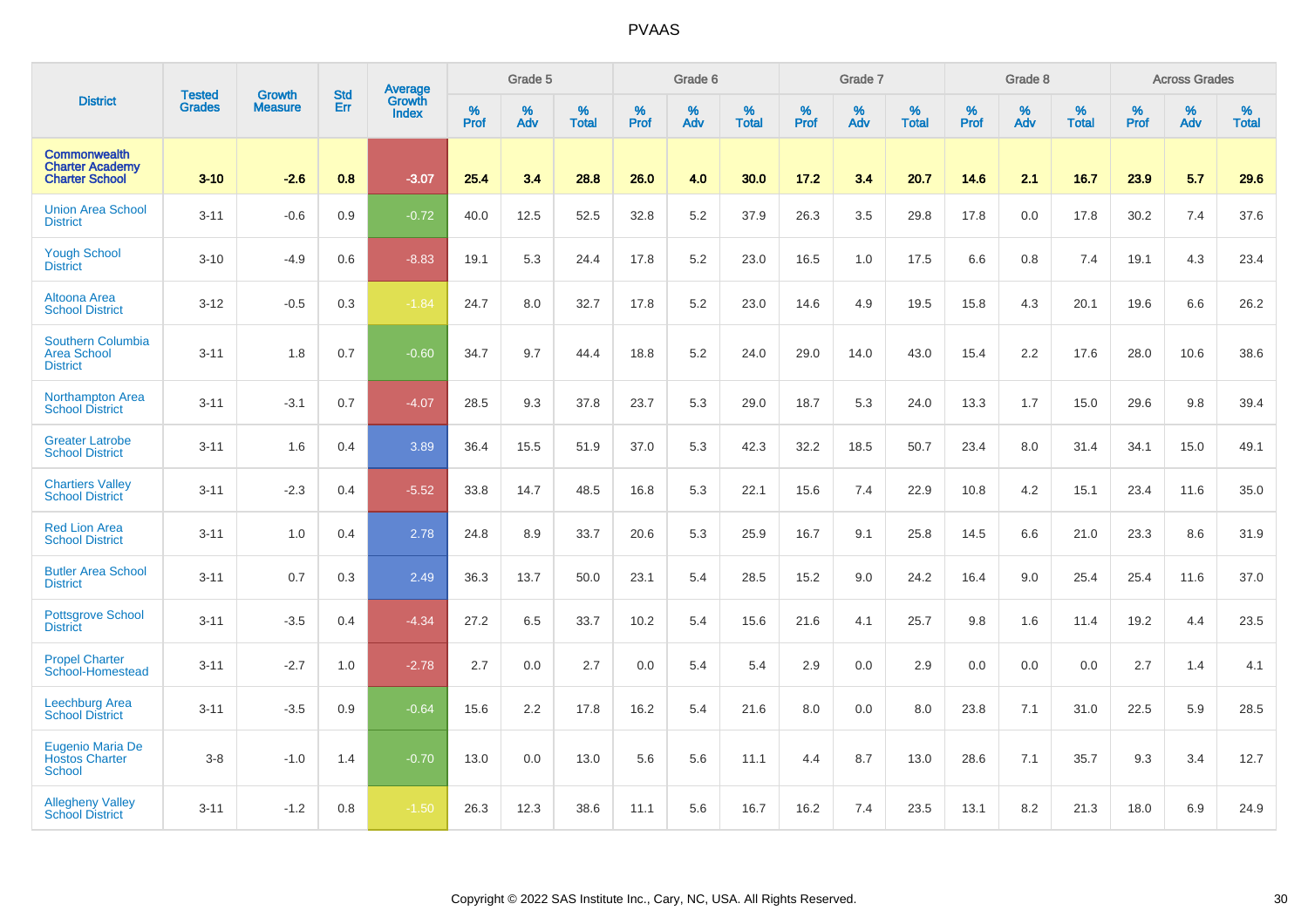|                                                                              | <b>Tested</b> | <b>Growth</b>  | <b>Std</b> | <b>Average</b><br>Growth |                  | Grade 5  |                   |           | Grade 6  |                   |           | Grade 7  |                   |                  | Grade 8  |                   |                  | <b>Across Grades</b> |                   |
|------------------------------------------------------------------------------|---------------|----------------|------------|--------------------------|------------------|----------|-------------------|-----------|----------|-------------------|-----------|----------|-------------------|------------------|----------|-------------------|------------------|----------------------|-------------------|
| <b>District</b>                                                              | <b>Grades</b> | <b>Measure</b> | Err        | <b>Index</b>             | %<br><b>Prof</b> | %<br>Adv | %<br><b>Total</b> | %<br>Prof | %<br>Adv | %<br><b>Total</b> | %<br>Prof | %<br>Adv | %<br><b>Total</b> | %<br><b>Prof</b> | %<br>Adv | %<br><b>Total</b> | %<br><b>Prof</b> | %<br>Adv             | %<br><b>Total</b> |
| <b>Commonwealth</b><br><b>Charter Academy</b><br><b>Charter School</b>       | $3 - 10$      | $-2.6$         | 0.8        | $-3.07$                  | 25.4             | 3.4      | 28.8              | 26.0      | 4.0      | 30.0              | 17.2      | 3.4      | 20.7              | 14.6             | 2.1      | 16.7              | 23.9             | 5.7                  | 29.6              |
| <b>Solanco School</b><br><b>District</b>                                     | $3 - 11$      | 0.3            | 0.4        | 0.81                     | 21.5             | 5.0      | 26.5              | 12.6      | 5.6      | 18.1              | 17.0      | 7.4      | 24.4              | 11.9             | 2.9      | 14.8              | 20.0             | 7.2                  | 27.1              |
| <b>Glendale School</b><br><b>District</b>                                    | $3 - 10$      | 1.2            | 0.8        | 1.45                     | 42.9             | 4.8      | 47.6              | 26.4      | 5.7      | 32.1              | 22.7      | 15.2     | 37.9              | 7.8              | 2.0      | 9.8               | 27.0             | 7.8                  | 34.8              |
| <b>West Perry School</b><br><b>District</b>                                  | $3 - 11$      | 2.7            | 0.5        | $-0.39$                  | 22.5             | 15.9     | 38.4              | 20.9      | 5.7      | 26.6              | 14.0      | 6.7      | 20.7              | 15.2             | 8.5      | 23.6              | 21.6             | 10.7                 | 32.3              |
| <b>Wilson Area</b><br><b>School District</b>                                 | $3 - 11$      | $-11.7$        | 0.5        | $-22.42$                 | 17.1             | 5.9      | 23.0              | 16.4      | 5.7      | 22.1              | 14.4      | 3.8      | 18.1              | 6.7              | 3.0      | 9.7               | 17.4             | 6.4                  | 23.7              |
| <b>Manheim Central</b><br><b>School District</b>                             | $3 - 11$      | 2.8            | 0.4        | 6.35                     | 25.4             | 7.6      | 33.0              | 23.6      | 5.8      | 29.3              | 15.0      | 5.2      | 20.2              | 20.9             | 6.2      | 27.1              | 22.8             | 9.4                  | 32.2              |
| <b>Central York</b><br><b>School District</b>                                | $3 - 12$      | 7.2            | 0.3        | 21.64                    | 20.2             | 10.7     | 31.0              | 23.6      | 5.8      | 29.4              | 18.8      | 6.0      | 24.8              | 13.4             | 4.5      | 17.9              | 20.9             | 7.4                  | 28.3              |
| <b>Susquenita School</b><br><b>District</b>                                  | $3 - 11$      | 1.6            | 0.6        | 2.79                     | 23.8             | 15.6     | 39.3              | 15.4      | 5.8      | 21.2              | 19.2      | 5.0      | 24.2              | 12.3             | 5.7      | 17.9              | 23.0             | 9.7                  | 32.7              |
| <b>Clarion-Limestone</b><br><b>Area School</b><br><b>District</b>            | $3 - 12$      | $-1.1$         | 0.9        | $-1.30$                  | 40.0             | 27.3     | 67.3              | 36.5      | 5.8      | 42.3              | 27.9      | 11.6     | 39.5              | 7.8              | 3.9      | 11.8              | 28.4             | 13.2                 | 41.6              |
| <b>New Kensington-</b><br><b>Arnold School</b><br><b>District</b>            | $3 - 11$      | $-1.9$         | 0.6        | $-3.06$                  | 9.1              | 0.9      | 10.0              | 12.5      | 5.8      | 18.3              | 4.4       | 0.0      | 4.4               | 1.2              | 0.0      | 1.2               | 11.4             | 2.6                  | 14.0              |
| <b>Schuylkill Valley</b><br><b>School District</b>                           | $3 - 11$      | $-1.0$         | 0.5        | $-1.73$                  | 24.8             | 8.5      | 33.3              | 25.6      | 5.8      | 31.4              | 15.3      | 9.9      | 25.2              | 8.2              | 2.7      | 10.9              | 21.3             | 7.6                  | 29.0              |
| <b>Young Scholars Of</b><br>Western<br>Pennsylvania<br><b>Charter School</b> | $3-8$         | $-0.4$         | 1.1        | $-0.24$                  | 6.7              | 6.7      | 13.3              | 5.9       | 5.9      | 11.8              | 20.7      | 3.4      | 24.1              | 8.7              | 0.0      | 8.7               | 12.3             | 4.8                  | 17.1              |
| <b>Athens Area</b><br><b>School District</b>                                 | $3 - 11$      | 3.8            | 0.5        | 7.01                     | 31.2             | 6.2      | 37.5              | 28.2      | 5.9      | 34.1              | 22.2      | 5.2      | 27.4              | 19.3             | 10.7     | 30.0              | 26.5             | 8.2                  | 34.6              |
| <b>Eastern York</b><br><b>School District</b>                                | $3 - 11$      | $-0.5$         | 0.5        | $-0.97$                  | 29.5             | 11.0     | 40.5              | 23.5      | 6.0      | 29.5              | 23.2      | 14.1     | 37.3              | 17.3             | 9.7      | 27.0              | 24.8             | 10.7                 | 35.4              |
| <b>Avella Area School</b><br><b>District</b>                                 | $3 - 12$      | 1.2            | 1.0        | 1.13                     | 17.1             | 2.4      | 19.5              | 36.4      | 6.1      | 42.4              | 17.1      | 2.9      | 20.0              | 21.4             | 10.7     | 32.1              | 22.4             | 9.4                  | 31.8              |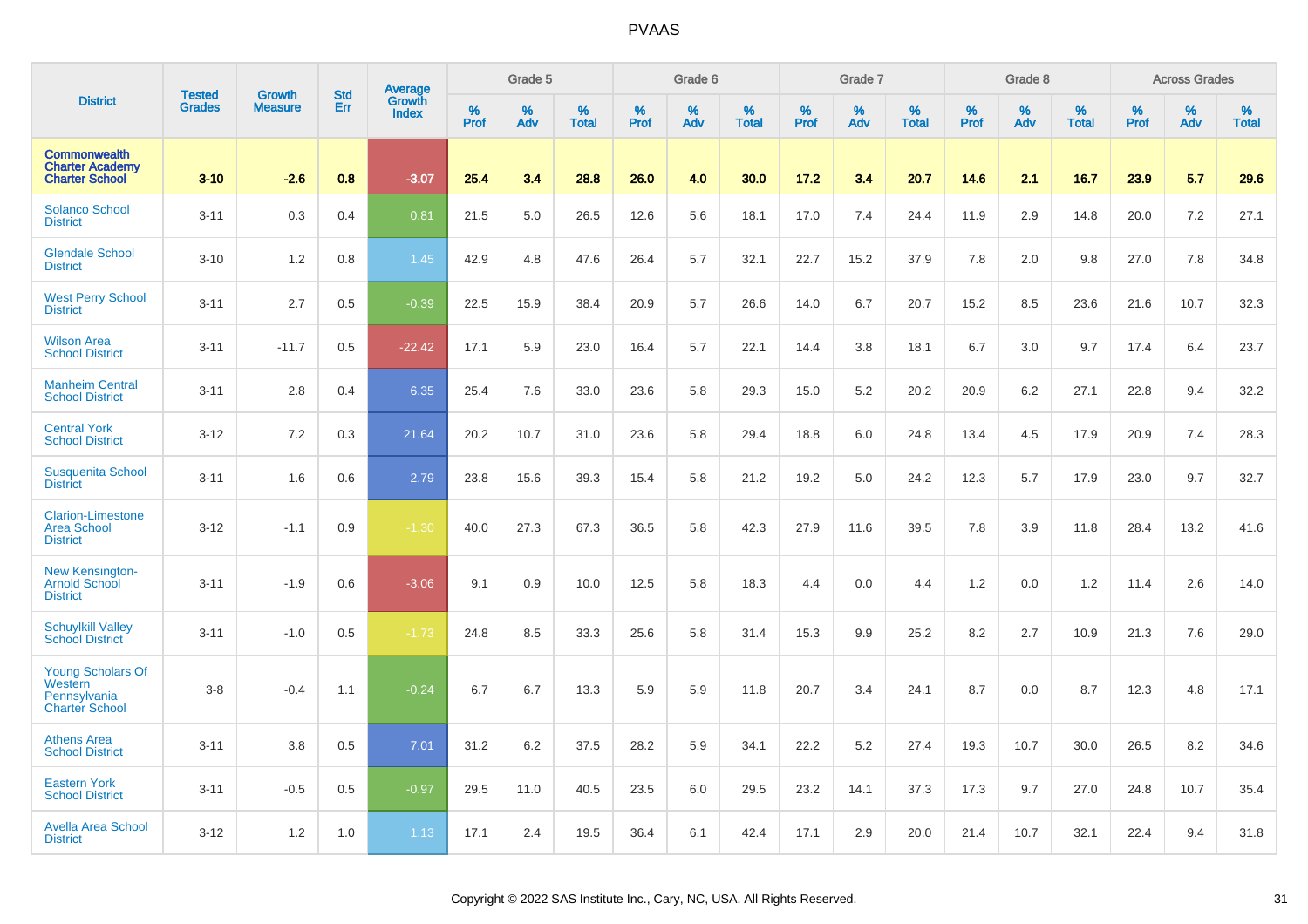|                                                                        |                                | <b>Growth</b>  | <b>Std</b> | Average                       |           | Grade 5  |                   |           | Grade 6  |                   |           | Grade 7  |                   |           | Grade 8  |                   |           | <b>Across Grades</b> |                   |
|------------------------------------------------------------------------|--------------------------------|----------------|------------|-------------------------------|-----------|----------|-------------------|-----------|----------|-------------------|-----------|----------|-------------------|-----------|----------|-------------------|-----------|----------------------|-------------------|
| <b>District</b>                                                        | <b>Tested</b><br><b>Grades</b> | <b>Measure</b> | Err        | <b>Growth</b><br><b>Index</b> | %<br>Prof | %<br>Adv | %<br><b>Total</b> | %<br>Prof | %<br>Adv | %<br><b>Total</b> | %<br>Prof | %<br>Adv | %<br><b>Total</b> | %<br>Prof | %<br>Adv | %<br><b>Total</b> | %<br>Prof | %<br>Adv             | %<br><b>Total</b> |
| <b>Commonwealth</b><br><b>Charter Academy</b><br><b>Charter School</b> | $3 - 10$                       | $-2.6$         | 0.8        | $-3.07$                       | 25.4      | 3.4      | 28.8              | 26.0      | 4.0      | 30.0              | 17.2      | 3.4      | 20.7              | 14.6      | 2.1      | 16.7              | 23.9      | 5.7                  | 29.6              |
| <b>Upper Perkiomen</b><br><b>School District</b>                       | $3 - 11$                       | 2.0            | 0.4        | $-2.55$                       | 26.0      | 11.8     | 37.8              | 23.0      | 6.1      | 29.1              | 28.0      | 11.6     | 39.6              | 22.9      | 10.0     | 32.8              | 24.8      | 10.4                 | 35.1              |
| Cornwall-Lebanon<br><b>School District</b>                             | $3 - 11$                       | $-0.5$         | 0.3        | $-1.48$                       | 31.1      | 9.0      | 40.1              | 18.2      | 6.2      | 24.4              | 16.1      | 4.9      | 21.0              | 16.4      | 9.4      | 25.8              | 23.1      | 8.6                  | 31.8              |
| <b>Universal Vare</b><br><b>Charter School</b>                         | $6 - 8$                        | 1.8            | 1.3        | 1.37                          |           |          |                   | 0.0       | $6.2\,$  | 6.2               | 3.6       | 0.0      | 3.6               | 6.4       | 0.0      | 6.4               | 4.7       | 0.9                  | 5.7               |
| Pennsylvania<br><b>Leadership Charter</b><br><b>School</b>             | $3 - 11$                       | $-1.4$         | 0.5        | $-4.74$                       | 24.7      | 11.5     | 36.2              | 24.9      | 6.4      | 31.2              | 13.4      | 19.6     | 33.0              | 16.7      | 6.2      | 22.9              | 23.9      | 12.4                 | 36.4              |
| <b>Warwick School</b><br><b>District</b>                               | $3 - 11$                       | 4.0            | 0.4        | 10.87                         | 35.6      | 9.6      | 45.2              | 30.7      | 6.4      | 37.0              | 22.5      | 7.2      | 29.7              | 13.2      | 3.6      | 16.8              | 25.6      | 9.8                  | 35.4              |
| <b>Lakeland School</b><br><b>District</b>                              | $3 - 11$                       | $-2.1$         | 0.6        | $-3.30$                       | 29.3      | 2.7      | 32.0              | 25.5      | 6.4      | 31.9              | 26.9      | 4.8      | 31.7              | 5.7       | 0.0      | 5.7               | 24.0      | 5.5                  | 29.5              |
| <b>Steel Valley</b><br><b>School District</b>                          | $3 - 11$                       | $-2.8$         | 0.7        | $-3.99$                       | 12.0      | 2.4      | 14.5              | 11.3      | 6.4      | 17.7              | 18.1      | 4.8      | 22.9              | 9.5       | 4.0      | 13.5              | 18.3      | 7.3                  | 25.6              |
| <b>York Suburban</b><br><b>School District</b>                         | $3 - 11$                       | $-1.0$         | 0.5        | $-2.00$                       | 28.6      | 23.2     | 51.7              | 17.1      | 6.5      | 23.6              | 23.6      | 15.3     | 38.9              | 20.6      | 9.2      | 29.9              | 27.3      | 17.9                 | 45.3              |
| Penn-Delco School<br><b>District</b>                                   | $3 - 11$                       | $-4.5$         | 0.4        | $-10.57$                      | 31.7      | 11.9     | 43.6              | 20.2      | 6.6      | 26.8              | 22.0      | 6.8      | 28.8              | 10.9      | 1.6      | 12.5              | 25.2      | 8.0                  | 33.2              |
| Daniel Boone Area<br><b>School District</b>                            | $3 - 12$                       | $-1.1$         | 0.5        | $-2.33$                       | 27.2      | 11.1     | 38.3              | 28.7      | 6.6      | 35.4              | 18.6      | 7.8      | 26.4              | 13.8      | 2.4      | 16.2              | 25.4      | 7.1                  | 32.4              |
| <b>Circle Of Seasons</b><br><b>Charter School</b>                      | $3-8$                          | 12.3           | 1.2        | 6.26                          | 20.0      | 5.7      | 25.7              | 16.7      | 6.7      | 23.3              | 25.0      | 11.1     | 36.1              |           |          |                   | 20.9      | 7.9                  | 28.8              |
| Lake-Lehman<br><b>School District</b>                                  | $3 - 11$                       | 2.9            | 0.6        | 5.05                          | 30.6      | 9.9      | 40.5              | 21.0      | 6.7      | 27.6              | 23.7      | 6.1      | 29.8              | 14.2      | 4.4      | 18.6              | 26.3      | 6.7                  | 33.1              |
| <b>Abington Heights</b><br><b>School District</b>                      | $3 - 11$                       | $-1.7$         | 0.5        | $-3.75$                       | 29.2      | 13.3     | 42.5              | 21.1      | 6.7      | 27.8              | 31.5      | 7.9      | 39.4              |           |          |                   | 30.5      | 14.3                 | 44.8              |
| <b>York Academy</b><br><b>Regional Charter</b><br><b>School</b>        | $3 - 11$                       | $-4.4$         | 0.8        | $-4.56$                       | 10.0      | 11.7     | 21.7              | 13.6      | 6.8      | 20.3              | 7.3       | 5.4      | 12.7              | 19.3      | 0.0      | 19.3              | 18.4      | 9.5                  | 27.9              |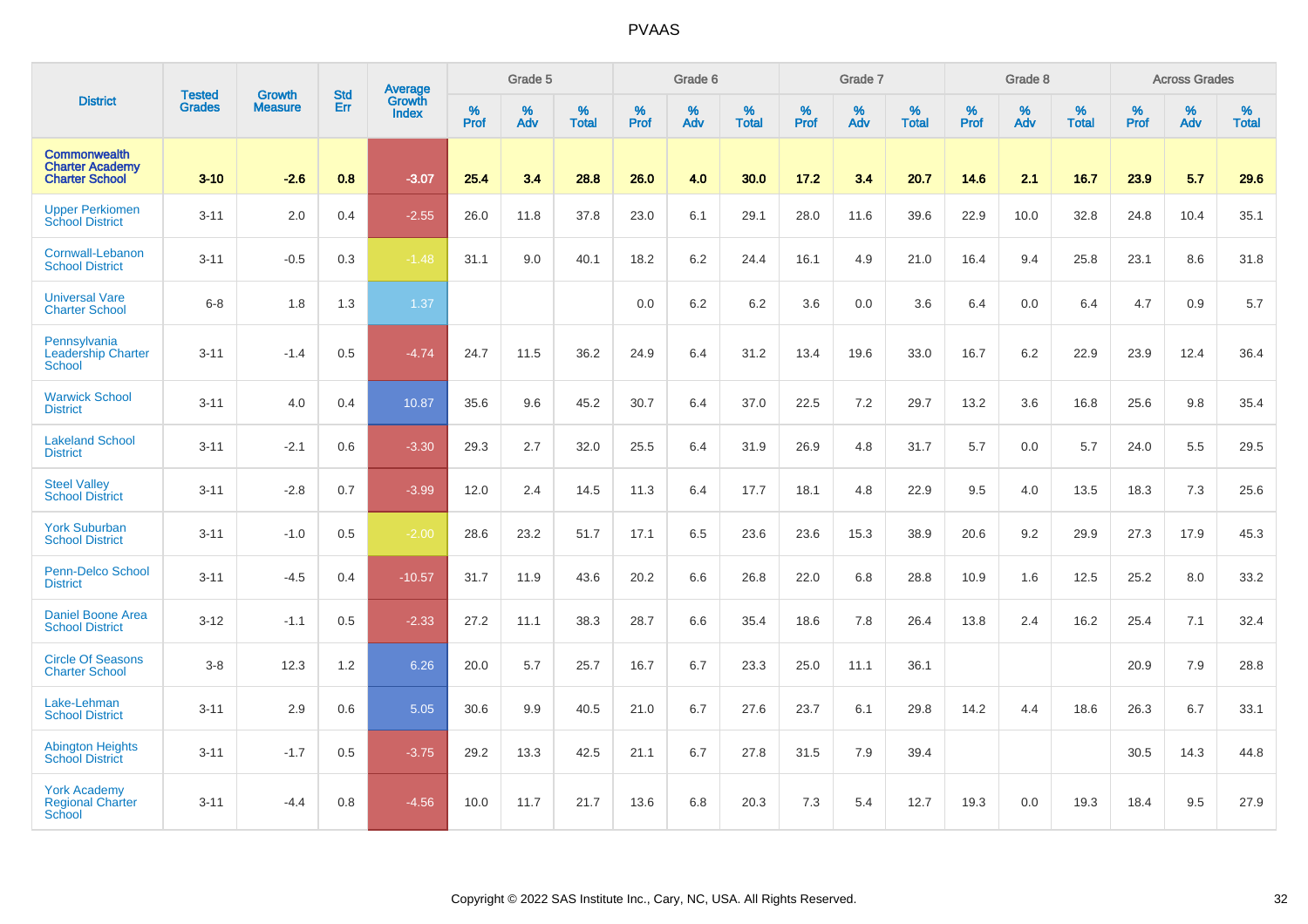|                                                                        | <b>Tested</b> | <b>Growth</b>  | <b>Std</b> | <b>Average</b>         |                  | Grade 5  |                   |           | Grade 6  |                   |           | Grade 7  |                   |           | Grade 8  |                   |                  | <b>Across Grades</b> |                   |
|------------------------------------------------------------------------|---------------|----------------|------------|------------------------|------------------|----------|-------------------|-----------|----------|-------------------|-----------|----------|-------------------|-----------|----------|-------------------|------------------|----------------------|-------------------|
| <b>District</b>                                                        | <b>Grades</b> | <b>Measure</b> | Err        | Growth<br><b>Index</b> | %<br><b>Prof</b> | %<br>Adv | %<br><b>Total</b> | %<br>Prof | %<br>Adv | %<br><b>Total</b> | %<br>Prof | %<br>Adv | %<br><b>Total</b> | %<br>Prof | %<br>Adv | %<br><b>Total</b> | %<br><b>Prof</b> | %<br>Adv             | %<br><b>Total</b> |
| <b>Commonwealth</b><br><b>Charter Academy</b><br><b>Charter School</b> | $3 - 10$      | $-2.6$         | 0.8        | $-3.07$                | 25.4             | 3.4      | 28.8              | 26.0      | 4.0      | 30.0              | 17.2      | 3.4      | 20.7              | 14.6      | 2.1      | 16.7              | 23.9             | 5.7                  | 29.6              |
| <b>Newport School</b><br><b>District</b>                               | $3 - 12$      | 2.2            | 0.8        | $-0.61$                | 22.2             | 11.1     | 33.3              | 25.0      | 6.9      | 31.9              | 15.9      | 0.0      | 15.9              | 27.4      | 4.8      | 32.3              | 24.8             | 6.9                  | 31.7              |
| <b>Riverside School</b><br><b>District</b>                             | $3 - 11$      | 4.3            | 0.6        | 7.08                   | 18.6             | 7.8      | 26.5              | 13.1      | 7.1      | 20.2              | 16.5      | 13.6     | 30.1              | 16.4      | 4.6      | 20.9              | 19.2             | 7.7                  | 27.0              |
| <b>Gateway School</b><br><b>District</b>                               | $3 - 11$      | $-4.4$         | 0.4        | $-10.58$               | 15.3             | 7.4      | 22.7              | 16.5      | 7.1      | 23.6              | 14.6      | 4.2      | 18.8              | 16.2      | 6.9      | 23.2              | 21.5             | 9.7                  | 31.2              |
| <b>Laurel Highlands</b><br><b>School District</b>                      | $3 - 11$      | $-4.3$         | 0.5        | $-8.68$                | 13.3             | 5.7      | 19.0              | 9.7       | 7.1      | 16.8              | 11.0      | 3.9      | 15.0              | 12.6      | 4.8      | 17.5              | 17.1             | 7.0                  | 24.1              |
| <b>Lakeview School</b><br><b>District</b>                              | $3 - 11$      | $-3.9$         | 0.8        | $-4.99$                | 28.6             | 18.4     | 46.9              | 30.0      | 7.1      | 37.1              | 22.2      | 1.6      | 23.8              | 21.0      | 1.6      | 22.6              | 28.3             | 13.3                 | 41.6              |
| <b>Clarion Area</b><br><b>School District</b>                          | $3 - 11$      | $-0.1$         | 0.8        | $-0.13$                | 31.2             | 8.3      | 39.6              | 32.1      | 7.1      | 39.3              | 17.9      | 10.4     | 28.4              | 28.1      | 3.5      | 31.6              | 26.5             | 10.2                 | 36.8              |
| <b>Carlynton School</b><br><b>District</b>                             | $3 - 11$      | $-1.3$         | 0.7        | $-1.90$                | 16.3             | 10.9     | 27.2              | 35.7      | 7.1      | 42.9              | 9.5       | 3.8      | 13.3              | 11.7      | 0.0      | 11.7              | 20.9             | 6.7                  | 27.6              |
| <b>Curwensville Area</b><br><b>School District</b>                     | $3 - 11$      | 1.8            | 0.8        | 2.29                   | 43.9             | 17.1     | 61.0              | 21.4      | 7.1      | 28.6              | 27.1      | 4.3      | 31.4              | 21.7      | 2.9      | 24.6              | 32.0             | 11.2                 | 43.3              |
| <b>Mount Carmel</b><br><b>Area School</b><br><b>District</b>           | $3 - 11$      | 0.2            | 0.6        | 0.27                   | 10.8             | 2.7      | 13.5              | 12.5      | 7.1      | 19.6              | 13.6      | 3.6      | 17.3              | 8.8       | 2.6      | 11.5              | 12.2             | 4.5                  | 16.7              |
| <b>Jersey Shore Area</b><br><b>School District</b>                     | $3 - 11$      | 1.3            | 0.5        | 4.52                   | 24.0             | 10.8     | 34.7              | 32.5      | 7.1      | 39.7              | 22.6      | 6.9      | 29.6              | 18.1      | 1.6      | 19.8              | 27.4             | 10.1                 | 37.6              |
| <b>Wyomissing Area</b><br><b>School District</b>                       | $3 - 12$      | $-3.5$         | 0.6        | $-6.26$                | 32.2             | 13.6     | 45.8              | 30.0      | 7.3      | 37.3              | 12.3      | 6.6      | 18.8              | 13.6      | 6.4      | 20.0              | 25.7             | 12.9                 | 38.6              |
| <b>Ferndale Area</b><br><b>School District</b>                         | $3 - 10$      | $-0.9$         | 0.9        | $-0.96$                | 27.3             | 0.0      | 27.3              | 19.5      | 7.3      | 26.8              | 31.6      | 2.6      | 34.2              | 11.1      | 8.9      | 20.0              | 21.3             | 7.9                  | 29.1              |
| <b>Oxford Area</b><br><b>School District</b>                           | $3 - 11$      | 2.0            | 0.4        | 4.59                   | 24.0             | 8.0      | 32.0              | 28.3      | 7.3      | 35.6              | 20.2      | 9.9      | 30.0              | 11.5      | 5.5      | 17.0              | 21.8             | 8.2                  | 30.0              |
| <b>Bellefonte Area</b><br><b>School District</b>                       | $3 - 11$      | 3.1            | 0.5        | 6.77                   | 32.7             | 22.0     | 54.8              | 31.6      | 7.3      | 39.0              | 23.4      | 5.5      | 29.0              | 14.8      | 9.9      | 24.8              | 28.6             | 15.7                 | 44.3              |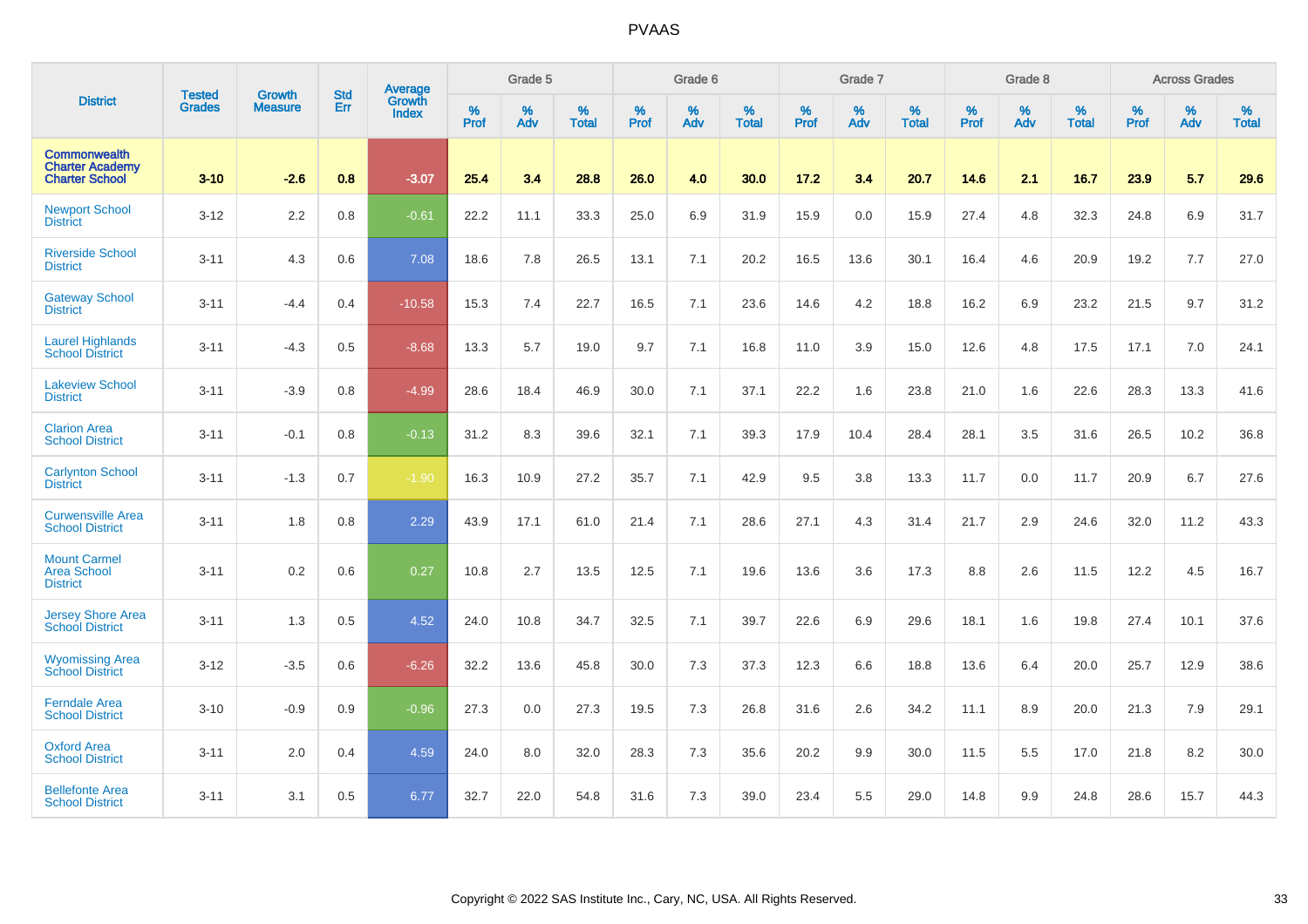|                                                                        | <b>Tested</b> | <b>Growth</b>  | <b>Std</b> | Average                       |           | Grade 5  |                   |           | Grade 6  |                   |           | Grade 7  |                   |           | Grade 8  |                   |           | <b>Across Grades</b> |                   |
|------------------------------------------------------------------------|---------------|----------------|------------|-------------------------------|-----------|----------|-------------------|-----------|----------|-------------------|-----------|----------|-------------------|-----------|----------|-------------------|-----------|----------------------|-------------------|
| <b>District</b>                                                        | <b>Grades</b> | <b>Measure</b> | Err        | <b>Growth</b><br><b>Index</b> | %<br>Prof | %<br>Adv | %<br><b>Total</b> | %<br>Prof | %<br>Adv | %<br><b>Total</b> | %<br>Prof | %<br>Adv | %<br><b>Total</b> | %<br>Prof | %<br>Adv | %<br><b>Total</b> | %<br>Prof | %<br>Adv             | %<br><b>Total</b> |
| <b>Commonwealth</b><br><b>Charter Academy</b><br><b>Charter School</b> | $3 - 10$      | $-2.6$         | 0.8        | $-3.07$                       | 25.4      | 3.4      | 28.8              | 26.0      | 4.0      | 30.0              | 17.2      | 3.4      | 20.7              | 14.6      | 2.1      | 16.7              | 23.9      | 5.7                  | 29.6              |
| Philipsburg-<br>Osceola Area<br><b>School District</b>                 | $3 - 11$      | $-4.9$         | 0.6        | $-8.59$                       | 35.5      | 10.5     | 46.0              | 27.8      | 7.4      | 35.2              | 23.0      | 3.2      | 26.2              | 15.6      | $5.2\,$  | 20.8              | 27.5      | 12.4                 | 40.0              |
| <b>Oswayo Valley</b><br><b>School District</b>                         | $3 - 12$      | 0.2            | 1.1        | 0.16                          | 27.6      | 20.7     | 48.3              | 25.9      | 7.4      | 33.3              | 25.9      | 11.1     | 37.0              | 25.8      | 16.1     | 41.9              | 30.6      | 20.6                 | 51.2              |
| Quakertown<br><b>Community School</b><br><b>District</b>               | $3 - 12$      | $-0.7$         | 0.3        | $-3.43$                       | 31.8      | 16.7     | 48.5              | 31.0      | 7.5      | 38.4              | 17.8      | 8.4      | 26.2              | 21.0      | 9.1      | 30.1              | 26.2      | 12.7                 | 38.9              |
| <b>Greenwood School</b><br><b>District</b>                             | $3 - 11$      | 3.3            | 0.8        | $-0.13$                       | 30.3      | 13.6     | 43.9              | 32.1      | 7.6      | 39.6              | 9.1       | 1.8      | 10.9              | 25.9      | 14.8     | 40.7              | 28.8      | 15.4                 | 44.2              |
| <b>West Greene</b><br><b>School District</b>                           | $3 - 11$      | $-1.6$         | 0.9        | $-1.63$                       | 20.5      | 7.7      | 28.2              | 7.7       | 7.7      | 15.4              | 9.3       | 11.1     | 20.4              | 11.8      | 0.0      | 11.8              | 19.6      | 10.7                 | 30.2              |
| <b>Crestwood School</b><br><b>District</b>                             | $3 - 11$      | $-2.8$         | 0.5        | $-3.52$                       | 19.1      | 5.6      | 24.7              | 24.3      | 7.7      | 32.0              | 21.0      | 8.7      | 29.7              | 19.0      | 6.6      | 25.6              | 23.4      | 8.3                  | 31.7              |
| <b>Austin Area School</b><br><b>District</b>                           | $3 - 11$      | 10.1           | 1.6        | 6.38                          | 23.1      | 15.4     | 38.5              | 30.8      | 7.7      | 38.5              | 40.0      | 0.0      | 40.0              | 31.2      | 0.0      | 31.2              | 26.0      | 6.8                  | 32.9              |
| <b>Upper Adams</b><br><b>School District</b>                           | $3 - 11$      | 1.7            | 0.6        | 3.00                          | 30.0      | 9.2      | 39.2              | 18.0      | 7.7      | 25.6              | 18.1      | 1.9      | 20.0              | 11.4      | 3.8      | 15.3              | 22.6      | 6.3                  | 28.9              |
| <b>Springfield School</b><br><b>District</b>                           | $3 - 11$      | $-3.6$         | 0.4        | $-10.34$                      | 35.0      | 20.1     | 55.1              | 30.6      | 7.7      | 38.4              | 35.8      | 10.7     | 46.5              | 26.0      | 12.6     | 38.6              | 33.8      | 18.4                 | 52.2              |
| <b>Conestoga Valley</b><br><b>School District</b>                      | $3 - 11$      | 4.8            | 0.4        | 12.76                         | 21.3      | 12.6     | 33.8              | 24.9      | 7.7      | 32.7              | 20.4      | 14.0     | 34.4              | 23.0      | 13.5     | 36.5              | 24.2      | 13.5                 | 37.8              |
| <b>East Penn School</b><br><b>District</b>                             | $3 - 11$      | 0.8            | 0.3        | 3.03                          | 32.6      | 12.6     | 45.2              | 20.7      | 7.8      | 28.4              | 23.5      | 11.3     | 34.8              | 17.8      | 8.6      | 26.5              | 26.4      | 13.0                 | 39.4              |
| <b>Belle Vernon Area</b><br><b>School District</b>                     | $3 - 11$      | $-1.7$         | 0.6        | $-2.77$                       | 22.5      | 6.3      | 28.8              | 27.6      | 7.8      | 35.3              | 11.0      | 0.9      | 11.9              | 10.6      | 2.4      | 12.9              | 22.3      | 6.8                  | 29.0              |
| <b>Bristol Borough</b><br><b>School District</b>                       | $3 - 12$      | $-2.4$         | 0.7        | $-0.62$                       | 21.3      | 2.7      | 24.0              | 17.8      | 7.8      | 25.6              | 15.0      | 1.2      | 16.2              | 7.6       | 1.3      | 8.9               | 16.2      | 4.2                  | 20.3              |
| <b>Bedford Area</b><br><b>School District</b>                          | $3 - 11$      | 3.8            | 0.6        | 7.33                          | 34.4      | 4.2      | 38.7              | 32.2      | 7.8      | 40.0              | 25.4      | 8.8      | 34.2              | 24.2      | 7.8      | 32.0              | 31.3      | 10.5                 | 41.7              |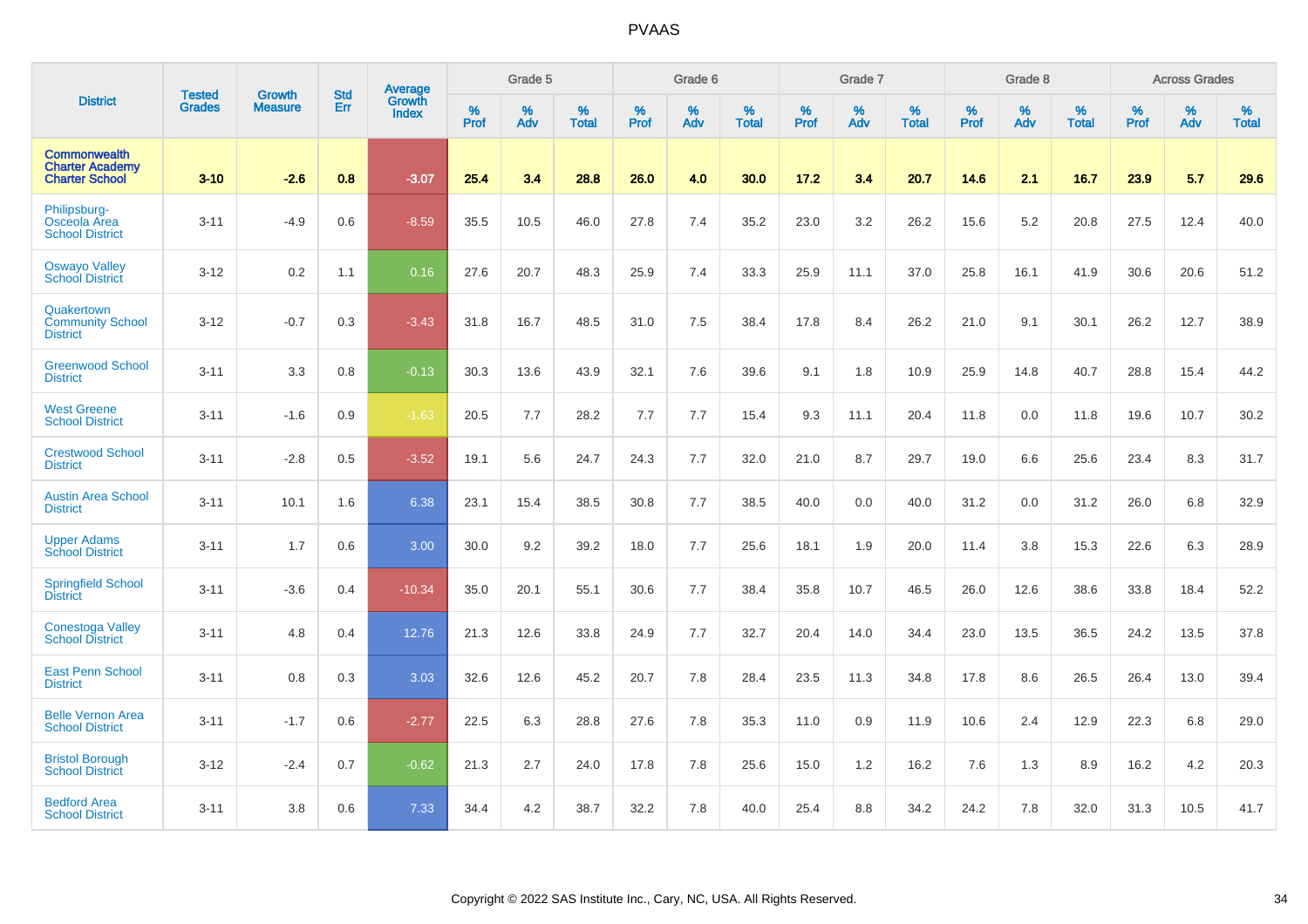|                                                                        | <b>Tested</b> | <b>Growth</b>  | <b>Std</b> | <b>Average</b><br>Growth |                     | Grade 5  |                   |           | Grade 6  |                   |                  | Grade 7  |                   |                  | Grade 8  |                   |                  | <b>Across Grades</b> |                   |
|------------------------------------------------------------------------|---------------|----------------|------------|--------------------------|---------------------|----------|-------------------|-----------|----------|-------------------|------------------|----------|-------------------|------------------|----------|-------------------|------------------|----------------------|-------------------|
| <b>District</b>                                                        | <b>Grades</b> | <b>Measure</b> | Err        | <b>Index</b>             | $\%$<br><b>Prof</b> | %<br>Adv | %<br><b>Total</b> | %<br>Prof | %<br>Adv | %<br><b>Total</b> | %<br><b>Prof</b> | %<br>Adv | %<br><b>Total</b> | %<br><b>Prof</b> | %<br>Adv | %<br><b>Total</b> | %<br><b>Prof</b> | %<br>Adv             | %<br><b>Total</b> |
| <b>Commonwealth</b><br><b>Charter Academy</b><br><b>Charter School</b> | $3 - 10$      | $-2.6$         | 0.8        | $-3.07$                  | 25.4                | 3.4      | 28.8              | 26.0      | 4.0      | 30.0              | 17.2             | 3.4      | 20.7              | 14.6             | 2.1      | 16.7              | 23.9             | 5.7                  | 29.6              |
| Philadelphia<br><b>Academy Charter</b><br><b>School</b>                | $3 - 11$      | $-2.5$         | 0.7        | $-3.55$                  | 22.1                | 6.5      | 28.6              | 25.0      | 7.9      | 32.9              | 13.2             | 19.1     | 32.4              | 22.2             | 16.7     | 38.9              | 24.3             | 9.8                  | 34.2              |
| <b>Central Cambria</b><br><b>School District</b>                       | $3 - 11$      | 2.5            | 0.6        | 4.43                     | 32.5                | 14.5     | 47.0              | 19.5      | 8.0      | 27.4              | 20.2             | 8.8      | 29.0              | 16.5             | 10.2     | 26.8              | 23.8             | 11.4                 | 35.1              |
| <b>Montoursville Area</b><br><b>School District</b>                    | $3 - 12$      | $-1.9$         | 0.5        | $-3.54$                  | 31.1                | 12.9     | 43.9              | 28.8      | 8.0      | 36.8              | 25.2             | 6.7      | 31.8              | 19.9             | 8.5      | 28.4              | 28.2             | 11.2                 | 39.4              |
| <b>Ephrata Area</b><br><b>School District</b>                          | $3 - 11$      | 0.9            | 0.4        | 2.40                     | 34.6                | 12.9     | 47.5              | 24.8      | 8.0      | 32.8              | 18.0             | 4.2      | 22.2              | 18.9             | 4.3      | 23.1              | 25.6             | 12.5                 | 38.1              |
| Northeastern York<br><b>School District</b>                            | $3 - 11$      | 1.4            | 0.4        | 3.38                     | 32.1                | 13.8     | 46.0              | 21.2      | 8.1      | 29.3              | 21.9             | 6.0      | 27.9              | 29.2             | 15.0     | 44.1              | 27.8             | 13.2                 | 41.0              |
| <b>Jenkintown School</b><br><b>District</b>                            | $3 - 11$      | $-5.2$         | 1.0        | $-1.48$                  | 35.4                | 12.5     | 47.9              | 18.9      | 8.1      | 27.0              | 16.0             | 0.0      | 16.0              | 8.0              | 4.0      | 12.0              | 29.0             | 16.2                 | 45.2              |
| Greencastle-Antrim<br><b>School District</b>                           | $3 - 11$      | $-0.1$         | 0.4        | $-0.31$                  | 28.2                | 15.8     | 44.1              | 31.2      | 8.1      | 39.3              | 24.8             | 7.8      | 32.6              | 18.7             | 5.6      | 24.4              | 26.8             | 11.4                 | 38.2              |
| <b>Westmont Hilltop</b><br><b>School District</b>                      | $3 - 11$      | 2.7            | 0.6        | 4.21                     | 28.0                | 11.0     | 39.0              | 18.4      | 8.2      | 26.5              | 22.2             | 6.2      | 28.4              | 26.1             | 8.7      | 34.8              | 24.1             | 11.7                 | 35.7              |
| <b>Northern York</b><br><b>County School</b><br><b>District</b>        | $3 - 11$      | 1.3            | 0.4        | 3.28                     | 26.3                | 11.1     | 37.4              | 24.5      | 8.2      | 32.7              | 20.4             | 5.3      | 25.7              | 10.9             | 0.9      | 11.8              | 23.2             | 8.9                  | 32.1              |
| <b>Twin Valley School</b><br><b>District</b>                           | $3 - 12$      | 1.9            | 0.4        | $-0.26$                  | 37.8                | 14.0     | 51.9              | 28.6      | 8.2      | 36.9              | 29.5             | 15.0     | 44.5              | 24.9             | 11.2     | 36.1              | 32.2             | 17.8                 | 50.0              |
| Palmyra Area<br><b>School District</b>                                 | $3 - 11$      | 0.0            | 0.4        | 0.08                     | 36.2                | 17.5     | 53.8              | 27.2      | 8.3      | 35.4              | 25.5             | 12.2     | 37.6              | 29.8             | 12.2     | 42.0              | 31.5             | 15.7                 | 47.2              |
| Kennett<br>Consolidated<br><b>School District</b>                      | $3 - 11$      | 1.3            | 0.4        | 3.21                     | 29.8                | 15.1     | 44.9              | 20.2      | 8.3      | 28.5              | 20.2             | 11.6     | 31.7              | 10.9             | 6.9      | 17.8              | 22.4             | 12.3                 | 34.7              |
| <b>Dubois Area</b><br><b>School District</b>                           | $3 - 11$      | 2.1            | 0.4        | 5.38                     | 22.4                | 11.0     | 33.3              | 21.6      | 8.3      | 29.9              | 18.7             | 5.9      | 24.5              | 14.1             | 5.2      | 19.4              | 22.6             | 11.7                 | 34.2              |
| <b>Danville Area</b><br><b>School District</b>                         | $3 - 11$      | 1.2            | 0.5        | 2.37                     | 33.8                | 25.6     | 59.4              | 26.4      | 8.3      | 34.7              | 24.5             | 14.6     | 39.1              | 19.6             | 9.8      | 29.4              | 27.8             | 17.7                 | 45.5              |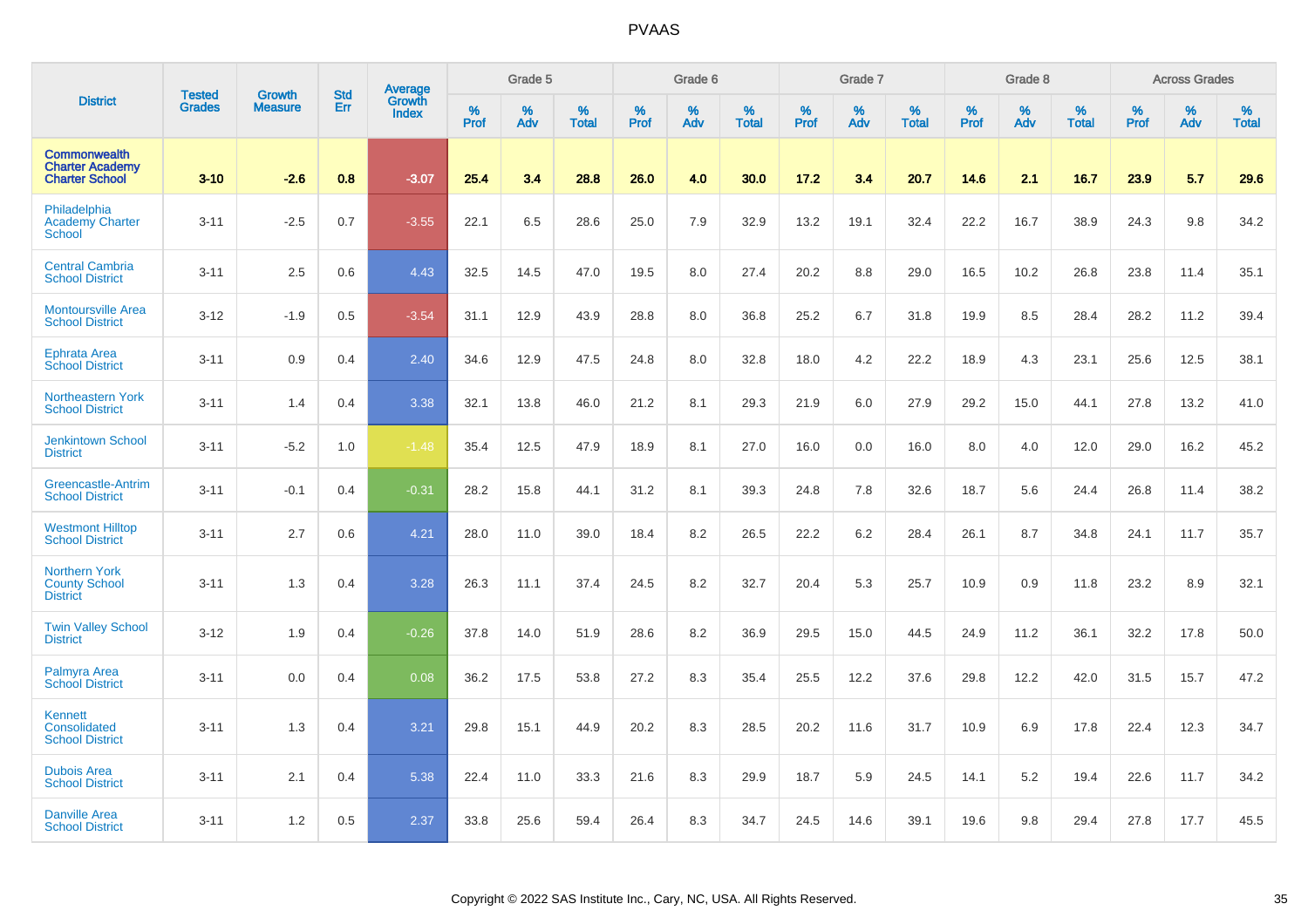|                                                                        |                                | <b>Growth</b>  | <b>Std</b> | Average                       |           | Grade 5  |                   |           | Grade 6  |                   |           | Grade 7  |                   |           | Grade 8  |                   |           | <b>Across Grades</b> |                   |
|------------------------------------------------------------------------|--------------------------------|----------------|------------|-------------------------------|-----------|----------|-------------------|-----------|----------|-------------------|-----------|----------|-------------------|-----------|----------|-------------------|-----------|----------------------|-------------------|
| <b>District</b>                                                        | <b>Tested</b><br><b>Grades</b> | <b>Measure</b> | Err        | <b>Growth</b><br><b>Index</b> | %<br>Prof | %<br>Adv | %<br><b>Total</b> | %<br>Prof | %<br>Adv | %<br><b>Total</b> | %<br>Prof | %<br>Adv | %<br><b>Total</b> | %<br>Prof | %<br>Adv | %<br><b>Total</b> | %<br>Prof | %<br>Adv             | %<br><b>Total</b> |
| <b>Commonwealth</b><br><b>Charter Academy</b><br><b>Charter School</b> | $3 - 10$                       | $-2.6$         | 0.8        | $-3.07$                       | 25.4      | 3.4      | 28.8              | 26.0      | 4.0      | 30.0              | 17.2      | 3.4      | 20.7              | 14.6      | 2.1      | 16.7              | 23.9      | 5.7                  | 29.6              |
| <b>Shikellamy School</b><br><b>District</b>                            | $3 - 10$                       | 2.8            | 0.4        | 6.42                          | 24.3      | 11.4     | 35.7              | 18.3      | 8.4      | 26.7              | 18.0      | 7.7      | 25.8              | 11.5      | 7.8      | 19.3              | 21.2      | 9.8                  | 31.0              |
| <b>Moniteau School</b><br><b>District</b>                              | $3 - 11$                       | $-2.7$         | 0.7        | $-3.99$                       | 32.5      | 8.4      | 41.0              | 22.9      | 8.4      | 31.3              | 11.0      | 2.4      | 13.4              | 11.1      | 0.0      | 11.1              | 23.7      | 9.2                  | 32.9              |
| <b>Upper Dauphin</b><br>Area School<br><b>District</b>                 | $3 - 11$                       | 1.0            | 0.7        | 2.08                          | 9.7       | 4.8      | 14.5              | 18.3      | 8.4      | 26.8              | 18.9      | 6.8      | 25.7              | 24.3      | 7.1      | 31.4              | 22.1      | 9.5                  | 31.6              |
| <b>Keystone Central</b><br><b>School District</b>                      | $3 - 11$                       | 1.5            | 0.4        | 3.96                          | 18.6      | 8.5      | 27.1              | 20.9      | 8.6      | 29.5              | 10.9      | 3.3      | 14.1              | 10.5      | 2.2      | 12.6              | 19.2      | 8.0                  | 27.2              |
| <b>Phoenixville Area</b><br><b>School District</b>                     | $3 - 11$                       | $-3.6$         | 0.4        | $-8.80$                       | 37.1      | 16.7     | 53.8              | 17.6      | 8.6      | 26.1              | 18.6      | 3.8      | 22.5              | 13.4      | 3.6      | 17.0              | 25.5      | 11.8                 | 37.3              |
| Williamsburg<br><b>Community School</b><br><b>District</b>             | $3 - 11$                       | 4.8            | 1.0        | 4.64                          | 25.0      | 12.5     | 37.5              | 34.3      | 8.6      | 42.9              | 26.2      | 4.8      | 31.0              | 40.6      | 0.0      | 40.6              | 28.1      | 8.4                  | 36.4              |
| <b>Great Valley</b><br><b>School District</b>                          | $3 - 11$                       | 0.1            | 0.4        | 0.20                          | 31.0      | 24.2     | 55.2              | 38.1      | 8.6      | 46.6              | 26.8      | 17.2     | 44.1              | 26.4      | 17.4     | 43.8              | 31.1      | 20.1                 | 51.2              |
| <b>Delaware Valley</b><br><b>School District</b>                       | $3 - 11$                       | 0.1            | 0.4        | 0.32                          | 26.1      | 11.6     | 37.8              | 19.0      | 8.6      | 27.6              | 21.8      | 8.2      | 30.0              | 17.9      | 3.4      | 21.3              | 25.0      | 9.4                  | 34.4              |
| <b>Souderton Area</b><br><b>School District</b>                        | $3 - 11$                       | 0.8            | 0.3        | 2.50                          | 35.8      | 26.1     | 61.9              | 29.8      | 8.6      | 38.4              | 30.6      | 10.4     | 41.0              | 24.3      | 4.2      | 28.5              | 30.8      | 18.3                 | 49.1              |
| <b>Baden Academy</b><br><b>Charter School</b>                          | $3-6$                          | 0.1            | 1.1        | 0.05                          | 20.6      | 4.8      | 25.4              | 22.4      | 8.6      | 31.0              |           |          |                   |           |          |                   | 20.8      | 6.4                  | 27.2              |
| <b>Fort Cherry School</b><br><b>District</b>                           | $3 - 10$                       | $-3.8$         | 0.8        | $-4.96$                       | 19.3      | 19.3     | 38.6              | 29.8      | 8.8      | 38.6              | 14.3      | 5.4      | 19.6              | 9.3       | 4.6      | 14.0              | 21.9      | 9.6                  | 31.5              |
| <b>Bradford Area</b><br><b>School District</b>                         | $3 - 12$                       | 4.4            | 0.5        | 9.21                          | 33.5      | 10.2     | 43.7              | 23.4      | 8.8      | 32.2              | 18.9      | 13.9     | 32.8              | 27.8      | 7.6      | 35.4              | 26.9      | 11.3                 | 38.3              |
| Shenango Area<br><b>School District</b>                                | $3 - 11$                       | 0.1            | 0.7        | 0.09                          | 25.0      | 7.1      | 32.1              | 40.4      | 8.8      | 49.1              | 16.5      | 1.0      | 17.5              | 14.4      | 1.1      | 15.6              | 22.5      | 7.6                  | 30.1              |
| <b>Smethport Area</b><br><b>School District</b>                        | $3 - 12$                       | 7.1            | 0.8        | 6.78                          | 29.2      | 8.3      | 37.5              | 24.6      | 8.8      | 33.3              | 16.9      | 6.2      | 23.1              | 22.6      | 4.8      | 27.4              | 22.1      | 9.4                  | 31.5              |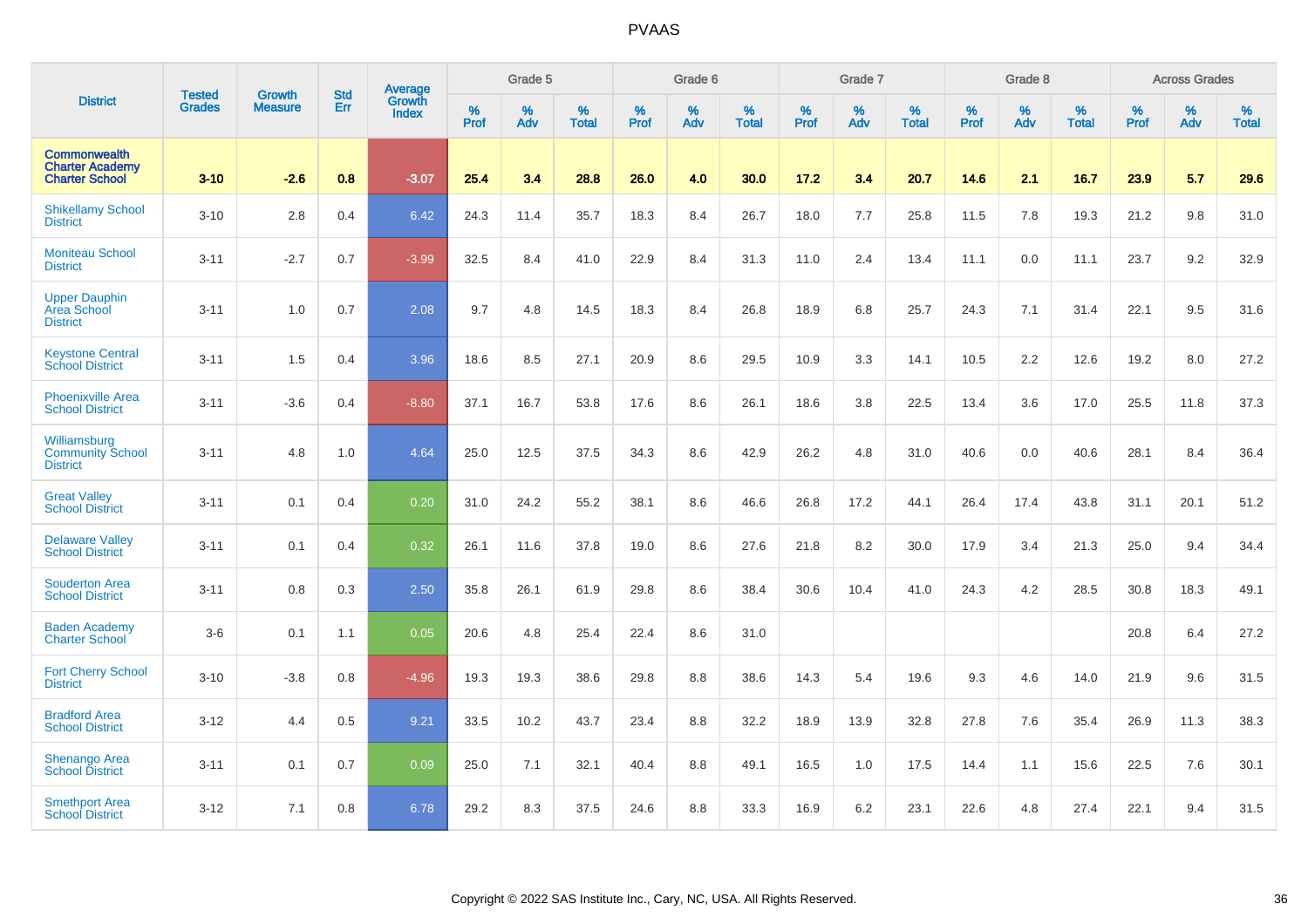|                                                                        |                                |                                 | <b>Std</b> | Average                       |           | Grade 5  |                   |           | Grade 6  |                   |           | Grade 7  |                   |           | Grade 8  |                   |           | <b>Across Grades</b> |                   |
|------------------------------------------------------------------------|--------------------------------|---------------------------------|------------|-------------------------------|-----------|----------|-------------------|-----------|----------|-------------------|-----------|----------|-------------------|-----------|----------|-------------------|-----------|----------------------|-------------------|
| <b>District</b>                                                        | <b>Tested</b><br><b>Grades</b> | <b>Growth</b><br><b>Measure</b> | Err        | <b>Growth</b><br><b>Index</b> | %<br>Prof | %<br>Adv | %<br><b>Total</b> | %<br>Prof | %<br>Adv | %<br><b>Total</b> | %<br>Prof | %<br>Adv | %<br><b>Total</b> | %<br>Prof | %<br>Adv | %<br><b>Total</b> | %<br>Prof | %<br>Adv             | %<br><b>Total</b> |
| <b>Commonwealth</b><br><b>Charter Academy</b><br><b>Charter School</b> | $3 - 10$                       | $-2.6$                          | 0.8        | $-3.07$                       | 25.4      | 3.4      | 28.8              | 26.0      | 4.0      | 30.0              | 17.2      | 3.4      | 20.7              | 14.6      | 2.1      | 16.7              | 23.9      | 5.7                  | 29.6              |
| <b>Blackhawk School</b><br><b>District</b>                             | $3 - 11$                       | $-1.6$                          | 0.5        | 4.57                          | 38.0      | 8.8      | 46.7              | 28.3      | 8.8      | 37.1              | 27.3      | 7.4      | 34.8              | 13.5      | 1.7      | 15.2              | 28.7      | 9.2                  | 37.8              |
| <b>Mercer Area</b><br><b>School District</b>                           | $3 - 11$                       | $-1.2$                          | 0.7        | $-1.57$                       | 32.8      | 15.5     | 48.3              | 35.3      | 8.8      | 44.1              | 25.0      | 11.8     | 36.8              | 18.7      | 4.0      | 22.7              | 29.0      | 12.7                 | 41.7              |
| <b>Southern York</b><br><b>County School</b><br><b>District</b>        | $3 - 11$                       | $-0.3$                          | 0.5        | $-0.61$                       | 25.6      | 7.0      | 32.7              | 36.1      | 8.9      | 45.0              | 18.8      | 5.4      | 24.3              | 11.5      | 3.0      | 14.5              | 25.1      | 8.0                  | 33.0              |
| <b>Bald Eagle Area</b><br><b>School District</b>                       | $3 - 11$                       | 2.6                             | 0.6        | 4.48                          | 35.2      | 14.8     | 50.0              | 25.7      | 8.9      | 34.6              | 17.0      | 6.8      | 23.7              | 15.0      | 10.6     | 25.7              | 25.1      | 13.7                 | 38.8              |
| <b>Windber Area</b><br><b>School District</b>                          | $3 - 11$                       | $-1.8$                          | 0.7        | $-3.20$                       | 28.8      | 20.0     | 48.8              | 20.9      | 9.0      | 29.8              | 14.7      | 9.3      | 24.0              | 28.6      | 13.1     | 41.7              | 24.4      | 15.1                 | 39.6              |
| <b>Exeter Township</b><br><b>School District</b>                       | $3 - 11$                       | 2.9                             | 0.4        | 7.16                          | 28.6      | 10.1     | 38.7              | 26.9      | 9.0      | 35.9              | 23.5      | 6.7      | 30.2              | 19.9      | 8.5      | 28.4              | 25.7      | 9.5                  | 35.3              |
| <b>Bellwood-Antis</b><br><b>School District</b>                        | $3 - 10$                       | 2.2                             | 0.6        | 3.36                          | 18.9      | 4.4      | 23.3              | 12.4      | 9.0      | 21.4              | 29.4      | 15.3     | 44.7              | 14.1      | 6.5      | 20.6              | 21.6      | 9.9                  | 31.5              |
| 21st Century Cyber<br><b>Charter School</b>                            | $6 - 12$                       | $-3.4$                          | 0.7        | $-5.20$                       |           |          |                   | 19.1      | 9.1      | 28.2              | 21.6      | 6.0      | 27.6              | 11.3      | 3.3      | 14.7              | 17.0      | 5.8                  | 22.8              |
| <b>Moon Area School</b><br><b>District</b>                             | $3 - 11$                       | $-2.5$                          | 0.4        | $-6.69$                       | 32.1      | 15.8     | 48.0              | 26.9      | 9.1      | 36.0              | 28.0      | 11.5     | 39.4              | 20.6      | 10.9     | 31.5              | 29.3      | 16.9                 | 46.2              |
| <b>Riverview School</b><br><b>District</b>                             | $3 - 11$                       | $-6.6$                          | 0.8        | $-0.07$                       | 28.8      | 5.8      | 34.6              | 29.9      | 9.1      | 39.0              | 21.7      | 3.3      | 25.0              | 12.7      | 5.1      | 17.7              | 25.8      | 15.0                 | 40.8              |
| <b>Somerset Area</b><br><b>School District</b>                         | $3 - 11$                       | 0.0                             | 0.5        | 0.05                          | 27.4      | 11.1     | 38.5              | 28.2      | 9.2      | 37.4              | 20.4      | 9.5      | 29.9              | 24.5      | 4.9      | 29.4              | 26.3      | 10.2                 | 36.6              |
| <b>Palmerton Area</b><br><b>School District</b>                        | $3 - 11$                       | 3.0                             | 0.6        | 9.28                          | 27.7      | 15.7     | 43.4              | 30.6      | 9.3      | 39.8              | 20.8      | 6.2      | 26.9              | 17.9      | 4.7      | 22.6              | 24.8      | 8.0                  | 32.8              |
| Northwestern<br><b>Lehigh School</b><br><b>District</b>                | $3 - 11$                       | 0.6                             | 0.5        | 3.03                          | 26.0      | 11.0     | 37.0              | 28.7      | 9.3      | 38.0              | 25.2      | 8.4      | 33.6              | 20.4      | 15.9     | 36.3              | 26.4      | 10.7                 | 37.2              |
| <b>Millcreek Township</b><br><b>School District</b>                    | $3 - 11$                       | 1.1                             | 0.3        | 3.51                          | 26.5      | 20.8     | 47.3              | 23.1      | 9.4      | 32.4              | 22.1      | 14.3     | 36.4              | 21.6      | 13.0     | 34.7              | 25.4      | 15.9                 | 41.3              |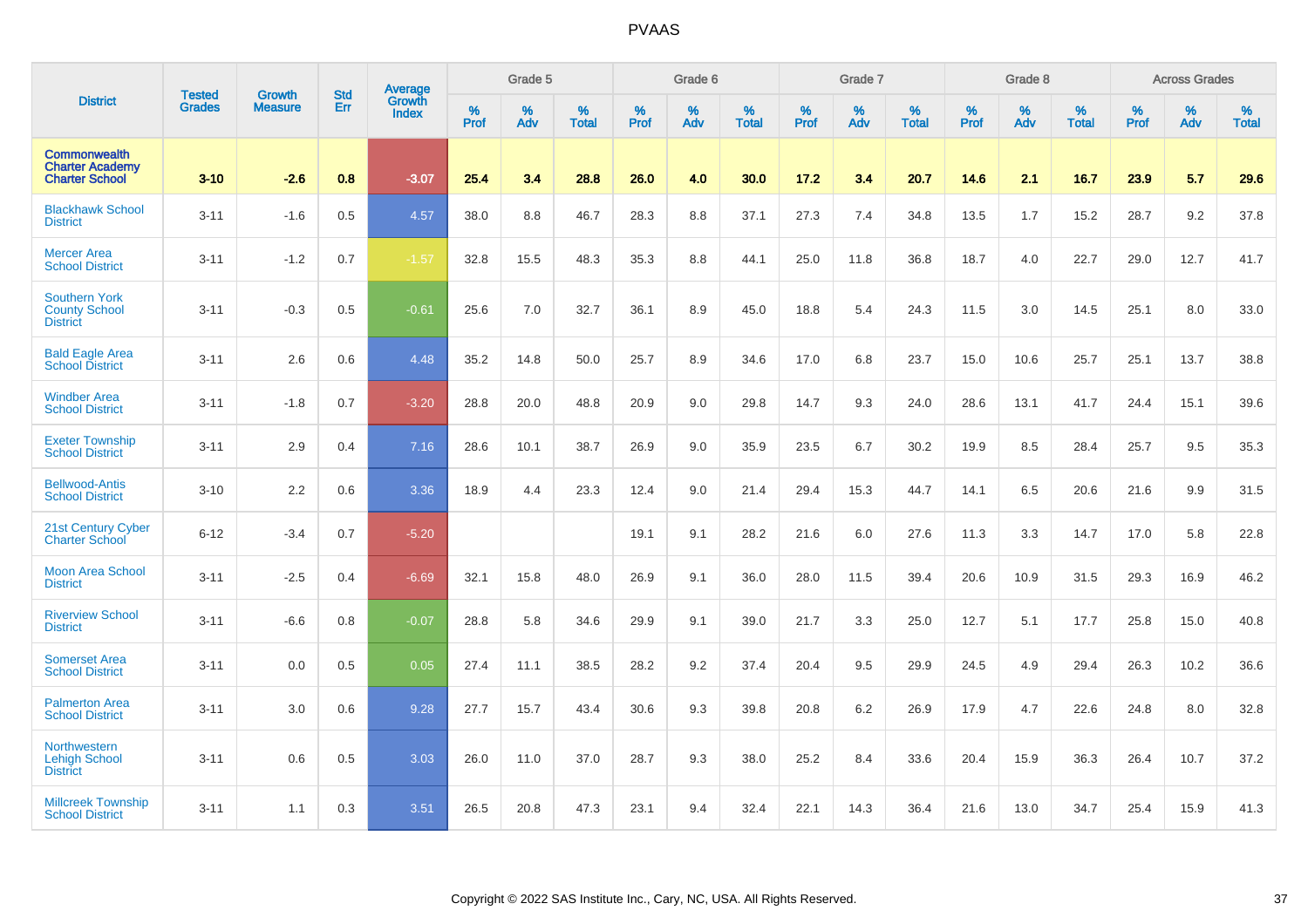|                                                                        | <b>Tested</b> | <b>Growth</b>  | <b>Std</b> | Average                |           | Grade 5  |                   |           | Grade 6  |                   |           | Grade 7  |                   |           | Grade 8  |                   |           | <b>Across Grades</b> |                   |
|------------------------------------------------------------------------|---------------|----------------|------------|------------------------|-----------|----------|-------------------|-----------|----------|-------------------|-----------|----------|-------------------|-----------|----------|-------------------|-----------|----------------------|-------------------|
| <b>District</b>                                                        | <b>Grades</b> | <b>Measure</b> | Err        | <b>Growth</b><br>Index | %<br>Prof | %<br>Adv | %<br><b>Total</b> | %<br>Prof | %<br>Adv | %<br><b>Total</b> | %<br>Prof | %<br>Adv | %<br><b>Total</b> | %<br>Prof | %<br>Adv | %<br><b>Total</b> | %<br>Prof | %<br>Adv             | %<br><b>Total</b> |
| <b>Commonwealth</b><br><b>Charter Academy</b><br><b>Charter School</b> | $3 - 10$      | $-2.6$         | 0.8        | $-3.07$                | 25.4      | 3.4      | 28.8              | 26.0      | 4.0      | 30.0              | 17.2      | 3.4      | 20.7              | 14.6      | 2.1      | 16.7              | 23.9      | 5.7                  | 29.6              |
| <b>West Chester Area</b><br><b>School District</b>                     | $3 - 11$      | $-1.3$         | 0.3        | $-4.83$                | 35.0      | 18.9     | 53.9              | 29.1      | 9.5      | 38.7              | 26.7      | 11.1     | 37.8              | 22.1      | 13.0     | 35.1              | 32.0      | 17.9                 | 49.8              |
| <b>North East School</b><br><b>District</b>                            | $3 - 11$      | 1.4            | 0.5        | 2.61                   | 33.3      | 9.4      | 42.7              | 23.1      | 9.7      | 32.8              | 26.4      | 9.3      | 35.7              | 31.4      | 13.1     | 44.5              | 29.8      | 12.1                 | 41.8              |
| <b>Canon-Mcmillan</b><br><b>School District</b>                        | $3 - 11$      | $-1.3$         | 0.3        | $-3.91$                | 29.4      | 22.3     | 51.7              | 28.2      | 9.8      | 38.0              | 26.1      | 10.4     | 36.5              | 27.7      | 10.6     | 38.4              | 30.0      | 14.6                 | 44.6              |
| <b>Conneaut School</b><br><b>District</b>                              | $3 - 12$      | 3.7            | 0.5        | 6.95                   | 21.8      | 7.5      | 29.3              | 23.8      | 9.8      | 33.6              | 19.4      | 6.7      | 26.1              | 17.9      | 3.4      | 21.4              | 24.4      | 10.4                 | 34.8              |
| <b>Seneca Valley</b><br><b>School District</b>                         | $3 - 11$      | $-2.1$         | 0.3        | $-7.45$                | 28.8      | 15.8     | 44.6              | 33.8      | 9.8      | 43.6              | 26.6      | 12.0     | 38.5              | 18.6      | 6.0      | 24.6              | 30.0      | 14.4                 | 44.4              |
| <b>Blairsville-</b><br><b>Saltsburg School</b><br><b>District</b>      | $3 - 11$      | $-2.7$         | 0.6        | $-4.22$                | 28.9      | 20.6     | 49.5              | 15.4      | 9.9      | 25.3              | 19.4      | 8.2      | 27.6              | 18.8      | 8.2      | 27.1              | 22.2      | 12.6                 | 34.8              |
| <b>Methacton School</b><br><b>District</b>                             | $3 - 11$      | $-1.5$         | 0.3        | $-3.31$                | 30.5      | 14.2     | 44.7              | 28.2      | 9.9      | 38.1              | 27.0      | 11.2     | 38.2              | 20.1      | 12.5     | 32.6              | 30.9      | 13.6                 | 44.5              |
| <b>Midd-West School</b><br><b>District</b>                             | $3 - 11$      | 4.5            | 0.6        | 7.77                   | 29.8      | 11.2     | 41.0              | 35.1      | 9.9      | 45.0              | 18.2      | 14.1     | 32.3              | 21.6      | 8.0      | 29.6              | 27.0      | 9.8                  | 36.8              |
| <b>Portage Area</b><br><b>School District</b>                          | $3 - 10$      | 0.3            | 0.8        | 0.38                   | 28.6      | 7.1      | 35.7              | 30.0      | 10.0     | 40.0              | 25.4      | 9.5      | 34.9              | 17.0      | 7.6      | 24.5              | 29.8      | 12.9                 | 42.6              |
| <b>Southern Fulton</b><br><b>School District</b>                       | $3 - 11$      | $-2.2$         | 0.9        | $-2.62$                | 21.3      | 6.4      | 27.7              | 15.2      | 10.2     | 25.4              | 12.3      | 1.8      | 14.0              | 5.9       | 3.9      | 9.8               | 18.9      | 4.4                  | 23.3              |
| <b>Huntingdon Area</b><br><b>School District</b>                       | $3 - 11$      | 9.5            | 0.5        | 17.36                  | 23.7      | 13.2     | 36.8              | 17.8      | 10.2     | 28.0              | 18.0      | 4.3      | 22.3              | 13.6      | 4.8      | 18.4              | 19.7      | 9.1                  | 28.8              |
| Loyalsock<br><b>Township School</b><br><b>District</b>                 | $3 - 12$      | 3.7            | 0.6        | 7.24                   | 33.0      | 18.3     | 51.3              | 32.6      | 10.2     | 42.9              | 23.4      | 9.4      | 32.8              | 27.0      | 9.0      | 36.0              | 31.1      | 13.2                 | 44.4              |
| Lackawanna Trail<br><b>School District</b>                             | $3 - 10$      | 1.4            | 0.7        | 3.97                   | 21.8      | 9.1      | 30.9              | 34.3      | 10.4     | 44.8              | 12.7      | 11.3     | 23.9              | 11.8      | 6.6      | 18.4              | 24.2      | 11.5                 | 35.8              |
| <b>Elizabeth Forward</b><br><b>School District</b>                     | $3 - 11$      | $-1.6$         | 0.5        | $-3.31$                | 29.4      | 11.4     | 40.8              | 29.6      | 10.5     | 40.1              | 21.6      | 5.2      | 26.8              | 16.8      | 2.9      | 19.6              | 27.0      | 11.3                 | 38.3              |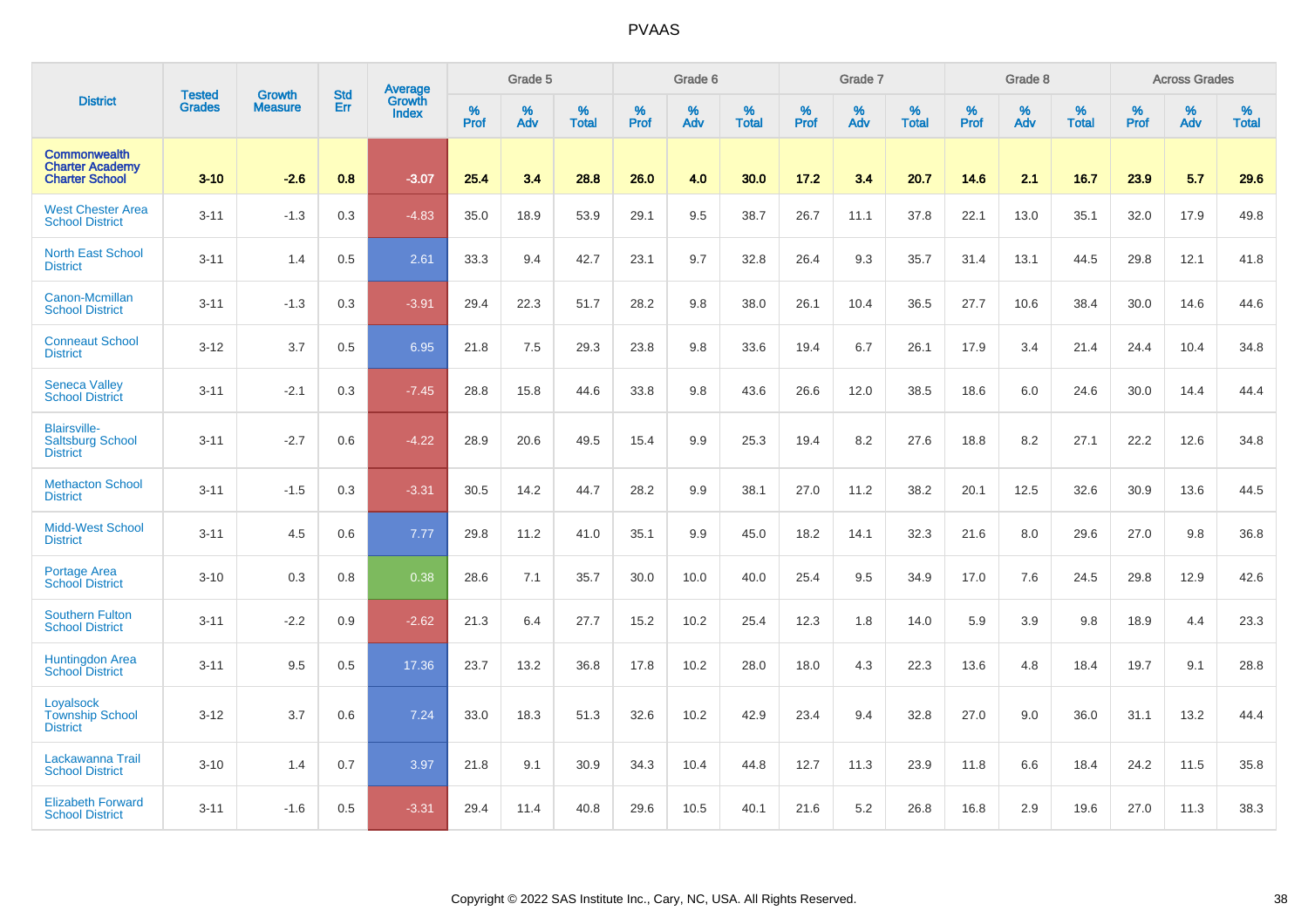|                                                                        | <b>Tested</b> | <b>Growth</b>  | <b>Std</b> | Average                |                     | Grade 5  |                   |                     | Grade 6  |                   |                     | Grade 7  |                   |                     | Grade 8     |                   |                     | <b>Across Grades</b> |                   |
|------------------------------------------------------------------------|---------------|----------------|------------|------------------------|---------------------|----------|-------------------|---------------------|----------|-------------------|---------------------|----------|-------------------|---------------------|-------------|-------------------|---------------------|----------------------|-------------------|
| <b>District</b>                                                        | <b>Grades</b> | <b>Measure</b> | Err        | Growth<br><b>Index</b> | $\%$<br><b>Prof</b> | %<br>Adv | %<br><b>Total</b> | $\%$<br><b>Prof</b> | %<br>Adv | %<br><b>Total</b> | $\%$<br><b>Prof</b> | %<br>Adv | %<br><b>Total</b> | $\%$<br><b>Prof</b> | $\%$<br>Adv | %<br><b>Total</b> | $\%$<br><b>Prof</b> | %<br>Adv             | %<br><b>Total</b> |
| <b>Commonwealth</b><br><b>Charter Academy</b><br><b>Charter School</b> | $3 - 10$      | $-2.6$         | 0.8        | $-3.07$                | 25.4                | 3.4      | 28.8              | 26.0                | 4.0      | 30.0              | 17.2                | 3.4      | 20.7              | 14.6                | 2.1         | 16.7              | 23.9                | 5.7                  | 29.6              |
| <b>Blacklick Valley</b><br><b>School District</b>                      | $3 - 11$      | 8.2            | 1.0        | 8.15                   | 24.1                | 6.9      | 31.0              | 34.2                | 10.5     | 44.7              | 16.7                | 0.0      | 16.7              | 14.3                | 4.8         | 19.0              | 22.6                | 9.5                  | 32.1              |
| <b>Waynesboro Area</b><br><b>School District</b>                       | $3 - 12$      | $-0.5$         | 0.4        | $-1.53$                | 25.0                | 9.2      | 34.2              | 20.4                | 10.5     | 31.0              | 19.2                | 6.0      | 25.2              | 20.1                | 4.8         | 24.8              | 22.3                | 9.3                  | 31.6              |
| <b>Deer Lakes School</b><br><b>District</b>                            | $3 - 11$      | 1.8            | 0.6        | 3.25                   | 21.1                | 6.5      | 27.6              | 24.4                | 10.6     | 35.0              | 25.4                | 19.2     | 44.6              | 24.5                | 3.9         | 28.4              | 26.2                | 10.7                 | 36.9              |
| <b>Conewago Valley</b><br><b>School District</b>                       | $3 - 12$      | 1.2            | 0.4        | 3.28                   | 26.3                | 8.6      | 35.0              | 29.9                | 10.6     | 40.5              | 19.9                | 3.8      | 23.6              | 17.4                | 1.1         | 18.4              | 25.3                | 8.6                  | 33.9              |
| Punxsutawney<br><b>Area School</b><br><b>District</b>                  | $3 - 11$      | 4.6            | 0.6        | 8.24                   | 37.0                | 6.5      | 43.5              | 36.3                | 10.6     | 46.9              | 22.4                | 4.8      | 27.2              | 20.5                | 7.1         | 27.6              | 27.8                | 11.1                 | 38.8              |
| <b>Richland School</b><br><b>District</b>                              | $3 - 11$      | 3.8            | 0.6        | 6.45                   | 40.8                | 21.4     | 62.1              | 40.4                | 10.6     | 51.1              | 39.8                | 10.9     | 50.8              | 25.5                | 13.2        | 38.7              | 36.6                | 16.5                 | 53.1              |
| <b>Upper Moreland</b><br><b>Township School</b><br><b>District</b>     | $3 - 11$      | $-0.1$         | 0.4        | $-0.12$                | 28.5                | 10.6     | 39.1              | 16.1                | 10.8     | 26.9              | 21.7                | 10.6     | 32.3              | 18.9                | 12.1        | 31.1              | 23.9                | 11.6                 | 35.5              |
| <b>Penn Hills Charter</b><br>School of<br>Entrepreneurship             | $3 - 8$       | $-0.2$         | 0.9        | 0.03                   | 11.6                | 2.3      | 14.0              | 13.5                | 10.8     | 24.3              | 15.4                | 2.6      | 18.0              | 5.3                 | 0.0         | 5.3               | 17.0                | 3.8                  | 20.8              |
| <b>Abington School</b><br><b>District</b>                              | $3 - 10$      | $-3.8$         | 0.3        | $-12.26$               | 25.7                | 12.4     | 38.1              | 30.8                | 10.8     | 41.6              | 23.9                | 6.4      | 30.2              | 14.9                | 1.1         | 15.9              | 26.9                | 10.4                 | 37.3              |
| Elizabethtown<br><b>Area School</b><br><b>District</b>                 | $3 - 12$      | 0.2            | 0.4        | 0.58                   | 29.9                | 22.6     | 52.6              | 22.2                | 10.9     | 33.1              | 20.8                | 2.8      | 23.7              | 20.8                | 3.3         | 24.1              | 26.7                | 14.6                 | 41.2              |
| <b>Pennsbury School</b><br><b>District</b>                             | $3 - 11$      | $-2.3$         | 0.3        | $-8.74$                | 32.1                | 19.0     | 51.1              | 23.0                | 10.9     | 34.0              | 19.4                | 7.0      | 26.4              | 15.8                | 9.8         | 25.6              | 26.7                | 15.5                 | 42.2              |
| <b>Saucon Valley</b><br><b>School District</b>                         | $3 - 11$      | 6.7            | 0.5        | 12.55                  | 32.0                | 25.4     | 57.4              | 33.6                | 11.0     | 44.5              | 31.1                | 12.1     | 43.2              | 32.8                | 16.0        | 48.8              | 31.2                | 18.8                 | 50.0              |
| Hatboro-Horsham<br><b>School District</b>                              | $3 - 11$      | 0.6            | 0.4        | 1.51                   | 26.2                | 8.5      | 34.7              | 30.0                | 11.1     | 41.1              | 20.8                | 5.2      | 26.0              | 19.7                | 5.7         | 25.4              | 25.9                | 8.7                  | 34.6              |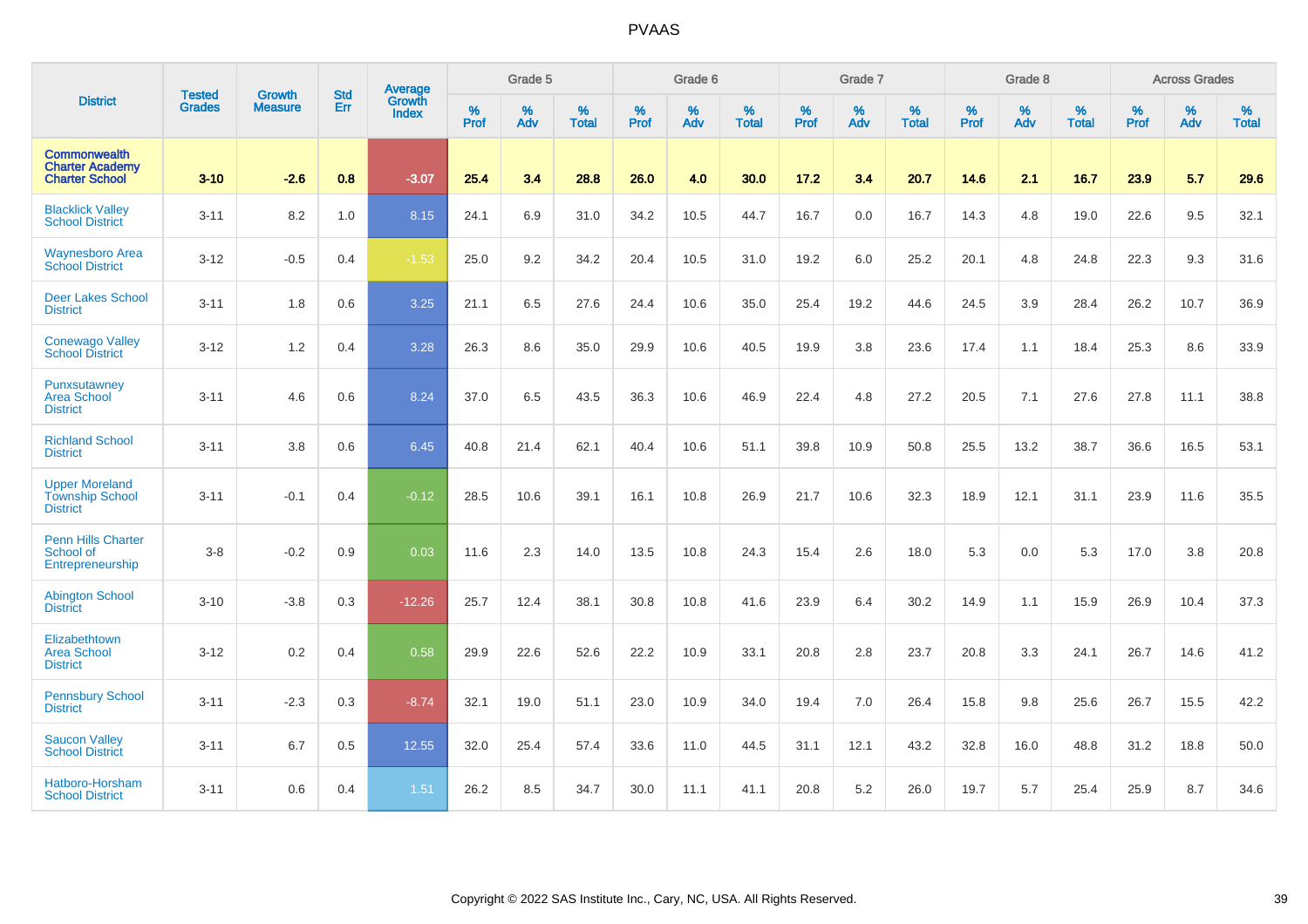|                                                                        | <b>Tested</b> | <b>Growth</b>  | <b>Std</b> | <b>Average</b>         |                  | Grade 5  |                   |           | Grade 6  |                   |                  | Grade 7  |                   |                  | Grade 8  |                   |                  | <b>Across Grades</b> |                   |
|------------------------------------------------------------------------|---------------|----------------|------------|------------------------|------------------|----------|-------------------|-----------|----------|-------------------|------------------|----------|-------------------|------------------|----------|-------------------|------------------|----------------------|-------------------|
| <b>District</b>                                                        | <b>Grades</b> | <b>Measure</b> | Err        | Growth<br><b>Index</b> | %<br><b>Prof</b> | %<br>Adv | %<br><b>Total</b> | %<br>Prof | %<br>Adv | %<br><b>Total</b> | %<br><b>Prof</b> | %<br>Adv | %<br><b>Total</b> | %<br><b>Prof</b> | %<br>Adv | %<br><b>Total</b> | %<br><b>Prof</b> | %<br>Adv             | %<br><b>Total</b> |
| <b>Commonwealth</b><br><b>Charter Academy</b><br><b>Charter School</b> | $3 - 10$      | $-2.6$         | 0.8        | $-3.07$                | 25.4             | 3.4      | 28.8              | 26.0      | 4.0      | 30.0              | 17.2             | 3.4      | 20.7              | 14.6             | 2.1      | 16.7              | 23.9             | 5.7                  | 29.6              |
| Springfield<br><b>Township School</b><br><b>District</b>               | $3 - 11$      | 1.7            | 0.5        | 3.63                   | 31.3             | 12.3     | 43.6              | 26.9      | 11.1     | 38.0              | 28.4             | 21.9     | 50.3              | 31.7             | 17.2     | 49.0              | 33.1             | 15.4                 | 48.5              |
| <b>Vida Charter</b><br>School                                          | $3-6$         | 10.1           | 1.8        | 3.95                   | 23.1             | 19.2     | 42.3              | 16.7      | 11.1     | 27.8              |                  |          |                   |                  |          |                   | 20.4             | 7.8                  | 28.2              |
| <b>Oley Valley School</b><br><b>District</b>                           | $3 - 11$      | 0.7            | 0.6        | 1.09                   | 19.8             | 5.0      | 24.8              | 30.8      | 11.2     | 42.1              | 19.0             | 7.8      | 26.7              | 12.8             | 2.3      | 15.1              | 25.2             | 6.6                  | 31.8              |
| <b>Perkiomen Valley</b><br><b>School District</b>                      | $3 - 11$      | $-0.2$         | 0.3        | $-3.79$                | 35.2             | 22.4     | 57.5              | 21.5      | 11.3     | 32.7              | 27.3             | 16.9     | 44.2              | 21.6             | 7.2      | 28.7              | 30.6             | 16.6                 | 47.1              |
| <b>Fairview School</b><br><b>District</b>                              | $3 - 11$      | $-0.6$         | 0.5        | $-1.14$                | 31.8             | 12.7     | 44.4              | 24.8      | 11.3     | 36.1              | 29.4             | 11.6     | 41.1              | 30.8             | 12.0     | 42.9              | 32.4             | 15.4                 | 47.7              |
| <b>Union City Area</b><br><b>School District</b>                       | $3 - 12$      | 0.2            | 0.7        | 0.30                   | 18.8             | 8.7      | 27.5              | 19.4      | 11.3     | 30.6              | 23.4             | 3.9      | 27.3              | 10.1             | 5.6      | 15.7              | 21.6             | 9.8                  | 31.4              |
| <b>Towanda Area</b><br><b>School District</b>                          | $3 - 11$      | 2.2            | 0.6        | 3.88                   | 22.7             | 15.1     | 37.8              | 22.6      | 11.3     | 34.0              | 14.5             | 7.7      | 22.2              | 17.1             | 8.6      | 25.6              | 19.2             | 10.3                 | 29.5              |
| <b>South Park School</b><br><b>District</b>                            | $3 - 11$      | 3.3            | 0.6        | 5.32                   | 33.3             | 11.9     | 45.2              | 27.8      | 11.3     | 39.2              | 21.8             | 16.8     | 38.7              | 24.0             | 8.6      | 32.7              | 28.8             | 10.4                 | 39.2              |
| <b>North Hills School</b><br><b>District</b>                           | $3 - 11$      | $-3.1$         | 0.4        | $-8.67$                | 34.1             | 14.0     | 48.1              | 30.1      | 11.4     | 41.5              | 28.1             | 11.5     | 39.6              | 21.9             | 9.6      | 31.5              | 30.4             | 13.8                 | 44.2              |
| <b>Wayne Highlands</b><br><b>School District</b>                       | $3 - 11$      | 2.2            | 0.5        | 4.54                   | 36.4             | 14.3     | 50.7              | 31.5      | 11.4     | 43.0              | 25.6             | 14.3     | 39.9              | 27.6             | 4.9      | 32.5              | 29.9             | 16.0                 | 46.0              |
| <b>Pine-Richland</b><br><b>School District</b>                         | $3 - 11$      | $-1.8$         | 0.3        | $-5.32$                | 35.0             | 21.7     | 56.7              | 35.6      | 11.5     | 47.1              | 37.1             | 18.2     | 55.4              | 30.1             | 15.8     | 45.9              | 34.9             | 21.2                 | 56.1              |
| <b>Keystone Oaks</b><br><b>School District</b>                         | $3 - 11$      | $-3.0$         | 0.6        | $-3.25$                | 26.0             | 20.3     | 46.3              | 19.5      | 11.5     | 31.0              | 19.5             | 10.6     | 30.1              | 17.5             | 12.3     | 29.8              | 25.2             | 15.8                 | 41.0              |
| <b>Dallastown Area</b><br><b>School District</b>                       | $3 - 11$      | 0.6            | 0.3        | 1.77                   | 25.8             | 13.0     | 38.8              | 31.1      | 11.5     | 42.6              | 23.7             | 7.8      | 31.6              | 19.0             | 9.4      | 28.4              | 27.7             | 14.8                 | 42.4              |
| <b>Infinity Charter</b><br><b>School</b>                               | $3-8$         | 5.9            | 1.2        | 4.84                   | 40.9             | 31.8     | 72.7              | 46.2      | 11.5     | 57.7              | 41.7             | 45.8     | 87.5              | 38.1             | 19.0     | 57.1              | 38.7             | 29.6                 | 68.3              |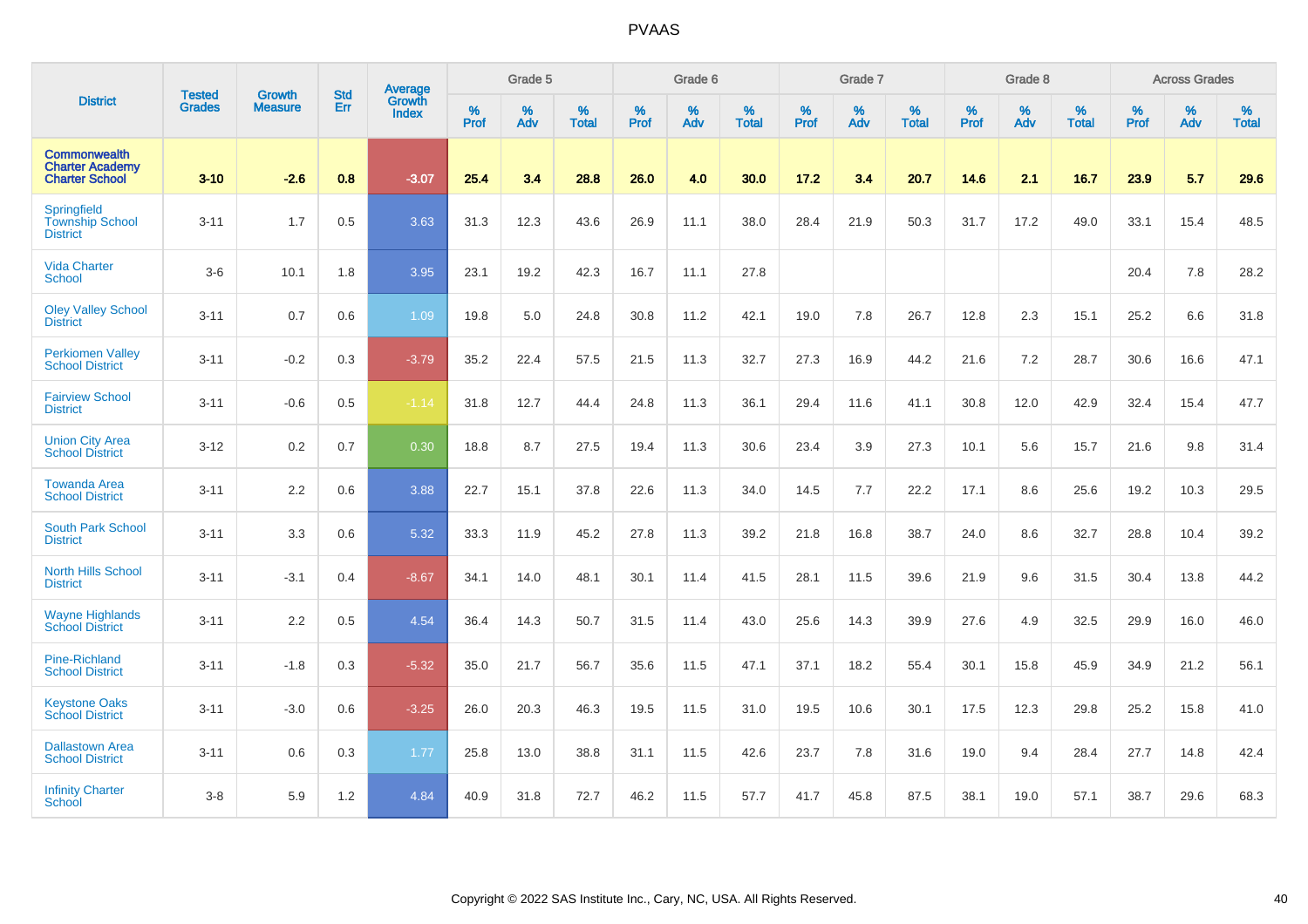|                                                                        |                                |                                 | <b>Std</b> | Average                |              | Grade 5  |                   |           | Grade 6  |                   |           | Grade 7  |                   |           | Grade 8  |                   |           | <b>Across Grades</b> |                   |
|------------------------------------------------------------------------|--------------------------------|---------------------------------|------------|------------------------|--------------|----------|-------------------|-----------|----------|-------------------|-----------|----------|-------------------|-----------|----------|-------------------|-----------|----------------------|-------------------|
| <b>District</b>                                                        | <b>Tested</b><br><b>Grades</b> | <b>Growth</b><br><b>Measure</b> | Err        | Growth<br><b>Index</b> | $\%$<br>Prof | %<br>Adv | %<br><b>Total</b> | %<br>Prof | %<br>Adv | %<br><b>Total</b> | %<br>Prof | %<br>Adv | %<br><b>Total</b> | %<br>Prof | %<br>Adv | %<br><b>Total</b> | %<br>Prof | %<br>Adv             | %<br><b>Total</b> |
| <b>Commonwealth</b><br><b>Charter Academy</b><br><b>Charter School</b> | $3 - 10$                       | $-2.6$                          | 0.8        | $-3.07$                | 25.4         | 3.4      | 28.8              | 26.0      | 4.0      | 30.0              | 17.2      | 3.4      | 20.7              | 14.6      | 2.1      | 16.7              | 23.9      | 5.7                  | 29.6              |
| <b>Western Beaver</b><br><b>County School</b><br><b>District</b>       | $3 - 11$                       | 3.4                             | 1.1        | 5.38                   | 12.5         | 12.5     | 25.0              | 32.6      | 11.6     | 44.2              | 29.2      | 4.2      | 33.3              | 27.8      | 2.8      | 30.6              | 26.5      | 9.8                  | 36.3              |
| <b>Indiana Area</b><br><b>School District</b>                          | $3 - 11$                       | 1.8                             | 0.4        | 4.10                   | 29.3         | 17.7     | 47.0              | 23.9      | 11.7     | 35.5              | 36.0      | 10.3     | 46.3              | 23.2      | 14.2     | 37.4              | 30.1      | 15.1                 | 45.2              |
| <b>Upper Merion Area</b><br><b>School District</b>                     | $3 - 11$                       | $-1.3$                          | 0.4        | 0.25                   | 34.4         | 16.7     | 51.1              | 27.9      | 11.7     | 39.6              | 26.4      | 7.1      | 33.5              | 11.7      | 7.8      | 19.4              | 26.8      | 17.0                 | 43.8              |
| <b>Avon Grove</b><br><b>Charter School</b>                             | $3 - 11$                       | 1.8                             | 0.6        | 3.34                   | 22.1         | 6.6      | 28.7              | 29.9      | 11.7     | 41.6              | 27.2      | 9.8      | 37.0              | 13.9      | 2.0      | 15.8              | 24.3      | 10.2                 | 34.6              |
| <b>South Western</b><br><b>School District</b>                         | $3 - 12$                       | 2.8                             | 0.4        | 7.84                   | 23.7         | 5.4      | 29.2              | 15.7      | 11.7     | 27.4              | 17.8      | 6.0      | 23.8              | 19.1      | 10.1     | 29.2              | 21.6      | 8.9                  | 30.4              |
| <b>Tulpehocken Area</b><br><b>School District</b>                      | $3 - 12$                       | $-1.2$                          | 0.6        | $-2.02$                | 29.9         | 18.4     | 48.3              | 15.7      | 11.8     | 27.4              | 18.4      | 5.8      | 24.3              | 14.3      | 2.7      | 17.0              | 21.6      | 11.0                 | 32.6              |
| New Hope-<br><b>Solebury School</b><br><b>District</b>                 | $3 - 11$                       | 4.2                             | 0.6        | 6.75                   | 40.4         | 25.5     | 66.0              | 41.2      | 11.8     | 52.9              | 25.5      | 17.0     | 42.6              | 37.6      | 19.3     | 56.9              | 36.8      | 21.0                 | 57.8              |
| <b>Hopewell Area</b><br><b>School District</b>                         | $3 - 11$                       | $-1.6$                          | 0.5        | $-3.03$                | 31.1         | 8.2      | 39.3              | 28.6      | 11.8     | 40.3              | 18.7      | 4.5      | 23.1              | 12.5      | 2.5      | 15.0              | 23.5      | 8.4                  | 32.0              |
| <b>Marion Center</b><br><b>Area School</b><br><b>District</b>          | $3 - 10$                       | 0.9                             | 0.7        | 1.31                   | 24.4         | 7.7      | 32.0              | 37.2      | 11.8     | 49.0              | 19.0      | 10.7     | 29.8              | 22.6      | 8.6      | 31.2              | 27.9      | 10.6                 | 38.4              |
| <b>Green Woods</b><br><b>Charter School</b>                            | $3 - 8$                        | $-0.3$                          | 0.8        | 1.80                   | 16.7         | 3.3      | 20.0              | 27.1      | 11.9     | 39.0              | 16.1      | 5.4      | 21.4              | 17.3      | 3.8      | 21.2              | 21.3      | 8.3                  | 29.6              |
| <b>Gettysburg Area</b><br><b>School District</b>                       | $3 - 11$                       | 1.3                             | 0.4        | 2.96                   | 36.4         | 17.3     | 53.7              | 22.0      | 12.0     | 34.0              | 15.9      | 5.7      | 21.6              | 21.4      | 7.3      | 28.6              | 25.4      | 14.7                 | 40.1              |
| <b>Williamsport Area</b><br><b>School District</b>                     | $3 - 11$                       | 2.8                             | 0.3        | 8.35                   | 24.6         | 10.7     | 35.3              | 20.4      | 12.0     | 32.4              | 21.5      | 8.3      | 29.8              | 16.1      | 5.1      | 21.2              | 22.0      | 11.0                 | 33.1              |
| <b>Grove City Area</b><br><b>School District</b>                       | $3 - 12$                       | $-0.0$                          | 0.6        | $-0.00$                | 21.8         | 16.8     | 38.6              | 29.0      | 12.1     | 41.1              | 28.1      | 13.2     | 41.2              | 19.5      | 8.5      | 28.0              | 27.6      | 16.8                 | 44.3              |
| Johnsonburg Area<br><b>School District</b>                             | $3 - 11$                       | 2.2                             | 1.0        | 2.28                   | 17.5         | 7.5      | 25.0              | 21.2      | 12.1     | 33.3              | 18.6      | 7.0      | 25.6              | 15.6      | 2.2      | 17.8              | 25.5      | 10.2                 | 35.7              |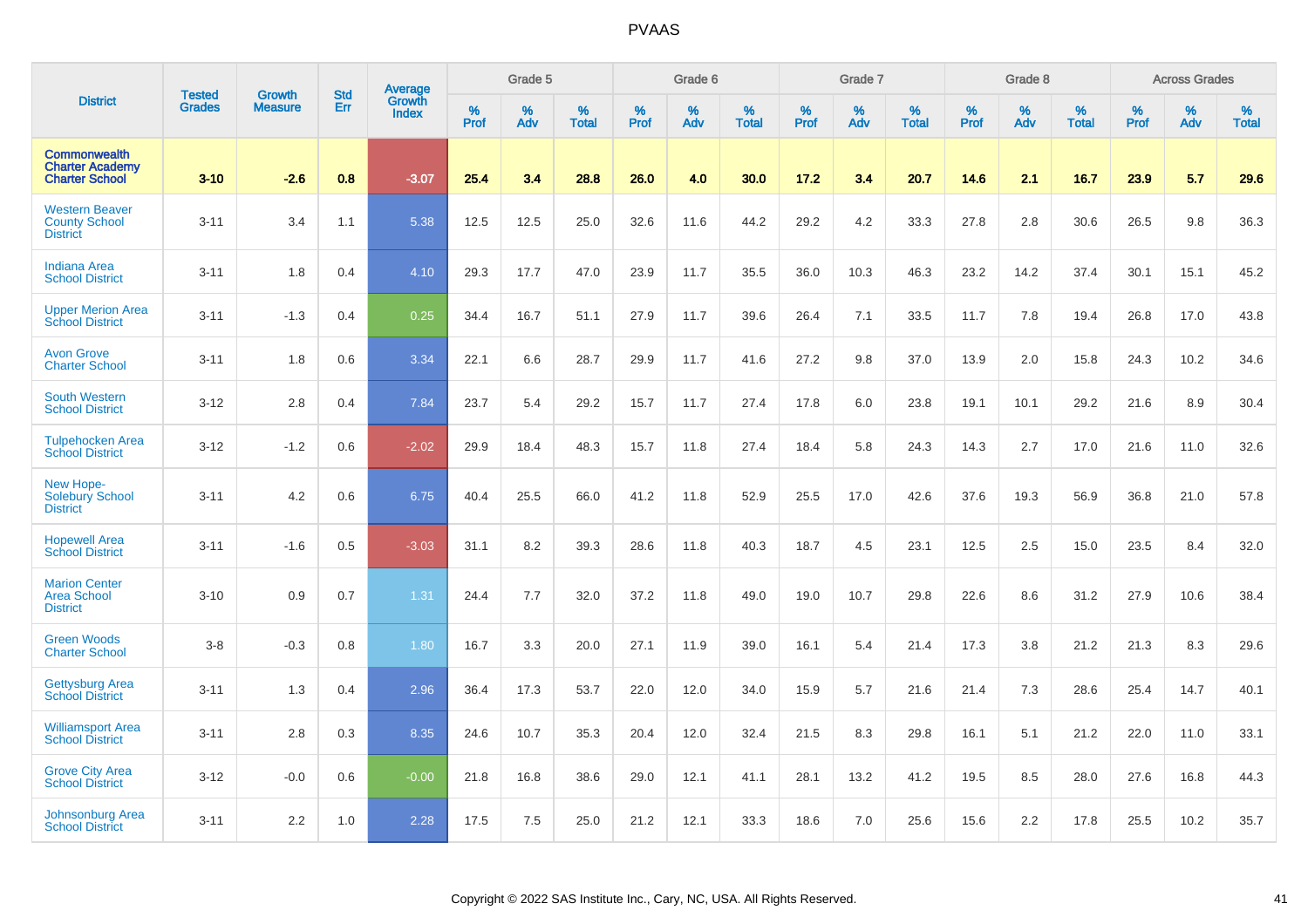|                                                                        | <b>Tested</b> | <b>Growth</b>  | <b>Std</b> | Average         |              | Grade 5  |                   |           | Grade 6  |                   |           | Grade 7  |                   |                  | Grade 8  |                   |           | <b>Across Grades</b> |                   |
|------------------------------------------------------------------------|---------------|----------------|------------|-----------------|--------------|----------|-------------------|-----------|----------|-------------------|-----------|----------|-------------------|------------------|----------|-------------------|-----------|----------------------|-------------------|
| <b>District</b>                                                        | Grades        | <b>Measure</b> | Err        | Growth<br>Index | $\%$<br>Prof | %<br>Adv | %<br><b>Total</b> | %<br>Prof | %<br>Adv | %<br><b>Total</b> | %<br>Prof | %<br>Adv | %<br><b>Total</b> | %<br><b>Prof</b> | %<br>Adv | %<br><b>Total</b> | %<br>Prof | %<br>Adv             | %<br><b>Total</b> |
| <b>Commonwealth</b><br><b>Charter Academy</b><br><b>Charter School</b> | $3 - 10$      | $-2.6$         | 0.8        | $-3.07$         | 25.4         | 3.4      | 28.8              | 26.0      | 4.0      | 30.0              | 17.2      | 3.4      | 20.7              | 14.6             | 2.1      | 16.7              | 23.9      | 5.7                  | 29.6              |
| <b>North Clarion</b><br><b>County School</b><br><b>District</b>        | $3 - 12$      | 5.1            | 0.9        | 5.51            | 34.1         | 6.8      | 40.9              | 31.7      | 12.2     | 43.9              | 21.4      | 7.1      | 28.6              | 15.9             | 11.4     | 27.3              | 26.5      | 10.6                 | 37.1              |
| <b>Avonworth School</b><br><b>District</b>                             | $3 - 10$      | 2.8            | 0.5        | 5.25            | 33.8         | 25.5     | 59.3              | 37.7      | 12.3     | 50.0              | 31.5      | 13.8     | 45.4              | 35.8             | 14.2     | 50.0              | 35.2      | 20.0                 | 55.2              |
| <b>General Mclane</b><br><b>School District</b>                        | $3 - 11$      | 3.9            | 0.5        | 7.89            | 36.9         | 15.4     | 52.4              | 27.3      | 12.4     | 39.8              | 25.8      | 23.1     | 49.0              | 26.9             | 7.7      | 34.6              | 30.2      | 16.6                 | 46.8              |
| <b>Otto-Eldred School</b><br><b>District</b>                           | $3 - 11$      | 7.8            | 0.9        | 8.33            | 23.8         | 28.6     | 52.4              | 45.0      | 12.5     | 57.5              | 20.0      | 15.6     | 35.6              | 25.0             | 6.2      | 31.2              | 28.3      | 13.9                 | 42.2              |
| <b>Elk Lake School</b><br><b>District</b>                              | $3 - 11$      | 1.9            | 0.7        | 2.92            | 17.5         | 3.8      | 21.2              | 35.8      | 12.6     | 48.4              | 11.4      | 3.4      | 14.8              | 8.5              | 4.9      | 13.4              | 21.4      | 7.2                  | 28.5              |
| <b>Laurel School</b><br><b>District</b>                                | $3 - 11$      | $-0.4$         | 0.7        | $-0.55$         | 25.7         | 5.4      | 31.1              | 23.9      | 12.7     | 36.6              | 29.5      | 5.1      | 34.6              | 18.8             | 8.7      | 27.5              | 28.6      | 13.6                 | 42.2              |
| <b>United School</b><br><b>District</b>                                | $3 - 11$      | 0.3            | 0.8        | 3.96            | 27.0         | 1.6      | 28.6              | 31.8      | 12.7     | 44.4              | 29.2      | 10.8     | 40.0              | 20.9             | 9.0      | 29.8              | 28.1      | 9.4                  | 37.5              |
| <b>Hollidaysburg Area</b><br><b>School District</b>                    | $3 - 11$      | 2.9            | 0.4        | 7.22            | 33.2         | 16.0     | 49.2              | 26.4      | 12.8     | 39.2              | 27.3      | 14.7     | 42.0              | 23.2             | 8.0      | 31.2              | 28.7      | 12.7                 | 41.4              |
| <b>Hampton Township</b><br><b>School District</b>                      | $3 - 11$      | 0.5            | 0.4        | 1.19            | 33.5         | 35.2     | 68.7              | 30.6      | 12.9     | 43.6              | 33.3      | 26.9     | 60.2              | 33.0             | 21.4     | 54.3              | 33.4      | 29.9                 | 63.3              |
| <b>Derry Area School</b><br><b>District</b>                            | $3 - 11$      | $-0.6$         | 0.6        | $-1.03$         | 21.3         | 14.8     | 36.1              | 32.5      | 13.0     | 45.5              | 11.9      | 6.8      | 18.6              | 10.2             | 6.5      | 16.7              | 23.2      | 13.2                 | 36.4              |
| <b>Neshannock</b><br><b>Township School</b><br><b>District</b>         | $3 - 10$      | $-3.2$         | 0.7        | 0.43            | 26.7         | 15.6     | 42.2              | 30.9      | 13.2     | 44.1              | 20.0      | 7.0      | 27.0              | 15.6             | 3.9      | 19.5              | 23.6      | 9.2                  | 32.8              |
| <b>Armstrong School</b><br><b>District</b>                             | $3 - 11$      | 0.7            | 0.3        | 2.13            | 25.3         | 10.5     | 35.8              | 26.6      | 13.3     | 39.9              | 21.4      | 4.3      | 25.7              | 20.5             | 3.8      | 24.3              | 25.7      | 9.4                  | 35.1              |
| <b>North Allegheny</b><br><b>School District</b>                       | $3 - 11$      | 0.3            | 0.3        | 1.31            | 38.5         | 35.1     | 73.5              | 35.2      | 13.4     | 48.6              | 31.8      | 23.8     | 55.6              | 25.9             | 16.5     | 42.4              | 34.1      | 26.8                 | 60.9              |
| <b>Nazareth Area</b><br><b>School District</b>                         | $3 - 11$      | $-2.2$         | 0.4        | $-5.78$         | 30.3         | 13.0     | 43.3              | 27.3      | 13.5     | 40.8              | 27.8      | 6.8      | 34.6              | 17.3             | 3.5      | 20.9              | 28.9      | 10.3                 | 39.2              |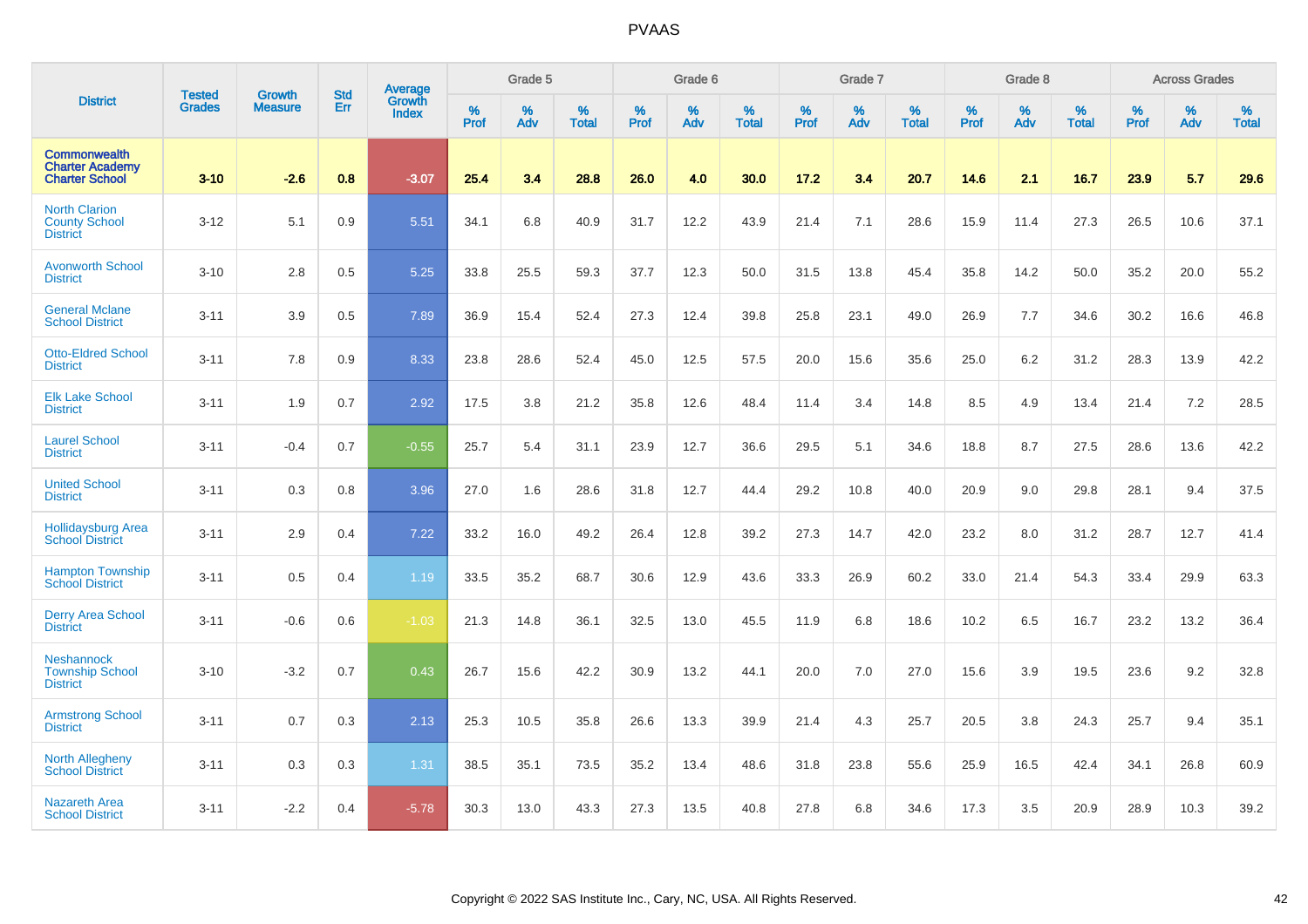|                                                                        | <b>Tested</b> | <b>Growth</b>  | <b>Std</b> |                                   |                     | Grade 5  |                   |           | Grade 6  |                   |                  | Grade 7  |                   |                  | Grade 8     |                   |           | <b>Across Grades</b> |                   |
|------------------------------------------------------------------------|---------------|----------------|------------|-----------------------------------|---------------------|----------|-------------------|-----------|----------|-------------------|------------------|----------|-------------------|------------------|-------------|-------------------|-----------|----------------------|-------------------|
| <b>District</b>                                                        | <b>Grades</b> | <b>Measure</b> | Err        | Average<br>Growth<br><b>Index</b> | $\%$<br><b>Prof</b> | %<br>Adv | %<br><b>Total</b> | %<br>Prof | %<br>Adv | %<br><b>Total</b> | %<br><b>Prof</b> | %<br>Adv | %<br><b>Total</b> | %<br><b>Prof</b> | $\%$<br>Adv | %<br><b>Total</b> | %<br>Prof | %<br>Adv             | %<br><b>Total</b> |
| <b>Commonwealth</b><br><b>Charter Academy</b><br><b>Charter School</b> | $3 - 10$      | $-2.6$         | 0.8        | $-3.07$                           | 25.4                | 3.4      | 28.8              | 26.0      | 4.0      | 30.0              | 17.2             | 3.4      | 20.7              | 14.6             | 2.1         | 16.7              | 23.9      | 5.7                  | 29.6              |
| <b>Girard School</b><br><b>District</b>                                | $3 - 11$      | 0.0            | 0.6        | 0.04                              | 33.9                | 15.2     | 49.1              | 27.4      | 13.7     | 41.0              | 22.7             | 20.9     | 43.6              | 15.6             | 5.5         | 21.1              | 25.6      | 18.0                 | 43.6              |
| <b>Bear Creek</b><br>Community<br><b>Charter School</b>                | $3-8$         | 4.4            | 0.8        | 5.44                              | 30.8                | 9.6      | 40.4              | 19.6      | 13.7     | 33.3              | 23.1             | 5.8      | 28.8              | 18.4             | 0.0         | 18.4              | 27.2      | 7.9                  | 35.1              |
| <b>Mohawk Area</b><br><b>School District</b>                           | $3 - 11$      | 1.9            | 0.6        | 3.19                              | 26.2                | 4.8      | 31.1              | 19.2      | 13.8     | 33.0              | 27.4             | 11.8     | 39.2              | 22.8             | 8.7         | 31.5              | 27.0      | 10.4                 | 37.4              |
| <b>Cumberland Valley</b><br><b>School District</b>                     | $3 - 12$      | 3.8            | 0.2        | 8.20                              | 33.5                | 27.3     | 60.8              | 31.4      | 13.8     | 45.2              | 29.0             | 18.7     | 47.6              | 26.6             | 12.4        | 39.0              | 30.7      | 22.4                 | 53.2              |
| <b>Bangor Area</b><br><b>School District</b>                           | $3 - 12$      | 4.2            | 0.5        | 3.56                              | 20.3                | 24.8     | 45.1              | 26.7      | 14.0     | 40.7              | 20.4             | 13.6     | 34.0              | 23.2             | 6.0         | 29.1              | 27.2      | 17.9                 | 45.2              |
| <b>North Penn School</b><br><b>District</b>                            | $3 - 11$      | 0.9            | 0.2        | 9.59                              | 30.6                | 14.1     | 44.6              | 25.7      | 14.1     | 39.7              | 29.4             | 8.8      | 38.2              | 25.4             | 7.7         | 33.2              | 29.6      | 14.0                 | 43.7              |
| <b>Council Rock</b><br><b>School District</b>                          | $3 - 11$      | $-0.6$         | 0.2        | $-2.58$                           | 30.5                | 16.8     | 47.3              | 33.6      | 14.1     | 47.6              | 27.3             | 16.1     | 43.4              | 21.3             | 13.1        | 34.4              | 31.0      | 18.6                 | 49.7              |
| <b>Harbor Creek</b><br><b>School District</b>                          | $3 - 11$      | $-3.0$         | 0.5        | $-6.14$                           | 35.1                | 17.5     | 52.6              | 35.8      | 14.2     | 50.0              | 25.9             | 13.3     | 39.2              | 20.8             | 7.1         | 27.9              | 32.8      | 17.9                 | 50.6              |
| <b>Muncy School</b><br><b>District</b>                                 | $3 - 11$      | 2.4            | 0.7        | 2.30                              | 36.7                | 8.3      | 45.0              | 32.5      | 14.3     | 46.8              | 29.0             | 15.9     | 44.9              | 23.3             | 6.7         | 30.0              | 31.5      | 13.1                 | 44.6              |
| <b>South Eastern</b><br><b>School District</b>                         | $3 - 11$      | 1.8            | 0.5        | $-1.32$                           | 21.6                | 15.9     | 37.5              | 25.4      | 14.4     | 39.9              | 20.8             | 3.9      | 24.7              | 20.4             | 5.2         | 25.6              | 26.2      | 11.6                 | 37.7              |
| <b>Union School</b><br><b>District</b>                                 | $3 - 12$      | 3.8            | 1.0        | 3.85                              | 18.2                | 0.0      | 18.2              | 22.0      | 14.6     | 36.6              | 10.5             | 0.0      | 10.5              | 18.2             | 11.4        | 29.6              | 18.6      | 7.7                  | 26.3              |
| <b>Franklin Towne</b><br>Charter<br><b>Elementary School</b>           | $3-8$         | $-6.2$         | 1.2        | $-2.39$                           | 24.1                | 10.3     | 34.5              | 18.5      | 14.8     | 33.3              | 14.3             | 3.6      | 17.9              | 4.6              | 0.0         | 4.6               | 24.3      | 9.6                  | 33.9              |
| <b>Hempfield Area</b><br><b>School District</b>                        | $3 - 12$      | 2.3            | 0.3        | 7.58                              | 34.6                | 13.8     | 48.4              | 24.6      | 14.9     | 39.6              | 30.2             | 13.5     | 43.7              | 26.8             | 10.7        | 37.5              | 30.5      | 16.4                 | 46.9              |
| <b>Haverford</b><br><b>Township School</b><br><b>District</b>          | $3 - 11$      | $-0.7$         | 0.3        | $-3.26$                           | 30.7                | 27.3     | 58.0              | 26.4      | 15.0     | 41.4              | 28.5             | 12.8     | 41.3              | 33.9             | 15.2        | 49.1              | 31.6      | 23.1                 | 54.7              |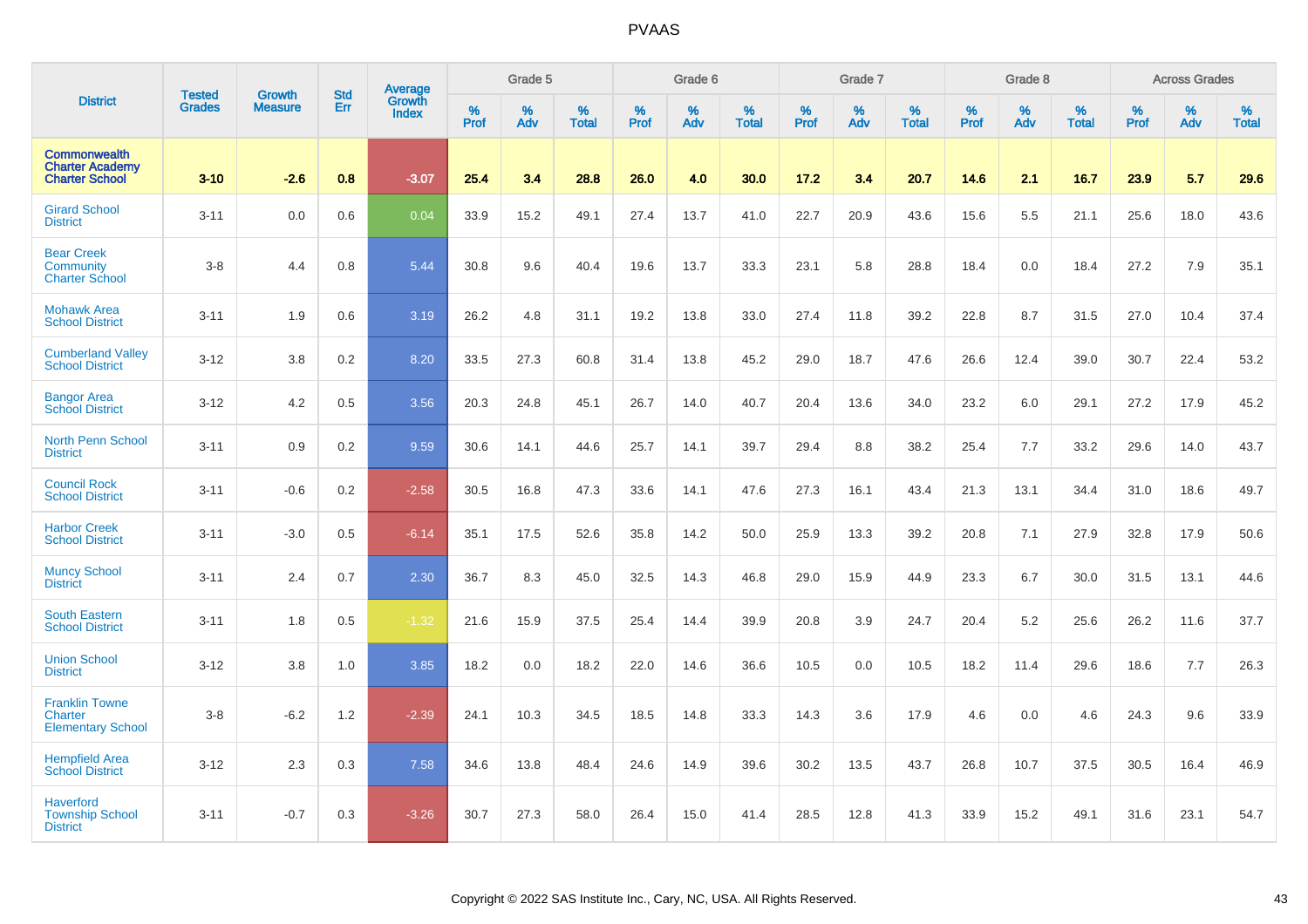|                                                                        |                                |                                 | <b>Std</b> | Average                |                     | Grade 5  |                   |           | Grade 6  |                   |              | Grade 7  |                   |           | Grade 8  |                   |                  | <b>Across Grades</b> |                   |
|------------------------------------------------------------------------|--------------------------------|---------------------------------|------------|------------------------|---------------------|----------|-------------------|-----------|----------|-------------------|--------------|----------|-------------------|-----------|----------|-------------------|------------------|----------------------|-------------------|
| <b>District</b>                                                        | <b>Tested</b><br><b>Grades</b> | <b>Growth</b><br><b>Measure</b> | Err        | Growth<br><b>Index</b> | $\%$<br><b>Prof</b> | %<br>Adv | %<br><b>Total</b> | %<br>Prof | %<br>Adv | %<br><b>Total</b> | $\%$<br>Prof | %<br>Adv | %<br><b>Total</b> | %<br>Prof | %<br>Adv | %<br><b>Total</b> | %<br><b>Prof</b> | %<br>Adv             | %<br><b>Total</b> |
| <b>Commonwealth</b><br><b>Charter Academy</b><br><b>Charter School</b> | $3 - 10$                       | $-2.6$                          | 0.8        | $-3.07$                | 25.4                | 3.4      | 28.8              | 26.0      | 4.0      | 30.0              | 17.2         | 3.4      | 20.7              | 14.6      | 2.1      | 16.7              | 23.9             | 5.7                  | 29.6              |
| <b>Penn Manor</b><br><b>School District</b>                            | $3 - 11$                       | 3.2                             | 0.3        | 9.54                   | 33.8                | 14.9     | 48.6              | 28.7      | 15.2     | 43.9              | 25.5         | 13.2     | 38.7              | 30.2      | 11.0     | 41.2              | 31.4             | 16.9                 | 48.2              |
| <b>Colonial School</b><br><b>District</b>                              | $3 - 11$                       | $-0.9$                          | 0.3        | $-2.58$                | 32.7                | 27.3     | 60.0              | 35.6      | 15.3     | 50.9              | 29.4         | 16.8     | 46.2              | 21.2      | 15.0     | 36.2              | 31.5             | 21.3                 | 52.8              |
| <b>State College Area</b><br><b>School District</b>                    | $3 - 11$                       | 0.6                             | 0.4        | 1.70                   | 29.6                | 33.7     | 63.3              | 27.4      | 15.3     | 42.7              | 28.9         | 16.3     | 45.2              | 20.8      | 8.9      | 29.7              | 29.0             | 27.0                 | 56.1              |
| <b>Freeport Area</b><br><b>School District</b>                         | $3 - 10$                       | 0.9                             | 0.5        | 1.60                   | 30.5                | 9.9      | 40.5              | 26.6      | 15.3     | 41.9              | 34.3         | 12.7     | 47.0              | 19.1      | 9.9      | 29.0              | 29.3             | 13.4                 | 42.8              |
| <b>Rose Tree Media</b><br><b>School District</b>                       | $3 - 10$                       | $-1.7$                          | 0.4        | $-4.23$                | 29.7                | 19.6     | 49.3              | 31.4      | 15.3     | 46.7              | 31.6         | 20.9     | 52.4              | 18.4      | 13.9     | 32.3              | 31.5             | 20.2                 | 51.8              |
| <b>Meyersdale Area</b><br><b>School District</b>                       | $3 - 11$                       | 1.9                             | 0.8        | 4.25                   | 35.2                | 9.3      | 44.4              | 26.6      | 15.6     | 42.2              | 18.9         | 0.0      | 18.9              | 11.9      | 8.5      | 20.3              | 24.6             | 9.4                  | 34.0              |
| Mt Lebanon<br><b>School District</b>                                   | $3 - 11$                       | $-2.1$                          | 0.4        | $-5.86$                | 39.7                | 34.6     | 74.3              | 42.0      | 15.7     | 57.7              | 32.6         | 20.7     | 53.3              | 31.6      | 17.4     | 49.1              | 36.2             | 29.4                 | 65.5              |
| <b>Spring Grove Area</b><br>School District                            | $3 - 11$                       | $-1.9$                          | 0.4        | $-4.85$                | 30.9                | 11.5     | 42.4              | 31.2      | 15.8     | 47.0              | 23.2         | 11.2     | 34.4              | 5.2       | 3.2      | 8.4               | 26.1             | 15.4                 | 41.5              |
| <b>Parkland School</b><br><b>District</b>                              | $3 - 11$                       | $-3.5$                          | 0.3        | $-13.25$               | 33.6                | 26.4     | 60.0              | 33.4      | 15.9     | 49.3              | 27.1         | 18.6     | 45.7              | 23.1      | 11.8     | 34.9              | 30.8             | 24.1                 | 54.9              |
| Wissahickon<br><b>School District</b>                                  | $3 - 10$                       | $-0.4$                          | 0.3        | $-5.68$                | 32.3                | 30.1     | 62.4              | 34.5      | 16.2     | 50.7              | 31.3         | 19.5     | 50.8              | 20.0      | 17.9     | 37.9              | 30.3             | 27.2                 | 57.4              |
| Conemaugh<br><b>Township Area</b><br><b>School District</b>            | $3 - 12$                       | $-1.5$                          | 0.8        | $-2.00$                | 51.6                | 22.6     | 74.2              | 23.0      | 16.4     | 39.3              | 29.2         | 20.8     | 50.0              | 28.8      | 5.5      | 34.2              | 34.8             | 23.6                 | 58.4              |
| Spring-Ford Area<br><b>School District</b>                             | $3 - 11$                       | 1.6                             | 0.3        | 5.87                   | 36.6                | 13.0     | 49.6              | 33.2      | 16.5     | 49.7              | 34.3         | 16.3     | 50.6              | 23.1      | 9.8      | 32.9              | 34.2             | 19.2                 | 53.4              |
| <b>Central Bucks</b><br><b>School District</b>                         | $3 - 11$                       | 0.2                             | 0.2        | 1.61                   | 36.0                | 18.4     | 54.4              | 31.8      | 16.6     | 48.4              | 29.2         | 13.4     | 42.6              | 22.8      | 7.4      | 30.1              | 32.0             | 16.6                 | 48.6              |
| Southern Lehigh<br><b>School District</b>                              | $3 - 11$                       | $-1.1$                          | 0.4        | $-2.36$                | 33.9                | 21.0     | 54.8              | 28.3      | 16.8     | 45.1              | 40.2         | 13.1     | 53.3              | 32.0      | 12.7     | 44.8              | 35.0             | 20.7                 | 55.8              |
| <b>Brookville Area</b><br><b>School District</b>                       | $3 - 11$                       | 4.3                             | 0.6        | 7.27                   | 16.8                | 13.9     | 30.7              | 28.1      | 16.8     | 44.9              | 13.8         | 2.4      | 16.3              | 19.4      | 9.3      | 28.7              | 21.6             | 9.4                  | 31.0              |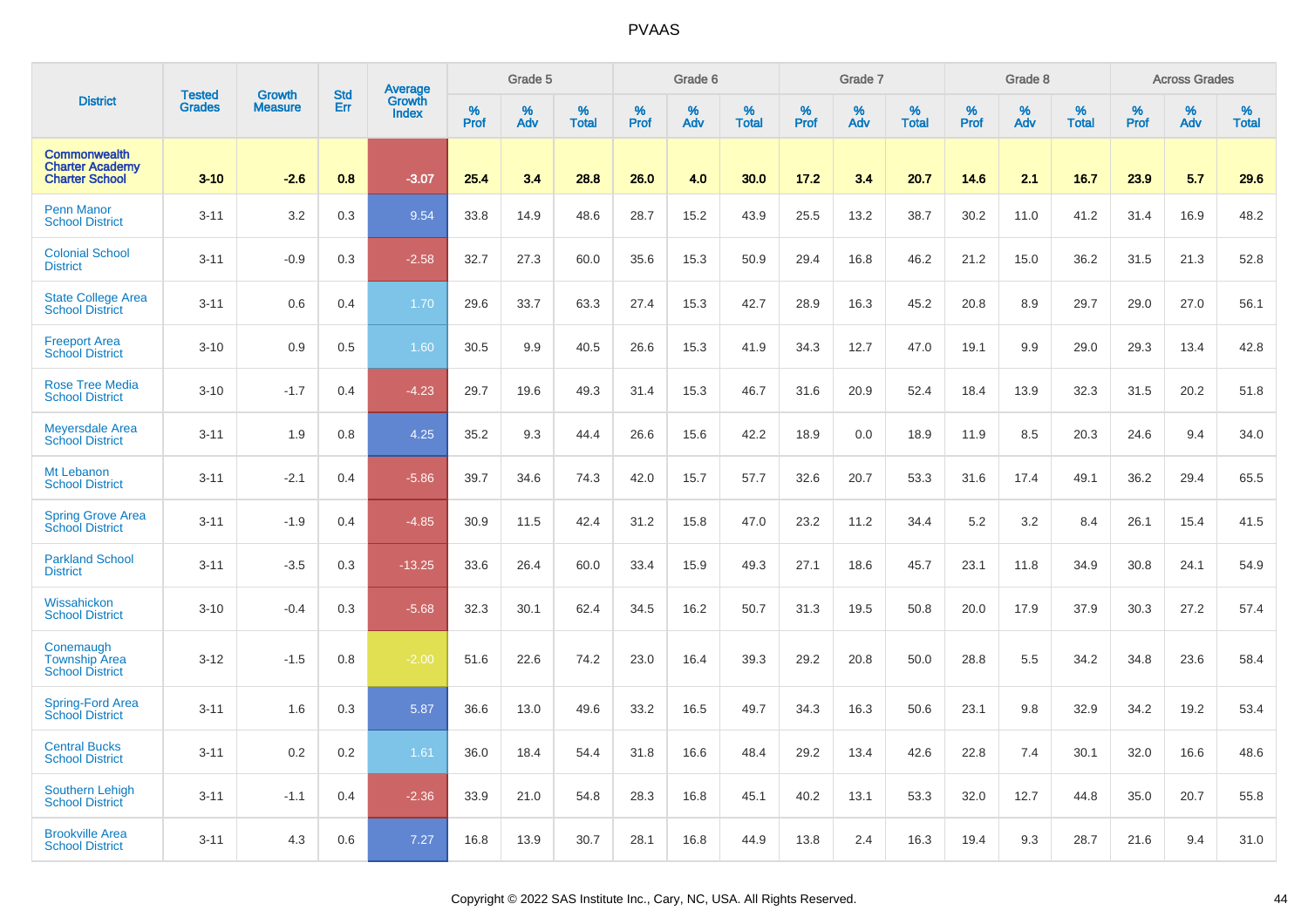|                                                                        |                                |                                 | <b>Std</b> | Average                       |           | Grade 5  |                   |           | Grade 6  |                   |           | Grade 7  |                   |           | Grade 8  |                   |           | <b>Across Grades</b> |                   |
|------------------------------------------------------------------------|--------------------------------|---------------------------------|------------|-------------------------------|-----------|----------|-------------------|-----------|----------|-------------------|-----------|----------|-------------------|-----------|----------|-------------------|-----------|----------------------|-------------------|
| <b>District</b>                                                        | <b>Tested</b><br><b>Grades</b> | <b>Growth</b><br><b>Measure</b> | Err        | <b>Growth</b><br><b>Index</b> | %<br>Prof | %<br>Adv | %<br><b>Total</b> | %<br>Prof | %<br>Adv | %<br><b>Total</b> | %<br>Prof | %<br>Adv | %<br><b>Total</b> | %<br>Prof | %<br>Adv | %<br><b>Total</b> | %<br>Prof | %<br>Adv             | %<br><b>Total</b> |
| <b>Commonwealth</b><br><b>Charter Academy</b><br><b>Charter School</b> | $3 - 10$                       | $-2.6$                          | 0.8        | $-3.07$                       | 25.4      | 3.4      | 28.8              | 26.0      | 4.0      | 30.0              | 17.2      | 3.4      | 20.7              | 14.6      | 2.1      | 16.7              | 23.9      | 5.7                  | 29.6              |
| <b>Selinsgrove Area</b><br><b>School District</b>                      | $3 - 12$                       | 4.7                             | 0.5        | 10.17                         | 26.0      | 6.1      | 32.0              | 32.0      | 17.0     | 49.0              | 26.4      | 18.7     | 45.2              | 25.6      | 10.5     | 36.1              | 25.8      | 14.6                 | 40.4              |
| <b>Bethel Park School</b><br><b>District</b>                           | $3 - 11$                       | $-0.2$                          | 0.4        | $-0.56$                       | 31.6      | 17.7     | 49.3              | 27.0      | 17.1     | 44.1              | 29.6      | 13.0     | 42.6              | 27.1      | 8.9      | 36.0              | 30.4      | 17.5                 | 48.0              |
| <b>Iroquois School</b><br><b>District</b>                              | $3 - 11$                       | 2.5                             | 0.7        | 3.81                          | 36.7      | 10.1     | 46.8              | 20.7      | 17.1     | 37.8              | 11.5      | 9.4      | 20.8              | 21.0      | 6.0      | 27.0              | 23.5      | 11.1                 | 34.6              |
| <b>Unionville-Chadds</b><br><b>Ford School</b><br><b>District</b>      | $3 - 11$                       | 0.5                             | 0.4        | 1.38                          | 38.8      | 29.9     | 68.7              | 38.4      | 17.1     | 55.5              | 37.6      | 16.8     | 54.5              | 29.8      | 24.9     | 54.7              | 36.9      | 27.5                 | 64.4              |
| <b>Owen J Roberts</b><br><b>School District</b>                        | $3 - 11$                       | $-3.2$                          | 0.3        | $-9.54$                       | 35.7      | 21.9     | 57.7              | 29.6      | 17.3     | 46.9              | 28.3      | 12.5     | 40.8              | 22.8      | 5.5      | 28.4              | 31.9      | 16.7                 | 48.6              |
| <b>Wattsburg Area</b><br><b>School District</b>                        | $3 - 11$                       | 4.1                             | 0.6        | 6.55                          | 25.0      | 18.2     | 43.2              | 27.2      | 17.4     | 44.6              | 19.6      | 7.6      | 27.2              | 31.7      | 12.9     | 44.6              | 26.7      | 12.5                 | 39.2              |
| <b>Penns Valley Area</b><br><b>School District</b>                     | $3 - 12$                       | 5.2                             | 0.6        | 10.29                         | 43.9      | 18.4     | 62.2              | 38.8      | 17.5     | 56.3              | 25.7      | 9.5      | 35.2              | 16.0      | 9.4      | 25.5              | 32.5      | 14.3                 | 46.8              |
| <b>Cocalico School</b><br><b>District</b>                              | $3 - 11$                       | 2.0                             | 0.4        | 4.68                          | 27.4      | 17.4     | 44.8              | 25.2      | 17.5     | 42.7              | 27.3      | 4.0      | 31.3              | 22.2      | 6.2      | 28.4              | 28.3      | 12.1                 | 40.4              |
| <b>Hempfield School</b><br><b>District</b>                             | $3 - 11$                       | 3.5                             | 0.3        | 11.50                         | 32.6      | 14.9     | 47.5              | 27.8      | 18.0     | 45.8              | 22.6      | 18.5     | 41.1              | 24.4      | 18.7     | 43.1              | 27.9      | 18.3                 | 46.2              |
| <b>Ridgway Area</b><br><b>School District</b>                          | $3 - 11$                       | 4.4                             | 0.8        | 4.49                          | 36.7      | 20.0     | 56.7              | 42.6      | 18.0     | 60.7              | 25.0      | 13.3     | 38.3              | 28.3      | 5.0      | 33.3              | 30.2      | 18.4                 | 48.6              |
| <b>Garnet Valley</b><br><b>School District</b>                         | $3 - 10$                       | $-2.1$                          | 0.4        | $-5.78$                       | 26.5      | 22.8     | 49.3              | 30.8      | 18.2     | 49.0              | 28.0      | 20.7     | 48.7              | 21.5      | 10.3     | 31.8              | 29.2      | 18.6                 | 47.8              |
| <b>South Fayette</b><br><b>Township School</b><br><b>District</b>      | $3 - 11$                       | 0.2                             | 0.4        | 0.46                          | 37.5      | 23.5     | 61.0              | 40.8      | 18.4     | 59.2              | 35.5      | 24.3     | 59.8              | 30.9      | 20.9     | 51.8              | 35.4      | 28.3                 | 63.7              |
| <b>Moshannon Valley</b><br><b>School District</b>                      | $3 - 10$                       | 2.3                             | 0.8        | 2.85                          | 19.6      | 13.0     | 32.6              | 14.8      | 18.5     | 33.3              | 21.0      | 4.8      | 25.8              | 16.9      | 6.2      | 23.1              | 19.9      | 8.5                  | 28.4              |
| <b>Fort Leboeuf</b><br><b>School District</b>                          | $3 - 11$                       | $-0.7$                          | 0.5        | $-1.52$                       | 33.8      | 31.2     | 64.9              | 25.7      | 18.8     | 44.4              | 21.6      | 14.4     | 35.9              | 22.6      | 11.6     | 34.2              | 28.5      | 22.7                 | 51.2              |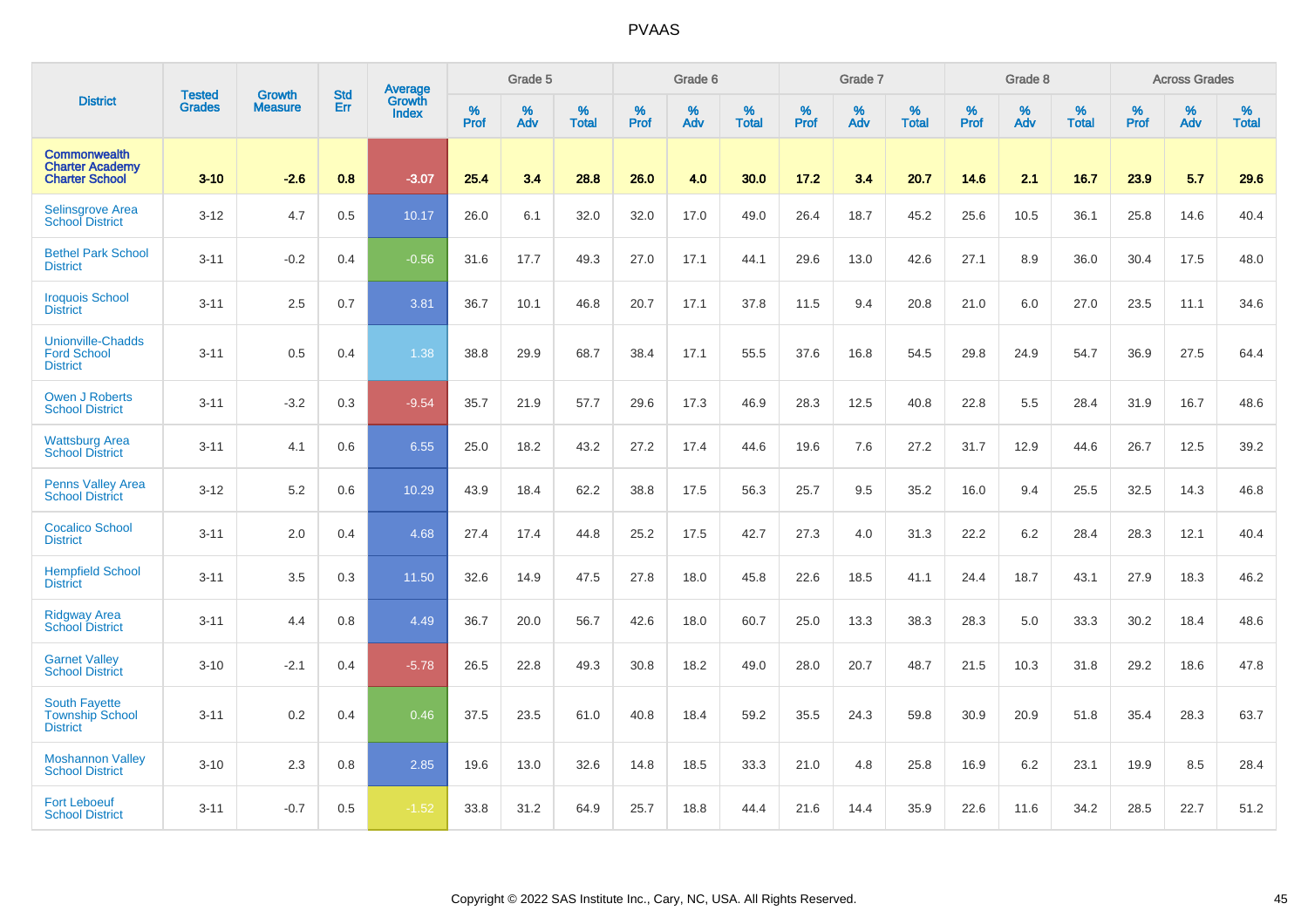|                                                                        |                                |                                 | <b>Std</b> | <b>Average</b>         |           | Grade 5  |                   |           | Grade 6  |                   |           | Grade 7  |                   |           | Grade 8  |                   |           | <b>Across Grades</b> |                   |
|------------------------------------------------------------------------|--------------------------------|---------------------------------|------------|------------------------|-----------|----------|-------------------|-----------|----------|-------------------|-----------|----------|-------------------|-----------|----------|-------------------|-----------|----------------------|-------------------|
| <b>District</b>                                                        | <b>Tested</b><br><b>Grades</b> | <b>Growth</b><br><b>Measure</b> | Err        | Growth<br><b>Index</b> | %<br>Prof | %<br>Adv | %<br><b>Total</b> | %<br>Prof | %<br>Adv | %<br><b>Total</b> | %<br>Prof | %<br>Adv | %<br><b>Total</b> | %<br>Prof | %<br>Adv | %<br><b>Total</b> | %<br>Prof | %<br>Adv             | %<br><b>Total</b> |
| <b>Commonwealth</b><br><b>Charter Academy</b><br><b>Charter School</b> | $3 - 10$                       | $-2.6$                          | 0.8        | $-3.07$                | 25.4      | 3.4      | 28.8              | 26.0      | 4.0      | 30.0              | 17.2      | 3.4      | 20.7              | 14.6      | 2.1      | 16.7              | 23.9      | 5.7                  | 29.6              |
| <b>Franklin Regional</b><br><b>School District</b>                     | $3 - 11$                       | 0.3                             | 0.4        | 0.65                   | 39.6      | 22.0     | 61.7              | 33.2      | 19.3     | 52.5              | 27.9      | 18.3     | 46.2              | 25.8      | 8.1      | 33.9              | 31.7      | 25.0                 | 56.7              |
| <b>Avon Grove</b><br><b>School District</b>                            | $3 - 10$                       | 0.8                             | 0.4        | $-4.26$                | 28.6      | 23.2     | 51.8              | 30.5      | 19.3     | 49.8              | 35.4      | 20.3     | 55.7              | 27.6      | 14.2     | 41.8              | 30.8      | 18.2                 | 49.0              |
| <b>Lower Moreland</b><br><b>Township School</b><br><b>District</b>     | $3 - 11$                       | 2.2                             | 0.5        | 4.63                   | 27.3      | 27.3     | 54.6              | 38.8      | 19.4     | 58.2              | 30.7      | 17.2     | 47.8              | 25.1      | 15.0     | 40.1              | 32.4      | 17.7                 | 50.0              |
| <b>Plum Borough</b><br><b>School District</b>                          | $3 - 11$                       | $-3.1$                          | 0.4        | $-7.49$                | 34.5      | 8.4      | 42.9              | 32.3      | 19.5     | 51.8              | 22.5      | 13.0     | 35.5              | 17.6      | 4.3      | 21.9              | 28.8      | 15.8                 | 44.6              |
| <b>Marple Newtown</b><br><b>School District</b>                        | $3 - 11$                       | $-3.4$                          | 0.4        | $-7.77$                | 36.2      | 21.4     | 57.6              | 31.7      | 20.2     | 51.9              | 27.1      | 8.3      | 35.4              | 20.5      | 6.0      | 26.5              | 32.9      | 20.2                 | 53.1              |
| <b>Wallingford-</b><br>Swarthmore<br><b>School District</b>            | $3 - 10$                       | 0.4                             | 0.4        | $-4.76$                | 38.3      | 33.9     | 72.2              | 29.9      | 20.5     | 50.4              | 27.6      | 17.6     | 45.3              | 29.4      | 14.7     | 44.2              | 33.9      | 27.8                 | 61.7              |
| <b>Norwin School</b><br><b>District</b>                                | $3 - 11$                       | $-0.5$                          | 0.3        | $-1.39$                | 31.7      | 25.2     | 56.9              | 37.2      | 20.7     | 58.0              | 42.6      | 14.9     | 57.4              | 32.4      | 5.4      | 37.7              | 36.5      | 21.0                 | 57.4              |
| <b>Quaker Valley</b><br><b>School District</b>                         | $3 - 11$                       | 0.6                             | 0.5        | 1.08                   | 36.4      | 23.6     | 60.0              | 32.5      | 20.8     | 53.3              | 36.4      | 11.2     | 47.6              | 26.5      | 7.6      | 34.1              | 34.0      | 24.3                 | 58.3              |
| Penn-Trafford<br><b>School District</b>                                | $3 - 11$                       | $-3.6$                          | 0.4        | $-9.37$                | 40.3      | 24.6     | 64.9              | 36.1      | 20.9     | 57.0              | 33.3      | 18.7     | 52.0              | 19.3      | 3.7      | 23.0              | 34.4      | 21.1                 | 55.5              |
| <b>Derry Township</b><br>School District                               | $3 - 10$                       | 4.3                             | 1.3        | 3.36                   | 39.1      | 28.5     | 67.6              | 51.5      | 21.2     | 72.7              | 30.8      | 34.6     | 65.4              | 14.3      | 71.4     | 85.7              | 37.5      | 30.3                 | 67.8              |
| <b>West Allegheny</b><br><b>School District</b>                        | $3 - 12$                       | 1.0                             | 0.4        | 2.40                   | 32.7      | 40.9     | 73.6              | 33.6      | 21.4     | 55.0              | 27.5      | 20.6     | 48.1              | 23.4      | 11.2     | 34.6              | 31.3      | 30.8                 | 62.1              |
| Rockwood Area<br><b>School District</b>                                | $3 - 11$                       | $-2.1$                          | 0.9        | $-2.35$                | 34.2      | 12.2     | 46.3              | 16.7      | 21.4     | 38.1              | 15.6      | 2.2      | 17.8              | 12.7      | 7.9      | 20.6              | 19.1      | 9.4                  | 28.5              |
| <b>Hermitage School</b><br><b>District</b>                             | $3 - 12$                       | 1.0                             | 0.5        | 1.94                   | 39.7      | 7.8      | 47.5              | 34.3      | 21.7     | 55.9              | 30.8      | 19.6     | 50.4              | 26.2      | 4.1      | 30.3              | 33.8      | 16.8                 | 50.6              |
| <b>Manheim</b><br><b>Township School</b><br><b>District</b>            | $3 - 12$                       | $-0.7$                          | 0.3        | 6.38                   | 29.8      | 17.1     | 46.9              | 33.2      | 23.2     | 56.3              | 28.9      | 9.6      | 38.6              | 18.1      | 11.2     | 29.3              | 28.7      | 21.3                 | 49.9              |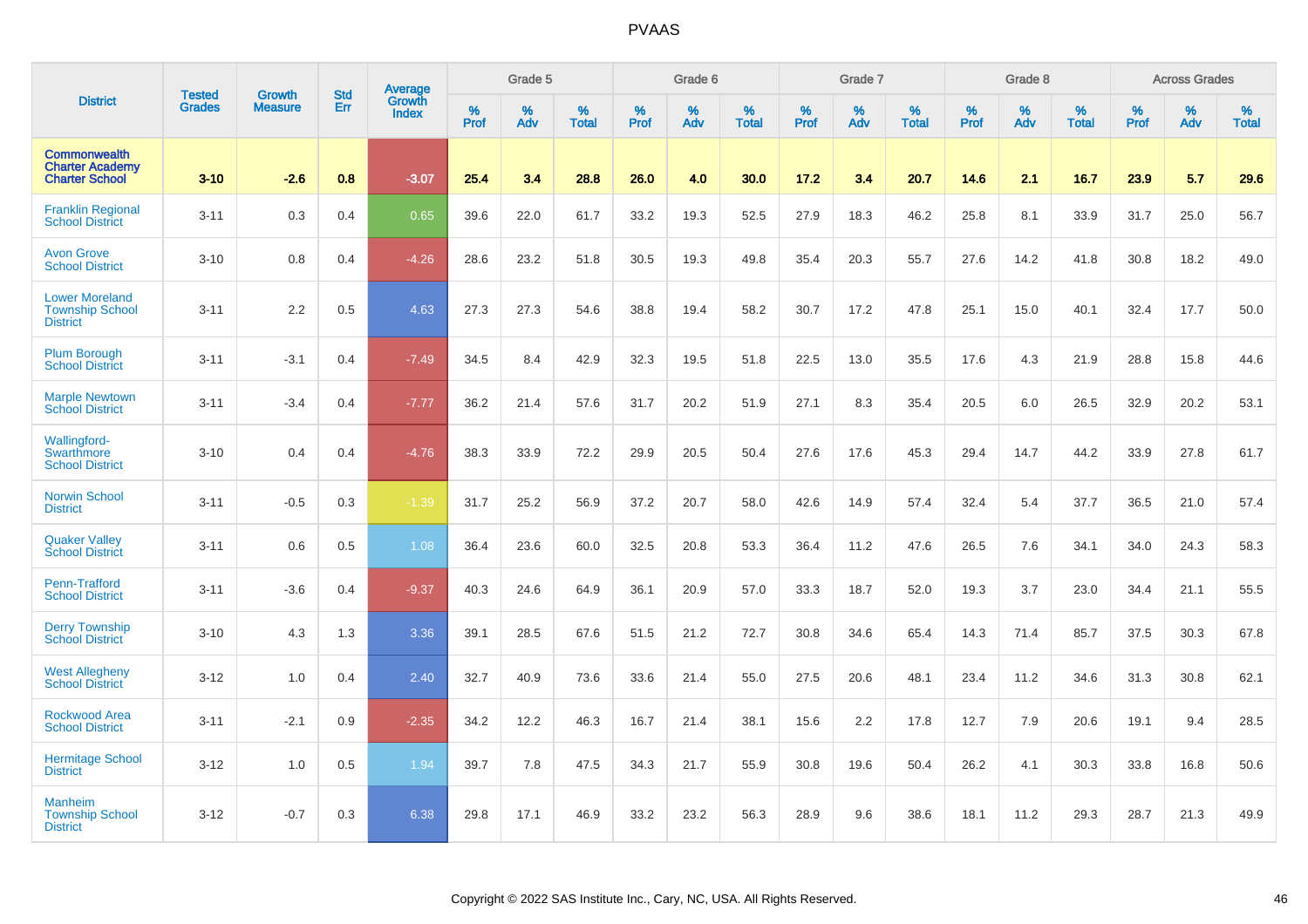|                                                                        |                                |                                 | <b>Std</b> | Average                       |           | Grade 5  |                   |           | Grade 6  |                   |           | Grade 7  |                   |           | Grade 8  |                   |           | <b>Across Grades</b> |                   |
|------------------------------------------------------------------------|--------------------------------|---------------------------------|------------|-------------------------------|-----------|----------|-------------------|-----------|----------|-------------------|-----------|----------|-------------------|-----------|----------|-------------------|-----------|----------------------|-------------------|
| <b>District</b>                                                        | <b>Tested</b><br><b>Grades</b> | <b>Growth</b><br><b>Measure</b> | Err        | <b>Growth</b><br><b>Index</b> | %<br>Prof | %<br>Adv | %<br><b>Total</b> | %<br>Prof | %<br>Adv | %<br><b>Total</b> | %<br>Prof | %<br>Adv | %<br><b>Total</b> | %<br>Prof | %<br>Adv | %<br><b>Total</b> | %<br>Prof | %<br>Adv             | %<br><b>Total</b> |
| <b>Commonwealth</b><br><b>Charter Academy</b><br><b>Charter School</b> | $3 - 10$                       | $-2.6$                          | 0.8        | $-3.07$                       | 25.4      | 3.4      | 28.8              | 26.0      | 4.0      | 30.0              | 17.2      | 3.4      | 20.7              | 14.6      | 2.1      | 16.7              | 23.9      | 5.7                  | 29.6              |
| <b>Souderton Charter</b><br><b>School</b><br>Collaborative             | $3-8$                          | 4.0                             | 1.3        | 3.21                          | 51.8      | 22.2     | 74.1              | 44.0      | 24.0     | 68.0              | 28.6      | 38.1     | 66.7              | 41.2      | 11.8     | 52.9              | 40.1      | 26.8                 | 66.9              |
| <b>Lewisburg Area</b><br><b>School District</b>                        | $3 - 11$                       | 6.7                             | 0.6        | 12.13                         | 33.6      | 28.3     | 62.0              | 40.0      | 24.2     | 64.2              | 33.1      | 29.4     | 62.5              | 17.9      | 31.3     | 49.2              | 31.0      | 30.1                 | 61.1              |
| <b>Mars Area School</b><br><b>District</b>                             | $3 - 10$                       | 0.5                             | 0.4        | 1.16                          | 31.3      | 20.9     | 52.2              | 32.6      | 24.5     | 57.1              | 23.8      | 16.5     | 40.4              | 24.5      | 6.4      | 30.8              | 32.3      | 21.1                 | 53.4              |
| <b>Montour School</b><br><b>District</b>                               | $3 - 11$                       | 5.0                             | 0.4        | 11.10                         | 31.8      | 25.1     | 57.0              | 30.6      | 24.5     | 55.1              | 26.3      | 30.1     | 56.5              | 26.6      | 30.6     | 57.3              | 31.2      | 26.8                 | 58.1              |
| Downingtown Area<br><b>School District</b>                             | $3 - 11$                       | $-1.3$                          | 0.3        | $-3.81$                       | 40.5      | 24.2     | 64.7              | 28.9      | 24.6     | 53.5              | 31.4      | 21.1     | 52.5              | 27.1      | 28.6     | 55.7              | 36.8      | 25.9                 | 62.7              |
| <b>Upper Dublin</b><br><b>School District</b>                          | $3 - 12$                       | 0.6                             | 0.4        | 0.79                          | 41.8      | 29.3     | 71.1              | 38.5      | 24.8     | 63.3              | 30.8      | 29.7     | 60.5              | 24.1      | 14.8     | 38.9              | 35.7      | 29.8                 | 65.5              |
| <b>Peters Township</b><br><b>School District</b>                       | $3 - 11$                       | 0.5                             | 0.4        | 1.39                          | 37.8      | 32.6     | 70.4              | 35.7      | 24.9     | 60.6              | 33.1      | 29.1     | 62.2              | 35.1      | 13.0     | 48.2              | 35.8      | 30.6                 | 66.3              |
| <b>Central Columbia</b><br><b>School District</b>                      | $3 - 12$                       | 3.8                             | 0.5        | 7.42                          | 30.5      | 25.2     | 55.6              | 28.2      | 25.2     | 53.3              | 32.6      | 14.9     | 47.5              | 30.6      | 20.1     | 50.7              | 32.6      | 22.1                 | 54.7              |
| <b>Radnor Township</b><br><b>School District</b>                       | $3 - 12$                       | 4.4                             | 0.4        | 10.31                         | 34.0      | 41.4     | 75.4              | 41.7      | 25.4     | 67.1              | 34.3      | 31.8     | 66.2              | 35.0      | 21.5     | 56.5              | 36.8      | 31.8                 | 68.6              |
| <b>East Lycoming</b><br>School District                                | $3 - 11$                       | 2.6                             | 0.6        | 4.75                          | 36.1      | 23.5     | 59.7              | 26.2      | 26.2     | 52.3              | 26.4      | 20.7     | 47.1              | 27.9      | 14.8     | 42.6              | 31.5      | 19.5                 | 51.0              |
| <b>Slippery Rock Area</b><br><b>School District</b>                    | $3 - 11$                       | 1.4                             | 0.5        | 2.68                          | 37.0      | 20.5     | 57.5              | 28.6      | 26.3     | 54.9              | 26.4      | 13.2     | 39.7              | 26.2      | 10.3     | 36.5              | 32.4      | 20.5                 | 53.0              |
| <b>Upper Saint Clair</b><br><b>School District</b>                     | $3 - 11$                       | 3.0                             | 0.4        | 7.98                          | 36.3      | 35.5     | 71.8              | 40.8      | 27.3     | 68.1              | 33.3      | 35.5     | 68.8              | 31.1      | 30.4     | 61.5              | 36.7      | 35.6                 | 72.3              |
| Tredyffrin-<br><b>Easttown School</b><br><b>District</b>               | $3 - 10$                       | 1.9                             | 0.4        | 4.37                          | 36.2      | 36.2     | 72.4              | 36.8      | 28.2     | 65.0              | 32.6      | 33.0     | 65.7              | 26.4      | 40.3     | 66.7              | 33.6      | 38.6                 | 72.2              |
| <b>Fox Chapel Area</b><br><b>School District</b>                       | $3 - 11$                       | 1.4                             | 0.4        | 1.34                          | 35.9      | 45.1     | 81.0              | 31.9      | 28.4     | 60.2              | 32.7      | 30.2     | 62.9              | 28.3      | 27.6     | 55.8              | 30.3      | 40.6                 | 70.9              |